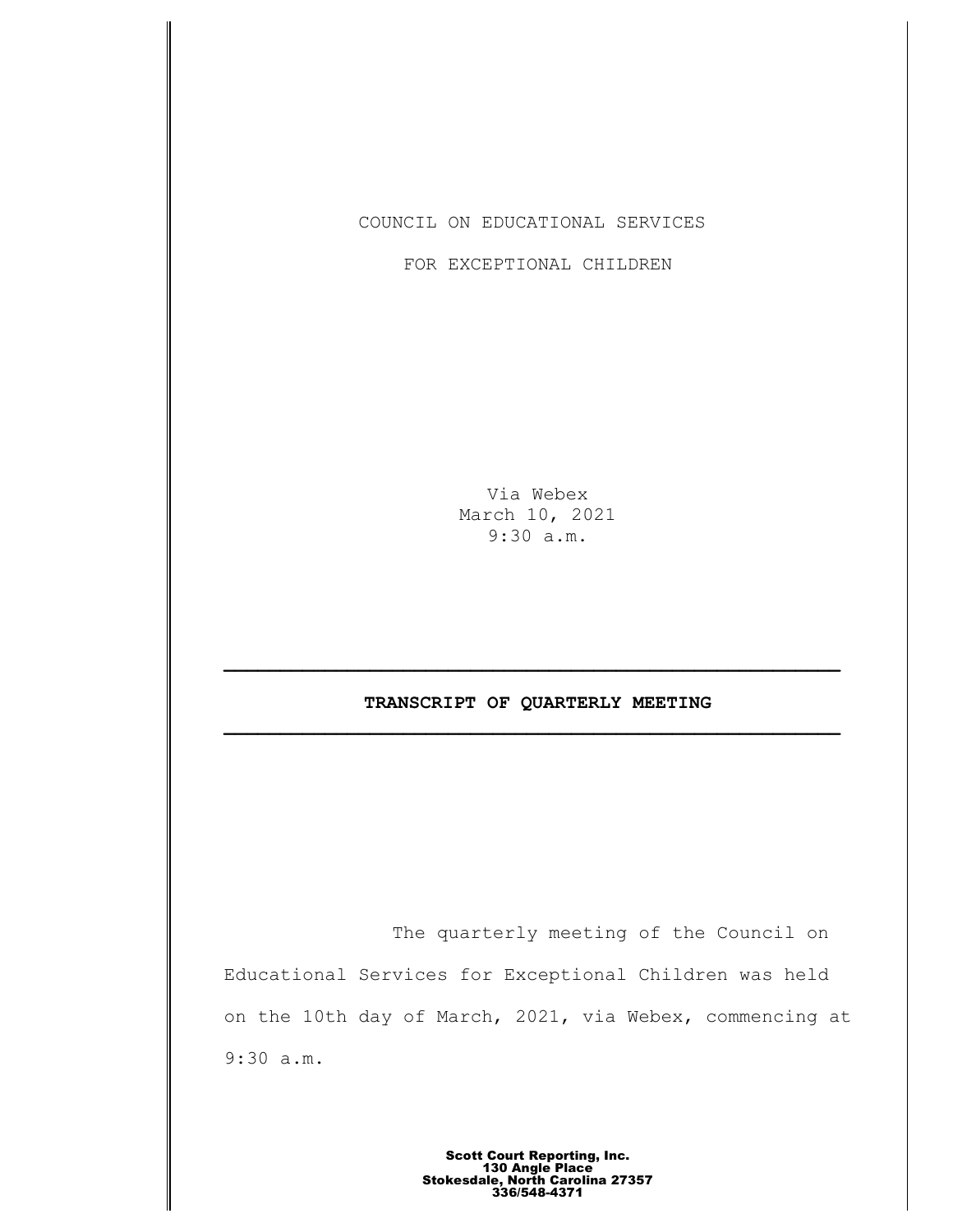## Quarterly Meeting March 10, 2021 Page 2

# APPEARANCES

COUNCIL ON EDUCATIONAL SERVICES FOR EXCEPTIONAL CHILDREN COUNCIL MEMBERS PRESENT:

Cynthia Daniels-Hall, Chairperson Christy Hutchinson, Vice Chairperson

Anthony Baker Sara Bigley Diane Coffey Jennifer Degen Christy Grant Jennifer Grady Kristen Hodges Selene Johnson Terri Leyton Virginia Moorefield Lisa Phillips Kenya Pope Matthew Potter Kimaree Sanders Marge Terhaar

STAFF:

Kelley Blas Kim Evans Matt Hoskins Nancy Johnson Danyelle Sanders Sherry Thomas Alexis Utz

COURT REPORTER:

Rebecca P. Scott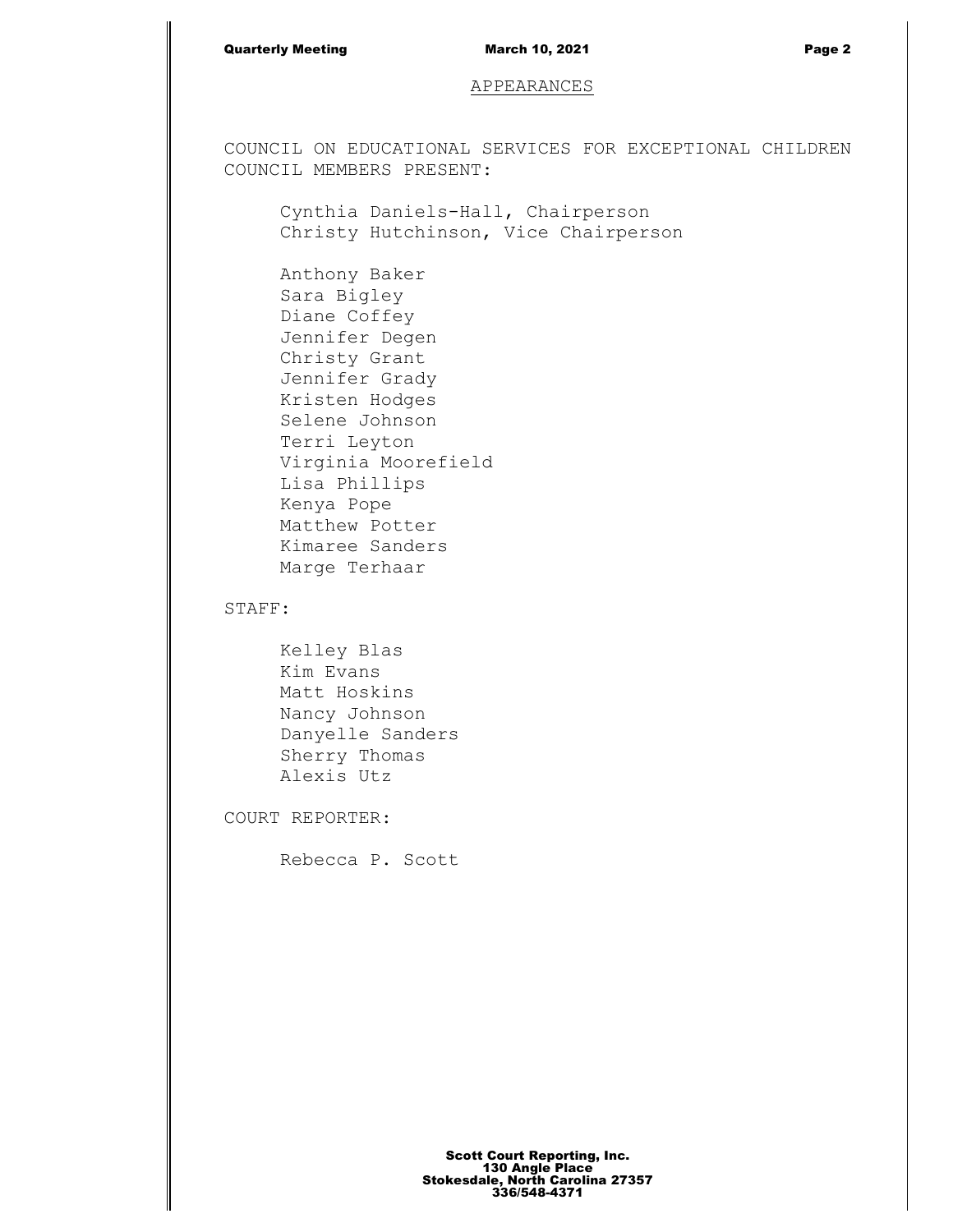|             | <b>Quarterly Meeting</b><br>March 10, 2021                                                                       | Page 3   |
|-------------|------------------------------------------------------------------------------------------------------------------|----------|
| 1           | TABLE OF CONTENTS                                                                                                |          |
| $\mathbf 2$ |                                                                                                                  | PAGE NO. |
| 3           | Call to Order and Introductions                                                                                  | 4        |
| 4           | Review and Approval of Agenda                                                                                    | 12       |
| 5           | Review and Approval of December 2020 Summary of                                                                  |          |
| 6           |                                                                                                                  | 13       |
| 7           | EC Licensure Test Concerns presentation by Kim                                                                   |          |
| 8           |                                                                                                                  | 14       |
| 9           | State Annual Report presentation by Nancy                                                                        |          |
| 10          |                                                                                                                  | 40       |
| 11          | Agency Updates on Mental Health Initiative by                                                                    |          |
| 12          | Matt Hoskins                                                                                                     | 71       |
| 13          | Agency Updates on Technical Correction: SLD by                                                                   |          |
| 14          | Sherry Thomas                                                                                                    | 85       |
| 15          | Agency Updates on Strategic Plan by Sherry                                                                       |          |
| 16          | Thomas                                                                                                           | 100      |
| 17          | Summary of Public Comment email by Diane Coffey                                                                  | 113      |
| 18          | Subcommittee Report/Goal Setting                                                                                 | 116      |
| 19          | Meeting Adjournment                                                                                              | 134      |
| 20          | Certificate of Reporter                                                                                          | 136      |
| 21          |                                                                                                                  |          |
| 22          |                                                                                                                  |          |
| 23          |                                                                                                                  |          |
| 24          |                                                                                                                  |          |
| 25          |                                                                                                                  |          |
|             |                                                                                                                  |          |
|             | <b>Scott Court Reporting, Inc.</b><br>130 Angle Place<br><b>Stokesdale, North Carolina 27357</b><br>336/548-4371 |          |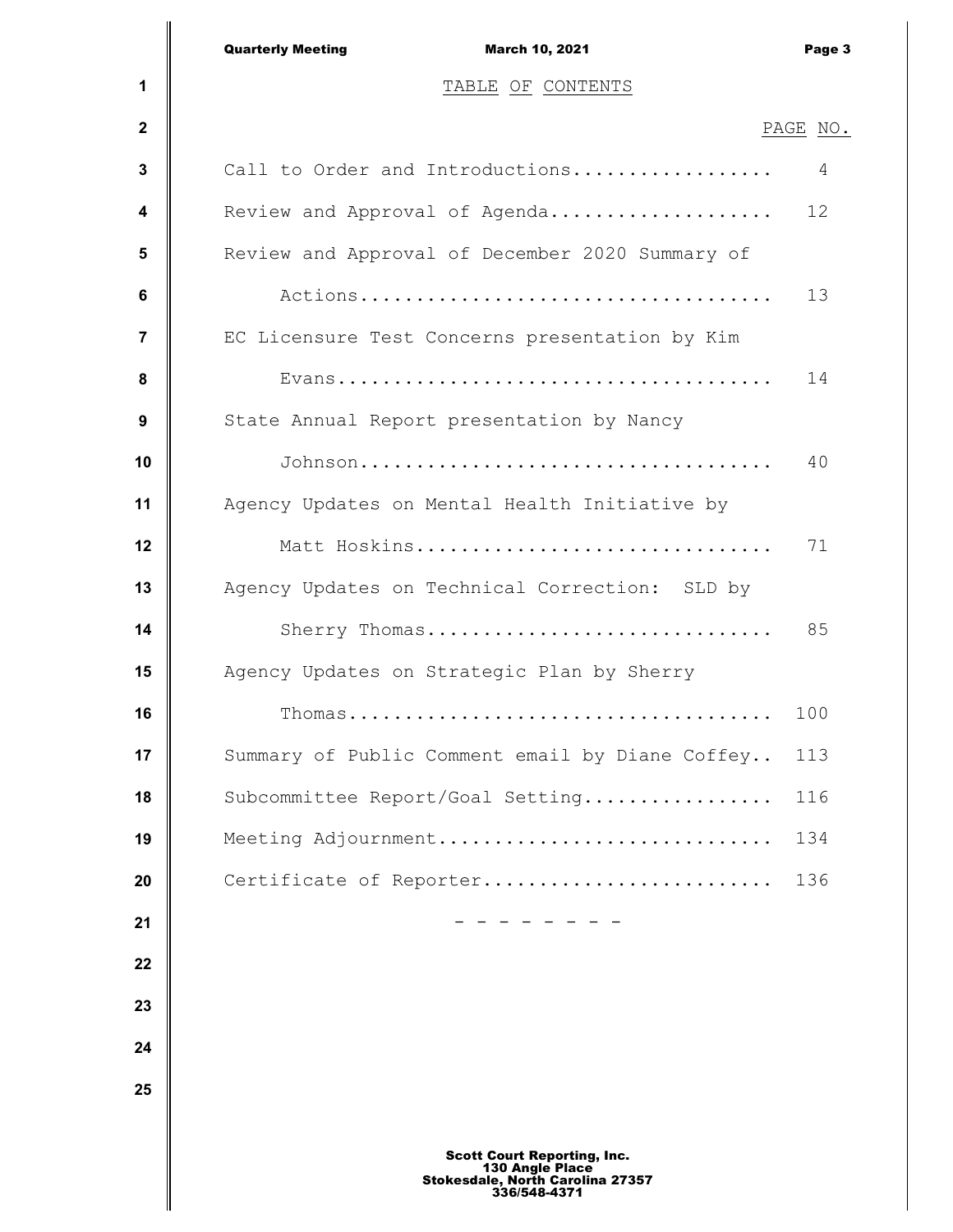**1 2 3 4 5 6 7 8 9 10 11 12 13 14 15 16 17 18 19 20 21 22 23 24 25** Quarterly Meeting **Contract Contract Contract March 10, 2021 Page 4** Thereupon, the following proceeding was held: THE CHAIRPERSON: Okay. So good morning and welcome, everyone. Thank you for sharing your time for children across North Carolina and especially thank you for participating in this very beautiful day. So we're going to do introductions, and Alexis, if you could help me with that. MS. UTZ: Sure. So you should see on your screen a list of council members. I have tried to keep up with them, but we'll go in this order. So, Cynthia, we'll start with you. THE CHAIRPERSON: Okay. I'm Cynthia Daniels-Hall. I'm a parent and I'm from Cary, North Carolina. I have children on the autism spectrum. MS. UTZ: All right. It does not look like Shanna or Joanne are on the call right now. So I'll go to you, Diane. MS. COFFEY: Hello. I'm Diane Coffey and I'm from Watauga County, and I have two children with special needs. MS. UTZ: All right. I don't see Leanna right now. I don't see Abby or Kristen. So let's go to Jennifer D.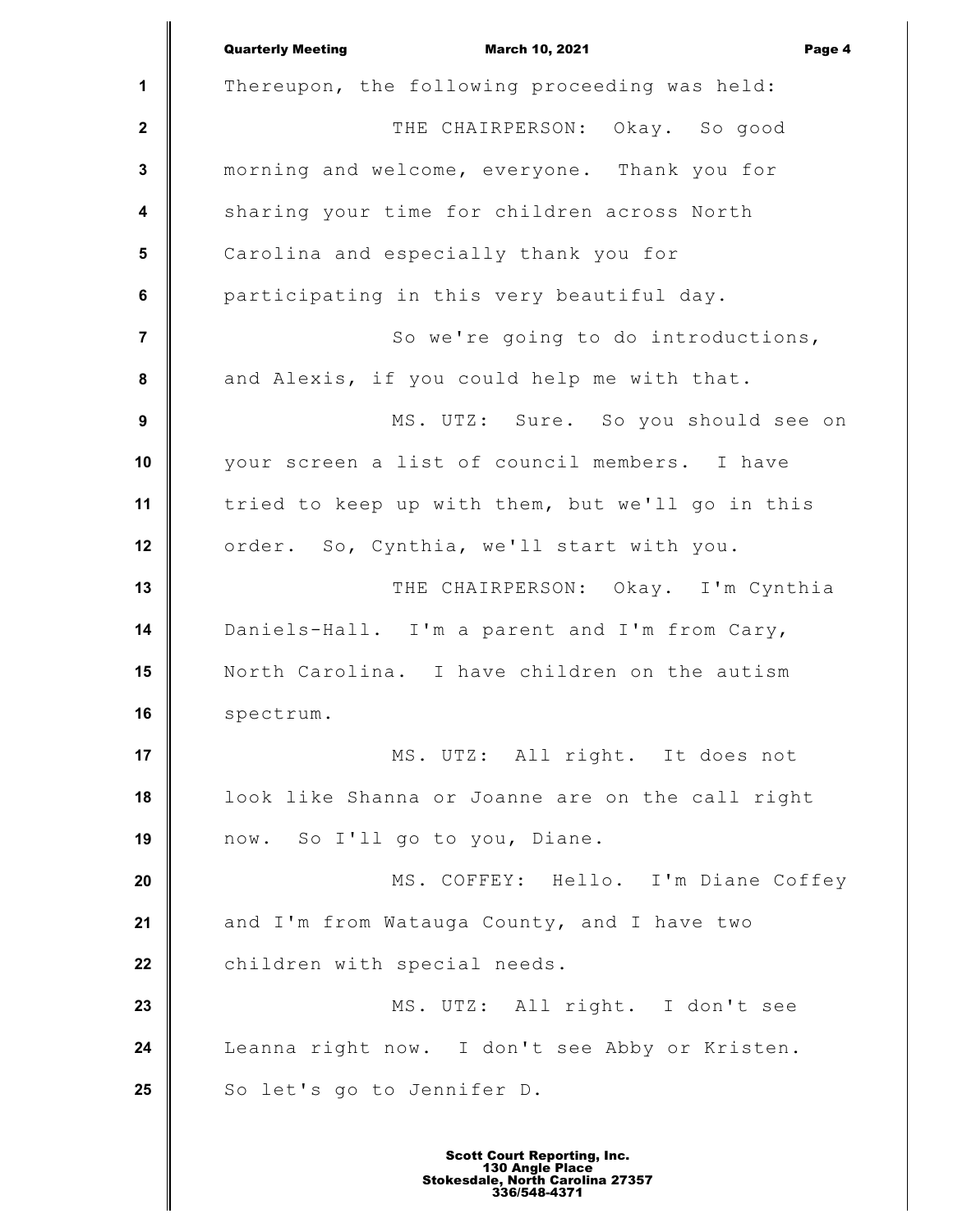**1 2 3 4 5 6 7 8 9 10 11 12 13 14 15 16 17 18 19 20 21 22 23 24 25** Quarterly Meeting March 10, 2021 Page 5 MS. DEGEN: Hey there. I'm Jennifer Degen. I represent the Charlotte-Mecklenburg School System. I've been teaching in special education for 20 years, and thanks for having me. MS. UTZ: All right. Christy G.? She's here and I saw her unmute, but--- THE CHAIRPERSON: Okay. She might be having some technical difficulty. MS. UTZ: Yes. THE CHAIRPERSON: Okay. MS. UTZ: We'll come back to her and see if we can get that to work in a little bit. Next we'll go to Anthony. MR. BAKER: Hello. I'm Anthony Baker. I'm an assistant principal for the Alamance-Burlington School System in Elon. I'm also a former EC teacher and EC chair. MS. UTZ: All right. How about Marge? MS. TERHAAR: Hello. This is Marge. Good morning, everyone. I am the representative for the IHE, professor at Meredith, coordinator of the graduate programs, and a parent of two young men with disabilities. MS. UTZ: All right. Christy H.? Scott Court Reporting, Inc. 130 Angle Place Stokesdale, North Carolina 27357 336/548-4371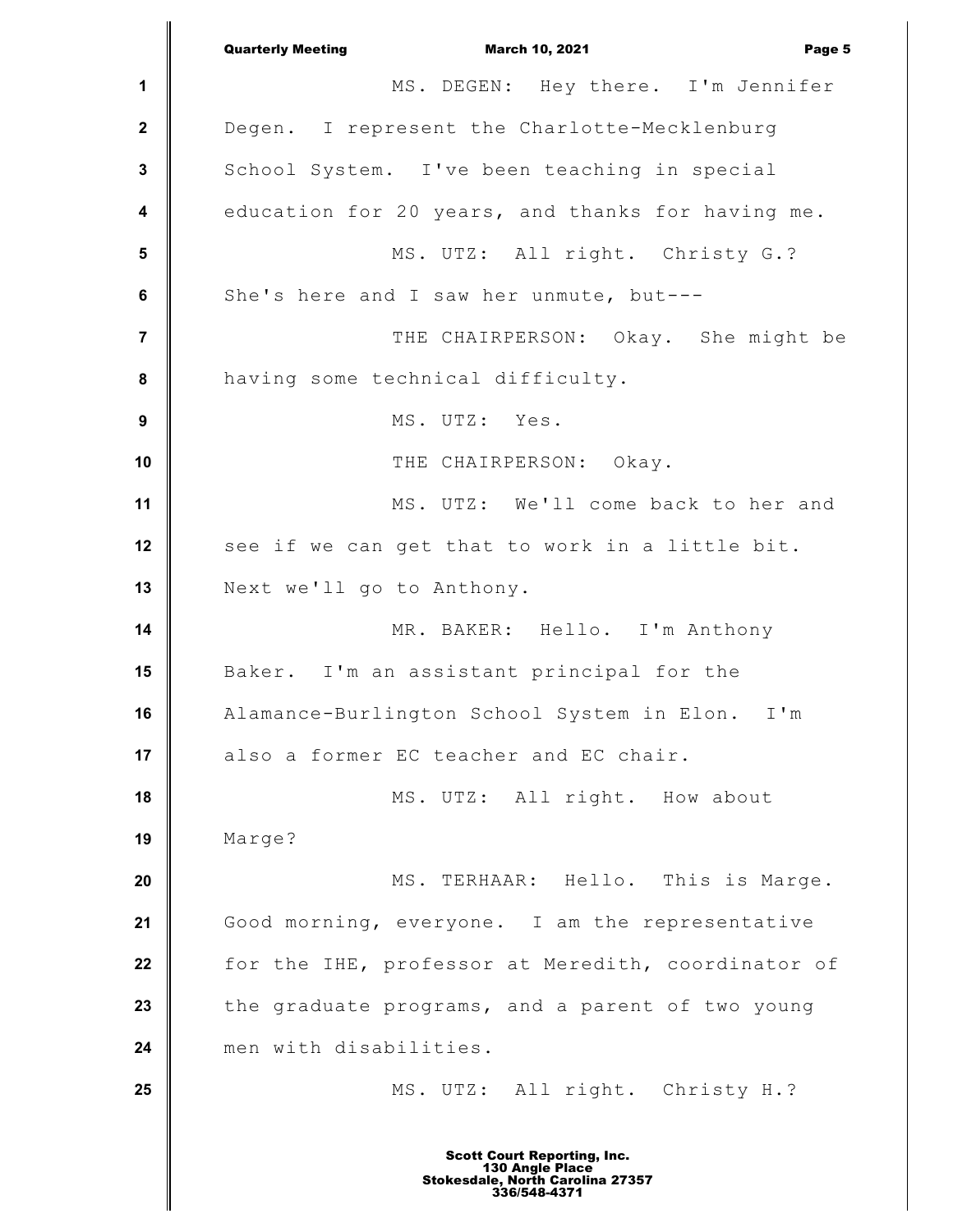|                         | <b>Quarterly Meeting</b><br><b>March 10, 2021</b><br>Page 6 |
|-------------------------|-------------------------------------------------------------|
| 1                       | DR. HUTCHINSON: Hi. Christy                                 |
| $\mathbf{2}$            | Hutchinson. EC Director for Lincoln Charter                 |
| $\mathbf{3}$            | Schools. On this committee, I represent Charter             |
| $\overline{\mathbf{4}}$ | Schools, and I believe I've been in special                 |
| 5                       | education about 22 years. So happy to serve and             |
| $\bf 6$                 | look forward to a good meeting.                             |
| $\overline{7}$          | MS. UTZ: All right. Terri?                                  |
| $\pmb{8}$               | MS. LEYTON: Hi. This is Terri                               |
| $\boldsymbol{9}$        | Leyton, and I represent the Exceptional Children's          |
| 10                      | Assistance Center in North Carolina. And I am               |
| 11                      | also a parent to a daughter with Down syndrome,             |
| 12                      | and a little boy not on any spectrum. I didn't              |
| 13                      | want to leave him out, but I didn't know how to             |
| 14                      | introduce him.                                              |
| 15                      | MS. UTZ: All right. Next, we have                           |
| 16                      | Matthew.                                                    |
| 17                      | MR. POTTER: Hi, everybody. This is                          |
| 18                      | Matthew Potter. Sometimes I go by Matt so that's            |
| 19                      | what I'm going to use here today. It doesn't                |
| 20                      | matter. They're both good. I am an individual               |
| 21                      | with lived experience with disabilities.                    |
| 22                      | Specifically, I have cerebral palsy.                        |
| 23                      | There's no need to change the name,                         |
| 24                      | by the way. I was just commenting on that just so           |
| 25                      | people didn't look at that and be like confused by          |
|                         |                                                             |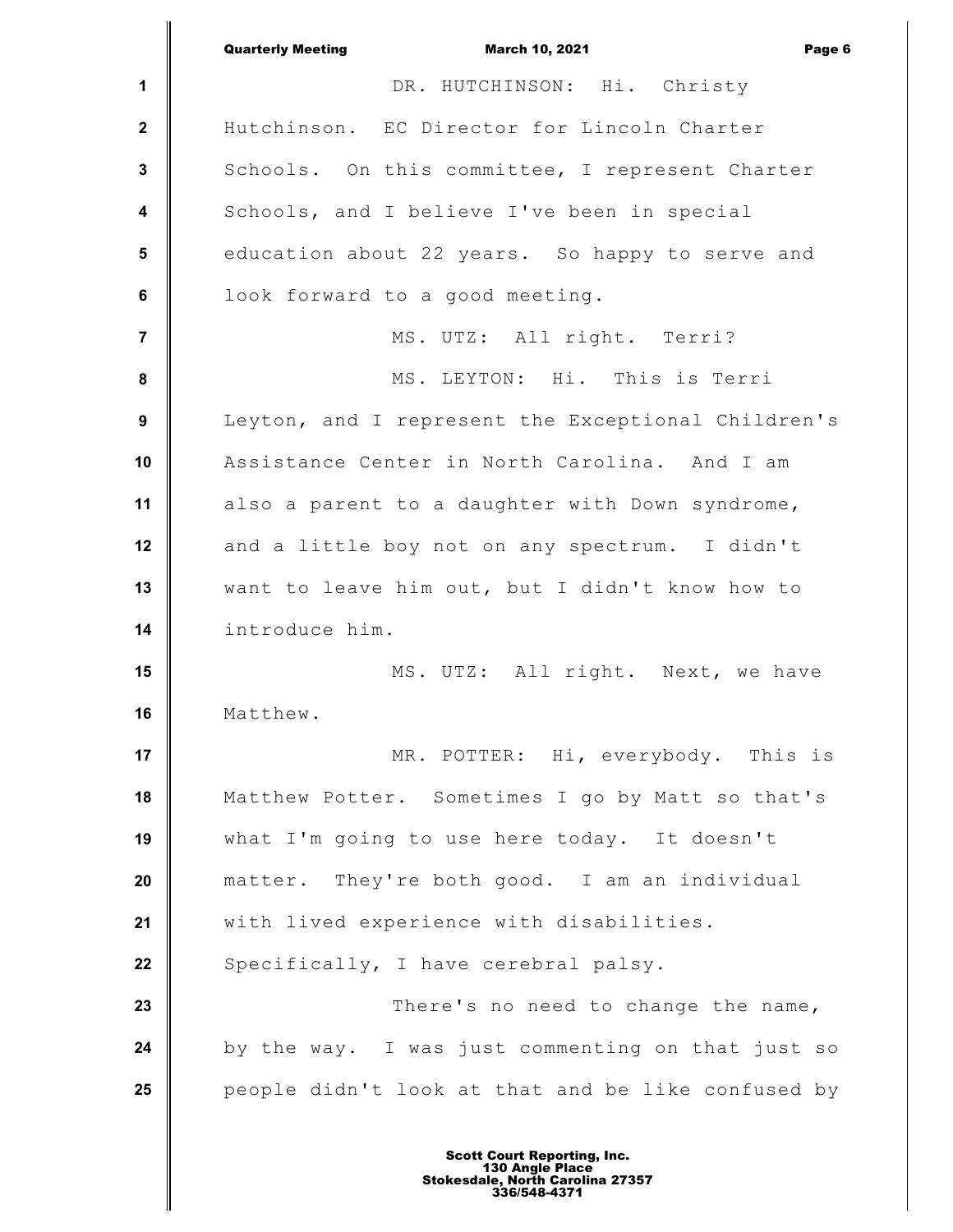|                  | <b>Quarterly Meeting</b><br><b>March 10, 2021</b><br>Page 7 |
|------------------|-------------------------------------------------------------|
| $\mathbf{1}$     | what was in the participant list.                           |
| $\mathbf{2}$     | MS. UTZ: You're good.                                       |
| $\mathbf{3}$     | MR. POTTER: Anyway, so it is me. It                         |
| $\boldsymbol{4}$ | is not another Matt or Matthew because that is an           |
| 5                | extremely common name, which is really why                  |
| 6                | mentioned it. Anyway, like I said, I am an                  |
| $\overline{7}$   | individual with lived experience. I have cerebral           |
| 8                | palsy, to be specific, and I am here to help bring          |
| 9                | the perspective of someone who directly lives a             |
| 10               | lot of the things that we talk about, albeit more           |
| 11               | from a physical perspective than some of the other          |
| 12               | types of disabilities that we discuss. But still,           |
| 13               | hopefully, it is helpful and insightful and                 |
| 14               | valuable for everybody. And as always, it's good            |
| 15               | to be here.                                                 |
| 16               | MS. UTZ: Thank you. All right.                              |
| 17               | We'll go to Ginny.                                          |
| 18               | MS. MOORE: Hi. I'm Ginny Moorefield                         |
| 19               | here in Wake County. I have a son with traumatic            |
| 20               | brain injury, and I'm also an interpreter for the           |
| 21               | deaf and a regular ed teacher.                              |
| 22               | MS. UTZ: All right. It looks like                           |
| 23               | next will be Kenya.                                         |
| 24               | MS. POPE: Good morning. Can                                 |
| 25               | everyone here me?                                           |
|                  |                                                             |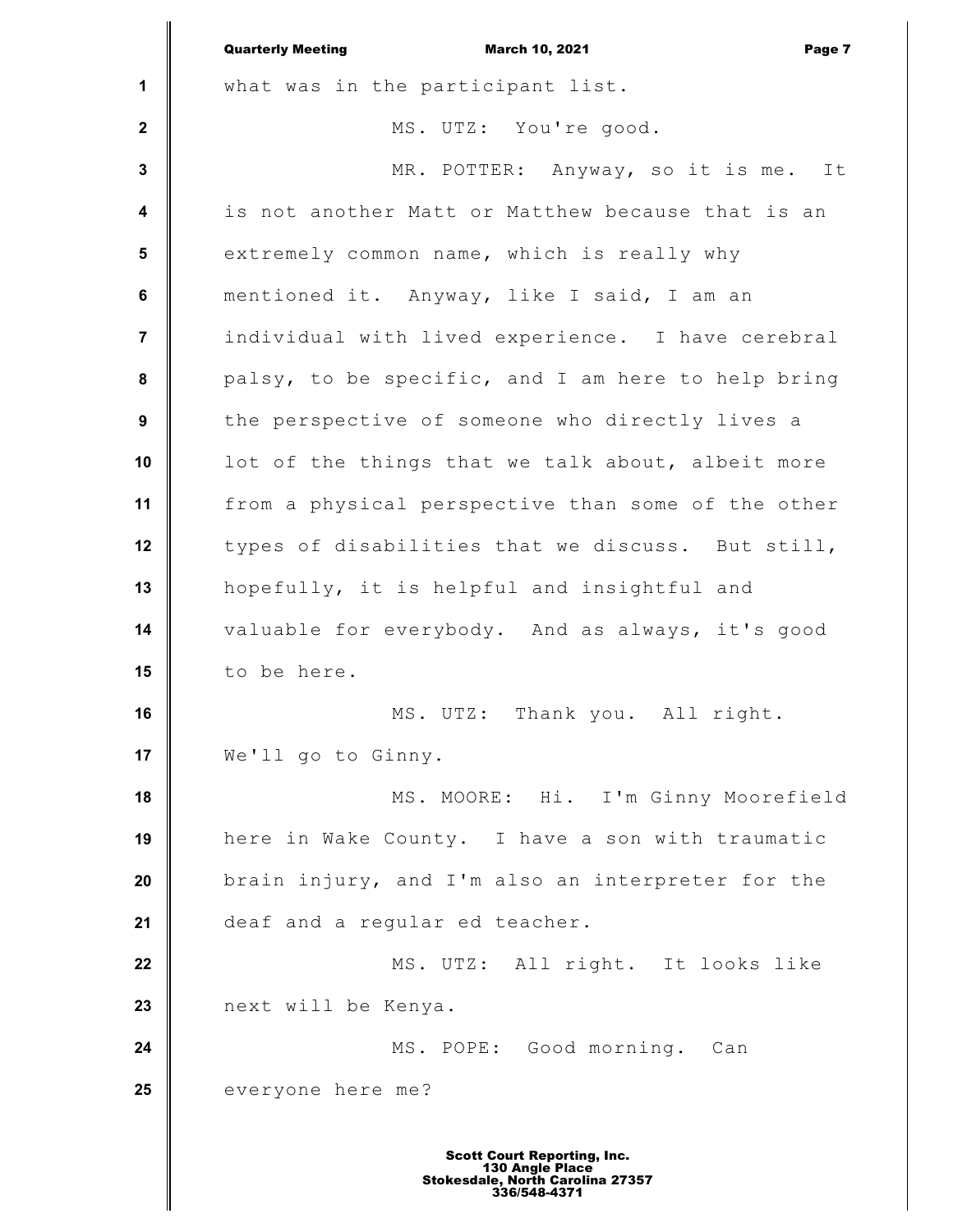**1 2 3 4 5 6 7 8 9 10 11 12 13 14 15 16 17 18 19 20 21 22 23 24 25** Quarterly Meeting March 10, 2021 Page 8 MS. UTZ: Yes. MS. POPE: Good morning again. I'm Kenya Pope. I'm the EC Instructional and Compliance Specialist with North Carolina Juvenile Justice. Glad to be here this morning. MS. UTZ: Welcome. All right. I always pronounce your name wrong. I think it's Sara. MS. BIGLEY: It's all good. It's Sara. MS. UTZ: Sara. MS. BIGLEY: Yes, I know. "Sar" like car. It looks like Sara, but thank you. MS. UTZ: And I know it's not Sara, and that's why I always end up saying it wrong. MS. BIGLEY: I appreciate it. Thank you. My name is Sara Bigley, and I'm the State Education Agency Foster Care Point of Contact. This is under ESSA for [inaudible] for students in foster care. Thank you so much. I'm always excited to be with this group. It's a great group. MS. UTZ: Thank you. All right. And Lisa? MS. PHILLIPS: Good morning. I hope Scott Court Reporting, Inc. 130 Angle Place Stokesdale, North Carolina 27357 336/548-4371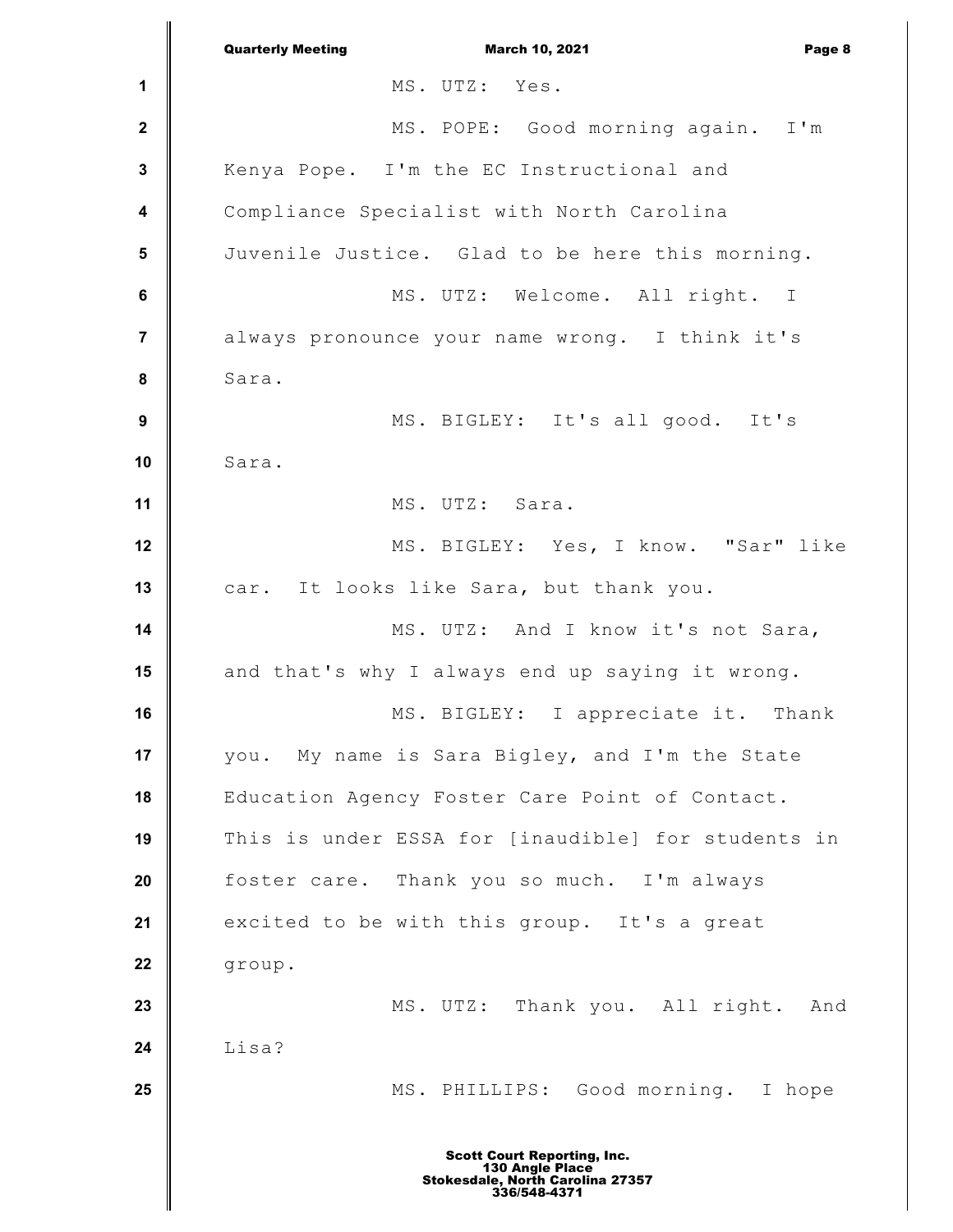|                         | <b>Quarterly Meeting</b><br><b>March 10, 2021</b><br>Page 9 |
|-------------------------|-------------------------------------------------------------|
| 1                       | you can hear me. My name is Lisa Phillips. I'm              |
| $\mathbf{2}$            | the State Coordinator for the North Carolina                |
| $\mathbf{3}$            | Homeless Education Program, and I am under Federal          |
| $\overline{\mathbf{4}}$ | Program Monitoring and Support, and I'm located at          |
| $5\phantom{1}$          | the University of North Carolina at Greensboro              |
| $\bf 6$                 | with Sara [inaudible] technical assistance center.          |
| $\overline{7}$          | MS. UTZ: Thank you. All right. It                           |
| $\pmb{8}$               | looks like Jennifer G. has joined us, if you want           |
| $\boldsymbol{9}$        | to say hello.                                               |
| 10                      | MS. GRADY: Hi. Yes, this is                                 |
| 11                      | Jennifer Grady. I am a parent of a child with               |
| 12                      | autism, and I think I'm also listed in the Council          |
| 13                      | as a business rep. I work for Blue Cross and Blue           |
| 14                      | Shield of North Carolina.                                   |
| 15                      | MS. UTZ: All right. Thank you.                              |
| 16                      | And, Christy G., I unmuted you. See if you can              |
| 17                      | talk now.                                                   |
| 18                      | (No audible response.)                                      |
| 19                      | MS. UTZ: All right. Well, Christy                           |
| 20                      | Grant is here with us. We'll see if her volume or           |
| 21                      | her audio works later, but hopefully, you can hear          |
| 22                      | You can send me a message in the chat, if you<br>us.        |
| 23                      | need to.                                                    |
| 24                      | But, Cynthia, it looks like we do                           |
| 25                      | have 14 present. So we can go ahead and do                  |
|                         |                                                             |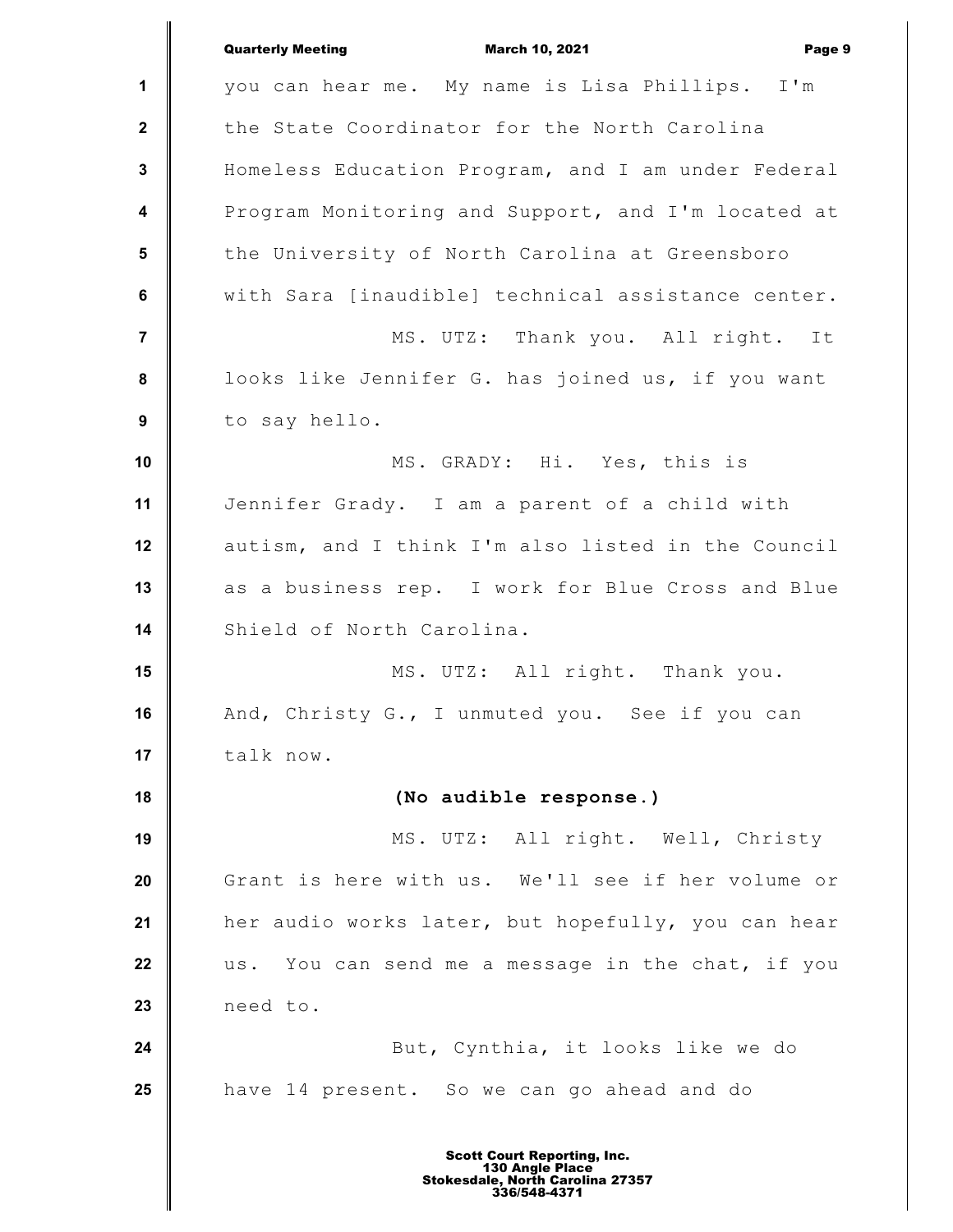**1 2 3 4 5 6 7 8 9 10 11 12 13 14 15 16 17 18 19 20 21 22 23 24 25** Quarterly Meeting March 10, 2021 Page 10 motions and all that good stuff. THE CHAIRPERSON: Great. MS. GRADY: Can you hear me now? THE CHAIRPERSON: Yes. MS. UTZ: Yep, barely hear you. MS. GRANT: There's evidently something wrong with my microphone. I'll continue to try to work on that. But I'm Christy Grant. I'm the Executive Director for Student Services and Special Education in Nash County Public Schools and the traditional LEA EC director representative. MS. UTZ: Cynthia, before you go on, I should mention that we also -- I am Alexis. I'm the Parent Liaison with the EC Division. We also have Danyelle present. So, Danyelle, if you want to say hello. MS. SANDERS: Hello, everyone. I'm Danyelle Sanders, the Administrator for Policy, Monitoring and Audit. MS. UTZ: All right. We also have Becky. MS. SCOTT: Good morning, everybody. Glad to be here. MS. UTZ: All right. And joining us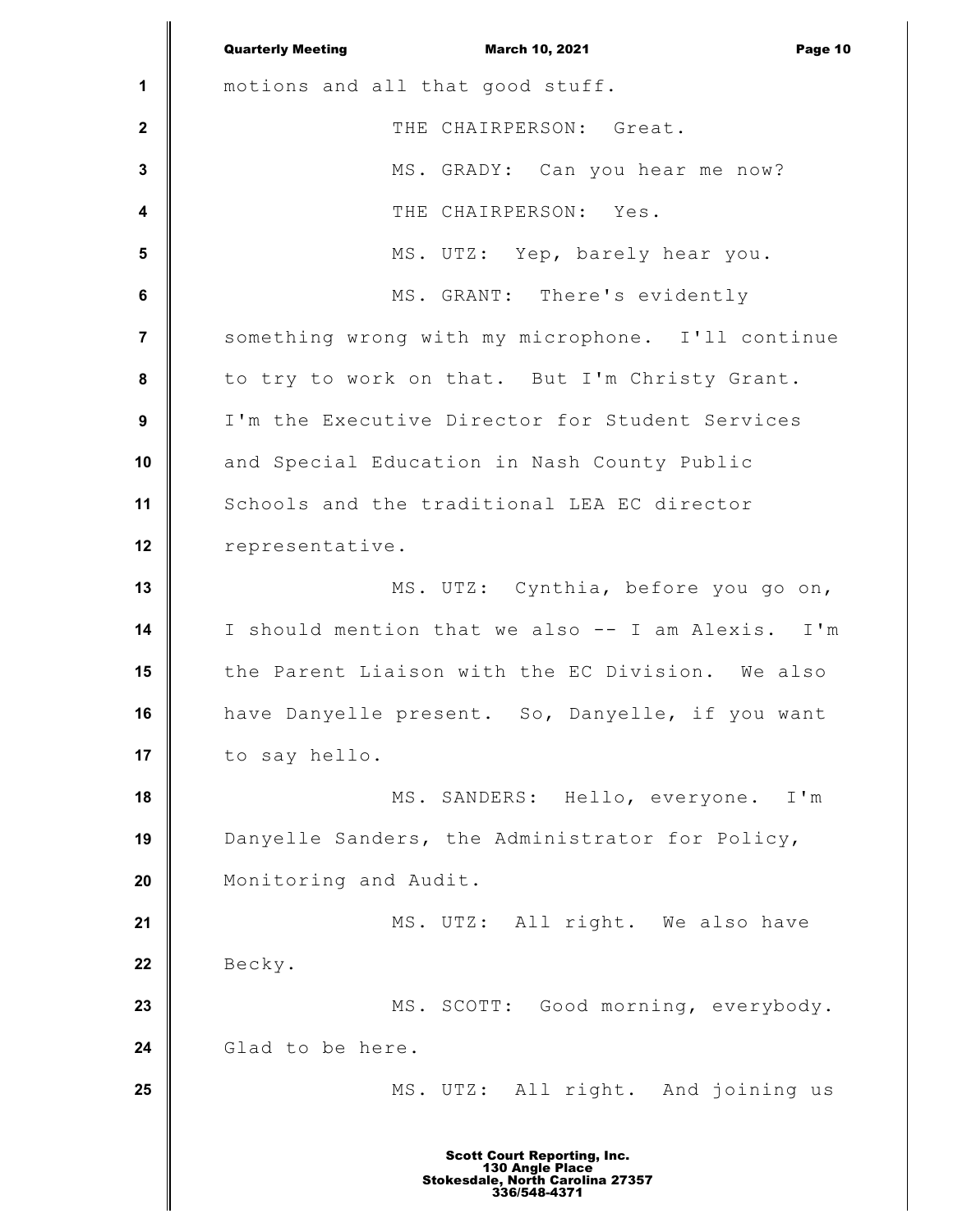**1 2 3 4 5 6 7 8 9 10 11 12 13 14 15 16 17 18 19 20 21 22 23 24 25** Quarterly Meeting March 10, 2021 Page 11 today, we have two, I guess, presenters/visitors. We have Kelley Blas. MS. BLAS: Good morning, everyone. I'm sorry. I was trying to unmute. This is Kelley Blas, and I'm the IDEA Part B Data Manager for the Exceptional Children Division. MS. UTZ: All right. And then we also have Kim Evans joining us today. She will be our first presenter in a few minutes. MS. EVANS: Hi. This is Kim Evans, and I work at DPI in the Department of Educator Preparation. MS. UTZ: All right. And it does not look like anyone else has joined us. So, Cynthia, it's all yours. THE CHAIRPERSON: So thank you. Welcome. We're going to do a quick review of this current agenda and see if we have any questions, any additions, or anything of that nature. Take about a minute or two to review the agenda. MS. UTZ: I should ask, as you're doing that, does anyone need the link for the agenda? Everyone should have it, but just in case. MS. GRANT: Can you hear me better Scott Court Reporting, Inc. 130 Angle Place Stokesdale, North Carolina 27357 336/548-4371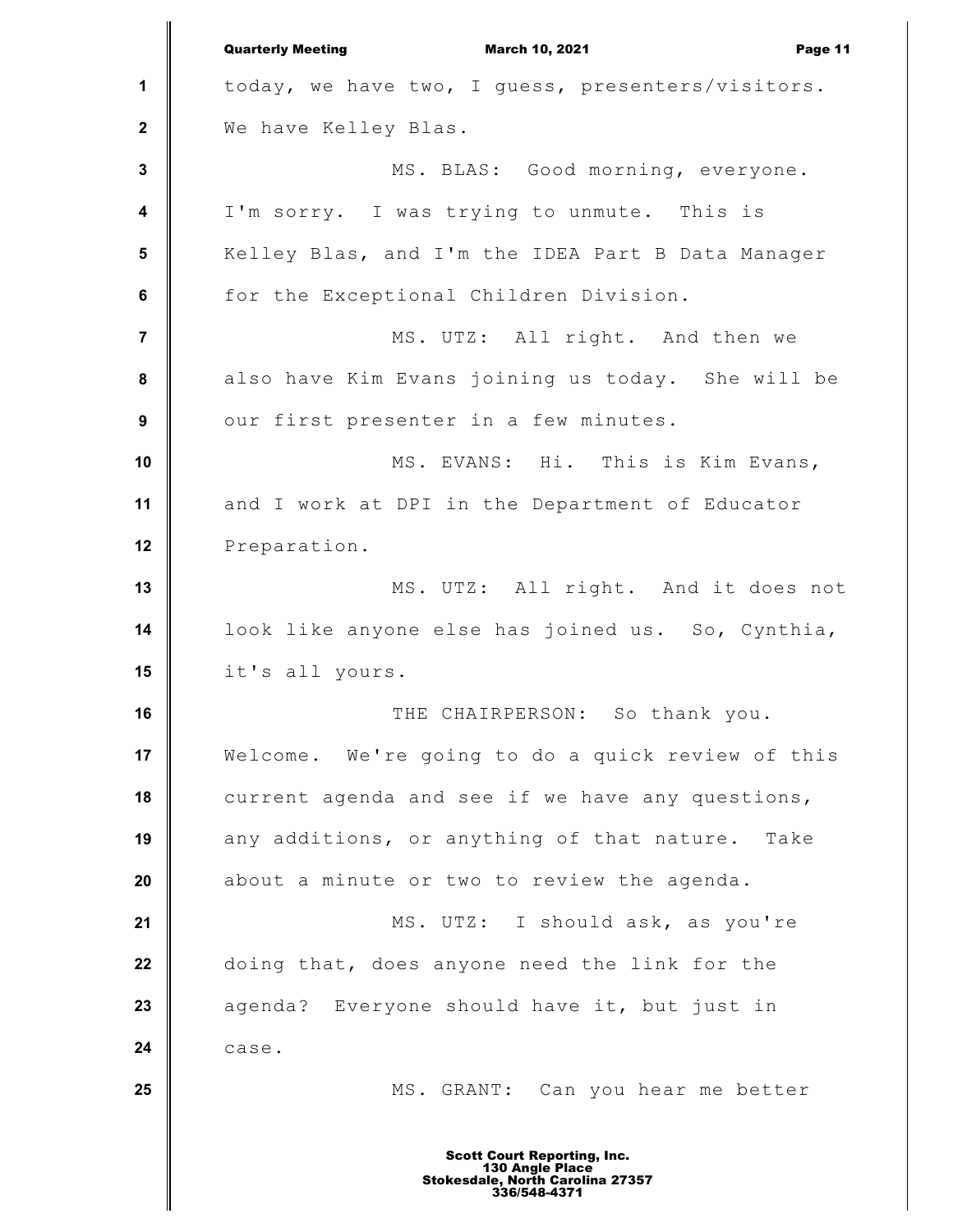**1 2 3 4 5 6 7 8 9 10 11 12 13 14 15 16 17 18 19 20 21 22 23 24 25** Quarterly Meeting March 10, 2021 Page 12 now? MS. UTZ: Yes, we can. MS. GRANT: Okay. Thanks. I joined by phone. Thank you. **(Council members reviewed the agenda.)** THE CHAIRPERSON: Any questions, any suggestions of changes or anything on the agenda? And if not, can I get a motion to approve the agenda? DR. HUTCHINSON: This is Christy Hutchinson. I motion that we approve the agenda. THE CHAIRPERSON: Can we get a second? MS. COFFEY: This is Diane Coffey. I second to approve the agenda. THE CHAIRPERSON: So can we take a vote? Those who are -- who approve the agenda? **(Multiple council members responded aye.)** THE CHAIRPERSON: Any opposed? **(No audible response.)** THE CHAIRPERSON: Any abstentions? **(No audible response.)** THE CHAIRPERSON: Okay. I think the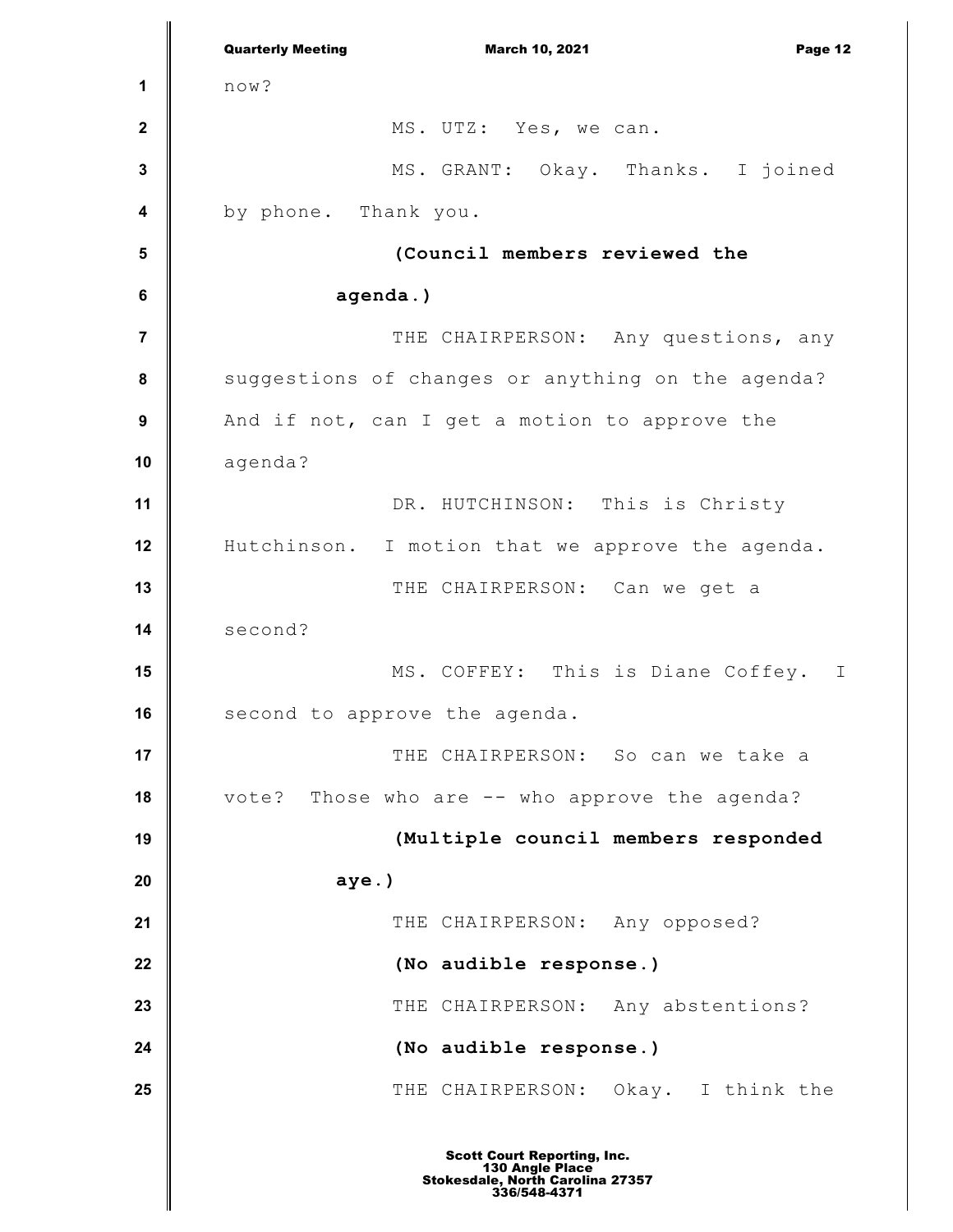**1 2 3 4 5 6 7 8 9 10 11 12 13 14 15 16 17 18 19 20 21 22 23 24 25** Quarterly Meeting March 10, 2021 Page 13 agenda is approved. Do they have the December agenda - the minutes from December? Sorry. MS. UTZ: If they have the agenda pulled up, they should be able to click on the link, but I will put that in the chat box. THE CHAIRPERSON: Okay. So if you could take another minute or two to look at the December meeting note minutes, and any changes or corrections or additions to those minutes, please let us know. **(Council members reviewed the December 2020 Summary of Actions.)** THE CHAIRPERSON: Okay. Can I get a motion to approve the December 2020 meeting minutes? MS. UTZ: Lisa motioned to approve. MS. GRANT: I'll second. MS. UTZ: And that was Christy G. THE CHAIRPERSON: So all those who approve? **(Multiple council members responded aye.)** THE CHAIRPERSON: Any opposed? **(No audible response.)**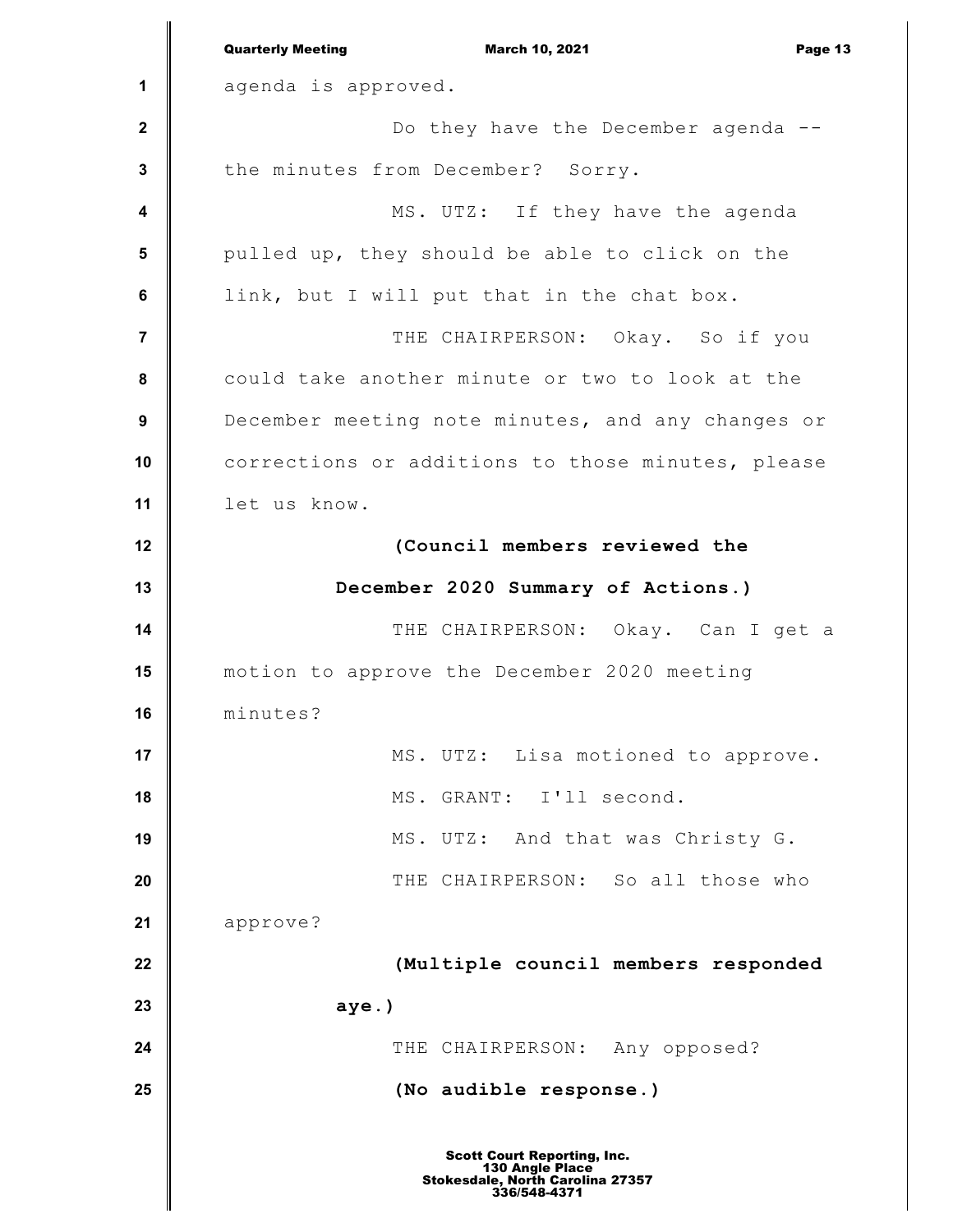|                         | <b>March 10, 2021</b><br><b>Quarterly Meeting</b><br>Page 14 |
|-------------------------|--------------------------------------------------------------|
| 1                       | THE CHAIRPERSON: Any abstentions?                            |
| $\boldsymbol{2}$        | (No audible response.)                                       |
| $\mathbf 3$             | THE CHAIRPERSON: So it looks like                            |
| 4                       | that has passed as well. So we're going to move              |
| 5                       | on to our first presenter, Kim Evans.                        |
| 6                       | MS. UTZ: All right. And let me just                          |
| $\overline{\mathbf{7}}$ | give her presentation mode really quick --                   |
| 8                       | presenter. All right. Kim, you should be able to             |
| $\boldsymbol{9}$        | share your desktop and take it away.                         |
| 10                      | MS. EVANS: Sorry. I'm not seeing                             |
| 11                      | where I--- Oh. It's right here. I'm sorry about              |
| 12                      | that.                                                        |
| 13                      | MS. UTZ: No, you're fine.                                    |
| 14                      | MS. EVANS: Good morning, everyone.                           |
| 15                      | Can everyone see my PowerPoint?                              |
| 16                      | UNIDENTIFIED FEMALE: Yes.                                    |
| 17                      | MS. EVANS: Okay. Great. Great.                               |
| 18                      | I'm Kim Evans and I'm a Program Coordinator, and I           |
| 19                      | work in the Division of Educator Recruitment and             |
| 20                      | Support and in the Department of Educator                    |
| 21                      | Preparation, and I help oversee PEPSC, which is              |
| 22                      | the Professional Educator Preparation and                    |
| 23                      | Standards Commission. So they provide policy and             |
| 24                      | rule recommendations to the State Board around               |
| 25                      | licensure and teacher/educator standards.                    |
|                         |                                                              |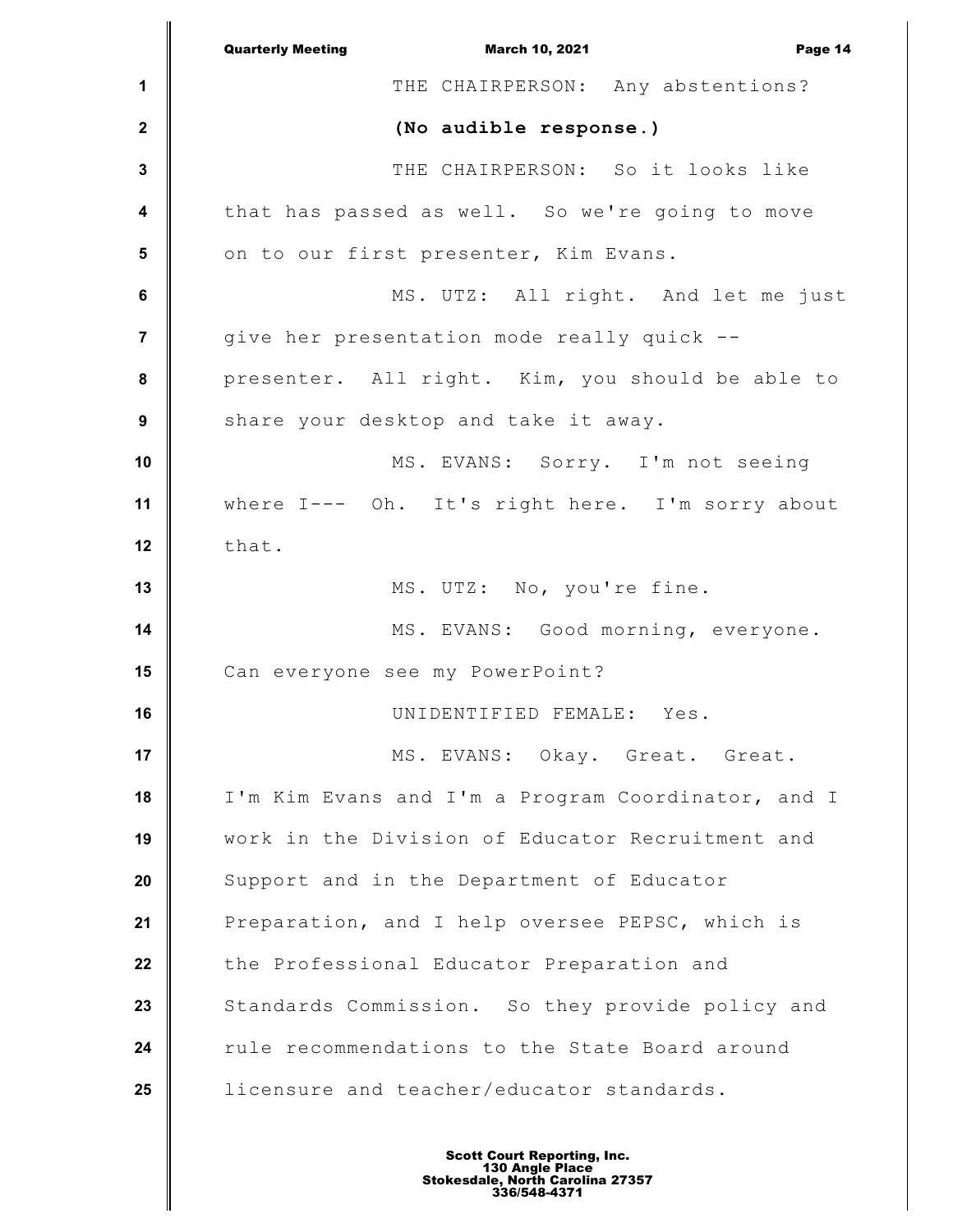|                | <b>Quarterly Meeting</b><br><b>March 10, 2021</b><br>Page 15 |
|----------------|--------------------------------------------------------------|
| 1              | And I just wanted to come today and talk                     |
| $\mathbf{2}$   | to you a little bit about what's going on with               |
| 3              | licensure update-wise that pertains to, in                   |
| 4              | particular, EC-GC, or the exceptional children               |
| $5\phantom{1}$ | general license, and then also what's going on               |
| $\bf 6$        | with diversifying the teacher pipeline because               |
| 7              | even though that doesn't necessarily say EC in               |
| 8              | name, it will affect EC.                                     |
| 9              | So I'm going to go through a slew of                         |
| 10             | information this morning, so if you have                     |
| 11             | questions, if you can type them in the chat box, I           |
| 12             | will be happy to answer questions at the end, and            |
| 13             | even if you think of questions after I'm gone, if            |
| 14             | you can just relay those to your point of contact            |
| 15             | here, then I would be happy to answer those                  |
| 16             | through email as well.                                       |
| 17             | And, first, I'm going to tackle                              |
| 18             | licensure exam updates, and there was a request to           |
| 19             | go into pass rates, in particular, for EC exams,             |
| 20             | and then also Foundations of Reading, that test is           |
| 21             | part of the licensure exam for EC-GC, that                   |
| 22             | license, and elementary education. And so that               |
| 23             | test is being updated by the State of                        |
| 24             | Massachusetts as one of their requests through the           |
| 25             | vendor. So I'm going to go into that as well.                |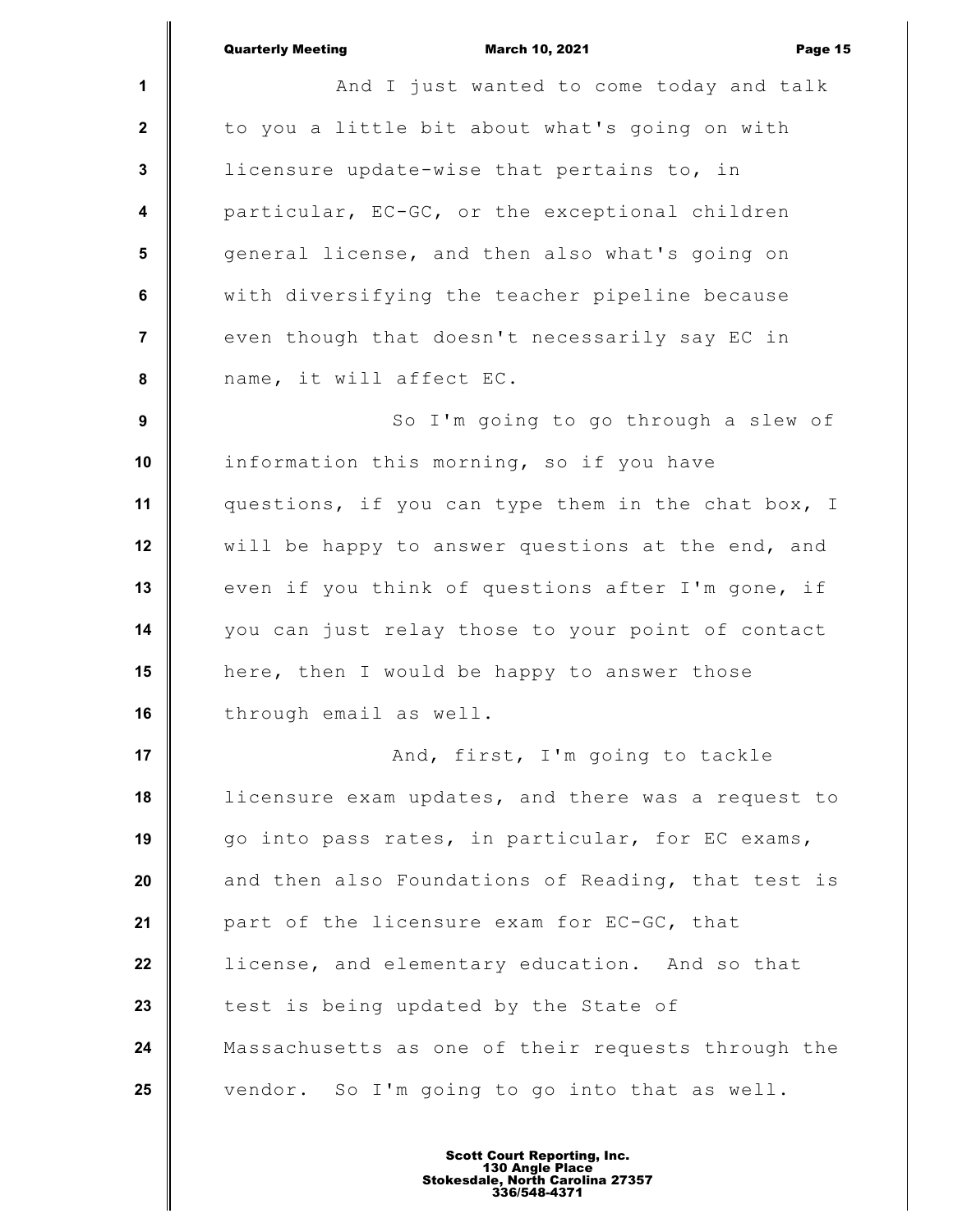|                         | <b>Quarterly Meeting</b><br><b>March 10, 2021</b><br>Page 16 |
|-------------------------|--------------------------------------------------------------|
| $\mathbf{1}$            | And also a copy of this presentation and then also           |
| $\mathbf{2}$            | some other supplemental -- like a report and some            |
| $\mathbf{3}$            | other things will be sent to you [inaudible].                |
| $\boldsymbol{4}$        | So I just want to just review really                         |
| $\overline{\mathbf{5}}$ | quickly what the licensure exam requirements are             |
| 6                       | for EC-GC. There is a Reading Subtest, and that's            |
| $\overline{7}$          | the one that has been updated that I'll get to a             |
| 8                       | little bit later. There's a Math Subtest, and                |
| 9                       | then there's a EC-specific test, which is the Core           |
| 10                      | Knowledge Praxis II Test, and I put a link in here           |
| 11                      | that will go directly to Licensure 003, which is a           |
| 12                      | state board policy that will list that for you, if           |
| 13                      | you do want to review that.                                  |
| 14                      | And the reason I focused on EC-GC is                         |
| 15                      | because that is one of the most popular licensure            |
| 16                      | areas for exceptional children, and so I wanted to           |
| 17                      | get the pass rate data to you as an example of               |
| 18                      | what you would see for these types of licensure              |
| 19                      | exams. However, EC-GC and in this case elementary            |
| 20                      | education, they are more of the exception because            |
| 21                      | they have the Reading Subtest and the Math Subtest           |
| 22                      | in addition -- well, in this case, this one has              |
| 23                      | the EC Core Test.                                            |
| 24                      | So I want you to notice that there                           |
| 25                      | are two different colored bars here, and the blue            |
|                         |                                                              |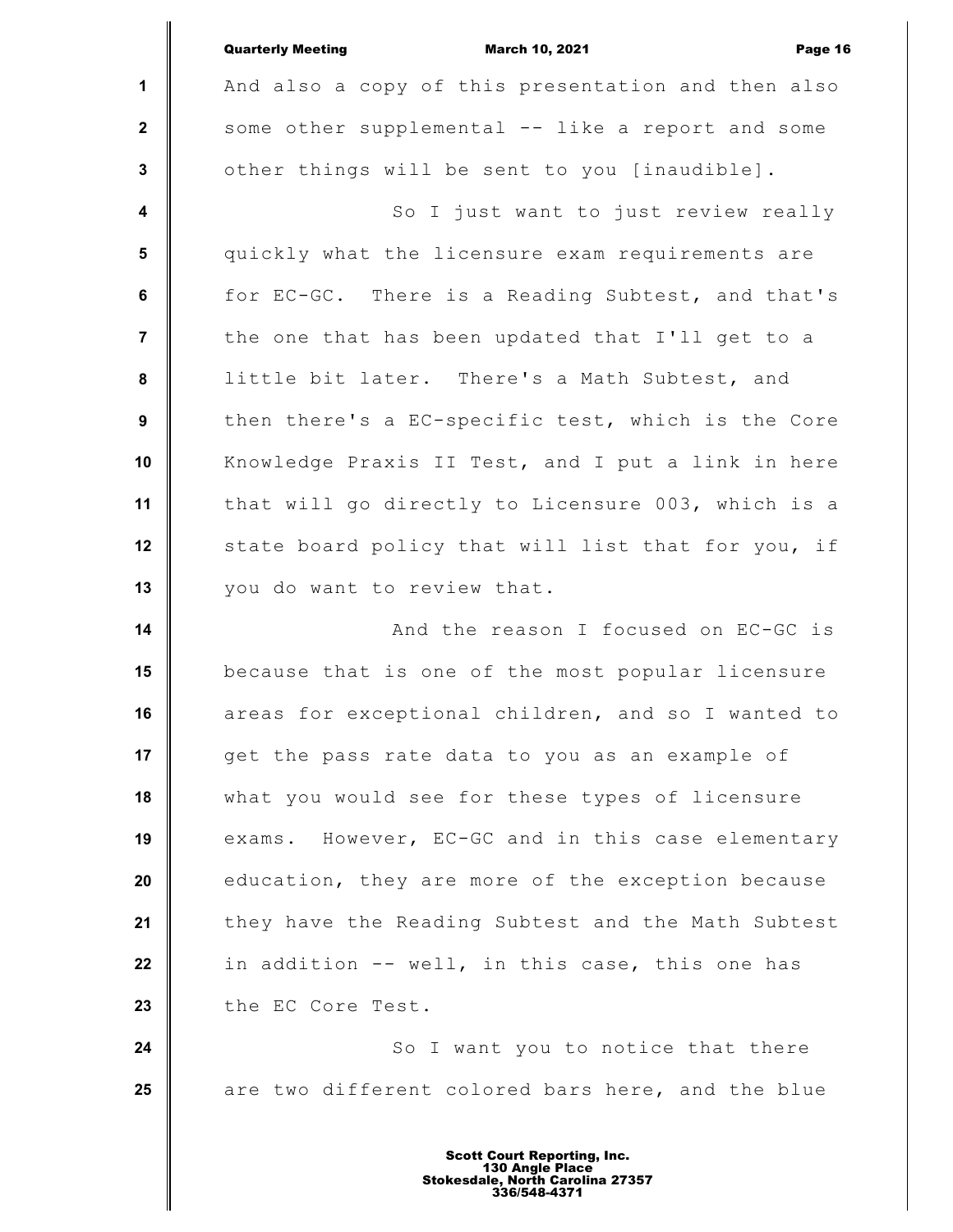|                         | <b>Quarterly Meeting</b><br><b>March 10, 2021</b><br>Page 17 |
|-------------------------|--------------------------------------------------------------|
| $\mathbf{1}$            | bar is the first attempts bar. So that's letting             |
| $\mathbf{2}$            | me know that from January 1st, 2018, to December             |
| $\mathbf 3$             | 31st, 2020, that this data looked at the first               |
| $\overline{\mathbf{4}}$ | attempts for that time period. This is not cohort            |
| 5                       | data but a certain time period. And then also the            |
| 6                       | best attempts, which is the white or the grayish             |
| $\overline{7}$          | colored bar.                                                 |
| 8                       | And you'll notice that the Reading                           |
| 9                       | Subtest and the Math Subtest for the first                   |
| 10                      | attempts versus the EC Core Test, the pass rate is           |
| 11                      | quite a bit lower as well as also the best                   |
| 12                      | attempts, and then overall the first attempts is             |
| 13                      | lower than the best attempts. So you will see                |
| 14                      | that the EC Core licensure exam has a much higher            |
| 15                      | pass rate than the Reading Subtest and the Math              |
| 16                      | Subtest.                                                     |
| 17                      | I also -- I had also looked at EC-AC,                        |
| 18                      | the adapted curriculum, because you can take                 |
| 19                      | the -- one of the EC-specific tests there too, and           |
| 20                      | that was also in the nineties. So, in particular,            |
| 21                      | the licensure exams where they're struggling to              |
| 22                      | pass those are the Reading Subtest and the Math              |
| 23                      | Subtest in contrast to the EC Core Test.                     |
| 24                      | And then I wanted to let you know how                        |
| 25                      | many test takers there were. There were 1056 for             |
|                         |                                                              |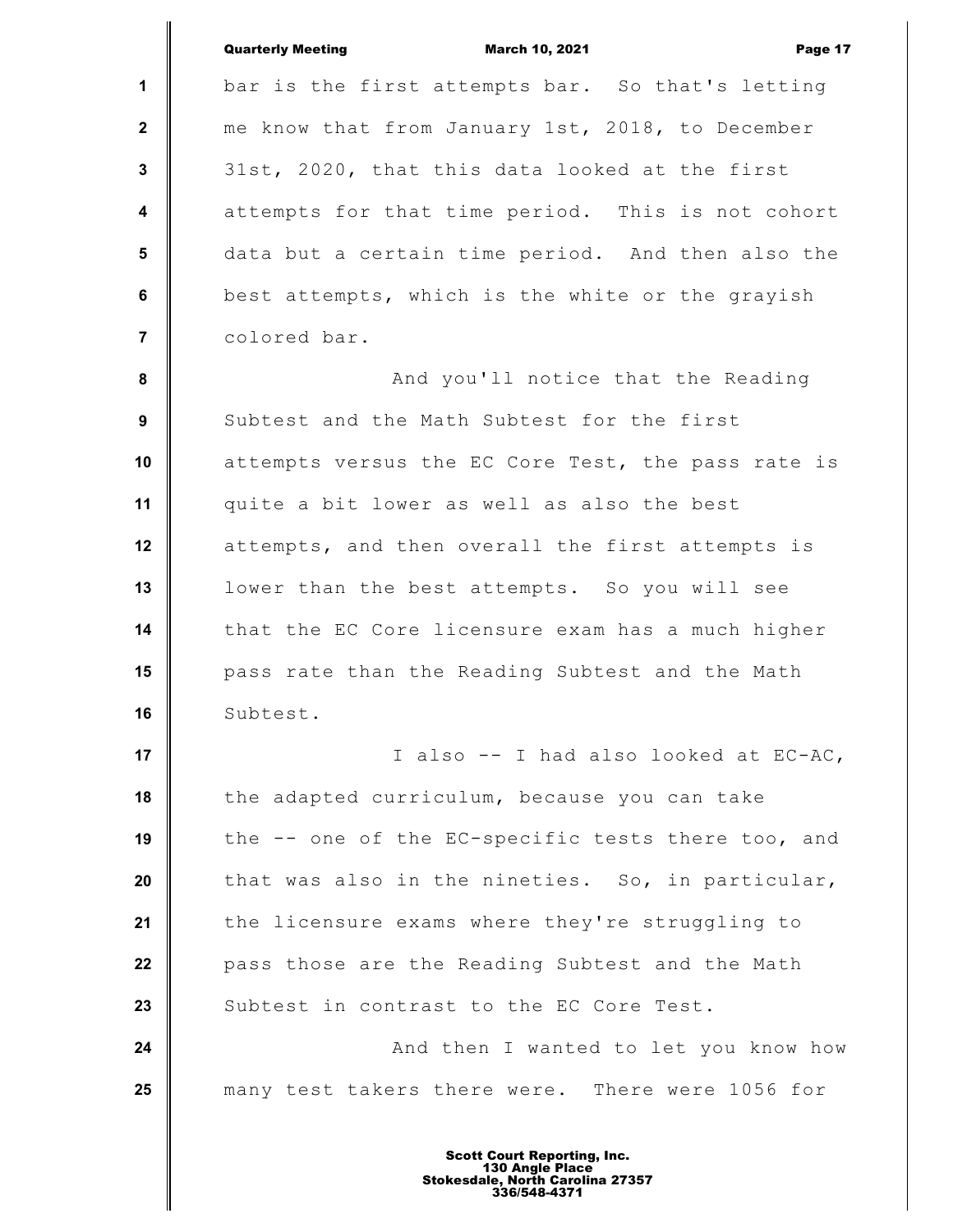|                  | <b>Quarterly Meeting</b><br><b>March 10, 2021</b><br>Page 18 |
|------------------|--------------------------------------------------------------|
| 1                | each of these tests, and then you can see how many           |
| $\mathbf{2}$     | passers there were for the first attempt pass rate           |
| 3                | and then also what the percentage is here.<br>This           |
| $\boldsymbol{4}$ | is just a different way of showing that                      |
| $5\phantom{1}$   | to you so that you can see the numbers of test               |
| $\bf 6$          | takers and passers. And then also for the best               |
| $\overline{7}$   | attempt, this also spreads it out the same way,              |
| $\pmb{8}$        | and you'll see that EC Core comes out ahead both             |
| $\boldsymbol{9}$ | times.                                                       |
| 10               | So I'm going to go right into                                |
| 11               | Foundations of Reading Test, and that test is                |
| 12               | being updated for these five different reasons,              |
| 13               | and I'm going to provide you with supplemental --            |
| 14               | a crosswalk with the dyslexia standards and then             |
| 15               | also a comparison between the current Foundations            |
| 16               | of Reading Test and the updated Foundations of               |
| 17               | Reading Test.                                                |
| 18               | There's a chart that Pearson is                              |
| 19               | providing -- they have provided to DPI so that we            |
| 20               | can look at this test. So PEPSC has a group of               |
| 21               | experts in the field looking at this test and                |
| 22               | comparing the current test with the updated test             |
| 23               | as far as these two charts, and I'm going to give            |
| 24               | these to you as far as the supplemental data                 |
| 25               | for -- that goes with my presentation.<br>And                |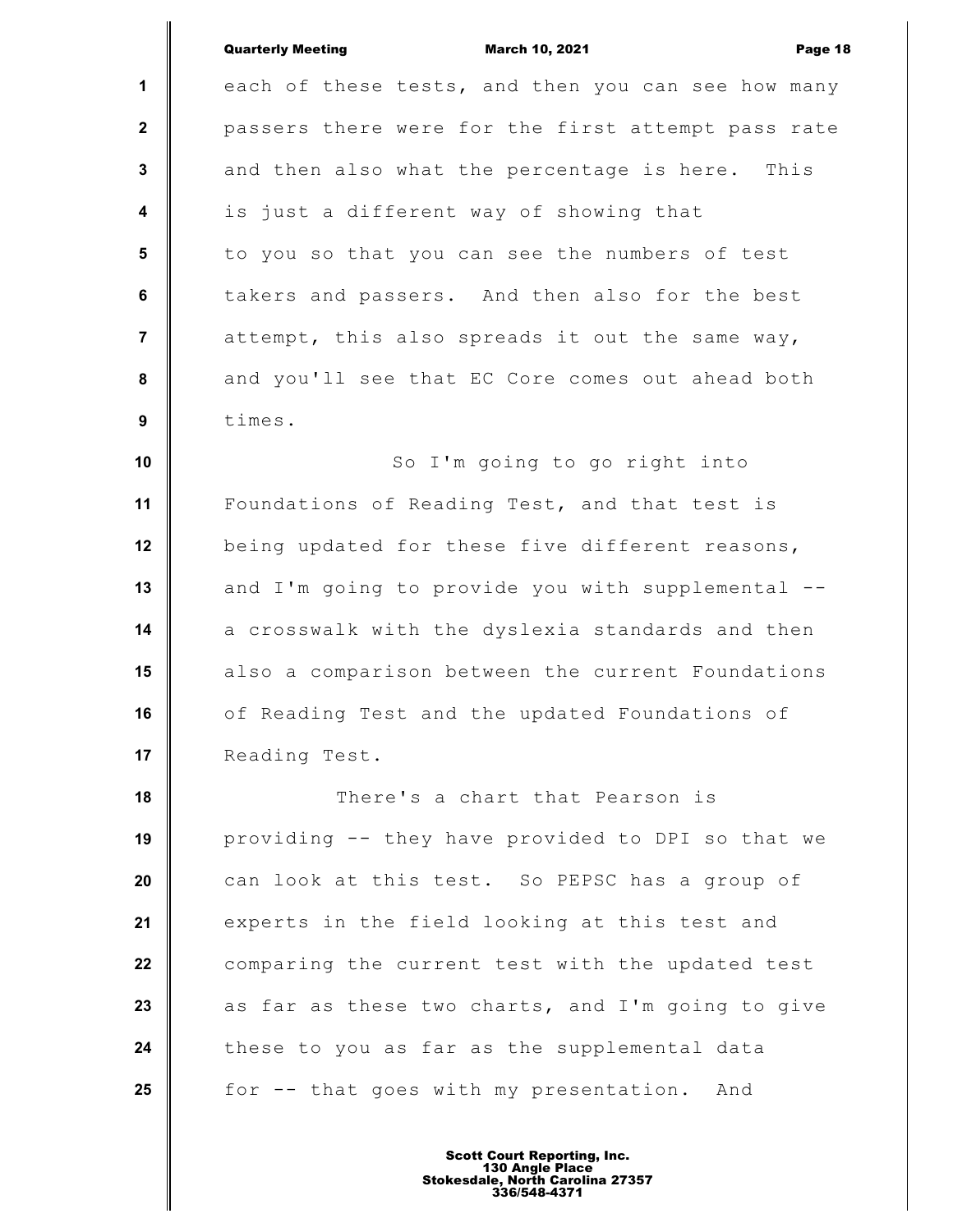**1 2 3 4 5 6 7 8 9 10 11 12 13 14 15 16 17 18 19 20 21 22 23 24 25** Quarterly Meeting March 10, 2021 Page 19 they're looking at -- these experts are looking at whether this test should remain as the Reading Subtest and is still meeting the needs of North Carolina as far as licensing elementary educators and EC-GC educators. So these are the five areas that the update is around, and you'll notice this in the chart that contrasts the current test and the updated test -- I'll let you go through that when I hand that over to you after the presentation, but I wanted to make you aware that these were the five areas and, in particular, because the State Board has expressed interest on making sure that things are aligned with the Science of Reeding, that this new test update does align with the Science of Reading. This next part is about diversifying the teacher pipeline in North Carolina, and I'm going to look at these five areas. The first four are four different groups that have focused on diversifying the teacher pipeline, and I'll go through each one and where exactly they are focusing on that diversification. So the first one is the DRIVE Task Force, and I happen to be a member of the DRIVE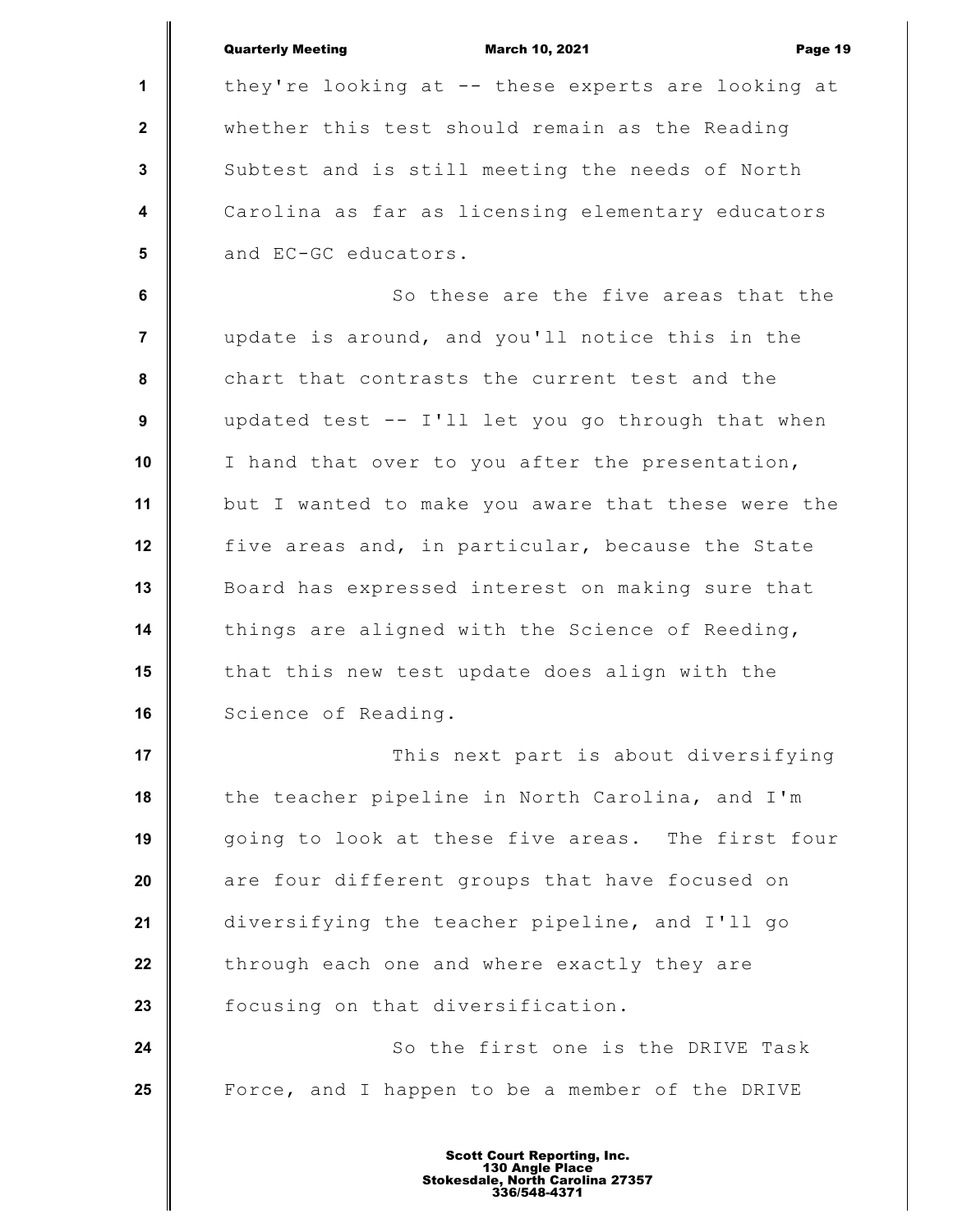### Quarterly Meeting March 10, 2021 Page 20

**1 2 3 4 5 6 7 8 9 10 11 12 13 14 15 16 17 18 19 20 21 22 23 24 25** Task Force, and they're a group of educators and educator representatives from across the state in different areas and facets of education. And we were charged with -- by the Governor's Office to research and think about how diversification is happening in the state, what else needs to happen, and where we need to really focus how we're diversifying the teacher workforce. And so I'm going to give you the final report from the DRIVE Task Force. I'm going to give you a little more information about it in just a few minutes. And in the back in the appendices, you will see the licensure exam data, and that is actually cohort data, and you'll be able to see -- even though it's not just special education or special children data, you will see from -- I think it's 2017 to 2020 the licensure exam pass rates. So that is towards the back in one of the appendices. So I just wanted to bring that out and talk to you a little bit about that during the presentation and -- or highlight that. And then the State Board gave particular goals, and I'll highlight the one that has to do diversification of the workforce. And then Stride Working Group -- so the beauty of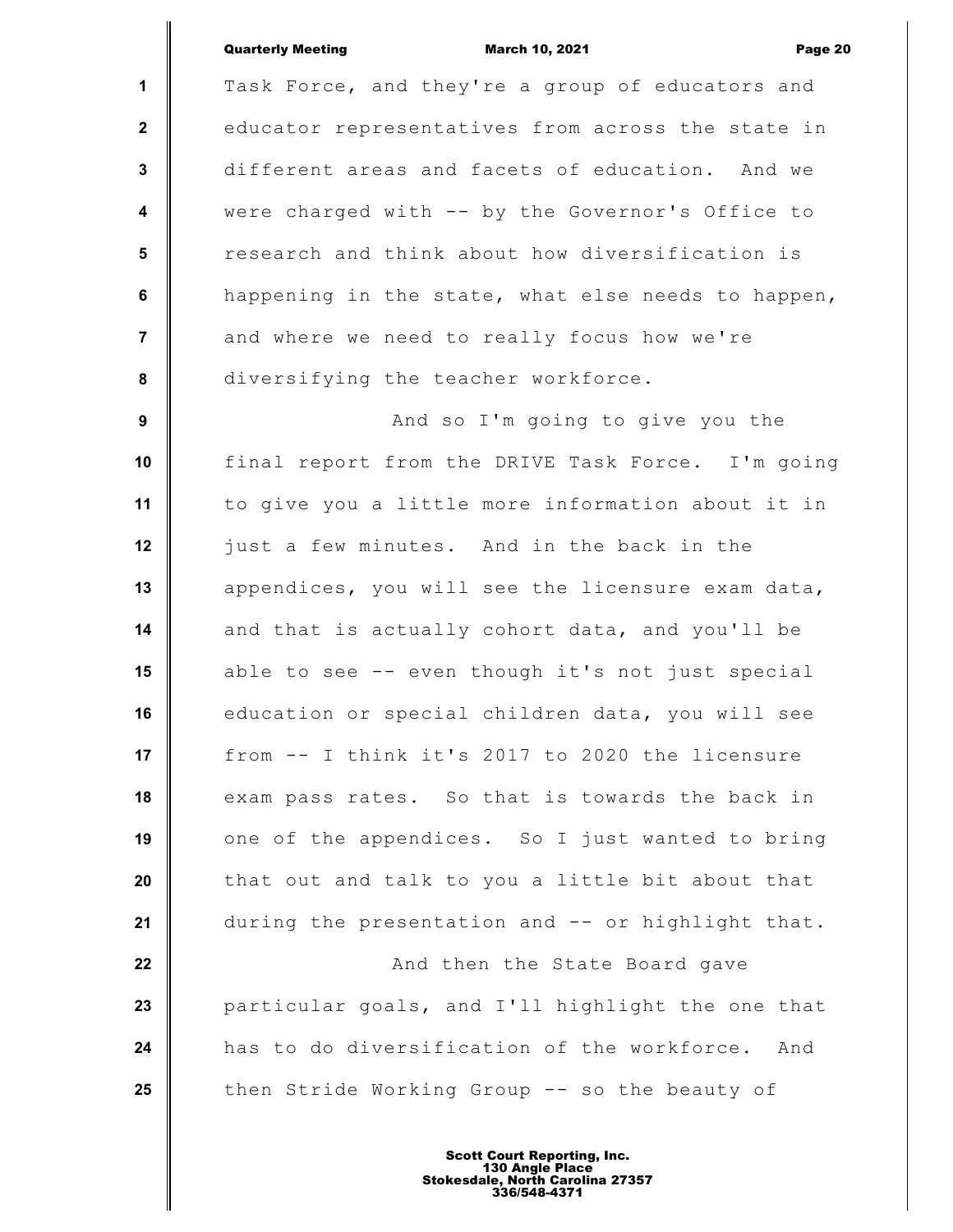|                  | <b>Quarterly Meeting</b><br><b>March 10, 2021</b><br>Page 21 |
|------------------|--------------------------------------------------------------|
| $\mathbf 1$      | these four organizations or groups is that they              |
| $\mathbf{2}$     | have been working together. So you will see a lot            |
| $\mathbf{3}$     | of overlap between members of DRIVE and the                  |
| $\boldsymbol{4}$ | members of the State Board or the members of                 |
| 5                | Stride Working Group and DRIVE. So there's been a            |
| 6                | lot of overlap on what the ideas have been because           |
| $\overline{7}$   | there's a lot of collaboration across all four               |
| 8                | groups.                                                      |
| 9                | And so the Stride Working Group met                          |
| 10               | regularly, and they came up with recommendations,            |
| 11               | and actually, a lot of their recommendations                 |
| 12               | overlap with the DRIVE Task Force recommendations,           |
| 13               | and some of the DRIVE Task Force recommendations             |
| 14               | also focused on what PEPSC has been doing with               |
| 15               | their own subcommittee work around diversification           |
| 16               | of the teacher pipeline.                                     |
| 17               | So I'll start with the DRIVE Task                            |
| 18               | Force, and I talked a little bit about how they              |
| 19               | came to be. It was through an Executive Order,               |
| 20               | and I'm not going to read the slide to you, but we           |
| 21               | were charged with really looking at how diverse              |
| 22               | the educator pool was versus the percentage of               |
| 23               | students and different -- with different racial              |
| 24               | backgrounds and what we needed to do to really               |
| 25               | diversify that educator pool, not just in the                |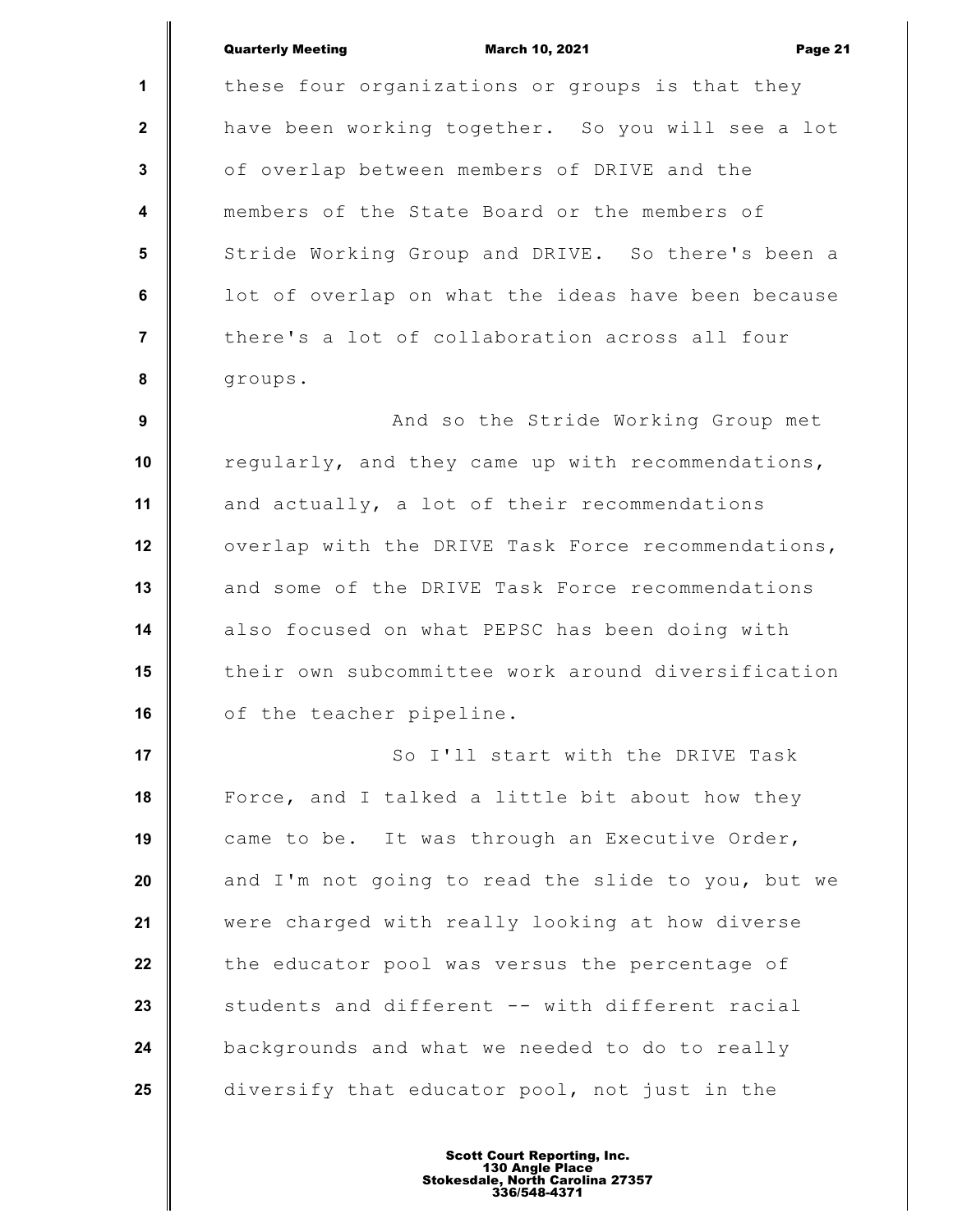|                         | <b>Quarterly Meeting</b><br><b>March 10, 2021</b><br>Page 22 |
|-------------------------|--------------------------------------------------------------|
| $\mathbf{1}$            | larger districts but across the state.                       |
| $\mathbf{2}$            | And so we really had to hone in on                           |
| $\mathbf{3}$            | different programs, and we even had people from              |
| 4                       | other states come and visit and give                         |
| $5\phantom{.0}$         | presentations, and we had a partnership with DPI             |
| 6                       | focusing on data and really seeing what holes                |
| $\overline{\mathbf{r}}$ | there were around that diversification.                      |
| 8                       | And this all started -- before the                           |
| 9                       | Executive Order for the DRIVE Task Force, there              |
| 10                      | was the DRIVE Summit, and so the Executive Order             |
| 11                      | was presented at the DRIVE Summit to then create             |
| 12                      | the DRIVE Task Force. So the summit brought                  |
| 13                      | together educators with different backgrounds, and           |
| 14                      | they were able to talk about how they worked with            |
| 15                      | diversifying the field, especially through                   |
| 16                      | educator preparation and training of teachers from           |
| 17                      | diverse backgrounds, and the need for that as                |
| 18                      | well.                                                        |
| 19                      | Then our meetings happened starting                          |
| 20                      | in May and ended in December because the final               |
| 21                      | report was due to Governor Cooper January -- in              |
| 22                      | January 2021, and so we were able to submit that             |
| 23                      | to the Governor in December 2020. So it was a lot            |
| 24                      | of hard work and on a regular basis, but we were             |
| 25                      | able to get that done through three different                |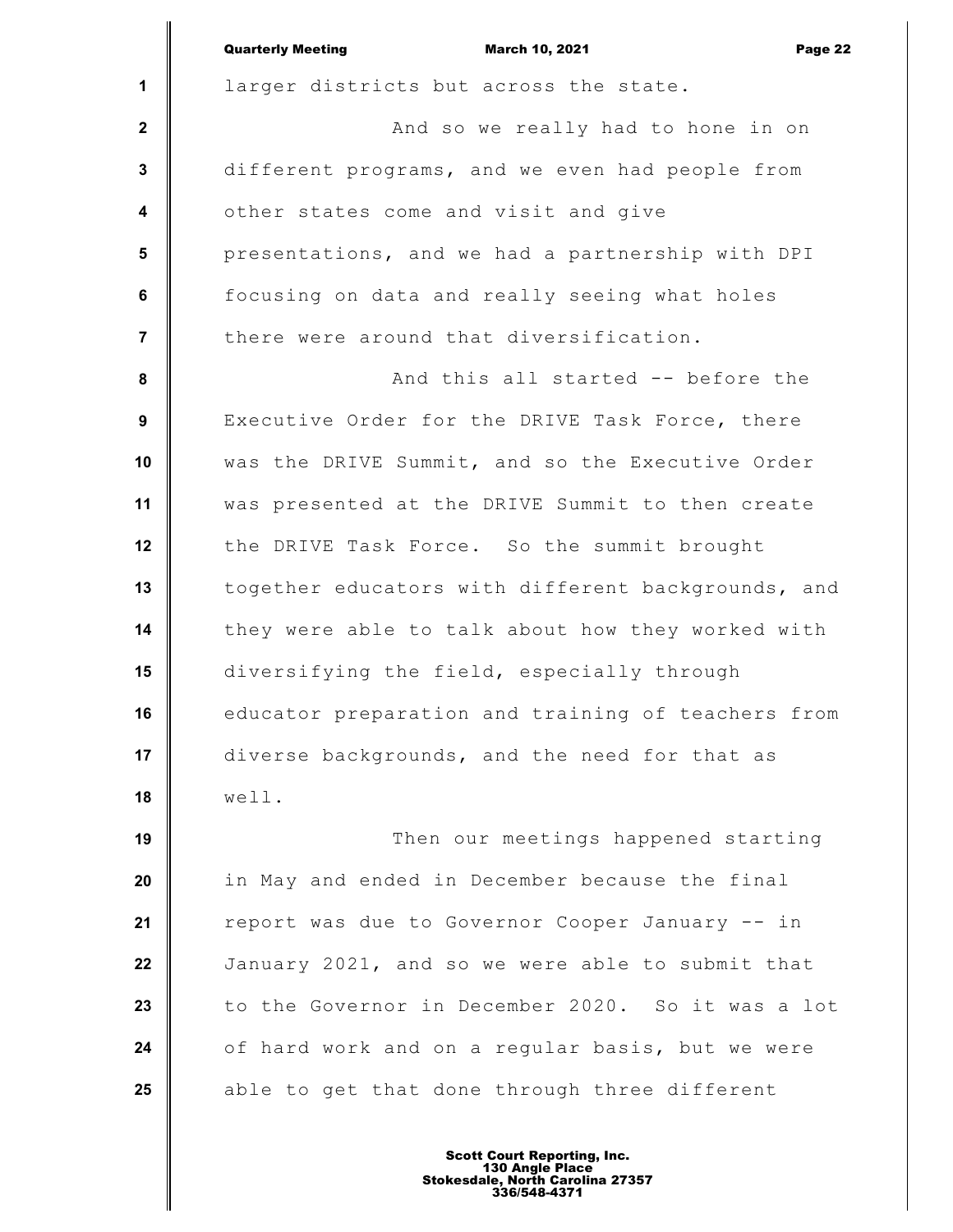|                         | <b>Quarterly Meeting</b><br><b>March 10, 2021</b><br>Page 23 |
|-------------------------|--------------------------------------------------------------|
| 1                       | subgroups: recruitment and then preparation and              |
| $\mathbf{2}$            | then also retention.                                         |
| $\mathbf{3}$            | So we focused on each of those areas,                        |
| $\overline{\mathbf{4}}$ | and as you look through that report, you'll be               |
| $5\phantom{.0}$         | able to see what of the three areas those                    |
| 6                       | recommendations -- what they have to do with those           |
| $\overline{7}$          | three aspects. So some of them might have to do              |
| 8                       | with recruitment and preparation or they might               |
| 9                       | only have to do with recruitment, but it shows you           |
| 10                      | where it belongs in the teacher pipeline and then            |
| 11                      | also who would be responsible to help make this              |
| 12                      | happen.                                                      |
| 13                      | And then the Stride Working Group, I                         |
| 14                      | had mentioned them a little bit earlier. Best NC,            |
| 15                      | which is a nonprofit that brings businesses                  |
| 16                      | together to support education, they hosted the NC            |
| 17                      | Stride Working Group, and they called it Stride              |
| 18                      | because it means Strategic Teacher Recruitment               |
| 19                      | with Intentionality, Diversity, and Excellence               |
| 20                      | Working Group.                                               |
| 21                      | And so they had regular meetings to                          |
| 22                      | engage in teacher recruitment that would be                  |
| 23                      | strategic and also at the same time being able to            |
| 24                      | diversify the teacher workforce, and Best NC has             |
| 25                      | been helping with the recruitment platform for the           |
|                         |                                                              |

I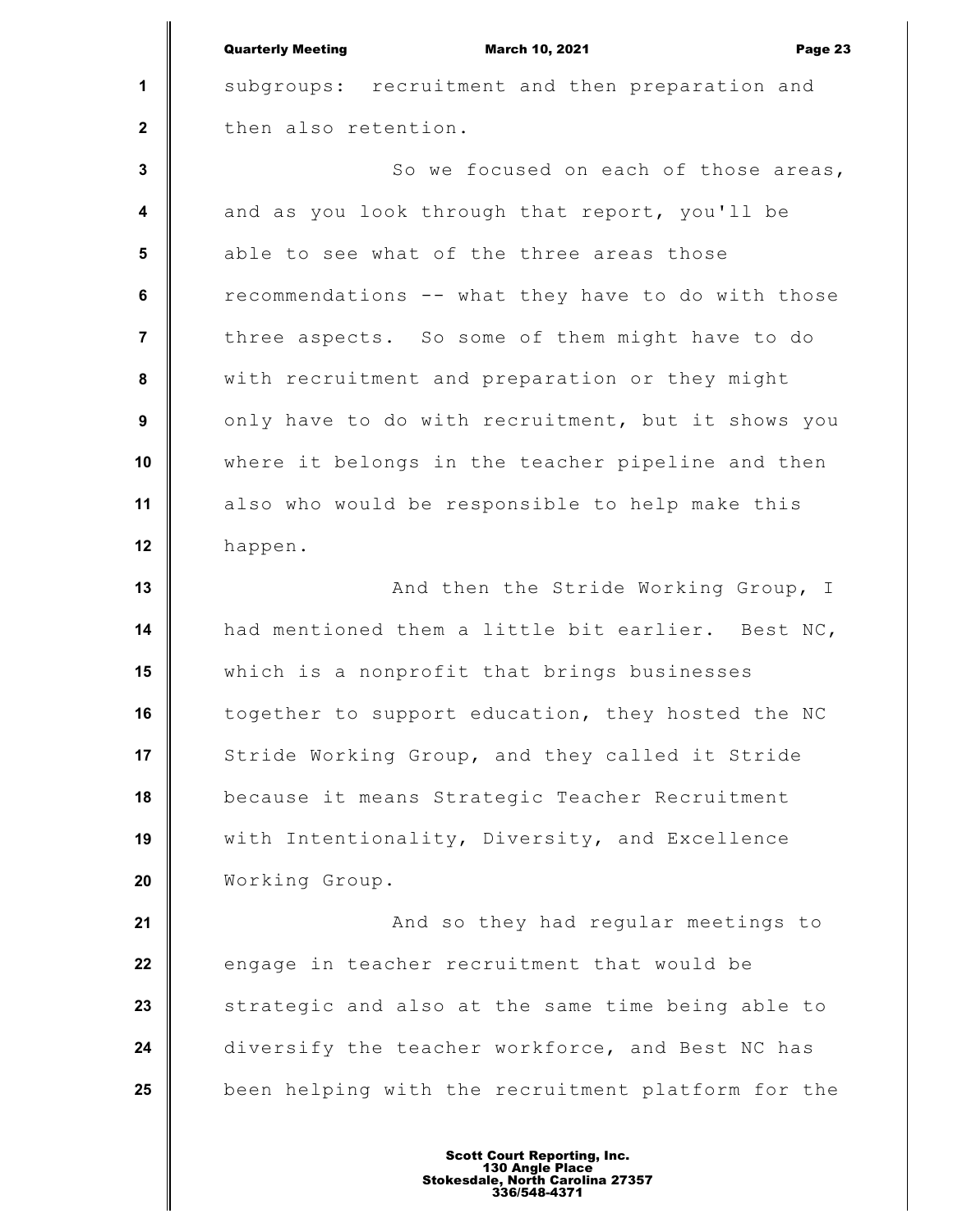|                  | <b>Quarterly Meeting</b><br><b>March 10, 2021</b><br>Page 24 |
|------------------|--------------------------------------------------------------|
| 1                | State, which is TeachNC, and so that ties right in           |
| $\mathbf{2}$     | with their expertise around helping with                     |
| $\mathbf{3}$     | recruitment. And so in the end, they came up with            |
| $\boldsymbol{4}$ | a slew of recommendations, and as I said earlier,            |
| 5                | a lot of them overlap with what the DRIVE Task               |
| 6                | Force had been doing.                                        |
| $\overline{7}$   | And then State Board of Education has                        |
| 8                | really been focusing in on increasing the number             |
| 9                | of educators of color in schools across North                |
| 10               | Carolina, and so that's one of their goals that              |
| 11               | they will be able to do that as part of "Eliminate           |
| 12               | opportunity gaps by 2025." I'm sorry. It's                   |
| 13               | Objective 6 to go with that to help them be able             |
| 14               | to eliminate those opportunity gaps. And so there            |
| 15               | were state board members that were a part of the             |
| 16               | DRIVE Task Force and then also part of Stride                |
| 17               | Working Group as well so that they had State Board           |
| 18               | voices in there.                                             |
| 19               | And then PEPSC, which is the                                 |
| 20               | commission that I help oversee, we started talking           |
| 21               | about diversifying the workforce through educator            |
| 22               | preparation because the legislature had let us               |
| 23               | know that we needed to $-$ - through statute that we         |
| 24               | needed to come up with an EPP, or Educator                   |
| 25               | Preparation Program, weighted accountability model           |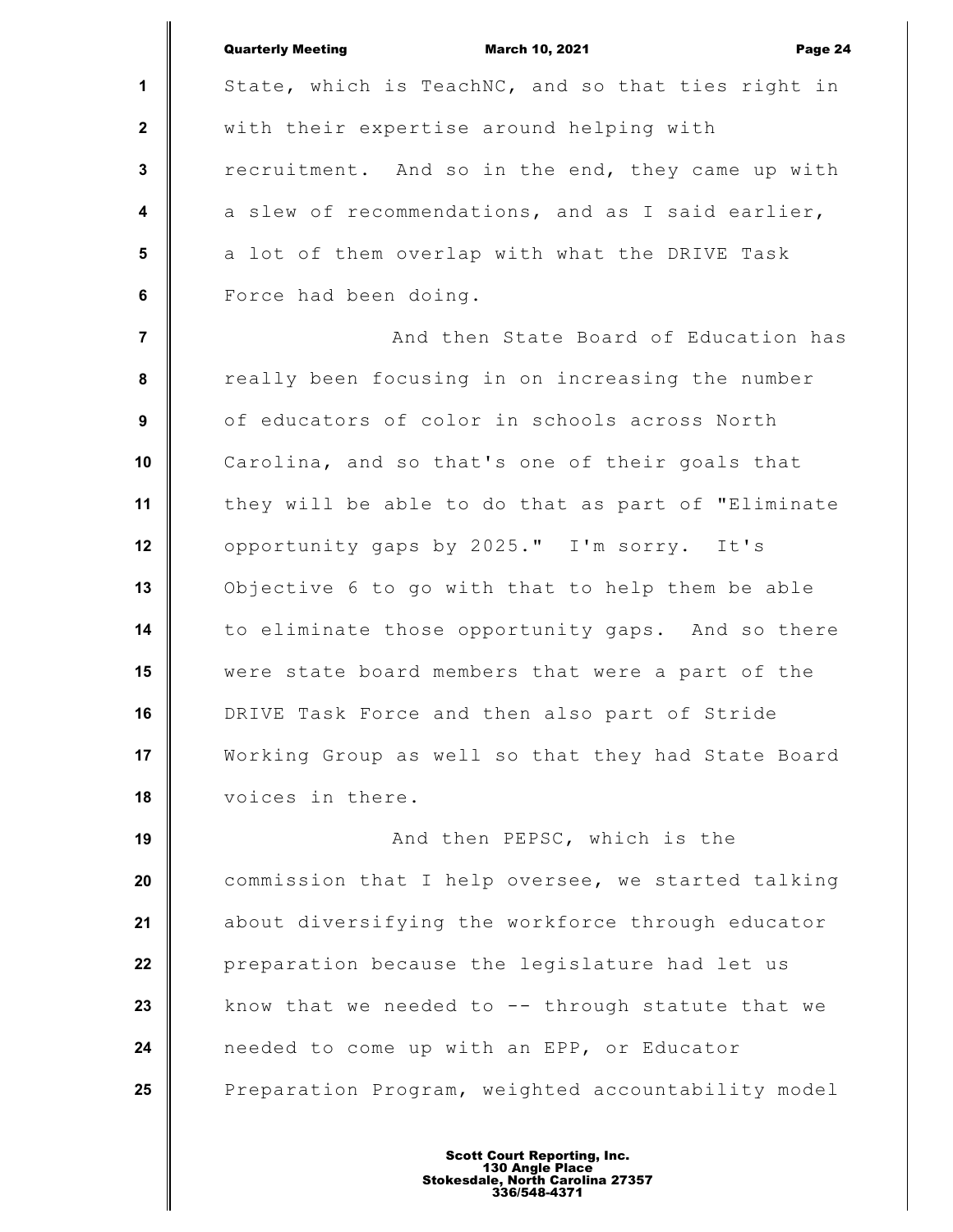|                         | <b>Quarterly Meeting</b><br><b>March 10, 2021</b><br>Page 25 |
|-------------------------|--------------------------------------------------------------|
| 1                       | because they wanted to see what PEPSC would come             |
| $\mathbf{2}$            | up with and then would the State Board -- but the            |
| $\mathbf{3}$            | State Board then in the end also approved it                 |
| $\overline{\mathbf{4}}$ | because the accountability model that they have              |
| 5                       | right now is very -- is very straightforward.                |
| 6                       | It's not as nuanced and this is much more nuanced            |
| $\overline{7}$          | and weighted. And so they had -- because we have             |
| 8                       | EPP representation on PEPSC, then we were able to            |
| 9                       | put together a weighted model, and one of the                |
| 10                      | pieces that the State Board wanted and that PEPSC            |
| 11                      | plugged into the model was diversity and showing             |
| 12                      | the percentage of students of color around teacher           |
| 13                      | candidates and making that part of the                       |
| 14                      | accountability for EPP.                                      |
| 15                      | And then on top of it, PEPSC                                 |
| 16                      | subcommittees have also been working on the                  |
| 17                      | Preprofessional Skills Test Committee examining              |
| 18                      | the Praxis Core Academic Skills Test, and this is            |
| 19                      | an entry test into an EPP. And one of the                    |
| 20                      | recommendations from Stride as well as the DRIVE             |
| 21                      | Task Force was to eliminate that test because this           |
| 22                      | test -- it blocks students of color especially               |
| 23                      | from getting into Educator Preparation Programs.             |
| 24                      | And this test focuses on reading,                            |
| 25                      | writing, and math, and it's something that is                |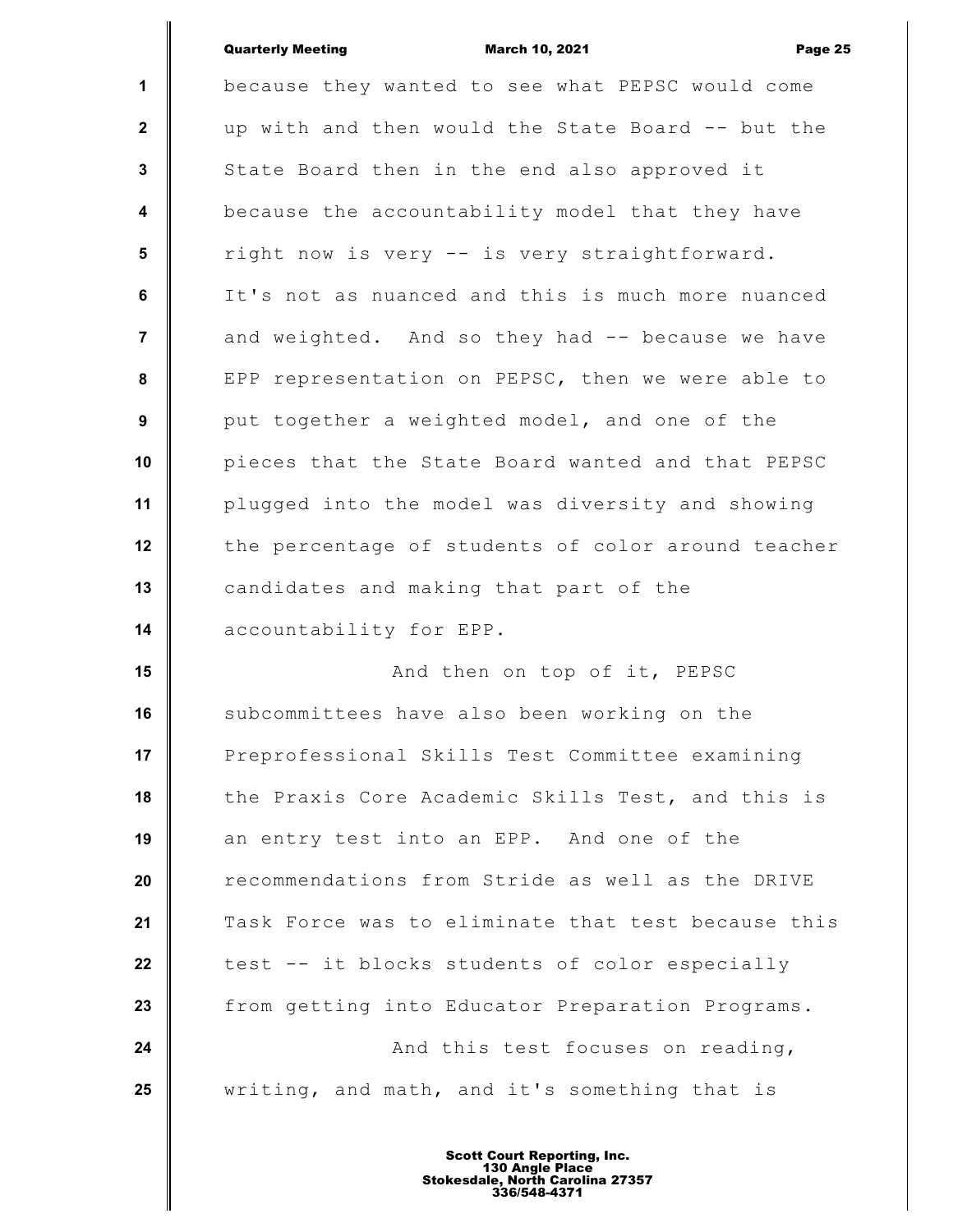|                  | <b>Quarterly Meeting</b><br><b>March 10, 2021</b><br>Page 26 |
|------------------|--------------------------------------------------------------|
| $\mathbf 1$      | legislatively mandated. However, we don't -- we              |
| $\mathbf{2}$     | don't know if it has any positive effect on                  |
| $\mathbf{3}$     | getting through and successfully competing an EPP            |
| $\boldsymbol{4}$ | or not because that type of data has not actually            |
| $5\phantom{.0}$  | been put forward. So the purpose the test itself,            |
| 6                | other than it being a barrier to get into the EPP,           |
| $\overline{7}$   | is not quite clear. So that's what the                       |
| 8                | subcommittee was working on, on the Praxis Core.             |
| 9                | And I got a little ahead of myself.                          |
| 10               | So it's required by Senate Bill 599 to enter the             |
| 11               | EPP, and I said that it focuses on reading,                  |
| 12               | writing, and math. And it's a traditional pathway            |
| 13               | for teachers, so teachers that go through two                |
| 14               | years of a four-year institution and they start              |
| 15               | their two years and they get into their EPP                  |
| 16               | program and go through student teaching for 16               |
| 17               | weeks. That's what -- they would have to take the            |
| 18               | test before they could get into the EPP program              |
| 19               | itself.                                                      |
| 20               | And then there's alternative ways to                         |
| 21               | fulfill the requirements. You can enter ACT                  |
| 22               | scores, enter SAT scores as well as already have a           |
| 23               | bachelor's degree, if you were going to do, say,             |
| 24               | an MAT program, a master of art in teaching.                 |
| 25               | And like I said earlier, nationally,                         |
|                  |                                                              |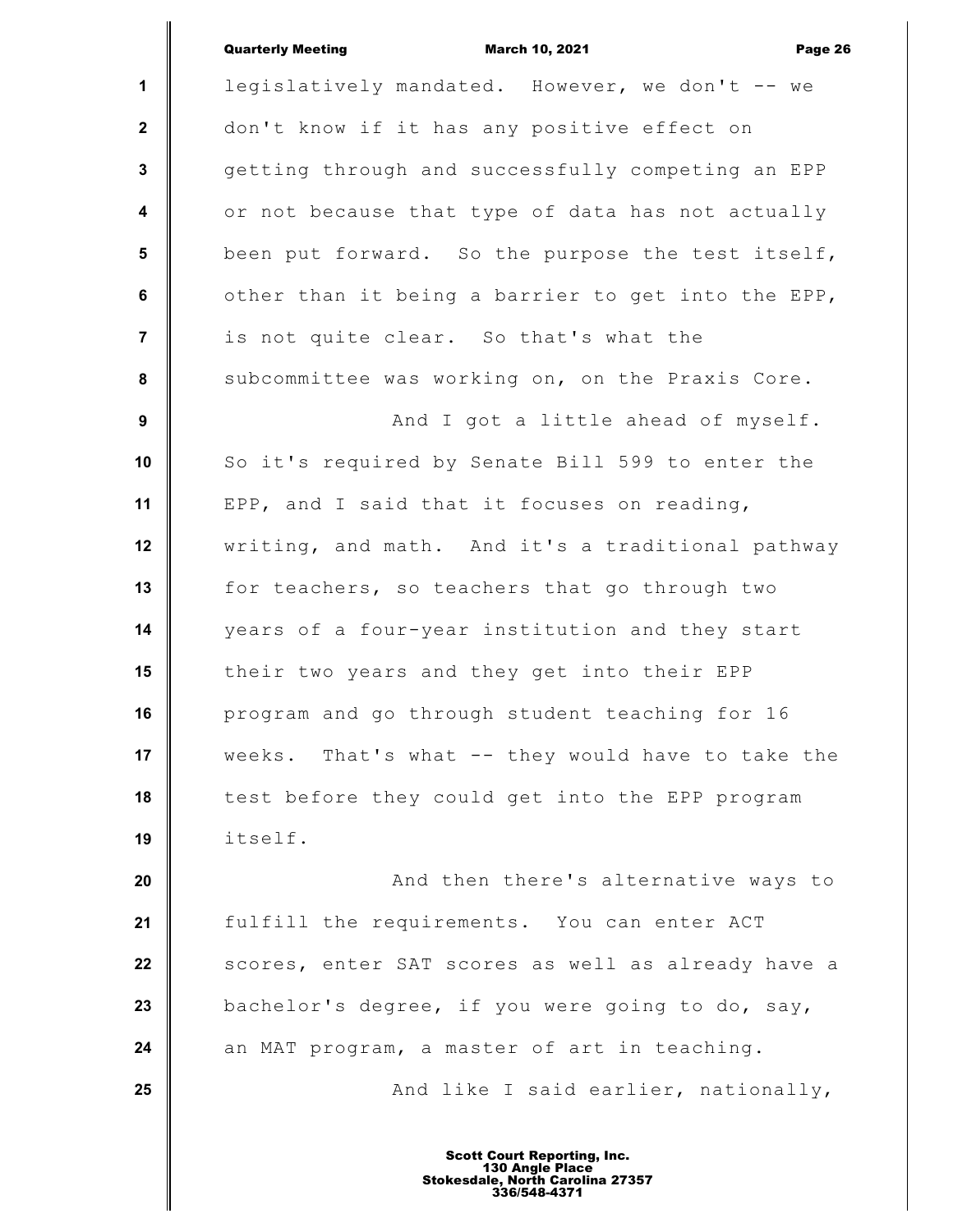|                         | <b>Quarterly Meeting</b><br><b>March 10, 2021</b><br>Page 27 |
|-------------------------|--------------------------------------------------------------|
| $\mathbf 1$             | which this includes North Carolina, Hispanic and             |
| $\mathbf{2}$            | black candidates, they fall behind their white               |
| 3                       | counterparts for pass rates around the Praxis                |
| $\overline{\mathbf{4}}$ | Core, and you will see that in the DRIVE Task                |
| $5\phantom{.0}$         | Force final report, and I also mentioned that it             |
| 6                       | restricts entry into EPPs.                                   |
| $\overline{7}$          | And also the purpose and the                                 |
| 8                       | predictability of the exam is unknown, and it does           |
| 9                       | not -- it does not predict educator quality in the           |
| 10                      | end as far as we have seen, and we have also seen            |
| 11                      | that licensure exams are also a poor predictor for           |
| 12                      | educator quality in the end. So that's why this              |
| 13                      | test is being looked at to be eliminated as an               |
| 14                      | entry requirement.                                           |
| 15                      | So I know that you were looking for                          |
| 16                      | some recommendations around helping with pass                |
| 17                      | rates, and other than -- I have four different               |
| 18                      | things here, but I think that -- I wanted to let             |
| 19                      | you know that some of the recommendations will be            |
| 20                      | to really look at what's going on with PEPSC and             |
| 21                      | the State Board because there is a new licensure             |
| 22                      | pathway that is being explored right now, and the            |
| 23                      | State Board has charged PEPSC with developing                |
| 24                      | that.                                                        |
| 25                      | And so that will -- that is an area                          |
|                         |                                                              |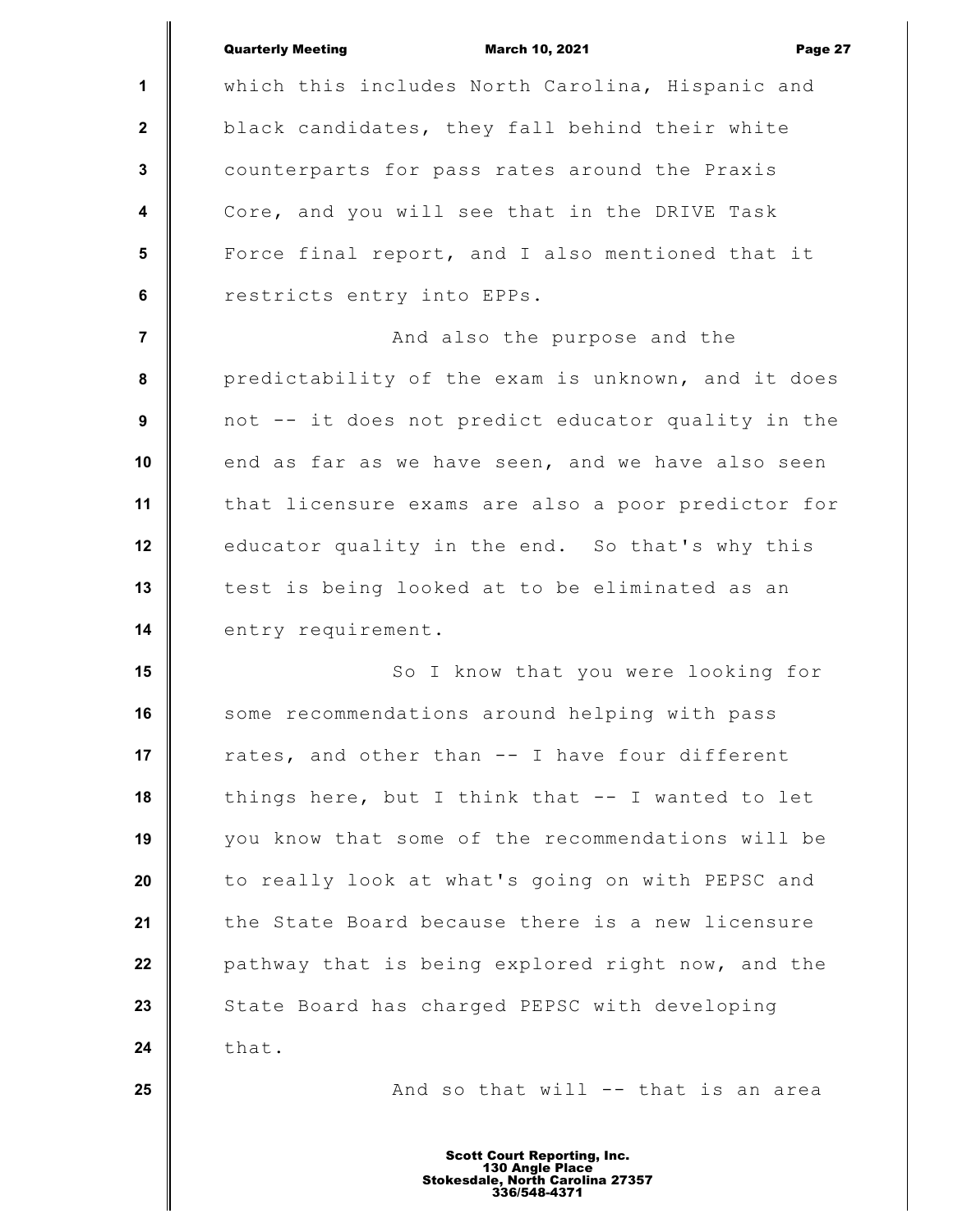|                         | <b>Quarterly Meeting</b> | <b>March 10, 2021</b>                            | Page 28 |
|-------------------------|--------------------------|--------------------------------------------------|---------|
|                         |                          |                                                  |         |
| $\mathbf{1}$            |                          | that PEPSC will really look at and, through the  |         |
| $\overline{2}$          |                          | subcommittee work, be able to really think about |         |
| $\mathbf{3}$            |                          | what's working and what's not working with the   |         |
| $\overline{\mathbf{4}}$ |                          | licensure system now and how to develop that.    | SO      |
| 5                       |                          | that's something that I wanted to bring to the   |         |
| 6                       |                          | table. And then also beginning teacher support,  |         |

licensure exam before they are licensed for traditional students.

especially if a teacher has not completed their

 **7**

 **8**

 **9**

**25**

**10 11 12 13 14 15 16 17 18 19 20 21 22 23 24** And then, of course, residency students, they would have to be going through beginning teacher support through the residency program experience for that license for [inaudible], but really figuring our what the LEA is doing to help with beginning teacher support and then also how -- for the residency folks, how they're partnering with the EPPs around beginning teacher support. So not just the program within the LEAs, but for residency, how EPPs are supporting residency license holders because that is -- that is part of that type of support. And then also using the free resources, the Praxis guidebooks. So I have a -- I have a link right here to some of the Praxis

guidebooks for North Carolina, and those are free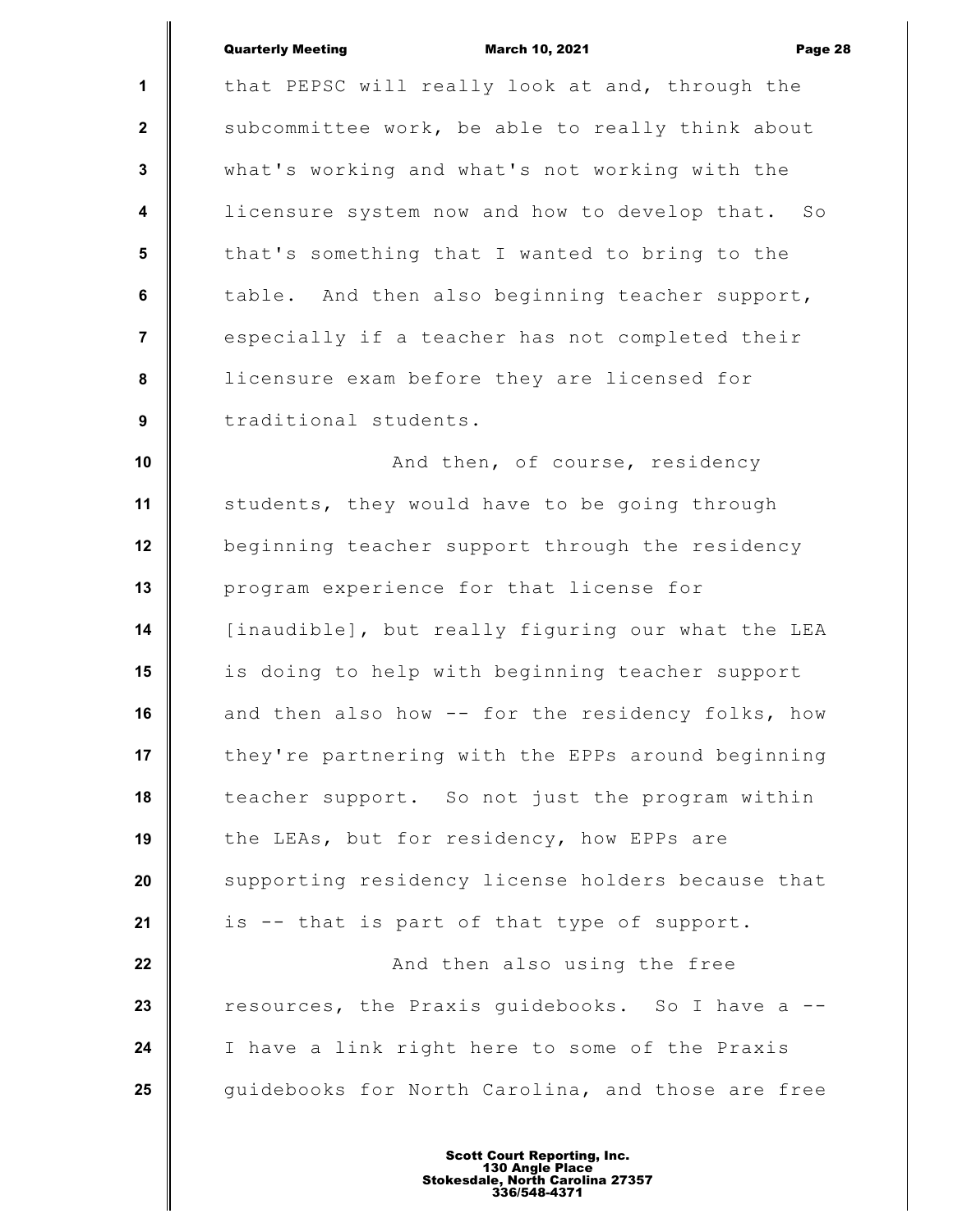|                  | <b>Quarterly Meeting</b><br><b>March 10, 2021</b><br>Page 29 |
|------------------|--------------------------------------------------------------|
| $\mathbf{1}$     | resources. And for each test, they have that. It             |
| $\mathbf{2}$     | breaks down what the test is. They have some                 |
| $\mathbf{3}$     | sample questions. The areas -- they have an                  |
| $\boldsymbol{4}$ | outline of the areas that each test is about.                |
| 5                | And then also when I say "Timing the                         |
| 6                | test" here, I'm talking about individuals taking             |
| $\overline{7}$   | the test as soon as they finish that content work            |
| $\pmb{8}$        | or before they even start their -- or during their           |
| 9                | EPP program so that it's fresher in their minds              |
| 10               | because the longer that an individual waits, the             |
| 11               | less likely they're going to pass their licensure            |
| 12               | exam and then there's a lower pass rate.                     |
| 13               | So these are some recommendations.                           |
| 14               | In particular, I really wanted to stress the                 |
| 15               | updates from PEPSC and the State Board, and I just           |
| 16               | want to thank you guys for letting me come and               |
| 17               | present today. And I'll make sure that you have              |
| 18               | all the materials that I just presented and talked           |
| 19               | about, and please let me know if you have any                |
| 20               | questions.                                                   |
| 21               | MS. TERHAAR: I have a question.                              |
| 22               | MS. EVANS: Sure.                                             |
| 23               | MS. TERHAAR: Since the licensure                             |
| 24               | tests are a poor predictor, what measures are                |
| 25               | being taken to address that issue in finding                 |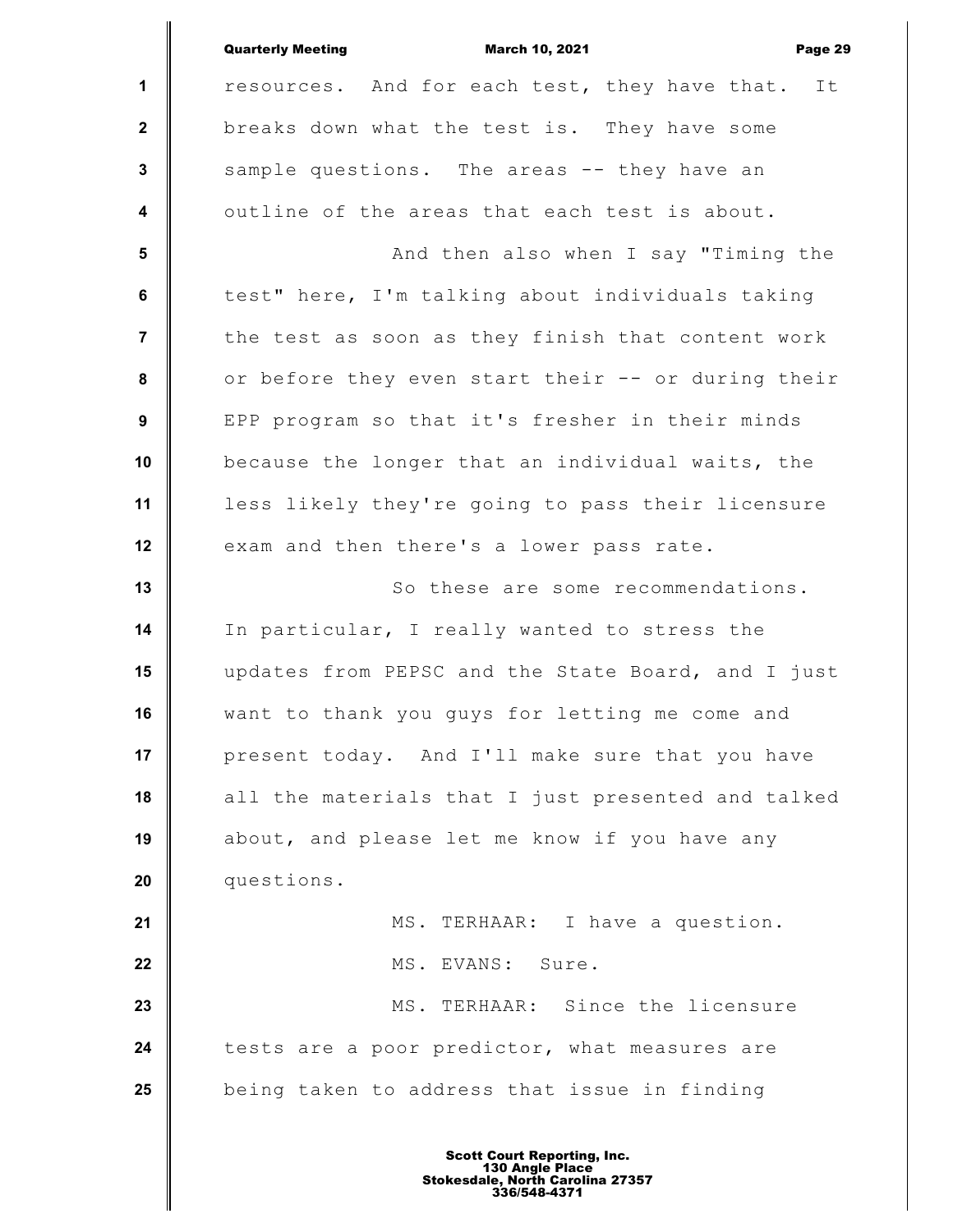|                         | <b>Quarterly Meeting</b><br><b>March 10, 2021</b><br>Page 30 |
|-------------------------|--------------------------------------------------------------|
| $\mathbf{1}$            | alternatives to those very licensure tests rather            |
| $\mathbf{2}$            | than just to continue keeping the licensure tests            |
| 3                       | in place with such high failure rates?                       |
| $\overline{\mathbf{4}}$ | MS. EVANS: So at this point right                            |
| $5\phantom{.0}$         | now, that is a legislatively-mandated requirement            |
| 6                       | to hold a license in North Carolina as a teacher,            |
| $\overline{7}$          | that you have to pass one of the subject area, and           |
| 8                       | then EC-GC, you have to have the Reading and Math            |
| 9                       | Subtests along with the EC Core. So that would               |
| 10                      | have to be a legislative change.                             |
| 11                      | But we are working on the                                    |
| 12                      | alternative -- these licensure pathways through              |
| 13                      | the PEPSC work that we'll be talking about --                |
| 14                      | actually, has been talked about for the past month           |
| 15                      | at the State Board and PEPSC, but then also it               |
| 16                      | will be talked about again tomorrow during PEPSC.            |
| 17                      | So that is where we will be working                          |
| 18                      | on what requirements we think are working and what           |
| 19                      | requirements we think aren't working. Also, if we            |
| 20                      | do have licensure exams, what else can we have as            |
| 21                      | an additional -- or not an additional requirement,           |
| 22                      | but additional options to give people choices.               |
| 23                      | MS. TERHAAR: One thing that I would                          |
| 24                      | suggest in that discussion is, since the licensure           |
| 25                      | tests are a poor predictor, in our state, we do              |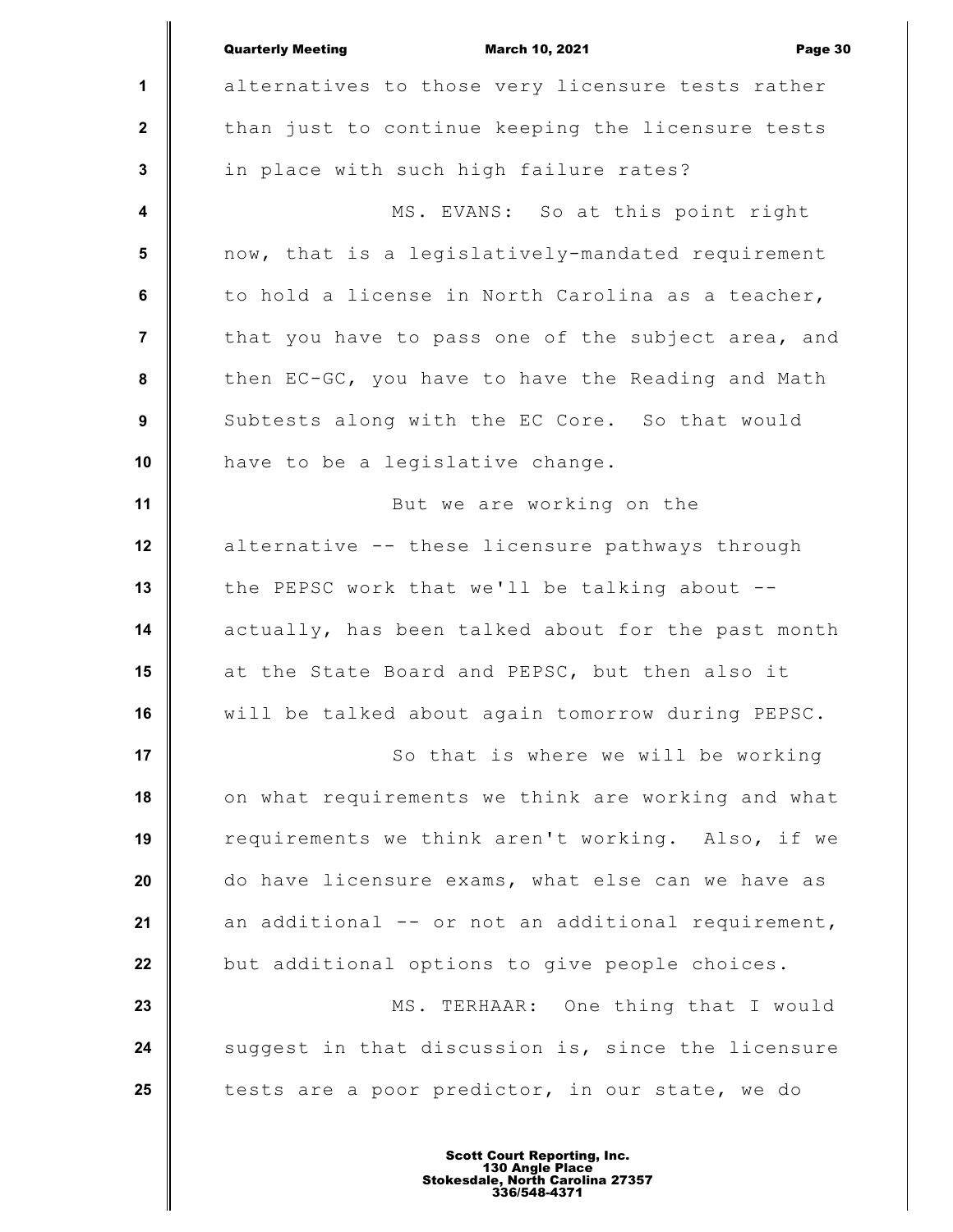|                         | <b>Quarterly Meeting</b><br><b>March 10, 2021</b><br>Page 31 |
|-------------------------|--------------------------------------------------------------|
| 1                       | have the Reading Research to Classroom Practice              |
| $\mathbf{2}$            | training and the Foundations of Math training                |
| $\mathbf 3$             | which have actually shown positive outcomes for              |
| $\overline{\mathbf{4}}$ | students with disabilities in reading and in math.           |
| 5                       | In fact, that's something that is pretty                     |
| 6                       | well-known across our country. So we have this in            |
| $\overline{7}$          | our backyard, so to say.                                     |
| 8                       | But the other concern here, of                               |
| 9                       | course, is if we present alternatives which are              |
| 10                      | actual training that show positive outcomes for              |
| 11                      | students, we will have to be able to address this            |
| 12                      | diversity issue because there seems to be a                  |
| 13                      | conflict between having licensure standardized               |
| 14                      | tests and what kind of cultural biases might be              |
| 15                      | implicit in those tests.                                     |
| 16                      | And to what extent has that issue                            |
| 17                      | been investigated by these different groups?<br>Is           |
| 18                      | there evidence to support that there's a lack of             |
| 19                      | cultural biases in those licensure tests                     |
| 20                      | themselves? Because it seems like -- since our               |
| 21                      | goal is to increase diversity, to what extent are            |
| 22                      | we shooting ourselves in the foot with bias                  |
| 23                      | checks, and has that been looked at either in our            |
| 24                      | state or in other states?                                    |
| 25                      | MS. EVANS: I think it's actually                             |
|                         |                                                              |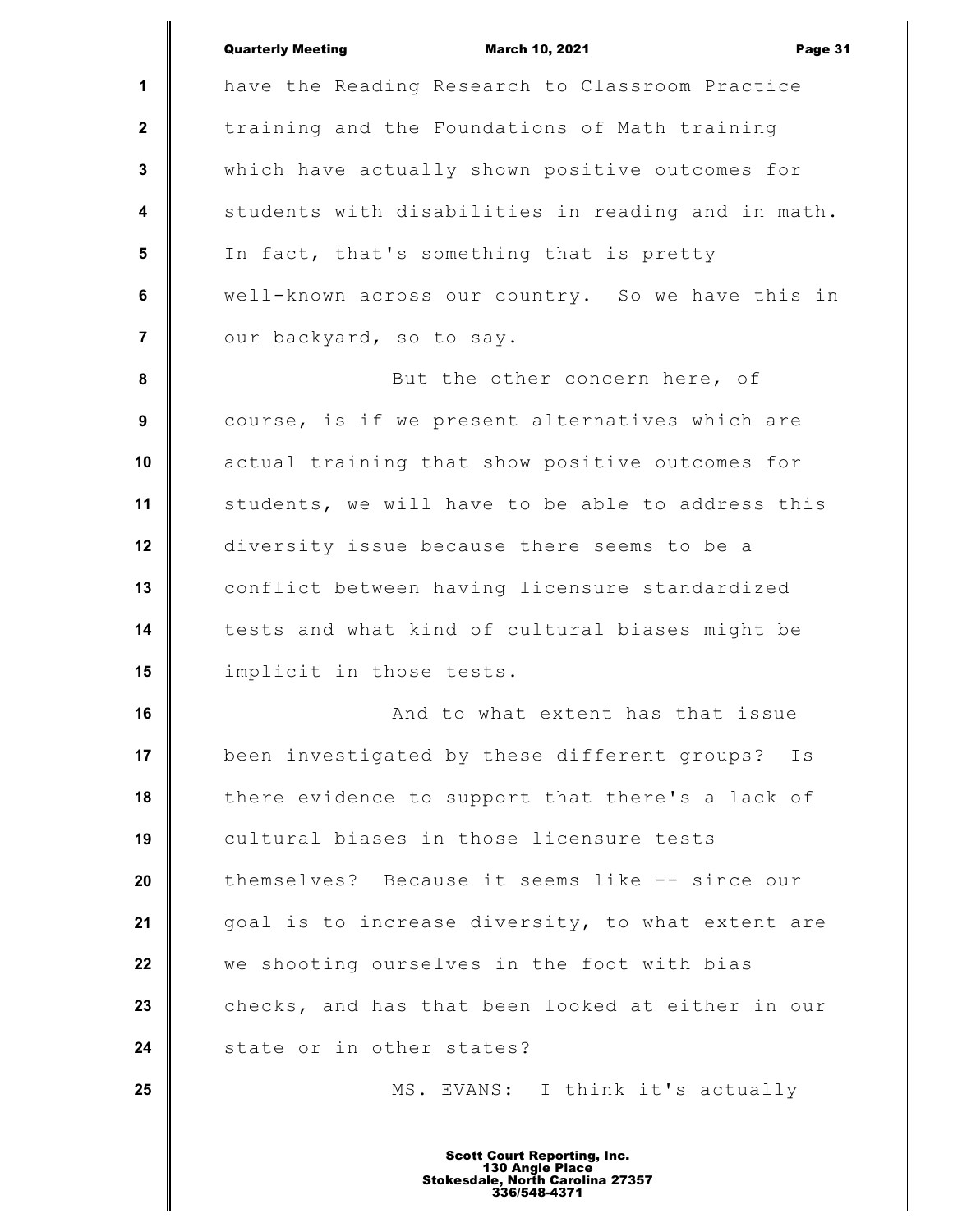|                  | <b>Quarterly Meeting</b><br><b>March 10, 2021</b><br>Page 32 |
|------------------|--------------------------------------------------------------|
| 1                | been looked at nationally, and so in the DRIVE               |
| $\mathbf{2}$     | final report, you'll read that -- I believe                  |
| $\mathbf{3}$     | licensure exams are also included with the Praxis            |
| $\boldsymbol{4}$ | Core around cultural bias. The one test I wanted             |
| 5                | to say that is not included in this that is                  |
| $6\phantom{a}$   | included as a requirement is edTPA, which is the             |
| $\overline{7}$   | pedagogy assessment.                                         |
| 8                | And so we have less data around that.                        |
| 9                | That might be a better predictor around teacher              |
| 10               | quality in classrooms, but we don't actually know            |
| 11               | that fully yet because it has been -- it hasn't              |
| 12               | been around as long, and also, North Carolina                |
| 13               | hasn't been using it as long as either. It's a               |
| 14               | more recent implementation.                                  |
| 15               | MS. TERHAAR: And since we -- our                             |
| 16               | charge is to advocate for students with                      |
| 17               | disabilities, it's very interesting how the EC               |
| 18               | test has the higher success rate in the nineties,            |
| 19               | whereas the reading and the math do not. And is              |
| 20               | there any exploration of that and, in fact,                  |
| 21               | eliminating the reading and math and keeping it as           |
| 22               | [inaudible]?                                                 |
| 23               | MS. EVANS: So I can see the                                  |
| 24               | reasoning behind that. That is also a legislative            |
| 25               | mandate to have the reading and math, and in fact,           |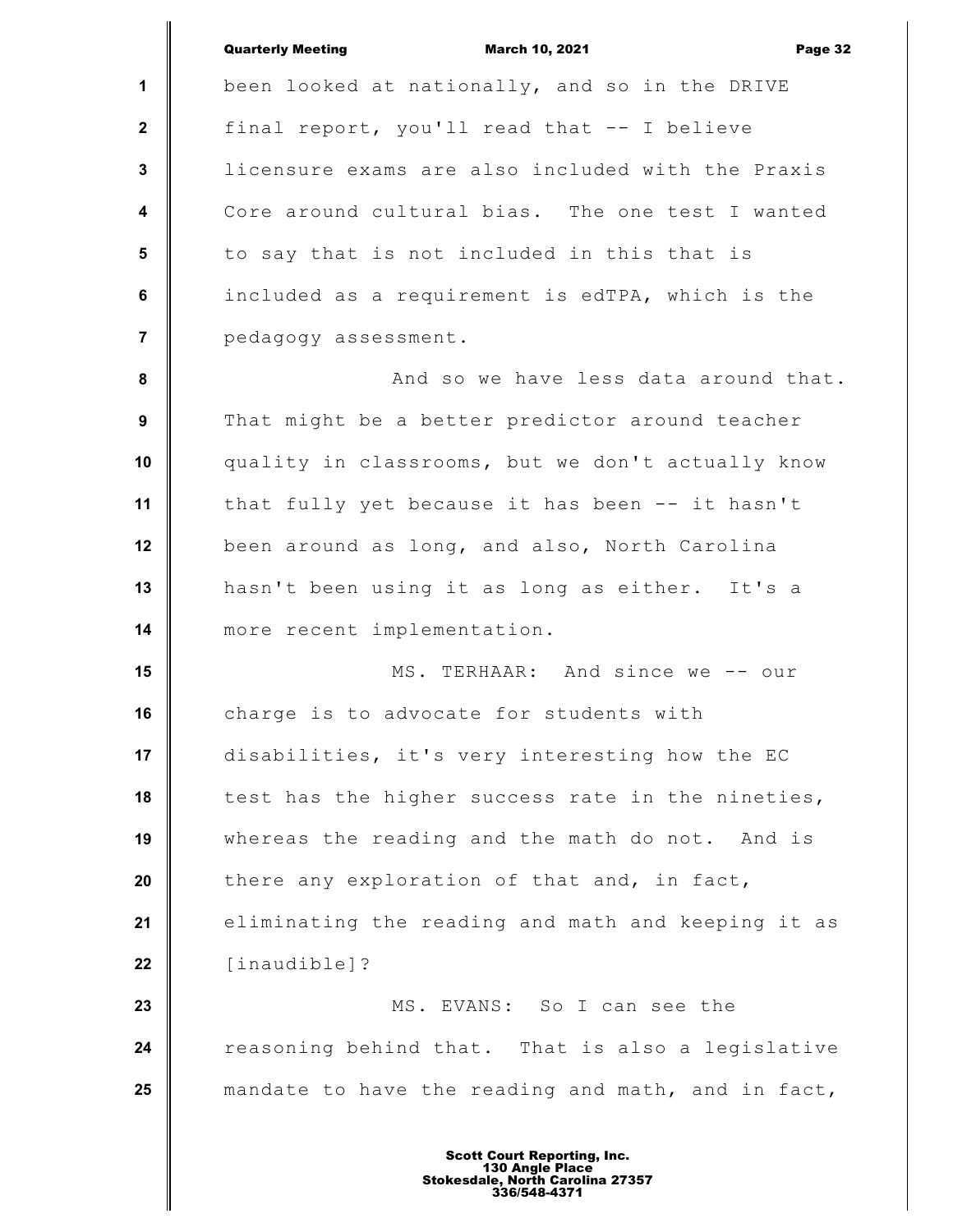|                         | <b>Quarterly Meeting</b><br>Page 33<br><b>March 10, 2021</b> |
|-------------------------|--------------------------------------------------------------|
| 1                       | we added -- was it a year ago? I think it's about            |
| $\overline{2}$          | a year ago or a little more -- it might have been            |
| $\mathbf 3$             | a year and a half ago that we added a second math            |
| $\overline{\mathbf{4}}$ | subtest choice.                                              |
| $5\phantom{1}$          | So we went through experts in the                            |
| $\bf 6$                 | field to really investigate CKT, and I think the             |
| $\overline{7}$          | pass rates for that is better than the Pearson               |
| 8                       | one. That math -- math in general has been a                 |
| $\boldsymbol{9}$        | struggle [inaudible] elementary education and                |
| 10                      | EC-GC has been more of a struggle.                           |
| 11                      | MS. TERHAAR: I mean that's a                                 |
| 12                      | national, and so that's all the more reason to               |
| 13                      | look at the Foundations of Math training, which              |
| 14                      | again has produced positive outcomes when teachers           |
| 15                      | who have been trained in it, and that's again                |
| 16                      | something I would like to be forefront in the                |
| 17                      | dialogue when you're talking about alternatives to           |
| 18                      | biased testing for licensure, which has yet to               |
| 19                      | establish any -- any educational benefit for the             |
| 20                      | students [inaudible] those people.                           |
| 21                      | MS. EVANS: Right. We are very aware                          |
| 22                      | of those courses, and I'm make sure that's --                |
| 23                      | because that's something that will be thought                |
| 24                      | about, and I'll make sure to mention that to our             |
| 25                      | subcommittee because there's a professional                  |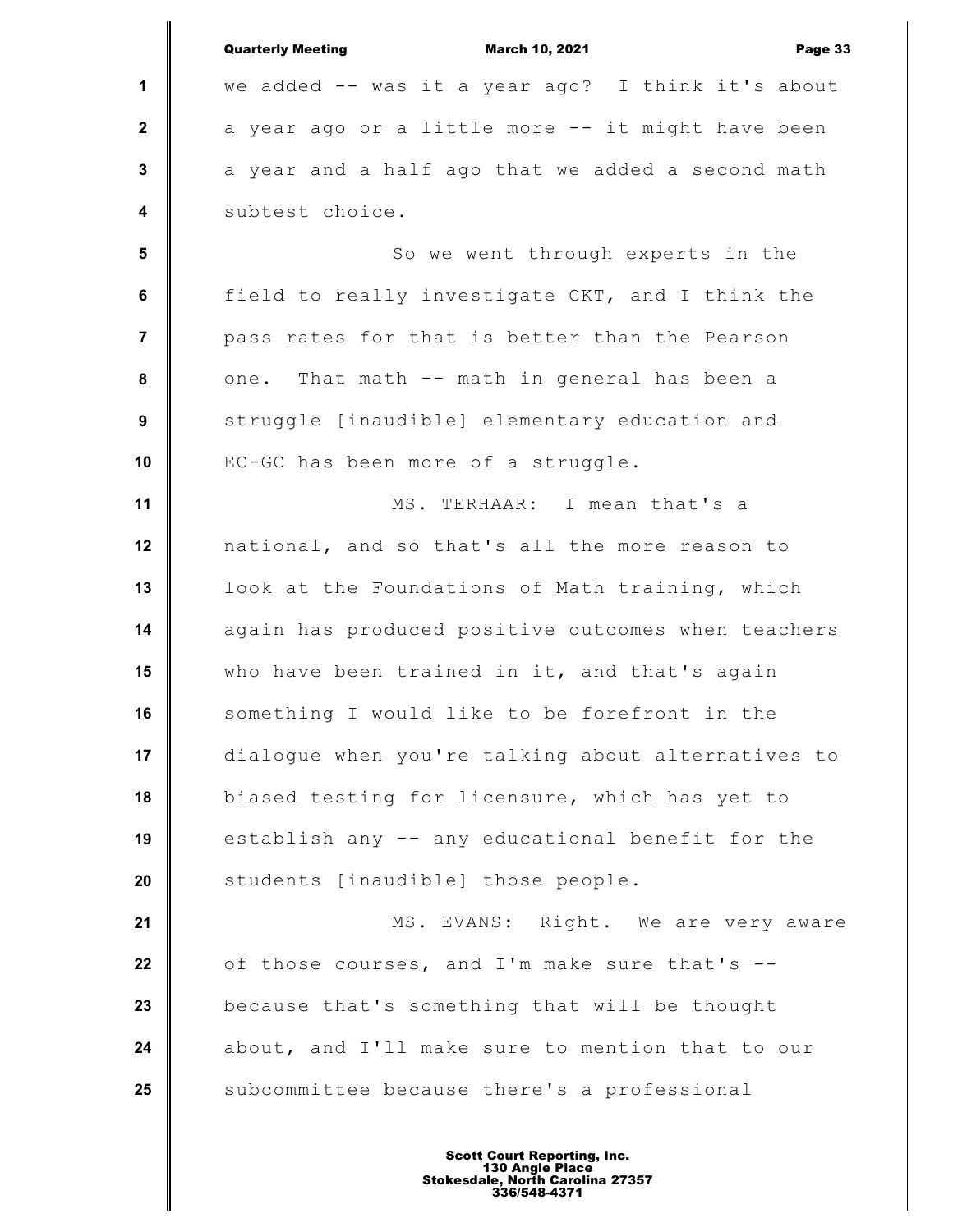|                         | <b>Quarterly Meeting</b><br><b>March 10, 2021</b><br>Page 34 |
|-------------------------|--------------------------------------------------------------|
| 1                       | learning piece around this new licensure pathway,            |
| $\mathbf{2}$            | and so that could be part of what might be a                 |
| $\mathbf 3$             | requirement for particular licenses or license               |
| $\overline{\mathbf{4}}$ | areas -- licensure areas. That hasn't been                   |
| $5\phantom{.0}$         | developed yet, but that is a good point.                     |
| $\bf 6$                 | MS. TERHAAR: And then I have one                             |
| $\overline{7}$          | final question.                                              |
| 8                       | MS. EVANS: Sure.                                             |
| 9                       | MS. TERHAAR: The Science of Reading                          |
| 10                      | that I noticed was one of the items that the                 |
| 11                      | Foundations of Reading Test is going to consider.            |
| 12                      | Can you tell us what that's about?                           |
| 13                      | MS. EVANS: So I'm not an expert                              |
| 14                      | around the Science of Reading, but I have been               |
| 15                      | reading a little bit about it, and it is --                  |
| 16                      | reading, I believe, had become more whole language           |
| 17                      | and abandoned phonics more, and it needs to have a           |
| 18                      | really strong phonemic background for the kids to            |
| 19                      | be able to really hone in on how to read and                 |
| 20                      | sounds that letters make in order to sound out               |
| 21                      | words. And so the phonics part has to really be              |
| 22                      | strong around that, and I think they're really               |
| 23                      | trying to focus on that around the Foundations of            |
| 24                      | Reading.                                                     |
| 25                      | I will say that the Foundation of                            |
|                         |                                                              |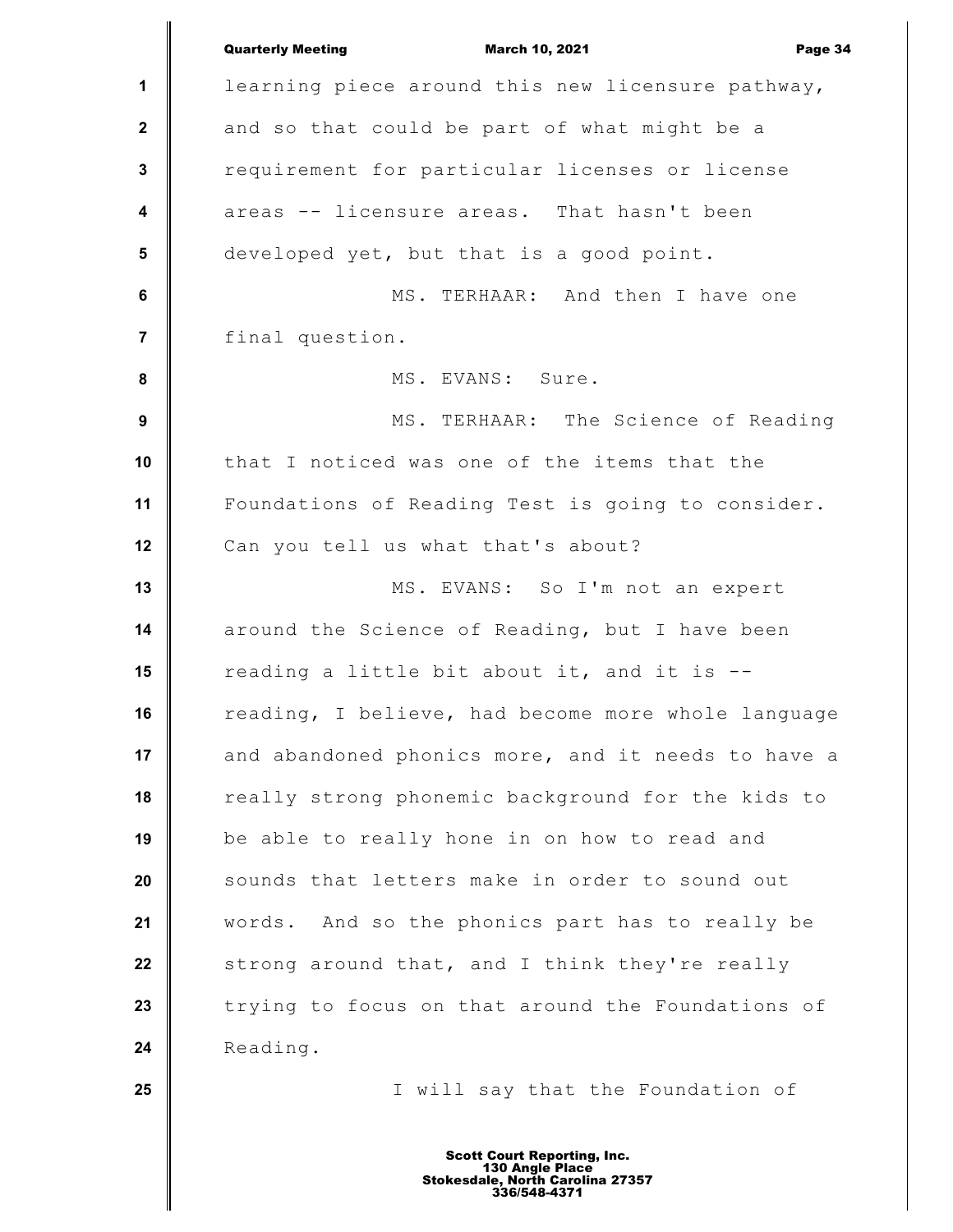|                         | <b>Quarterly Meeting</b><br><b>March 10, 2021</b><br>Page 35 |
|-------------------------|--------------------------------------------------------------|
| 1                       | Reading Test is a better predictor of teacher                |
| $\mathbf{2}$            | quality in classrooms. It is the one subtest                 |
| $\mathbf{3}$            | or -- sorry -- licensure exam that does predict              |
| $\overline{\mathbf{4}}$ | that. And EPIC through UNC Chapel Hill and                   |
| $5\phantom{.0}$         | Dr. Kevin Bastian -- he provided that data at one            |
| $6\phantom{a}$          | of the State Board meetings.                                 |
| $\overline{7}$          | MS. TERHAAR: It's interesting                                |
| 8                       | because that test has a very -- has been                     |
| 9                       | crosswalked with the Reading Research to Classroom           |
| 10                      | Practice, and there is a strong correlation there.           |
| 11                      | What I'm concerned about is the Science of Reading           |
| 12                      | is also being used now as part of that \$12-million          |
| 13                      | funding for Science of Reading, which is a program           |
| 14                      | that a corporation is behind. I would suggest it             |
| 15                      | be called evidence-based reading.                            |
| 16                      | MS. EVANS: I see what you mean.                              |
| 17                      | MS. TERHAAR: See what I'm saying?                            |
| 18                      | Because when I [inaudible], oh, is this a done               |
| 19                      | deal already? This is interesting. So they may               |
| 20                      | want to reconsider and called it evidence-based              |
| 21                      | practices.                                                   |
| 22                      | MS. EVANS: I've noticed that across                          |
| 23                      | the nation that it is being called Science of                |
| 24                      | Reading, and obviously, the State Board is not               |
| 25                      | talking about the company or the corporation.                |
|                         |                                                              |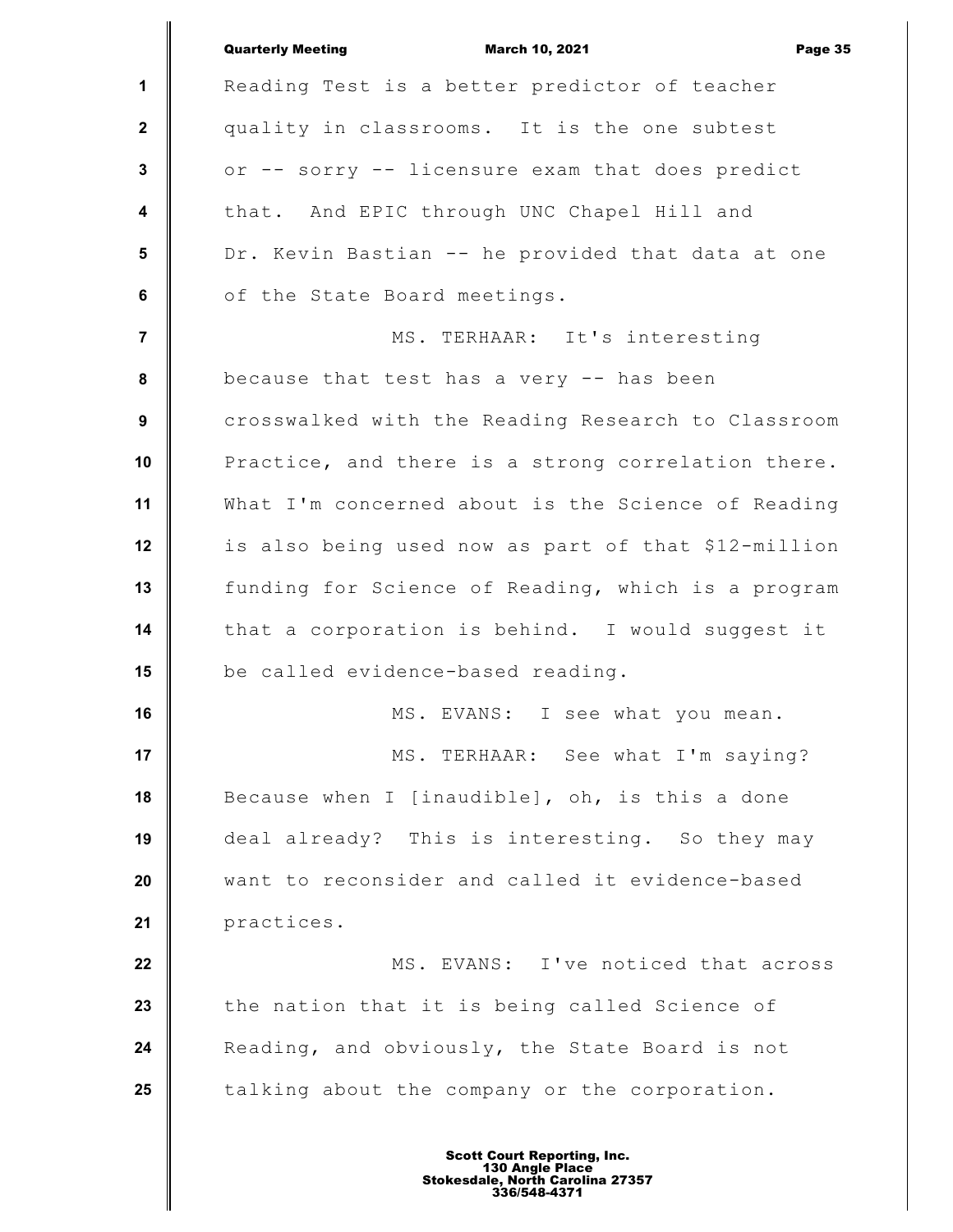**1 2 3 4 5 6 7 8 9 10 11 12 13 14 15 16 17 18 19 20 21 22 23 24 25** Quarterly Meeting March 10, 2021 Page 36 But, yes, I could -- I could see that confusion there. MS. TERHAAR: Thank you very much. You did a great job. I really appreciate--- MS. EVANS: Oh, thank you. MS. TERHAAR: ---the work that you're doing here. MS. EVANS: Thank you. And I'll make sure to send the report and the crosswalk. MS. TERHAAR: I appreciate that. MS. EVANS: Any other questions? MS. LEYTON: I have a question. This is Terri Leyton. When you were talking about the State Board of Education goals and one of them being to increase the numbers of diverse teachers, do you know by how many or a percentage or what's their benchmark? MS. EVANS: I'm not sure that they have one set yet. I'm not sure. I would have to talk to my contacts at the State Board. MS. LEYTON: Okay. Well, if they don't, I would suggest them setting one because, otherwise, how will they know when they've been successful? MS. EVANS: That is a very good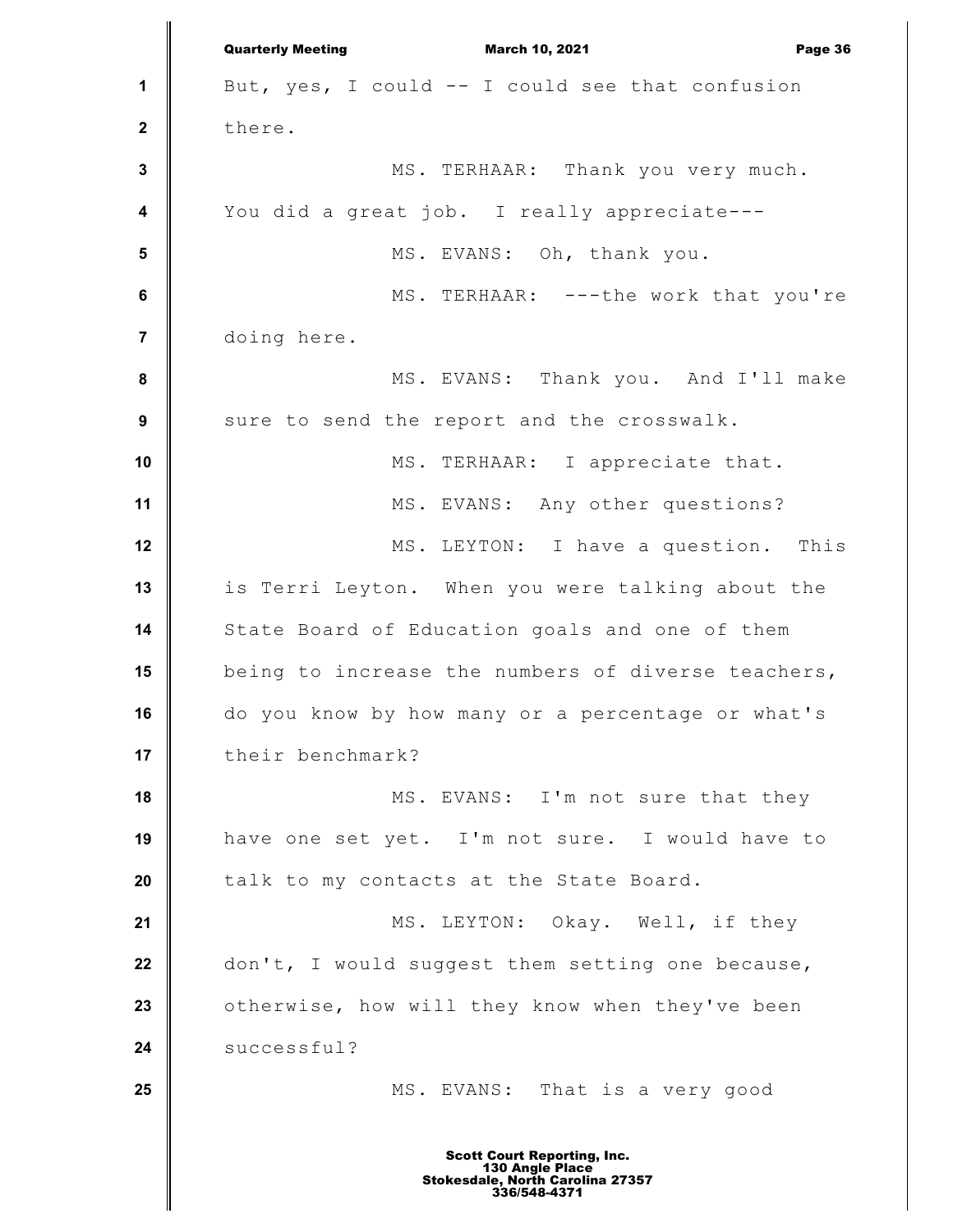|                         | <b>Quarterly Meeting</b><br><b>March 10, 2021</b><br>Page 37 |
|-------------------------|--------------------------------------------------------------|
| 1                       | point. A very good point. I know that they were              |
| $\mathbf{2}$            | working on particular details around the goals               |
| 3                       | because they had released the goals and presented            |
| $\overline{\mathbf{4}}$ | them, and then they were saying that they were               |
| 5                       | still working on particulars around those goals.             |
| 6                       | So that might be one that they were focusing on.             |
| $\overline{7}$          | MS. LEYTON: And then regarding the                           |
| 8                       | licensure, I know we just talked about it quite a            |
| 9                       | bit, but if licensure is eliminated, how would               |
| 10                      | that impact meeting the requirements of IDEA for             |
| 11                      | teachers who -- special education teachers who are           |
| 12                      | supposed to be like, you know, certified to---               |
| 13                      | MS. EVANS: So I want to be clear                             |
| 14                      | that licensure would not be eliminated.                      |
| 15                      | MS. LEYTON: Okay.                                            |
| 16                      | MS. EVANS: PEPSC is just working on                          |
| 17                      | a recommendation that would go to the legislature            |
| 18                      | eventually, but it would have to go through the              |
| 19                      | State Board first, to develop a different                    |
| 20                      | licensure pathway. So there would still be                   |
| 21                      | licenses; it would just go through -- possibly be            |
| 22                      | called something different.                                  |
| 23                      | There would be more facets for the                           |
| 24                      | licenses. There's more tiers or steps to the                 |
| 25                      | licensure process as far as what licenses you can            |
|                         |                                                              |

I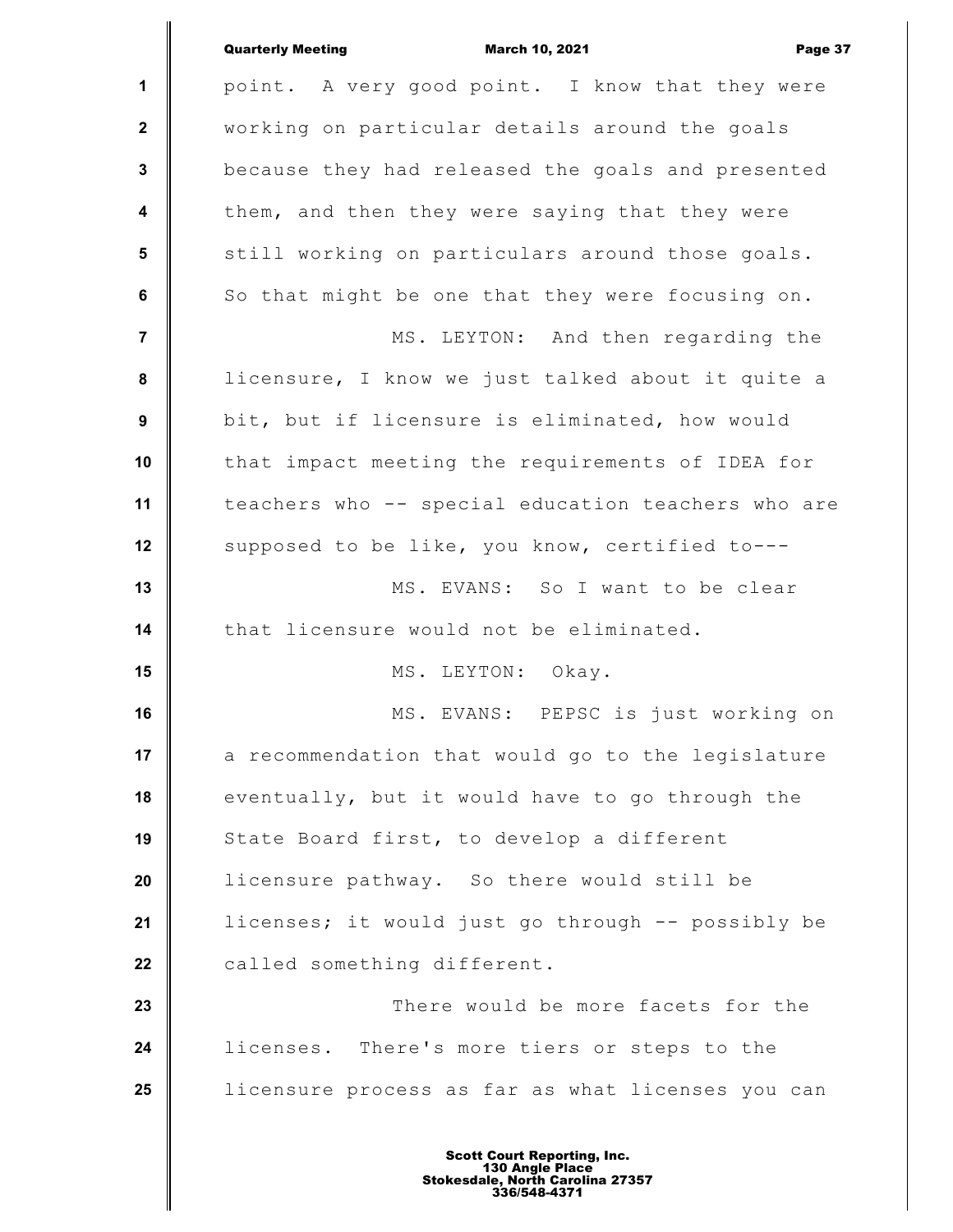**1 2 3 4 5 6 7 8 9 10 11 12 13 14 15 16 17 18 19 20 21 22 23 24 25** Quarterly Meeting March 10, 2021 Page 38 get and more entryways. So there's licensure. I didn't want to confuse -- I hope I didn't confuse--- MS. LEYTON: Okay. Sorry. That might have been my misunderstanding. Thank you. MS. EVANS: That's okay. Sure. THE CHAIRPERSON: So thank you all and thank you so much--- DR. HUTCHINSON: Cynthia, can I ask one more super quick question? I know we're over time on our allotment. THE CHAIRPERSON: Sure. DR. HUTCHINSON: But I appreciate your time, and I think probably if this whole entire presentation was wrapped up into two sentences, the fact that there's no good correlation between people passing that test and producing high-quality instruction and educational gains for our students is like the pivotal of everything, and there's no correlation that's been able to be drawn between the percentage -- the folks that do pass and those staying in the field more than three years and changing into a permanent license. I understand your goal of increasing Scott Court Reporting, Inc. 130 Angle Place Stokesdale, North Carolina 27357 336/548-4371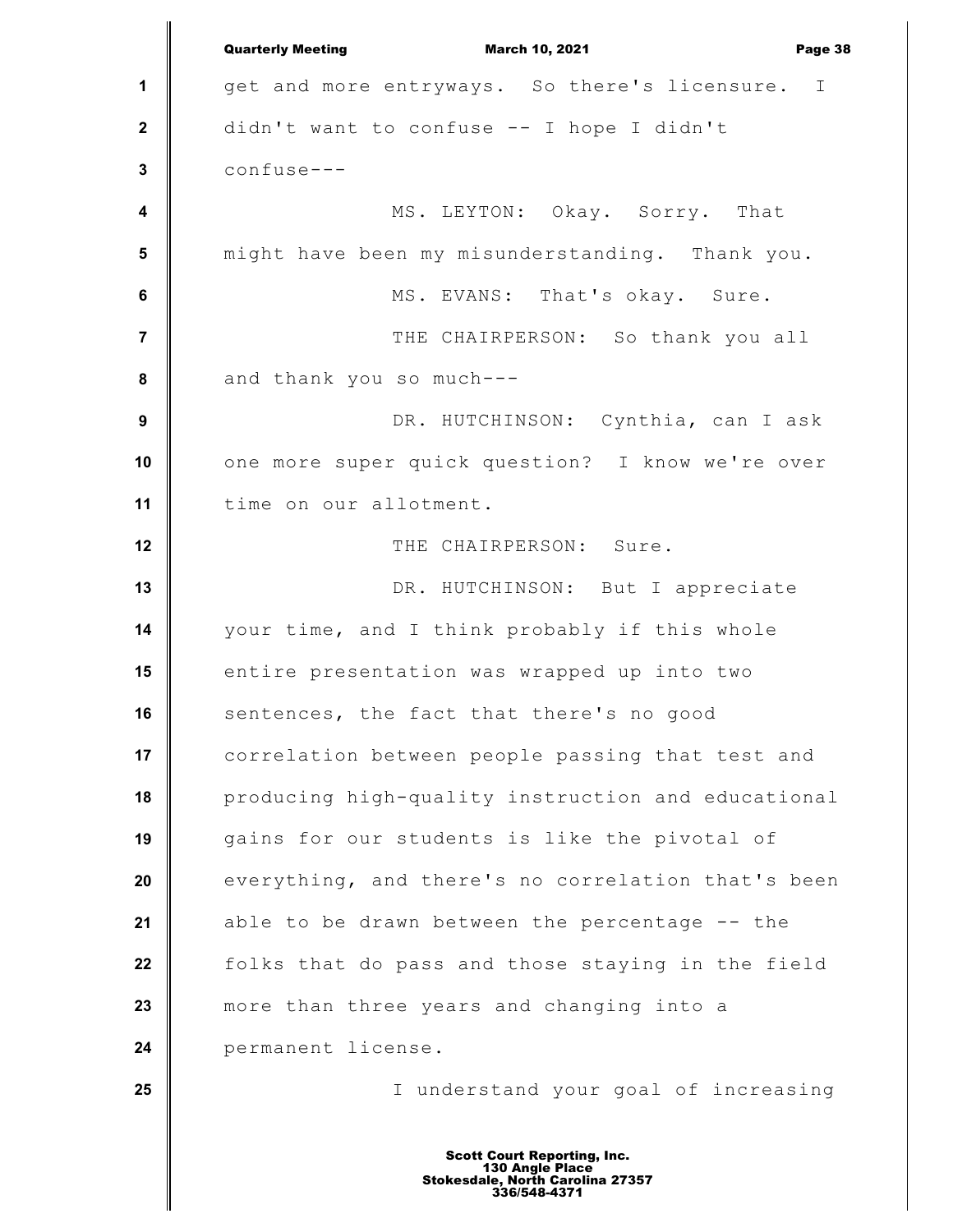|                         | <b>Quarterly Meeting</b><br><b>March 10, 2021</b><br>Page 39 |
|-------------------------|--------------------------------------------------------------|
| 1                       | the diversity in teaching and in the pipeline for            |
| $\mathbf{2}$            | teaching. Has there been any breakdown -- I saw              |
| $\mathbf{3}$            | the breakdown in those that passed the math and              |
| $\overline{\mathbf{4}}$ | the reading the first time and then consequential            |
| 5                       | times. Has there been any breakdown in that --               |
| 6                       | looking at race specifically or even gender?                 |
| $\overline{7}$          | Because if your goal is to increase the pipeline             |
| 8                       | of those coming into the field, I think that---              |
| 9                       | Anyways, go ahead. I'll let you                              |
| 10                      | answer that.                                                 |
| 11                      | MS. EVANS: So that was done in the                           |
| 12                      | DRIVE Task Force from the dashboard that was done            |
| 13                      | through DPI. So in the appendices [inaudible]                |
| 14                      | licensure pass rates, and it's not just EC-GC but            |
| 15                      | it's pass rates overall, and it will break it down           |
| 16                      | by race, by year as well, and it's a cohort base             |
| 17                      | so the exact same people each year, whereas this             |
| 18                      | one was a period of time for any test taken -- for           |
| 19                      | any of the tests taken.                                      |
| 20                      | So let me know if you have any                               |
| 21                      | questions after you look at any of the reports or            |
| 22                      | supplemental materials.                                      |
| 23                      | DR. HUTCHINSON: Thank you.                                   |
| 24                      | THE CHAIRPERSON: Thank you so much,                          |
| 25                      | Kim. We're going to---                                       |
|                         |                                                              |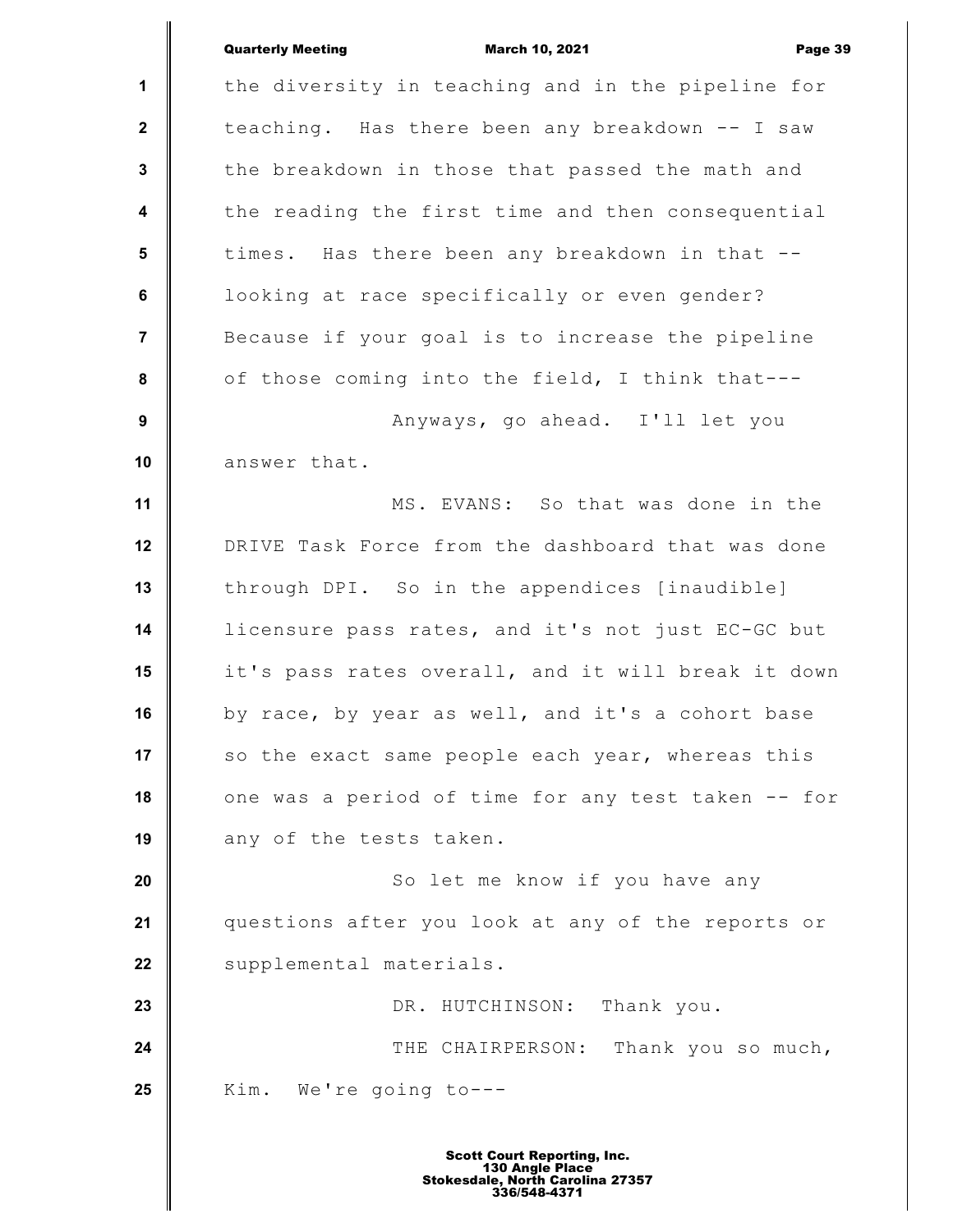|                         | <b>Quarterly Meeting</b><br><b>March 10, 2021</b><br>Page 40 |
|-------------------------|--------------------------------------------------------------|
| 1                       | MS. EVANS: You're welcome.                                   |
| $\mathbf 2$             | THE CHAIRPERSON: We're going to move                         |
| $\mathbf 3$             | on to State Performance Plan and Annual                      |
| $\overline{\mathbf{4}}$ | Performance Reports and Nancy Johnson or Kelley              |
| 5                       | Blas.                                                        |
| $\bf 6$                 | DR. JOHNSON: Yes. Good morning.                              |
| $\overline{7}$          | This is Nancy Johnson. How is everyone this                  |
| 8                       | morning?                                                     |
| $\boldsymbol{9}$        | THE CHAIRPERSON: Good morning,                               |
| 10                      | Nancy.                                                       |
| 11                      | DR. JOHNSON: As you may recall, I                            |
| 12                      | spoke with the Council at our December meeting               |
| 13                      | regarding the FFY, Federal Fiscal Year, 2019 State           |
| 14                      | Performance Plan and Annual Performance Report               |
| 15                      | that we submitted February 1st of this year, 2021.           |
| 16                      | You can see there's almost a two-year difference             |
| 17                      | in the timeline. And briefly about the new                   |
| 18                      | package for the next six years, Federal Fiscal               |
| 19                      | Year 2020 and 2025.                                          |
| 20                      | This morning I'm just going to give                          |
| 21                      | you along -- well, Kelley is going to have to                |
| 22                      | leave, but I want to introduce her in just a                 |
| 23                      | minute -- to give you some updates around what               |
| 24                      | we're -- some things I wasn't able to share with             |
| 25                      | you about what we submitted February 1st of 2021,            |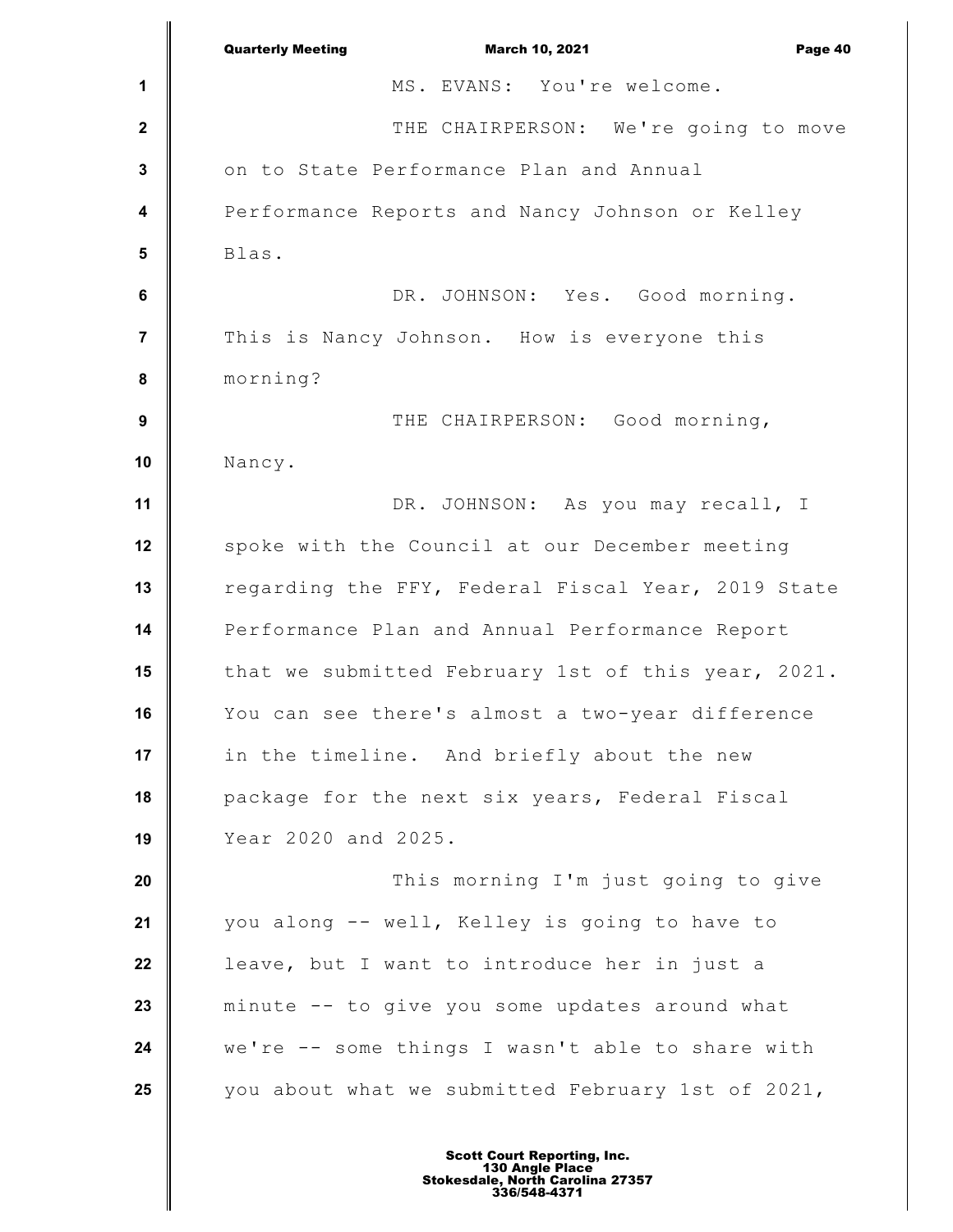|                 | <b>Quarterly Meeting</b><br><b>March 10, 2021</b><br>Page 41 |
|-----------------|--------------------------------------------------------------|
| 1               | and then how we're moving forward to do the work             |
| $\mathbf{2}$    | for the next six-year plan. So I'll be spending              |
| $\mathbf 3$     | more time with that. And I know my time is                   |
| 4               | probably a little short here, so I'm going to                |
| $5\phantom{.0}$ | share which slides I think are most important.               |
| $\bf 6$         | Alexis, or whoever's moving the                              |
| $\overline{7}$  | slides for me, you can move to the next slide.               |
| 8               | So, again, I just shared this -- our update. I               |
| 9               | did want to share on the one that we just                    |
| 10              | submitted some information about Indicators 8 and            |
| 11              | 13 because I didn't have that data in December and           |
| 12              | talk to you about the next steps that go along               |
| 13              | with that. So you'll see that even though we've              |
| 14              | submitted, there are still things to be done.                |
| 15              | And then for the new package that we                         |
| 16              | will be submitting February 1st of 2022, which               |
| 17              | seems like a little ways off, but there is a lot             |
| 18              | to be done. I'm going to go over some of the                 |
| 19              | general requirements, the changes to some of the             |
| 20              | indicators, and the next steps, which we are                 |
| 21              | anticipating and hoping that each of you as                  |
| 22              | council members will be very involved in giving us           |
| 23              | input into that.                                             |
| 24              | Next slide. Indicator 8, we were                             |
| 25              | still working with the parent survey, but I had              |
|                 |                                                              |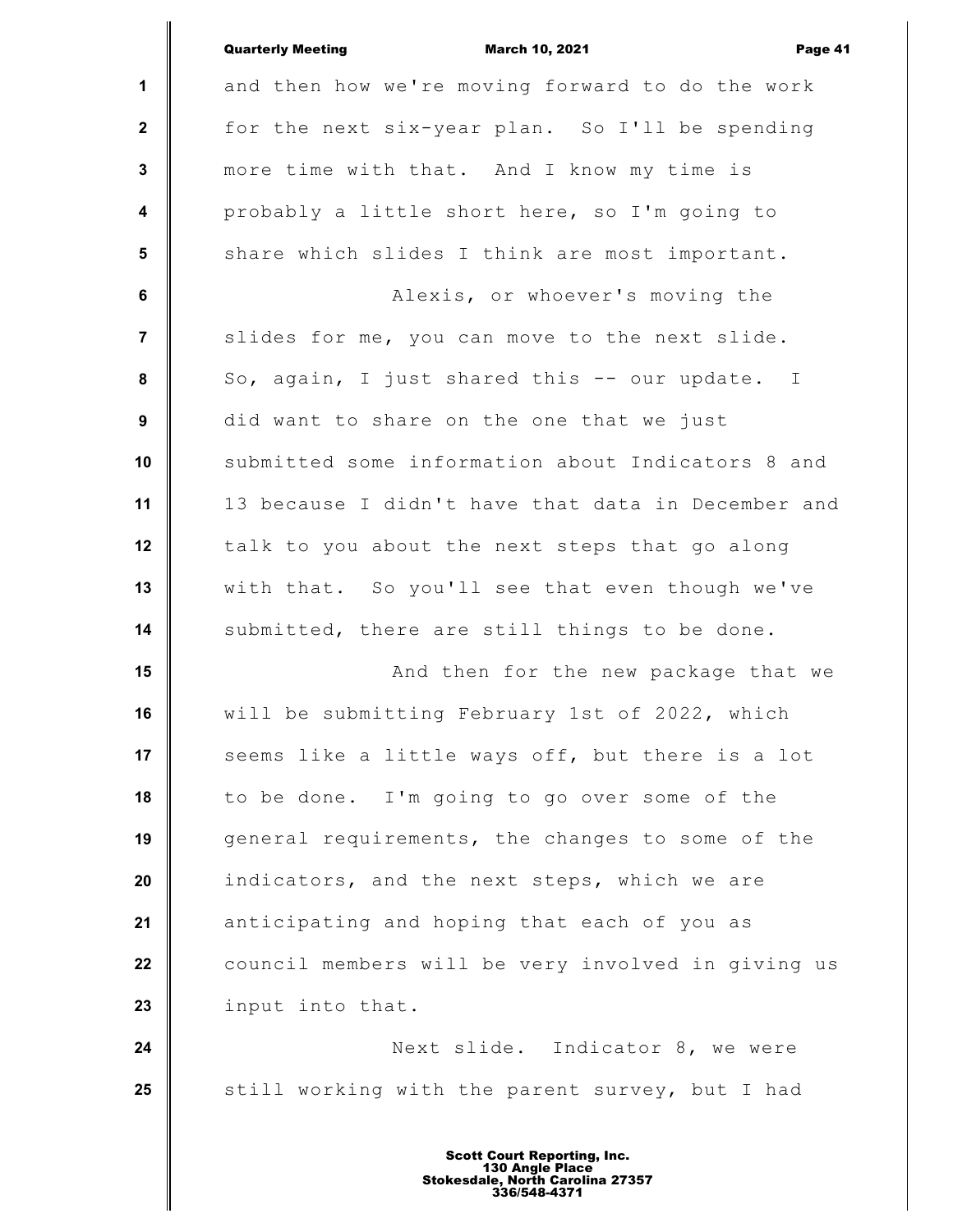|                | <b>Quarterly Meeting</b><br><b>March 10, 2021</b><br>Page 42 |
|----------------|--------------------------------------------------------------|
| 1              | mentioned to you that we had a revised survey from           |
| $\mathbf{2}$   | a lot of work we had done with stakeholders about            |
| 3              | revising the survey, and we changed it from 25               |
| 4              | questions to the 17 most important questions that            |
| $5\phantom{1}$ | parents and others felt like we should include in            |
| 6              | the survey.                                                  |
| $\overline{7}$ | It increased our response rate                               |
| 8              | greatly. We had over 3000 responses this time,               |
| 9              | and because we changed the survey and the                    |
| 10             | calculation a little bit with the survey because             |
| 11             | of how we changed the survey, this data that we              |
| 12             | submitted for the 2019-20 school year is                     |
| 13             | considered a new baseline and will be our starting           |
| 14             | point for setting targets in the next six-year               |
| 15             | plan.                                                        |
| 16             | Our rate, which I didn't have the                            |
| 17             | information for you at the time, was 49.36                   |
| 18             | percent, which meant that 49 percent -- and we do            |
| 19             | our survey by a sample, but it meant that 49 -- a            |
| 20             | little over 49 percent of the parents who                    |
| 21             | responded to the survey about parent involvement             |
| 22             | in those questions answered the majority of their            |
| 23             | questions with "strongly agree" or "very strongly            |
| 24             | agree," and that's a calculation rate that was               |
| 25             | similar to what we used in the past, similar                 |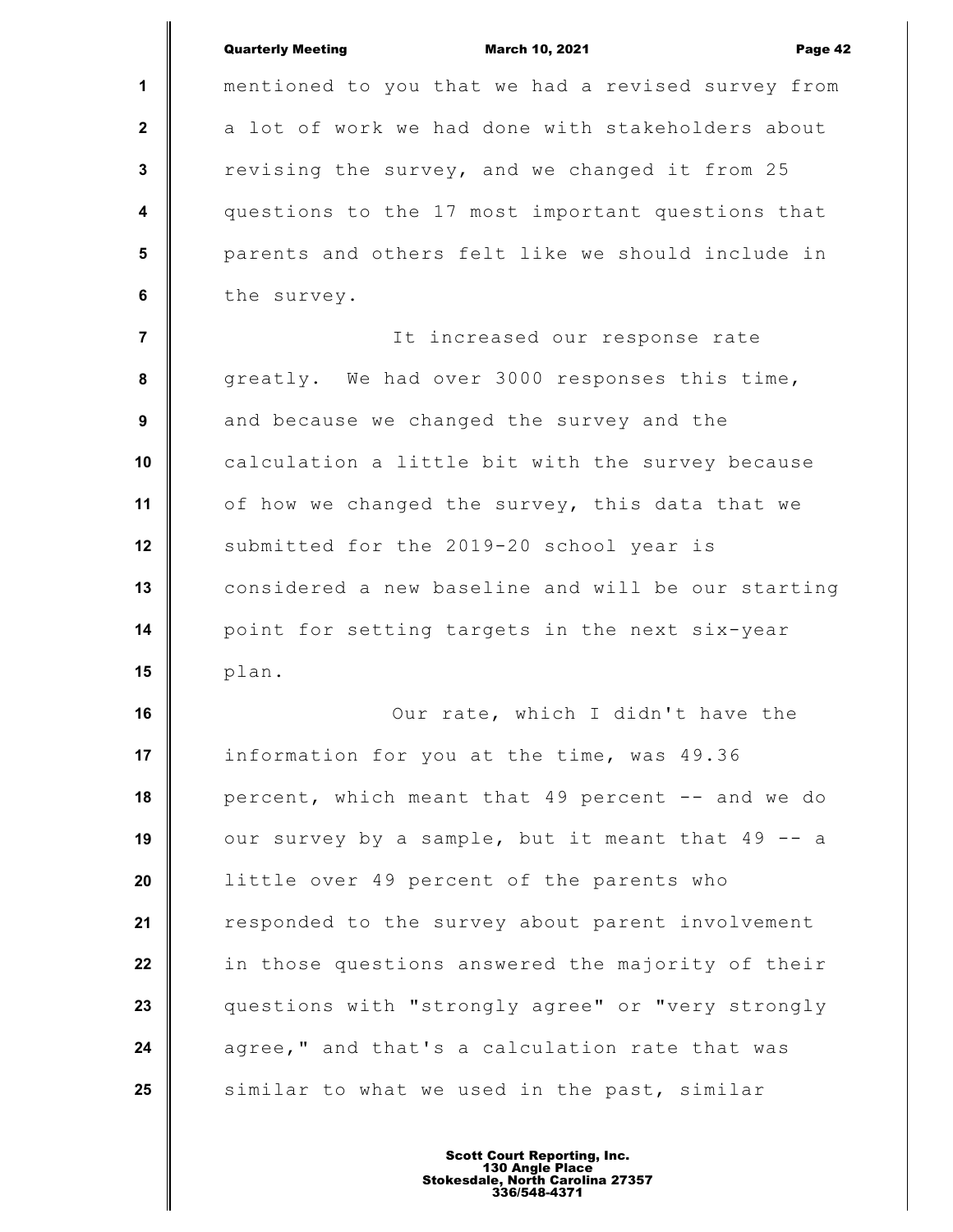|                         | <b>Quarterly Meeting</b><br><b>March 10, 2021</b><br>Page 43 |
|-------------------------|--------------------------------------------------------------|
| 1                       | standards.                                                   |
| $\mathbf{2}$            | And this is a similar rate that we've                        |
| $\mathbf{3}$            | gotten in the last several years. We've always               |
| $\overline{\mathbf{4}}$ | been in the forty-some percent range, and our                |
| 5                       | target was 50 percent. So we were very close.                |
| $\bf 6$                 | This is a little bit higher than what it was the             |
| $\overline{7}$          | previous year by about five percentage points, but           |
| $\pmb{8}$               | we have been as high as 48 percent in past years.            |
| 9                       | Next slide. Our indicator that is                            |
| 10                      | the most challenging was our Indicator 13, which             |
| 11                      | is our transition component on the IEP, and this             |
| 12                      | is a compliance indicator. We dropped by 24.42               |
| 13                      | percentage points. We were up at about 80                    |
| 14                      | percent, and this is -- this rate of 56.42                   |
| 15                      | percent, I'm going to talk briefly about why we              |
| 16                      | think this happened and what this is about.                  |
| 17                      | It's really looking at, through our                          |
| 18                      | monitoring process, IEPs of students who have                |
| 19                      | transition components in their IEPs and making               |
| 20                      | sure that all the parts of the transition part of            |
| 21                      | the IEPs are in compliance. So our monitoring,               |
| 22                      | it's not a sample per se, but it's all the                   |
| 23                      | monitoring visits we do for a given year, all the            |
| 24                      | districts that are monitored and transition plans            |
| 25                      | that they look at.                                           |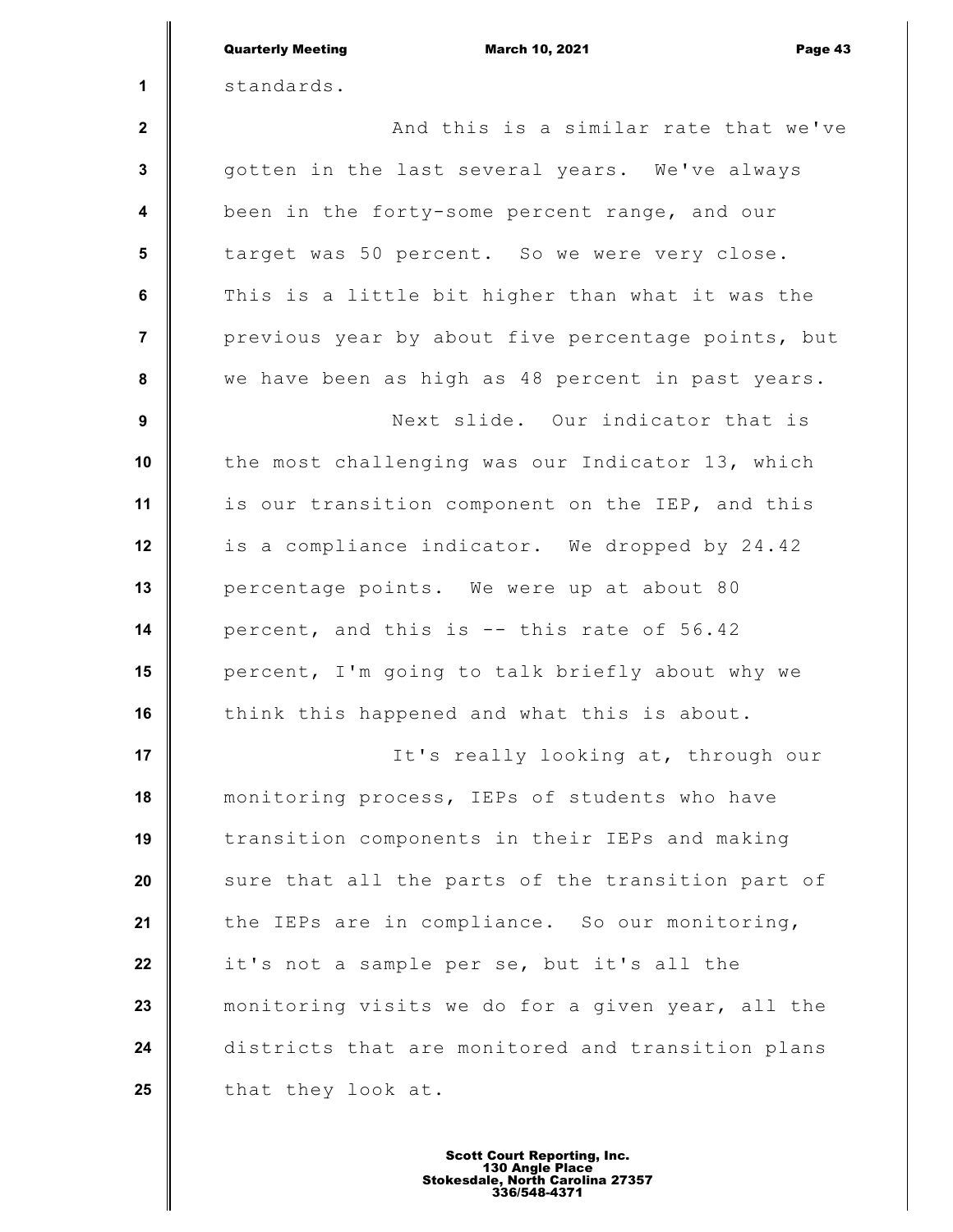|                | <b>Quarterly Meeting</b><br><b>March 10, 2021</b><br>Page 44 |
|----------------|--------------------------------------------------------------|
| $\mathbf 1$    | One of the reason for our slippage is                        |
| $\mathbf{2}$   | that monitoring was suspended in mid March. We               |
| $\mathbf 3$    | all know that we had a big impact from COVID-19,             |
| 4              | and so 22 of our LEAs -- and most of those were              |
| $5\phantom{1}$ | our traditional LEAs. We had already done a lot              |
| 6              | of our charter schools, which are smaller and have           |
| 7              | fewer IEPs to review. But 22 of our LEAs were not            |
| 8              | monitored. That had to be postponed because of               |
| 9              | the Governor's stay-at-home order and schools                |
| 10             | closing.                                                     |
| 11             | So we had a decrease of about 35                             |
| 12             | percent of the number of IEPs we normally review             |
| 13             | for transition. So that impacted our data, and we            |
| 14             | had to make a statement in the APR because it was            |
| 15             | related to COVID. And so any indicator that was              |
| 16             | impacted by COVID, we had to make a special                  |
| 17             | statement in the APR. But we also had a change in            |
| 18             | the IEP form in our new Every Child Accountability           |
| 19             | and Tracking System, ECATS, which you've probably            |
| 20             | heard much about the ECATS system that collects              |
| 21             | our IEP data and all of our data for our special             |
| 22             | ed students.                                                 |
| 23             | And that change in the form --                               |
| 24             | because of the change in the form and probably               |
| 25             | related to COVID, because we weren't able to do as           |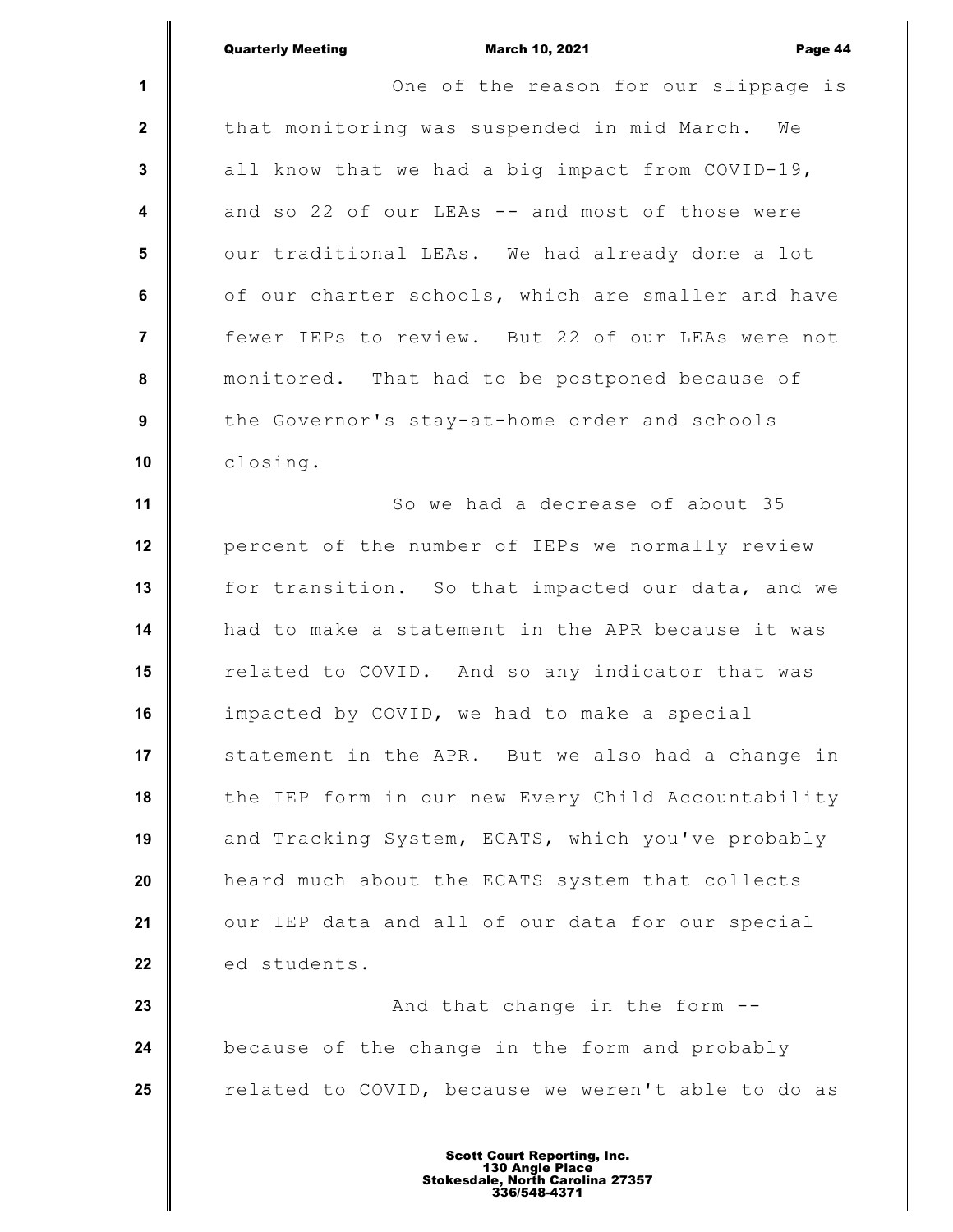|                         | <b>Quarterly Meeting</b><br><b>March 10, 2021</b><br>Page 45 |
|-------------------------|--------------------------------------------------------------|
| $\mathbf{1}$            | much training in person and some of the training             |
| $\mathbf{2}$            | became virtual -- but related to that, districts             |
| $\mathbf{3}$            | did not always include the required component                |
| $\overline{\mathbf{4}}$ | related to transition assessment, and there's a              |
| $5\phantom{.0}$         | component related to the fact that your goals need           |
| 6                       | to be based on transition assessments.                       |
| $\overline{7}$          | And because of the change in the way                         |
| 8                       | we did the form, some of the districts missed that           |
| 9                       | requirement, and therefore, they were out of                 |
| 10                      | compliance, and that impacted our rate greatly as            |
| 11                      | well. So they are putting some things in place               |
| 12                      | related to Canvas opportunities for training and             |
| 13                      | some other things about other -- following up with           |
| 14                      | districts to ensure that they are addressing that            |
| 15                      | required component in the future.                            |
| 16                      | Next slide. And then the next steps                          |
| 17                      | in this process for the submission of this APR,              |
| 18                      | the clarification period. A clarification period             |
| 19                      | is something that OSEP, US Office of Special Ed              |
| 20                      | Programs, allows us to do. After they've had a               |
| 21                      | chance to review our APR that we've submitted,               |
| 22                      | they respond in the platform with comments,                  |
| 23                      | questions they have, anything they need us to                |
| 24                      | clarify, or if we have a need to clarify any of              |
| 25                      | our data, we can do that as well.                            |
|                         |                                                              |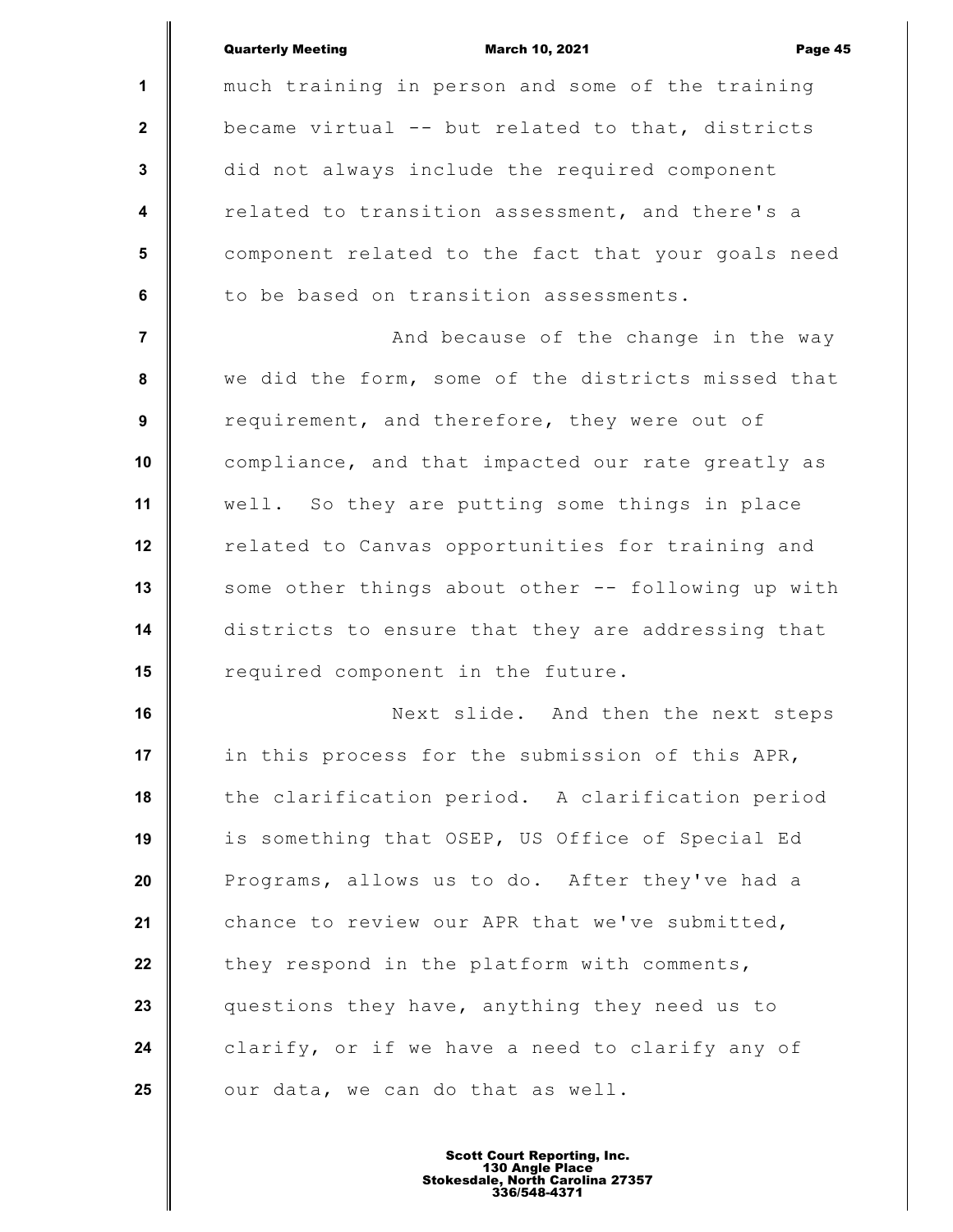|                         | March 10, 2021<br><b>Quarterly Meeting</b><br>Page 46 |
|-------------------------|-------------------------------------------------------|
| 1                       | This clarification period will open                   |
| $\mathbf{2}$            | on April 15th and be open for two weeks, and we       |
| $\mathbf 3$             | will be required to respond to anything OSEP has      |
| $\overline{\mathbf{4}}$ | asked questions about. We will also have an           |
| $5\phantom{1}$          | opportunity to have a phone call with them to make    |
| $\bf 6$                 | sure we're clear about what their questions are.      |
| $\overline{7}$          | You're only allowed to participate in this            |
| $\pmb{8}$               | clarification if we submitted our APR by the due      |
| $\boldsymbol{9}$        | date, which was February 1st. We did. We              |
| 10                      | submitted it on time, so we will be allowed to        |
| 11                      | participate in the clarification period.              |
| 12                      | Once that happens, we will be posting                 |
| 13                      | our LEA public reports, which is a report of each     |
| 14                      | LEA and how they did related to the targets in the    |
| 15                      | APR, along with our full report. That's required      |
| 16                      | 120 days from the date of submission, so if you're    |
| 17                      | calculating in your head from February 1st, that      |
| 18                      | is always by June 1st each year. That will be         |
| 19                      | posted on our ECATS website.                          |
| 20                      | And then, lastly, related to this,                    |
| 21                      | the US Office of Special Education Programs does a    |
| 22                      | determination for states about meeting                |
| 23                      | expectations, meeting requirements, needing           |
| 24                      | assistance, et cetera. Much of their                  |
| 25                      | determination is based on the APR, but there are      |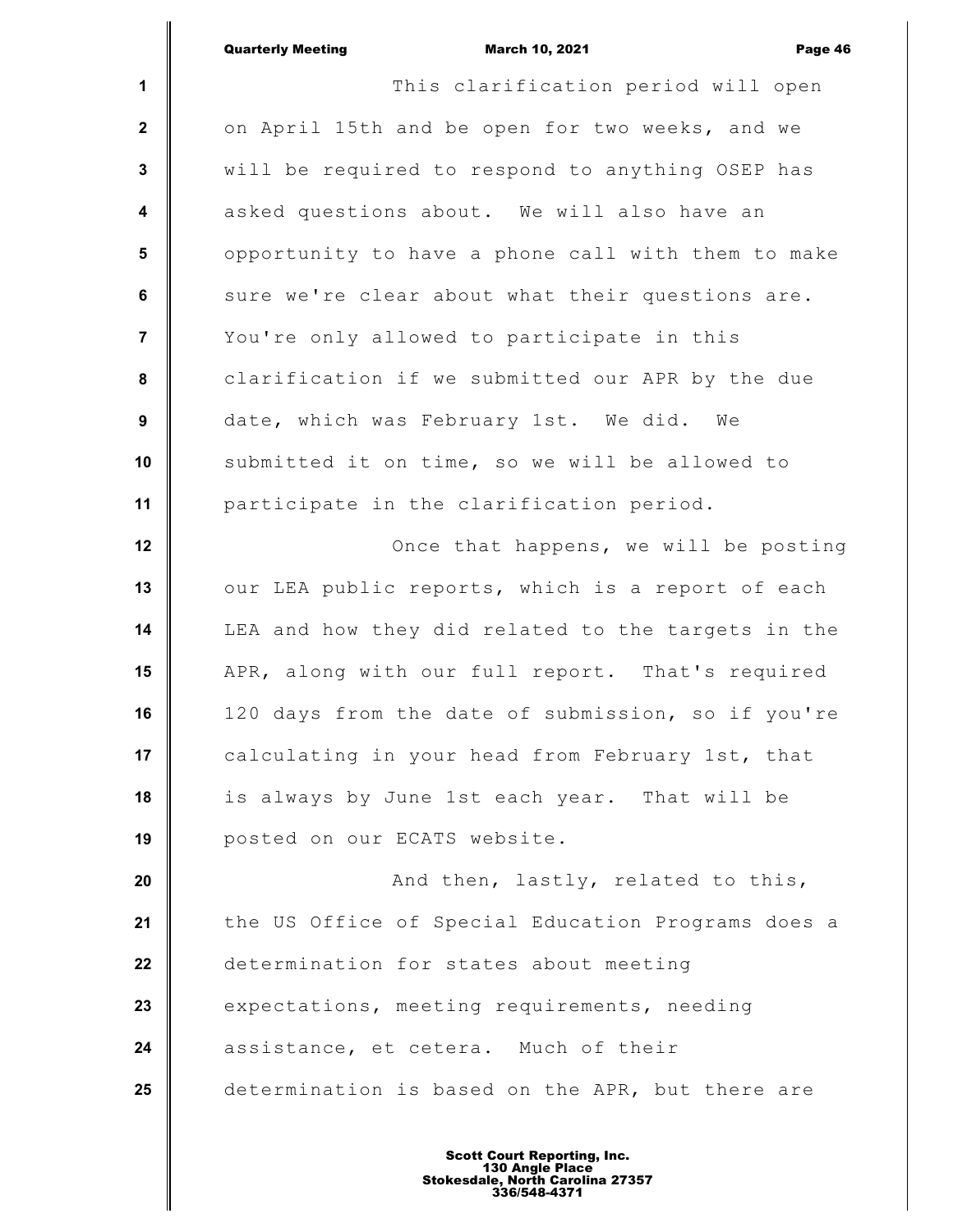|                  | <b>Quarterly Meeting</b><br><b>March 10, 2021</b><br>Page 47 |
|------------------|--------------------------------------------------------------|
| 1                | also other components to it. And they have                   |
| $\mathbf{2}$     | indicated this time that the determinations will             |
| $\mathbf{3}$     | be issued to states by June 24th, and when they              |
| $\boldsymbol{4}$ | say "by June 24th," it will probably be issued               |
| 5                | that evening of June 24th, 2021.                             |
| 6                | I will share with you, these dates                           |
| $\overline{7}$   | that I shared for the clarification period and the           |
| 8                | determination period is the first year -- in the             |
| 9                | 15 years we've been doing these APRs, this is the            |
| 10               | first year we've ever been informed ahead of time            |
| 11               | of what those dates are. It's always been                    |
| 12               | sometime in April for the clarification period and           |
| 13               | sometime in June or July for the determination.              |
| 14               | So we're glad to know what those dates are so we             |
| 15               | [inaudible].                                                 |
| 16               | I am ready for the next slide. We                            |
| 17               | are going to allow for some questions near the               |
| 18               | end. So if you'll just jot your questions down.              |
| 19               | This slide -- I did share with you at the last               |
| 20               | meeting that the work -- we have a lot of work --            |
| 21               | you can see several steps -- we have a lot of work           |
| 22               | throughout this next year -- this current year of            |
| 23               | 2021 for our submission of our new package                   |
| 24               | February 1st, 2022, and I'm going to go over some            |
| 25               | of these things more specifically.                           |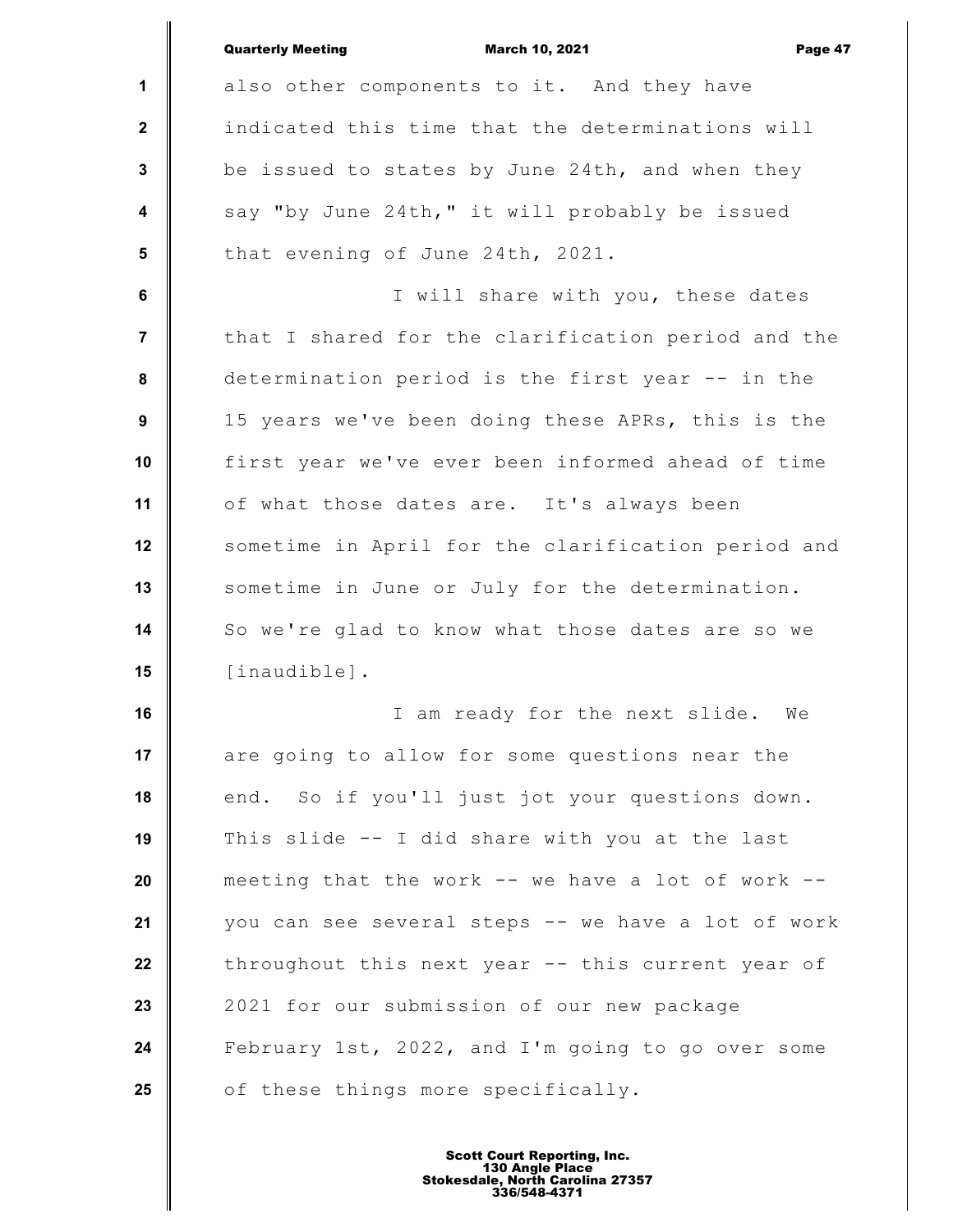|                  | <b>Quarterly Meeting</b><br><b>March 10, 2021</b><br>Page 48 |
|------------------|--------------------------------------------------------------|
| $\mathbf{1}$     | But at this point, I do want to share                        |
| $\mathbf{2}$     | that Kelley Blas, our Part B Data Manager -- and             |
| $\mathbf{3}$     | she was on the call with us but had to leave for             |
| $\boldsymbol{4}$ | another meeting -- our Part B Data Manager will be           |
| 5                | helping lead this effort along with Lauren                   |
| 6                | Holahan, who is our coordinator for our Indicator            |
| $\overline{7}$   | 17, the State Systemic Improvement Plan, and I've            |
| 8                | been working with them, but they're working very             |
| 9                | hard and coordinating all of this effort. So some            |
| 10               | of these things I'll be sharing with you, they               |
| 11               | will be following up with you in future months.              |
| 12               | You can go ahead and move on to the                          |
| 13               | next slide. We're very fortunate to have both of             |
| 14               | them. Some of the general requirements -- and                |
| 15               | this is very important and very important to all             |
| 16               | of you because you are part of our stakeholder               |
| 17               | involvement. It has been expanded for this next              |
| 18               | six-year package to include broader parent                   |
| 19               | involvement, and it's going to be required to have           |
| 20               | descriptions in our APR about our activities and             |
| 21               | timelines, how we're target setting, how we're               |
| 22               | receiving input from stakeholders on target                  |
| 23               | setting, analyzing data, improvement strategies,             |
| 24               | evaluating progress, and how we're going to share            |
| 25               | all of that information with the public. So I'm              |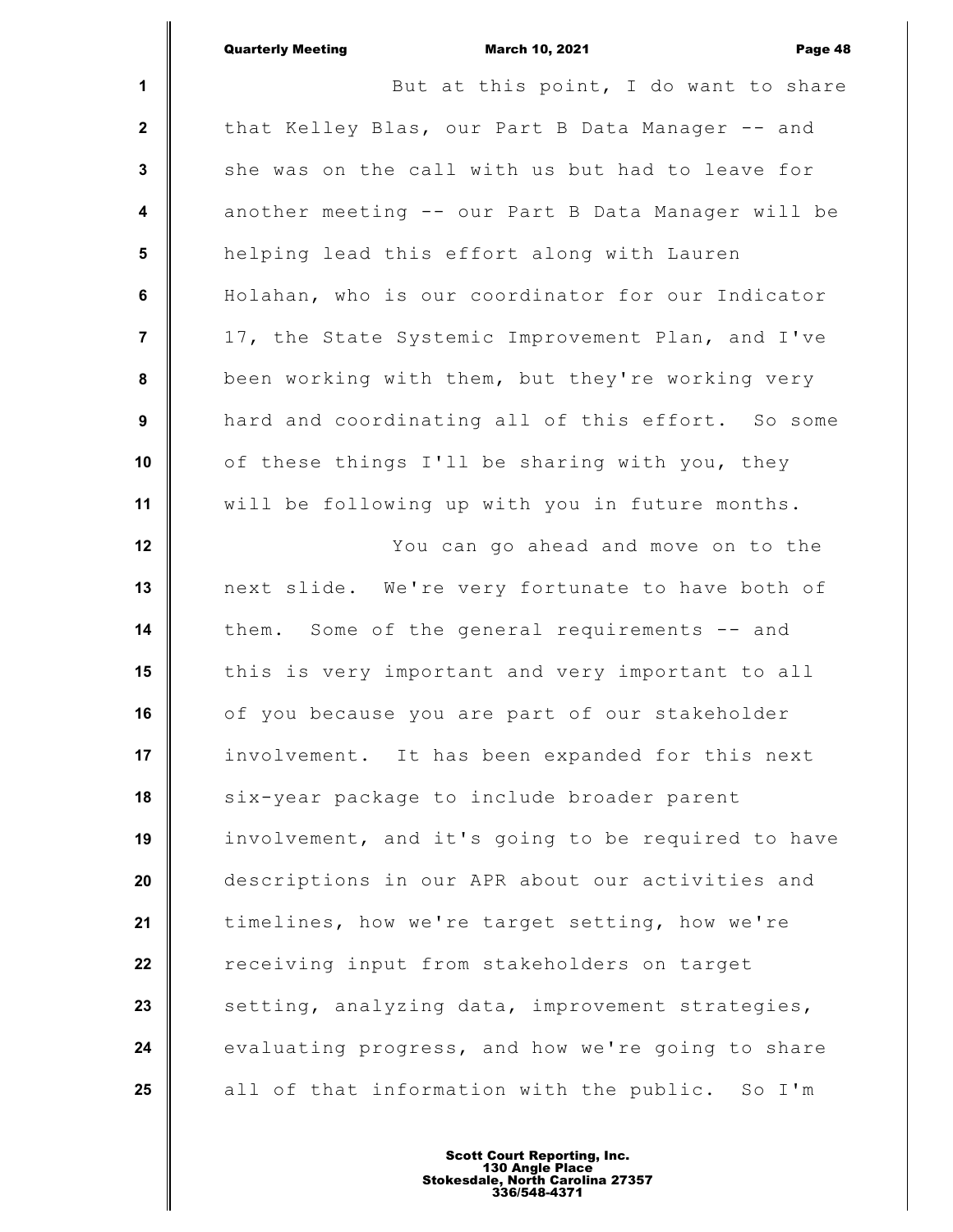**1 2 3 4 5 6 7 8 9 10 11 12 13 14 15 16 17 18 19 20 21 22 23 24 25** Quarterly Meeting March 10, 2021 Page 49 going to go into that a little bit later in this presentation. We also have to set new targets for each of the indicators through fiscal year 2025. So we will be setting -- through this process and input from our stakeholders, we will be setting targets for six years -- for each of the six years -- setting those targets during this year to submit in the next plan, even though it's a one-year submission, there will be targets for six years, and those targets must show improvement over baseline data with some exceptions. For example, participating in statewide assessments, our state historically has been over the 95 percent rate of participation for students with disabilities in statewide assessments, and 95 percent has always been our ESSA target and the required -- and what the US Department of Education requires you to be at. And so they've allowed us to keep it at that. Even though our rate has gone over that, they're not going to make us set a rate of 99 or 100 percent. But most of our targets will have to be over wherever our baseline is. So you noticed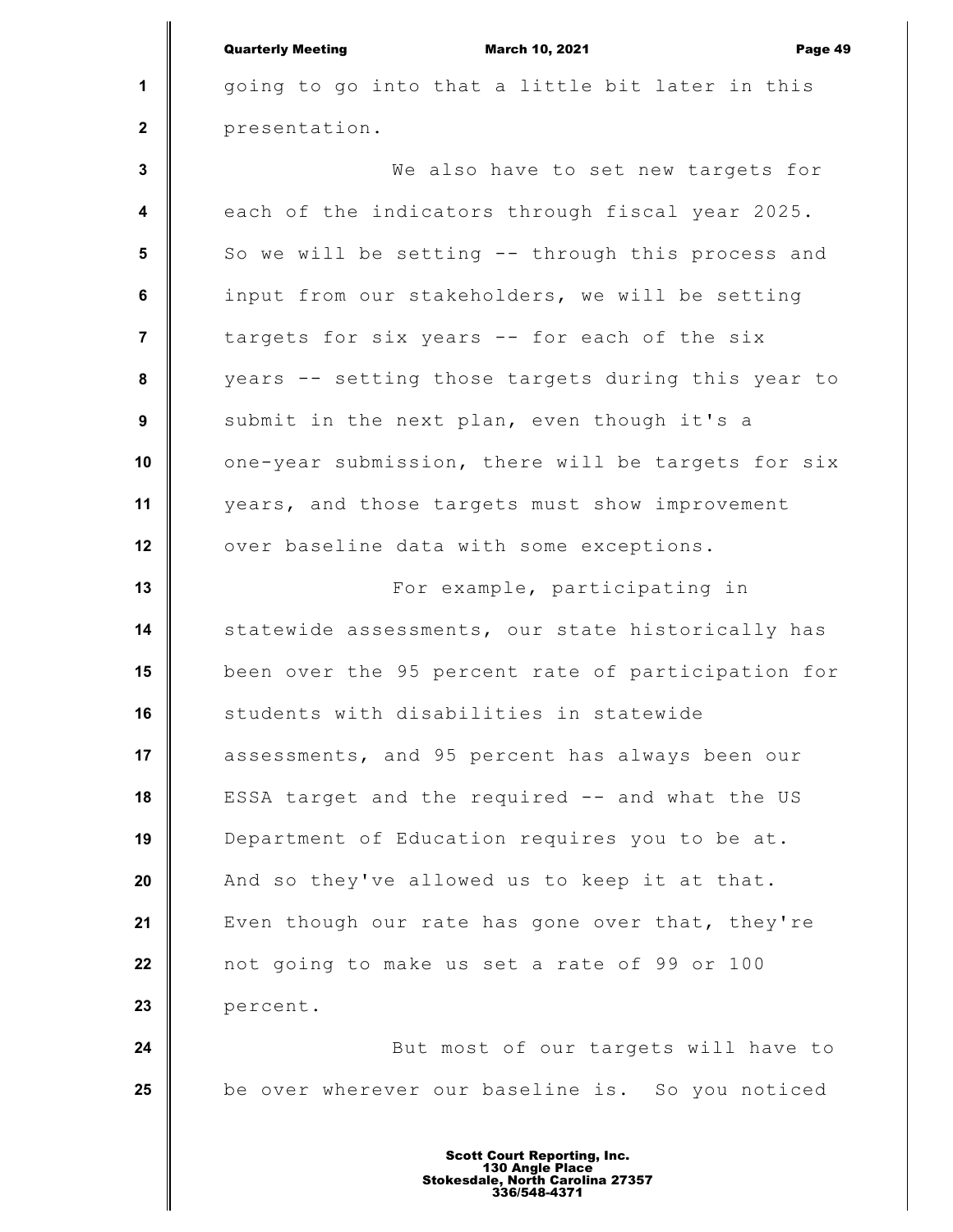|                         | <b>Quarterly Meeting</b><br><b>March 10, 2021</b><br>Page 50 |
|-------------------------|--------------------------------------------------------------|
| $\mathbf{1}$            | I indicated that Indicator 8, our parent                     |
| $\mathbf{2}$            | involvement, from this past year will become our             |
| 3                       | new baseline at 49 percent -- 49.36 percent, I               |
| $\overline{\mathbf{4}}$ | believe. So our ending target over the six years,            |
| 5                       | we can move incrementally or we can maintain that            |
| 6                       | target, but our ending target will -- at the end             |
| $\overline{7}$          | of the six years will have to be more than 49.36             |
| 8                       | percent for that indicator. And, of course, then             |
| 9                       | we'll have to include in the APR the description             |
| 10                      | of any stakeholder input that we had.                        |
| 11                      | And then Indicator 17, I mentioned,                          |
| 12                      | the State Systemic Improvement Plan, has always              |
| 13                      | been due -- in the six years that we've been doing           |
| 14                      | it, it's always been due on April 1st. So it's               |
| 15                      | never due at the same time as the February 1st               |
| 16                      | date, but it is going to be tough. So we have                |
| 17                      | less than a year for it because this year it is              |
| 18                      | due April 1st, and then we have to turn around and           |
| 19                      | do that indicator and make sure it's ready to go             |
| 20                      | by February 1st of 2022 like the other indicators.           |
| 21                      | I'm ready to move to the next slide.                         |
| 22                      | I am not going to go over this chart completely,             |
| 23                      | but it is a chart that you can revisit at your               |
| 24                      | will with each of the indicators and where there             |
| 25                      | are changes and what type of a change it is.<br>The          |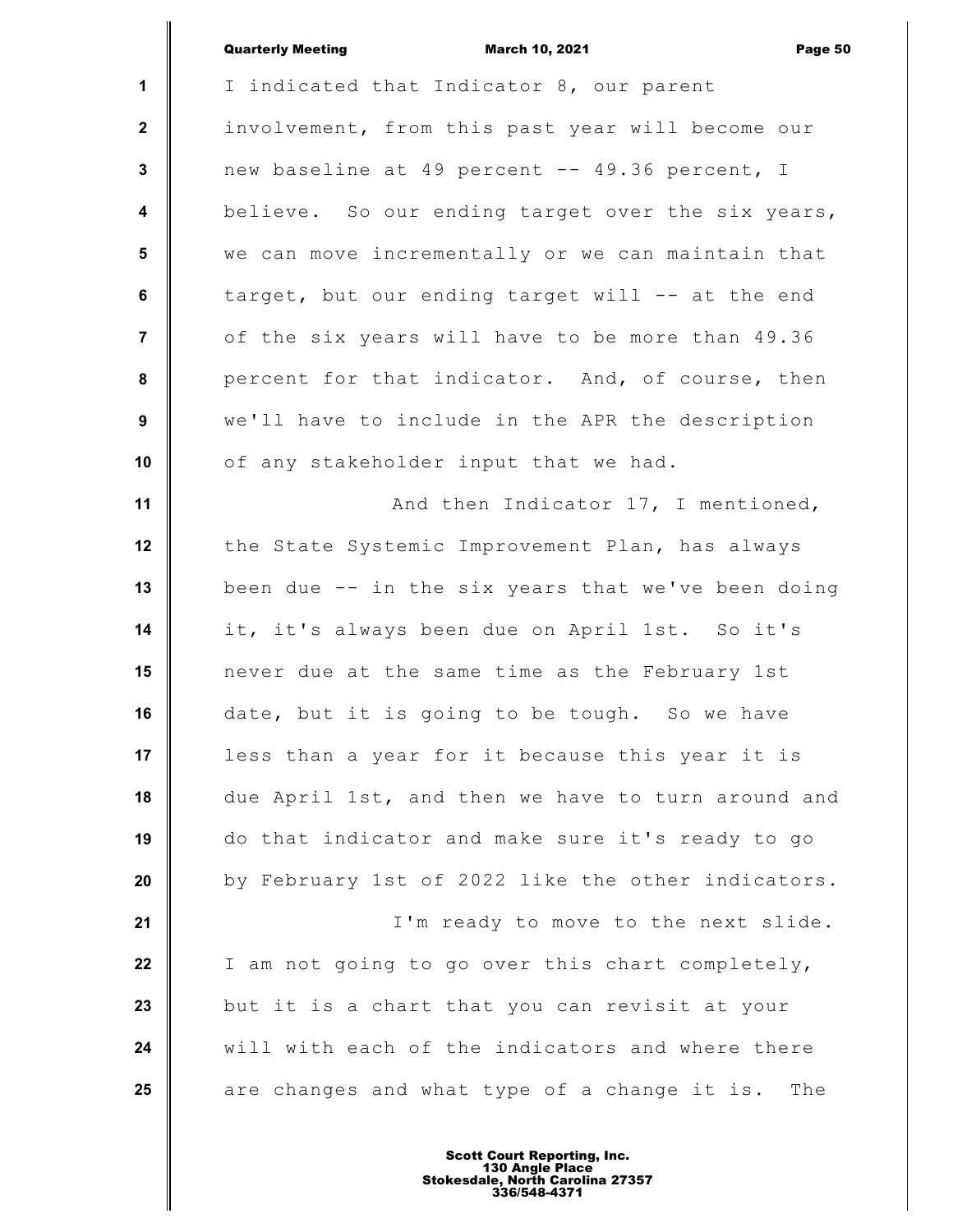**1 2 3 4 5 6 7 8 9 10 11 12 13 14 15 16 17 18 19 20 21 22 23 24 25** Quarterly Meeting March 10, 2021 Page 51 first two columns, "No changes," "Minor Changes/Clarifications," there really aren't any so you don't really have to pay attention to those. I'm going to go over a few of the indicators today that have some of the other changes like a change to the age or grade group or the other columns where there's a change to the data or data source or where it has a new component. I'm just going to briefly touch on some of those. So Indicators 1 and 2 -- and, again, I'm going through this pretty quickly because I want to get to my last slide -- there is a new data source. We won't be using -- calculating graduation rates and dropout rates the same -- not that we can't calculate that way, but using them the way we've used in the past, we have to change in the new package. We will be using our exit count data for both of those rates. I'm not going to go into what all that means right now because when you're participating in the sessions that will go over these indicators specifically, you will get all that information, but it does mean that these two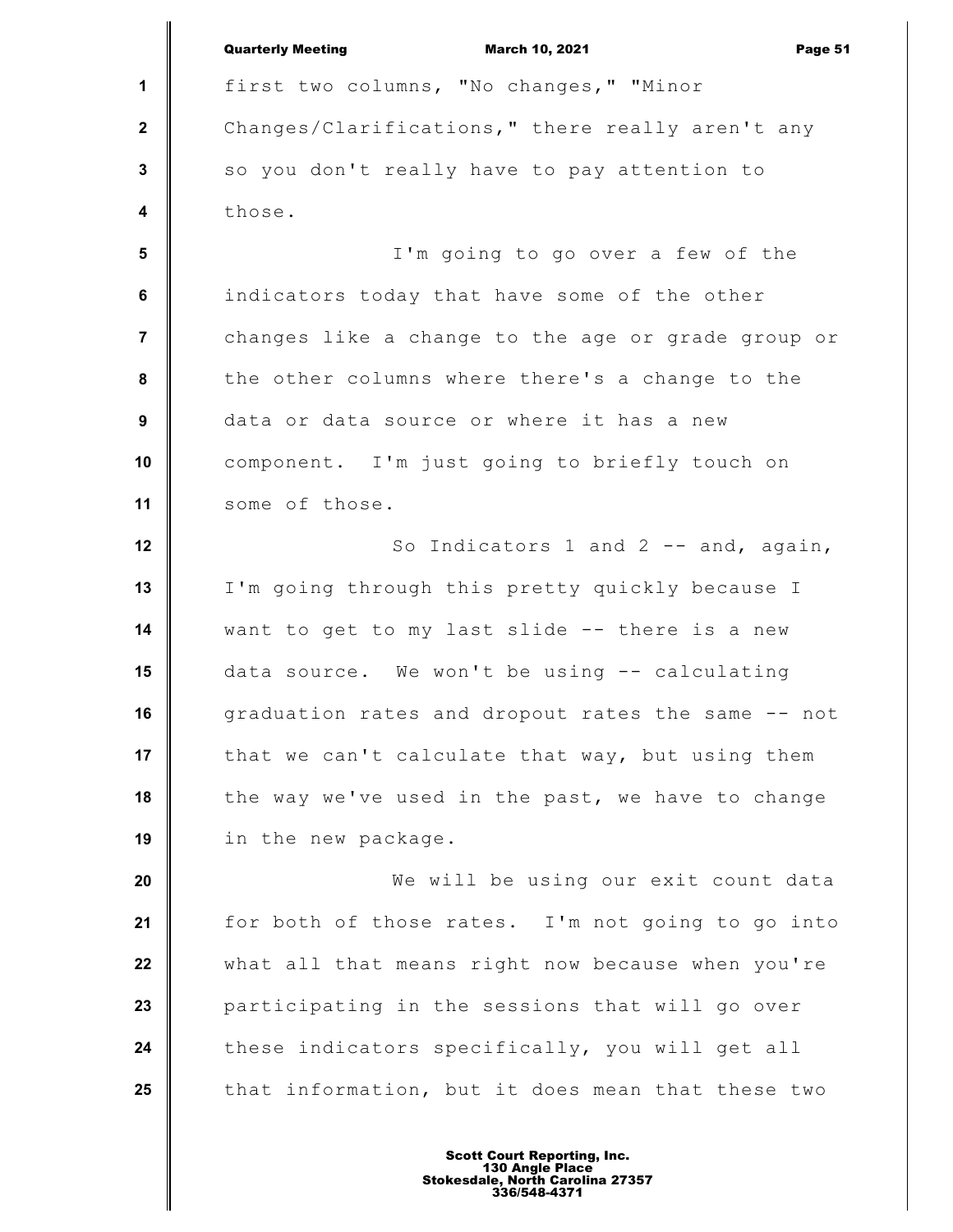|                | <b>Quarterly Meeting</b><br><b>March 10, 2021</b><br>Page 52 |
|----------------|--------------------------------------------------------------|
| $\mathbf{1}$   | indicators will have new baseline data starting              |
| $\mathbf{2}$   | next year.                                                   |
| 3              | Next slide. Indicator 3a through d                           |
| 4              | is going to be a big [inaudible] for us because              |
| 5              | for the past several years, we've only been                  |
| 6              | reporting for participation rates and our                    |
| $\overline{7}$ | proficiency rates for each grade level based on              |
| 8              | all of our assessments combined, regular                     |
| 9              | assessments with and without accommodations and              |
| 10             | assessments on alternate academic achievement                |
| 11             | standards, so our alternate assessments.                     |
| 12             | There have been significant changes                          |
| 13             | to Indicator 3a through d. We now have four areas            |
| 14             | where we're going to have to provide targets, and            |
| 15             | they are changing to $--$ we're going to be                  |
| 16             | reporting not on each grade level, but grade 4, 8,           |
| 17             | and our high school data. And then we're also                |
| 18             | going to be reporting our data separately by those           |
| 19             | students who are taking -- in each of those grade            |
| 20             | levels, math and reading will be reported                    |
| 21             | separately and reported separately for those                 |
| 22             | students taking the regular assessment and then              |
| 23             | those students separately who are taking the                 |
| 24             | alternate assessment, if you will. And I'm                   |
| 25             | [inaudible] about all of the language, but the               |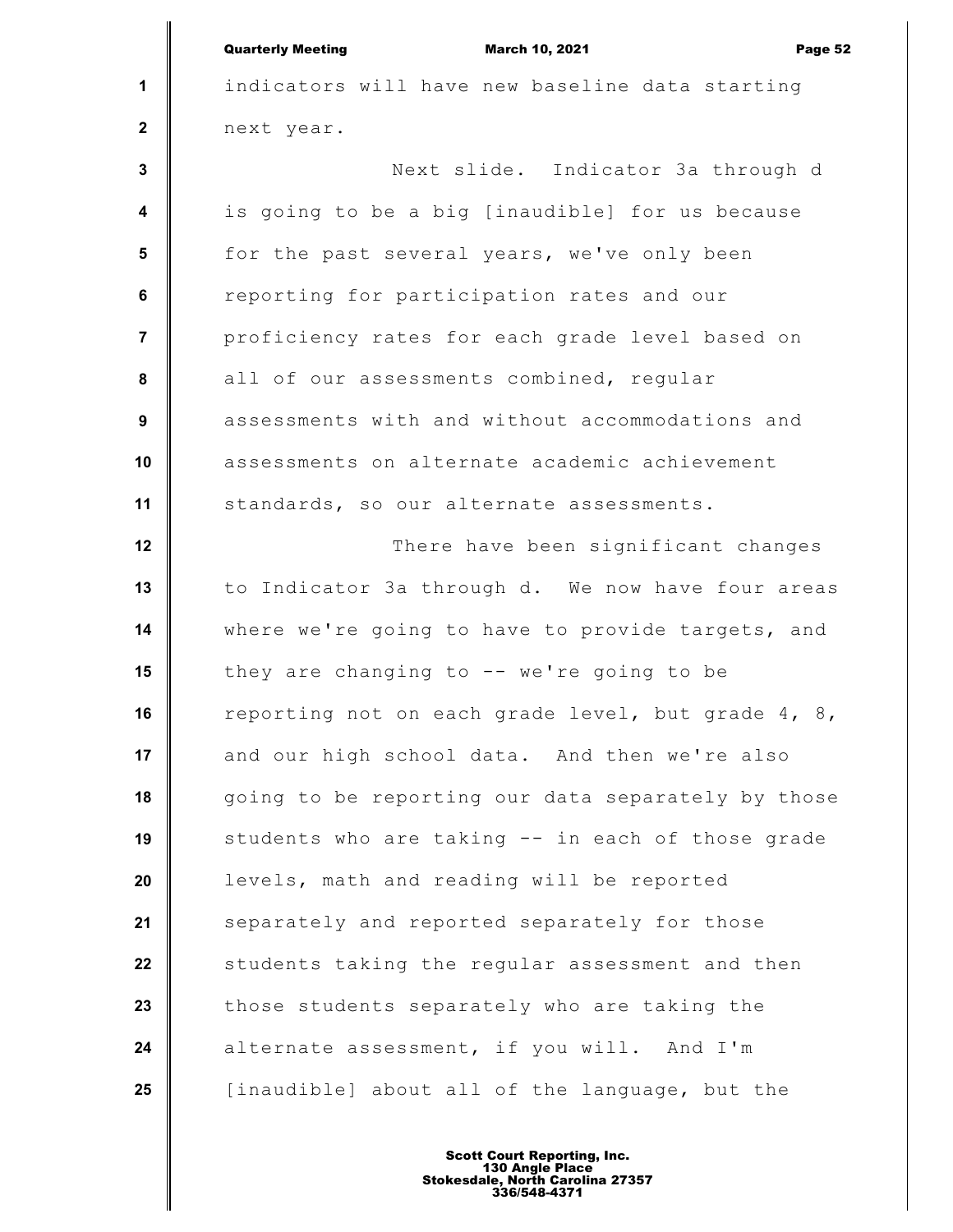|                         | <b>Quarterly Meeting</b><br><b>March 10, 2021</b><br>Page 53 |
|-------------------------|--------------------------------------------------------------|
| $\mathbf{1}$            | regular assessment separately and the alternate              |
| $\overline{2}$          | assessment so that we can really see a little bit            |
| $\mathbf{3}$            | better about how students are doing.                         |
| $\boldsymbol{4}$        | And then this last bullet talks about                        |
| $5\phantom{.0}$         | reporting -- it will be Indicator 3d. This is a              |
| $6\phantom{a}$          | brand-new indicator that we'll have to report on,            |
| $\overline{\mathbf{r}}$ | and it will be looking at the proficiency rate               |
| 8                       | gaps individually for math and then individually             |
| 9                       | for reading by each of those grade levels $--$ 4, 8,         |
| 10                      | and high school -- and it will be the rate of                |
| 11                      | children with IEPs and how they scored above -- at           |
| 12                      | or above proficiency on the regular assessments              |
| 13                      | subtracted from the rate from all students,                  |
| 14                      | including those without disabilities, and how they           |
| 15                      | scored to look at what that gap is between those             |
| 16                      | proficiency rates. So that is a new indicator for            |
| 17                      | us, and again, when you participate in the                   |
| 18                      | upcoming meetings during the year about Indicator            |
| 19                      | 3, you'll hear more about this and see the actual            |
| 20                      | data.                                                        |
| 21                      | I'm ready to move on. Indicators 5                           |
| 22                      | and 6 are about least restrictive environment for            |
| 23                      | school-age and preschool children. This change,              |
| 24                      | we have been preparing for because OSEP now has us           |
| 25                      | report this year, for the first time, five-                  |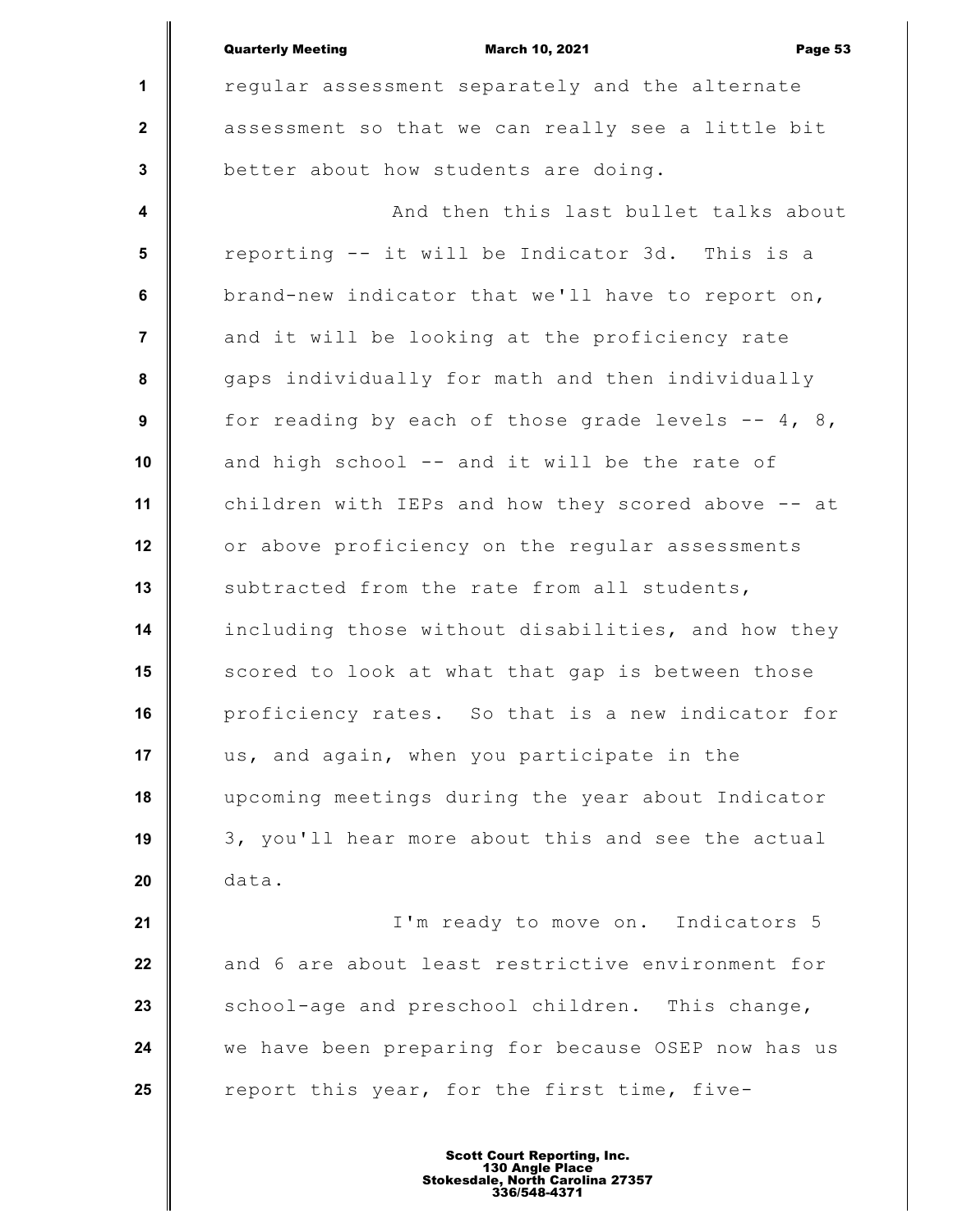## Quarterly Meeting March 10, 2021 Page 54

**1 2 3 4 5 6 7 8 9** year-old who are in kindergarten get reported with school-age children. In previous years, they've been included with preschool children. So now preschool -- the preschool indicator will only include five-year-olds who are actually in preschool and not include those five-year-olds who [inaudible]. So it will -- it will change our data. Indicators 8 and 14, which are our

**10 11 12 13 14 15 16 17 18** sampling plans, there are no changes to how we're calculating the data, but there will be changes to what we have to report related to response rates and representativeness. In other words, for Indicator 8, the parents who are responding, are they representative of the demographics of our state; and for Indicator 14, are the students representative of the demographics of our state - or of our population of those students who exited.

**19 20 21 22 23 24 25** The newest thing for us is the first bullet. We'll have to compare our response rate from this current year to the previous year. We've never had to do that before. We do have those rates because we report those each year, but we've never had to compare them to see if we're making improvements in how many people are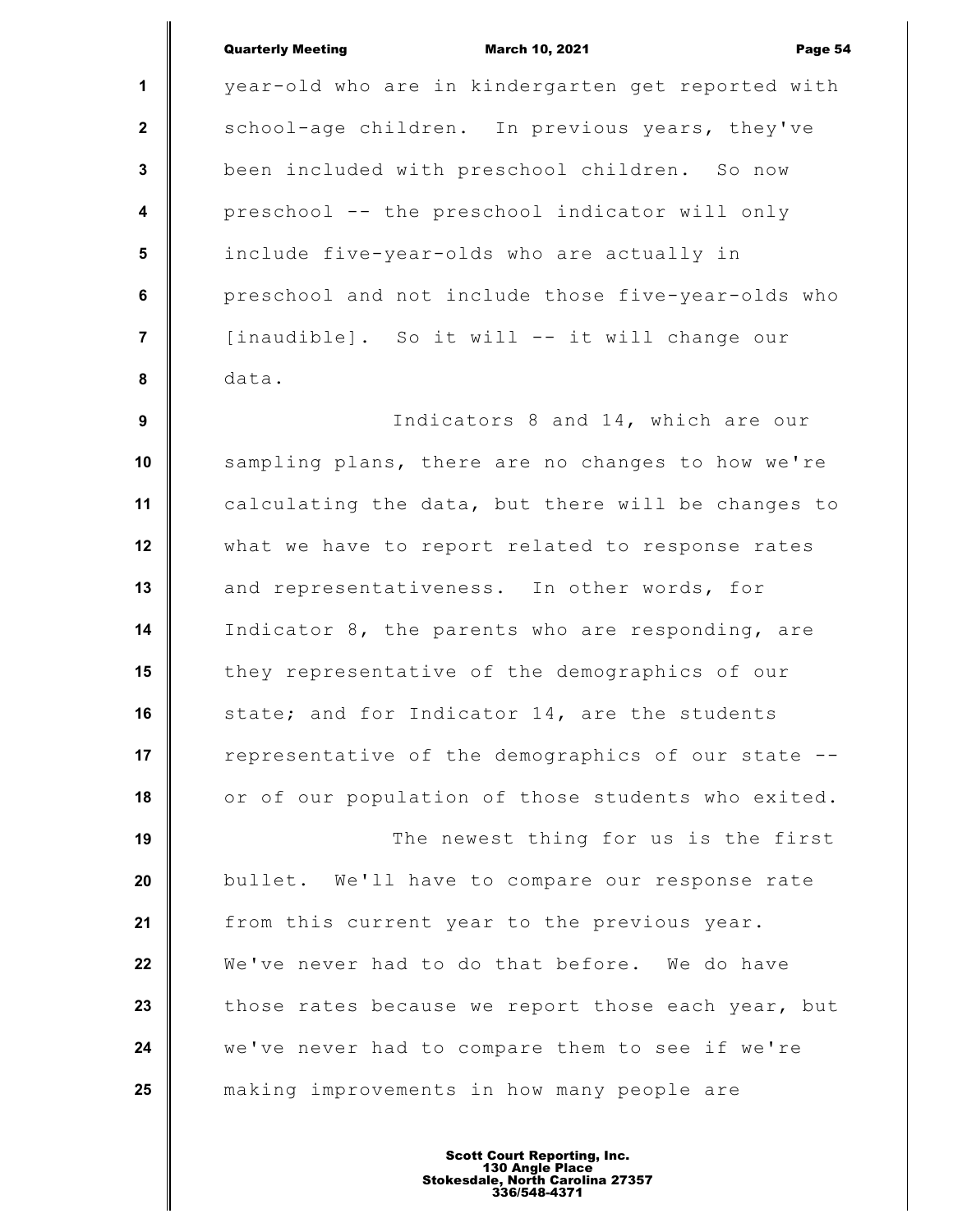|                         | <b>Quarterly Meeting</b><br><b>March 10, 2021</b><br>Page 55 |
|-------------------------|--------------------------------------------------------------|
| 1                       | responding.                                                  |
| $\mathbf{2}$            | The other strategies to increase                             |
| 3                       | response rates, how we analyze the extent of the             |
| $\overline{\mathbf{4}}$ | representativeness by -- it does indicate by 2023,           |
| 5                       | which we have to submit in this next plan in 2022            |
| $6\phantom{a}$          | how we'll be doing this by 2023 -- about the                 |
| $\overline{7}$          | demographics must include race and ethnicity and             |
| 8                       | at least one other demographic like type of                  |
| $\boldsymbol{9}$        | disability the student has, gender, one or the               |
| 10                      | other.                                                       |
| 11                      | For all of those last three bullets,                         |
| 12                      | we have always reported in our APR. I've learned             |
| 13                      | that other states weren't always reporting those             |
| 14                      | things, but we have reported by race and                     |
| 15                      | ethnicity, by disability category, and by gender,            |
| 16                      | and in Indicator 14, by type of exit, if the                 |
| 17                      | student exited by dropping out or if they exited             |
| 18                      | by graduation. We've always reported by those                |
| 19                      | things, so we don't have a lot of additional work            |
| 20                      | in that area to do other than comparing the                  |
| 21                      | response rate from one year to the next.                     |
| 22                      | You can move on. Indicators 9 and 10                         |
| 23                      | is our disproportionate representation for how               |
| 24                      | students are identified for special education and            |
| 25                      | then for six of our specific disability                      |
|                         |                                                              |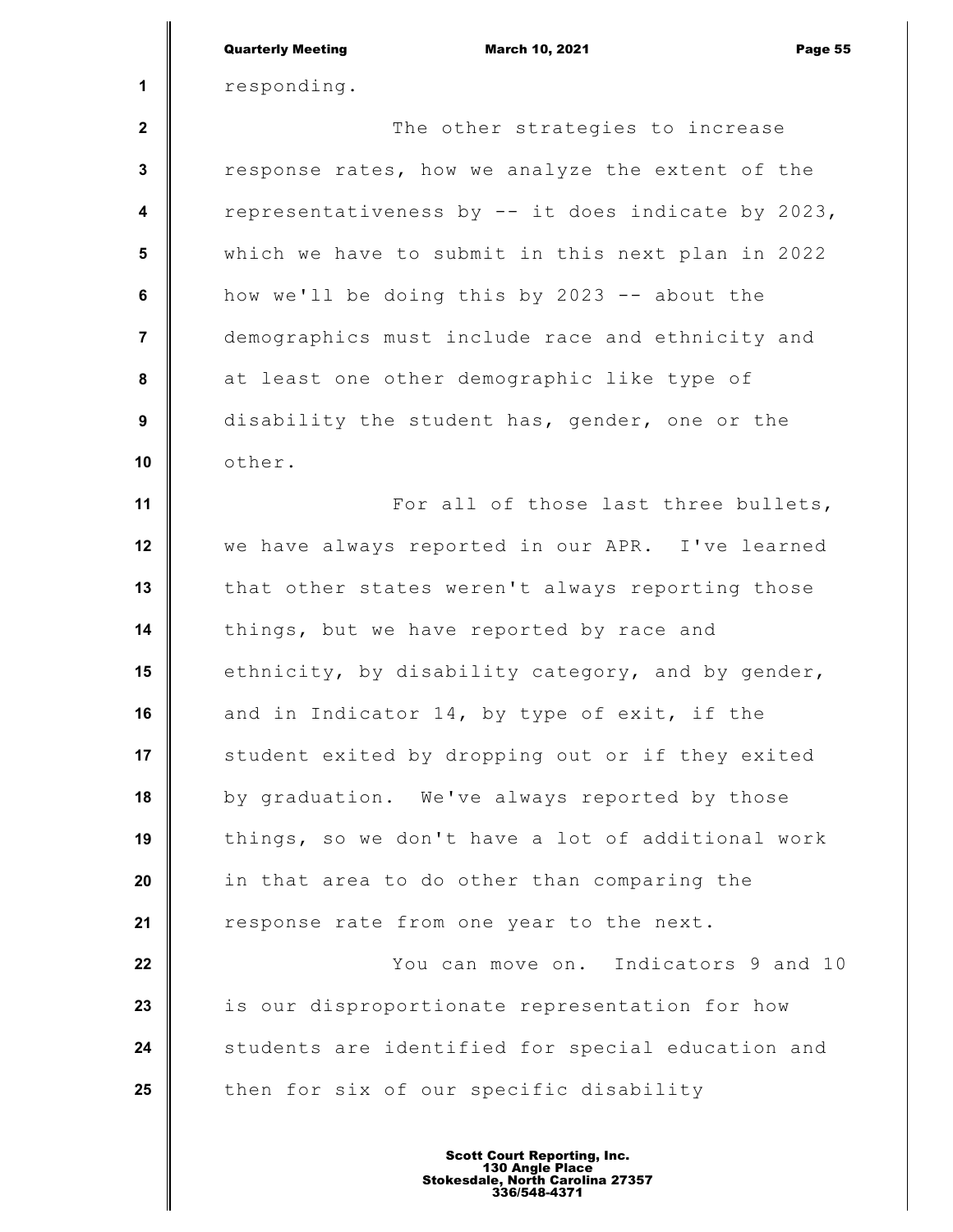|                         | <b>Quarterly Meeting</b><br><b>March 10, 2021</b><br>Page 56 |
|-------------------------|--------------------------------------------------------------|
| 1                       | categories. Because of the change of five-year-              |
| $\mathbf 2$             | olds being counted with kindergarten children,               |
| $\mathbf{3}$            | they will now be included in these two indicators.           |
| $\overline{\mathbf{4}}$ | In the past, those two indicators only looked at             |
| 5                       | students the age of six through 21, and they will            |
| 6                       | now include only the five-year-olds in                       |
| $\overline{7}$          | kindergarten.                                                |
| 8                       | Indicator 17 is our State Systemic                           |
| $\boldsymbol{9}$        | Improvement Plan, and again, the timeline for                |
| 10                      | submission has moved to February 1st for the next            |
| 11                      | submission. So because we're submitting this                 |
| 12                      | year's by April 1st, it gives us, for this year,             |
| 13                      | less than a year to work on the new requirements             |
| 14                      | and related [inaudible].                                     |
| 15                      | One other thing that OSEP's documents                        |
| 16                      | that they had provided -- directions they provided           |
| 17                      | to states indicates is that Indicator 17 was kind            |
| 18                      | of phase-in where the first year, six years ago,             |
| 19                      | we had to do phase 1, which was an analysis of our           |
| 20                      | data and all of our infrastructure, and then phase           |
| 21                      | 2 and what our plan was basically, and then phase            |
| 22                      | 3 is the implantation and evaluation plan.<br>Then           |
| 23                      | after that, each year, we had to include phase 3             |
| 24                      | and then any slight changes -- if we were making             |
| 25                      | any slight changes to anything else.                         |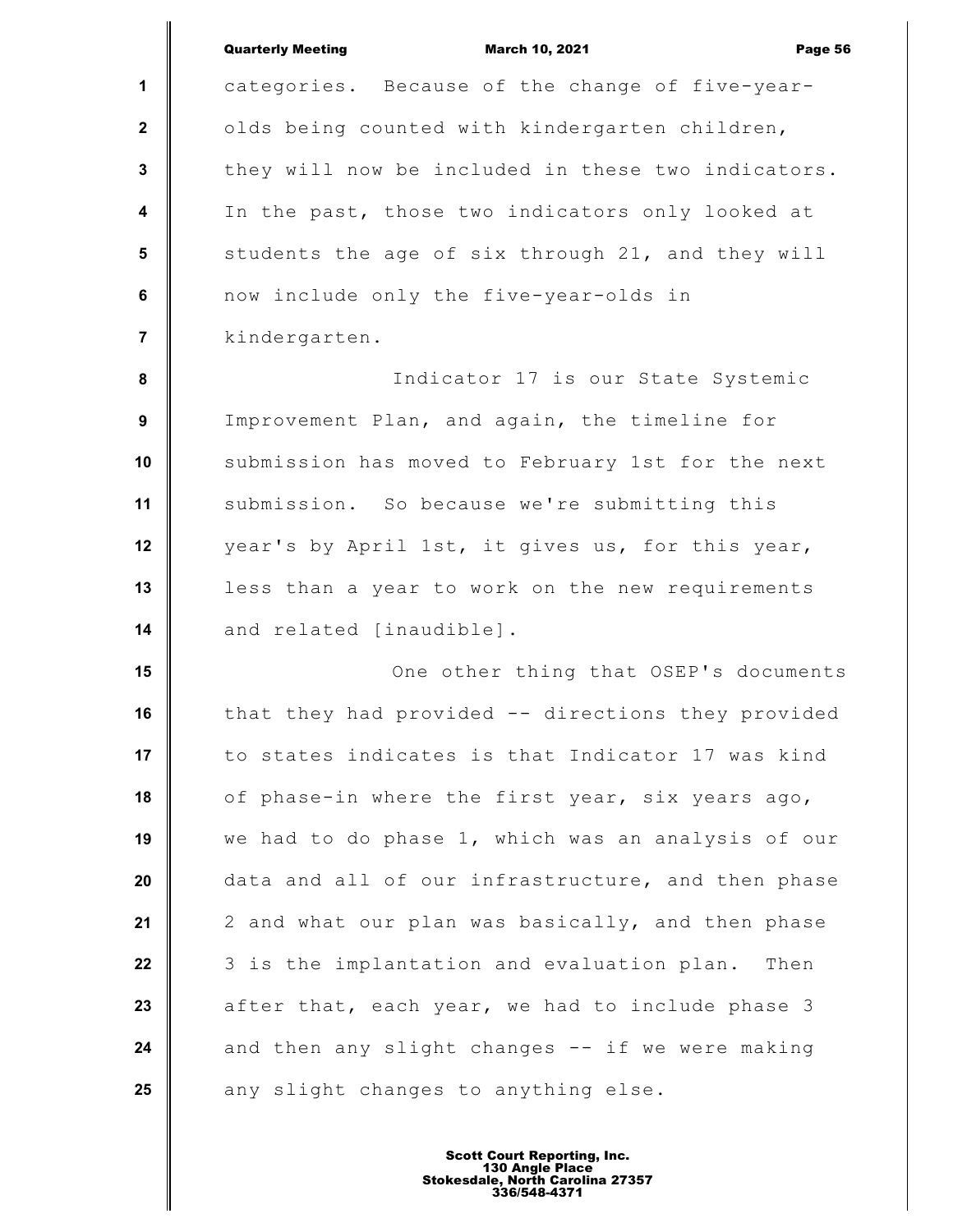|                         | <b>Quarterly Meeting</b><br><b>March 10, 2021</b><br>Page 57 |
|-------------------------|--------------------------------------------------------------|
| $\mathbf{1}$            | They have made it clear, if we're                            |
| $\mathbf{2}$            | making any changes or any revisions to our state-            |
| $\mathbf{3}$            | identified measurable results -- for us in North             |
| $\overline{\mathbf{4}}$ | Carolina right now, for the last six years, that             |
| 5                       | has been our five-year cohort graduation rate. If            |
| 6                       | we just continue as is and move on and continue              |
| $\overline{7}$          | making progress and don't want to make any changes           |
| 8                       | to that, we will only have to include phase 3, in            |
| 9                       | essence, which means if we want to make any                  |
| 10                      | changes or revisions to that -- as an example, if            |
| 11                      | we wanted to stay with graduation rate but we                |
| 12                      | wanted to use our exit data because that's now               |
| 13                      | what we're going to have to use for Indicator 1              |
| 14                      | and we didn't want to use our five-year cohort               |
| 15                      | rate any longer, we would then have to go back in            |
| 16                      | and look at our infrastructure and all of our data           |
| 17                      | again or if we wanted to change [inaudible].                 |
| 18                      | But that's something that would be                           |
| 19                      | decided as we move through this whole year                   |
| 20                      | process, as we look at all our data, if we have to           |
| 21                      | tweak our state-identified measurable results, but           |
| 22                      | it is a new requirement that we would have to look           |
| 23                      | at as part of this package.                                  |
| 24                      | On to the next slide.<br>The                                 |
| 25                      | opportunities for stakeholder engagement and                 |
|                         |                                                              |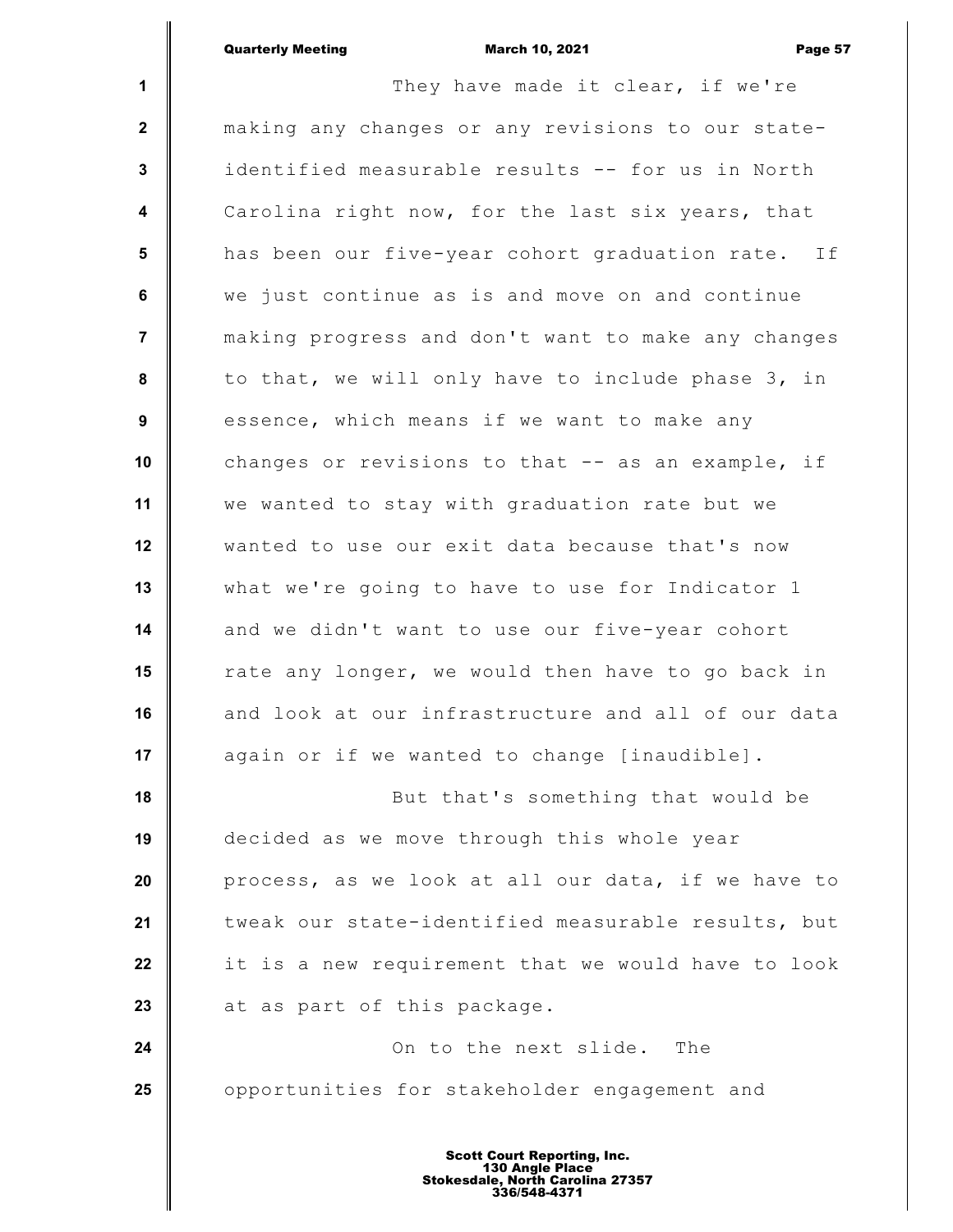|                         | <b>Quarterly Meeting</b><br><b>March 10, 2021</b><br>Page 58 |
|-------------------------|--------------------------------------------------------------|
| $\mathbf{1}$            | feedback. This is where I wanted to share with               |
| $\mathbf{2}$            | you -- because this is where you're going to be              |
| 3                       | very involved. We have to share each of these                |
| $\overline{\mathbf{4}}$ | indicators with a breakdown of the data and                  |
| 5                       | looking at trend data and looking at where our               |
| 6                       | targets were and where we might want our targets             |
| $\overline{7}$          | to be over the next six years.                               |
| 8                       | So it's going to take quite a number of                      |
| 9                       | meetings throughout the year to do this. So our              |
| 10                      | folks are setting up meetings and working behind             |
| 11                      | the scenes to structure opportunities for feedback           |
| 12                      | not only from the advisory council but from other            |
| 13                      | stakeholders. We have to broaden our stakeholder             |
| 14                      | engagement to ensure that we have diversity in our           |
| 15                      | stakeholder groups and to allow parents who might            |
| 16                      | not be part of groups to be able to give input and           |
| 17                      | participate, and we have to document all this.               |
| 18                      | So we are planning two meetings                              |
| 19                      | starting in April, and the two meetings would be             |
| 20                      | repeat sessions to ensure that -- for example, we            |
| 21                      | might have one meeting in the morning and another            |
| 22                      | meeting in the late afternoon or early evening to            |
| 23                      | make sure that parents and other stakeholders have           |
| 24                      | opportunities to participate, so they would be               |
| 25                      | repeat sessions. So each month, you would only               |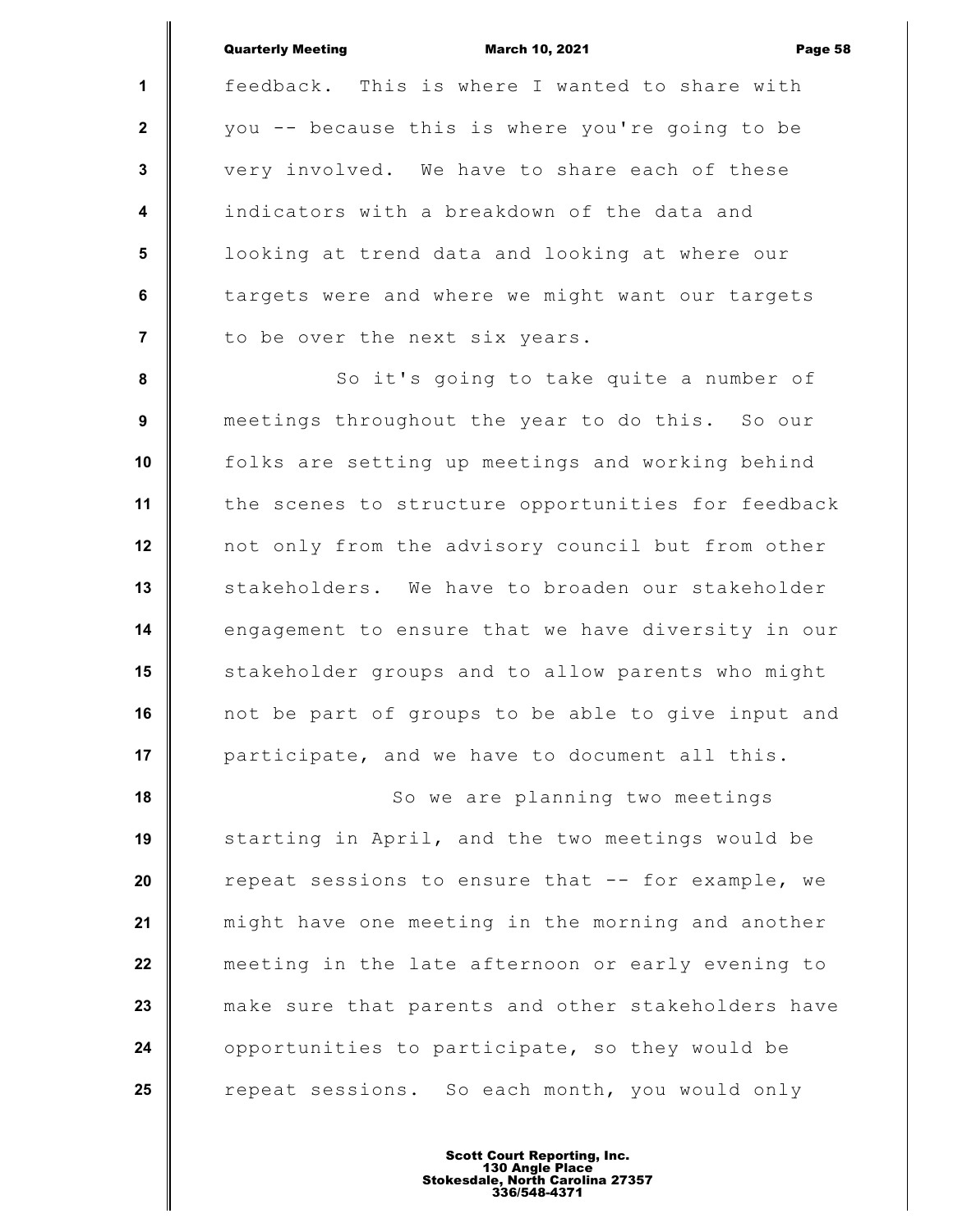|                         | <b>Quarterly Meeting</b><br><b>March 10, 2021</b><br>Page 59 |
|-------------------------|--------------------------------------------------------------|
| $\mathbf 1$             | need to participate in one of the meetings.                  |
| $\mathbf{2}$            | And we'll be looking at our                                  |
| $\mathbf{3}$            | Strengths, Weaknesses, Threats -- what we call a             |
| $\overline{\mathbf{4}}$ | SWOT threats or challenges -- analysis about our             |
| 5                       | infrastructure, then our data analysis, our target           |
| 6                       | setting, our improvement strategies, and our                 |
| $\overline{7}$          | measures of progress, and all the things -- those            |
| 8                       | are those things we have to get input from, from             |
| 9                       | stakeholders.                                                |
| 10                      | We will be chunking our indicators                           |
| 11                      | into groups so that you can see here, it's got a             |
| 12                      | plan to at least start. In our April meeting,                |
| 13                      | we're going to look at our SWOT analysis and                 |
| 14                      | Indicators 1 and 2 because we have that data                 |
| 15                      | already for Indicator 1 and 2 for the coming year            |
| 16                      | since it's based on our exit data.                           |
| 17                      | In May, you're going to really focus                         |
| 18                      | on Indicator 3 because that is a big one, and then           |
| 19                      | in June, they'll start with -- they'll look at               |
| 20                      | Indicator 5 and 6. So you can see each month,                |
| 21                      | we're going to be taking a different indicator or            |
| 22                      | some indicators to review.                                   |
| 23                      | On to the next slide. This will give                         |
| 24                      | you time -- by doing it that way, time to really             |
| 25                      | digest each indicator as needed. We're going to              |
|                         |                                                              |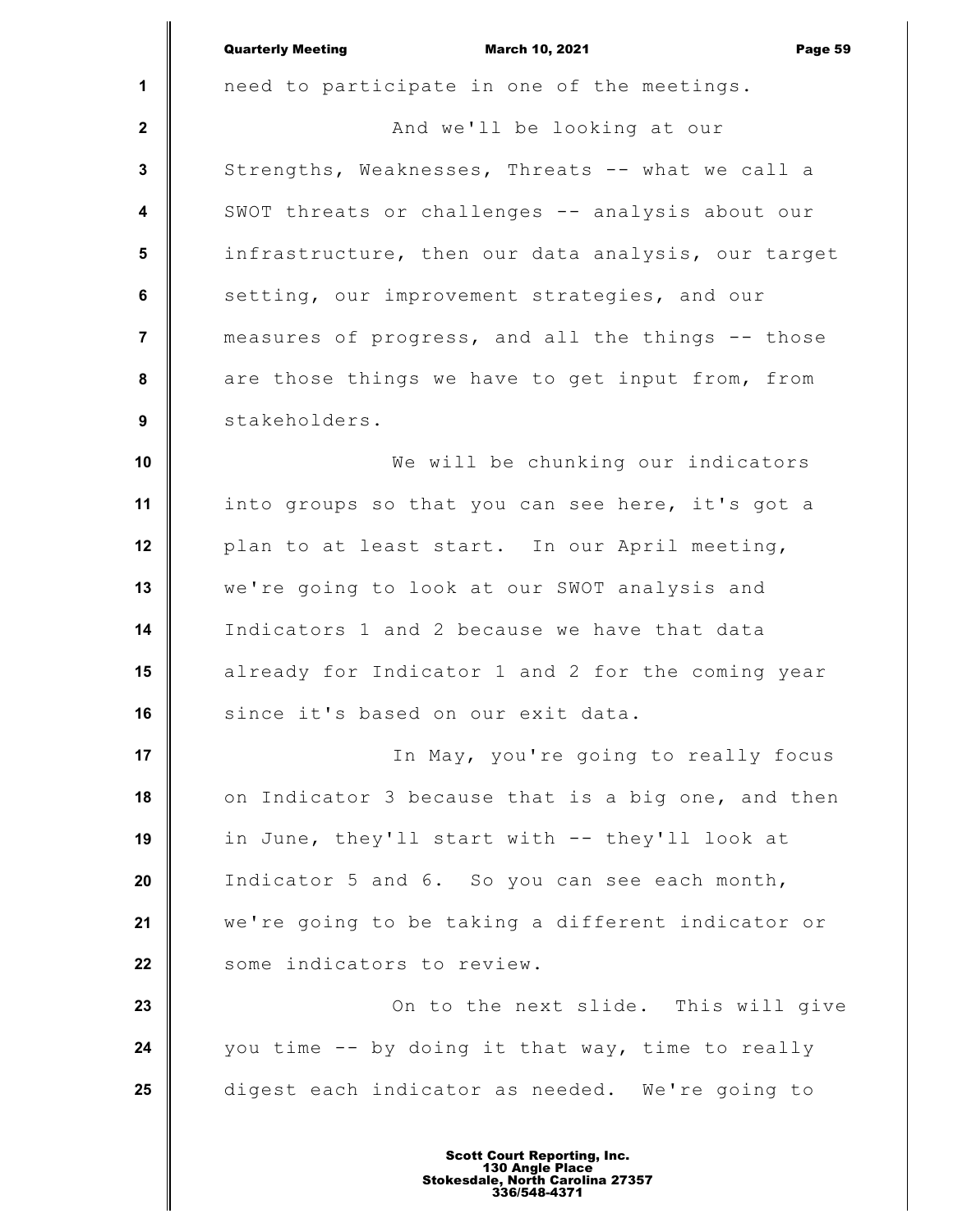|                         | <b>Quarterly Meeting</b><br><b>March 10, 2021</b><br>Page 60 |
|-------------------------|--------------------------------------------------------------|
| 1                       | allow opportunities for stakeholder engagement by            |
| $\mathbf{2}$            | providing an online feedback tool called                     |
| $\mathbf{3}$            | Qualtrics, and it will allow you to access the               |
| $\overline{\mathbf{4}}$ | data analysis/charts and graphs that are being               |
| 5                       | shared at these meetings, but it will also be in             |
| $6\phantom{a}$          | this Qualtrics instrument for you to access.                 |
| $\overline{7}$          | So you can look at them either after                         |
| 8                       | a meeting, or if you weren't able to participate             |
| 9                       | in the meeting that month but still want to                  |
| 10                      | respond, you'll be able to respond through the               |
| 11                      | feedback tool without participating in the                   |
| 12                      | meeting. Our preference is that you participate              |
| 13                      | in the meeting so you can hear the nuances and the           |
| 14                      | questions that are asked, but you will still have            |
| 15                      | access to all the same information.                          |
| 16                      | And you will be providing through                            |
| 17                      | this tool feedback on the four areas of                      |
| 18                      | stakeholder engagement: the target setting,                  |
| 19                      | improvement strategies, the data -- target                   |
| 20                      | setting, data analysis, the improvements                     |
| 21                      | strategies, and evaluating the progress. And with            |
| 22                      | those, there will be -- within this tool, you will           |
| 23                      | be provided some choices of things that are in               |
| 24                      | there and then also opportunities to make comments           |
| 25                      | if you would like to see something different than            |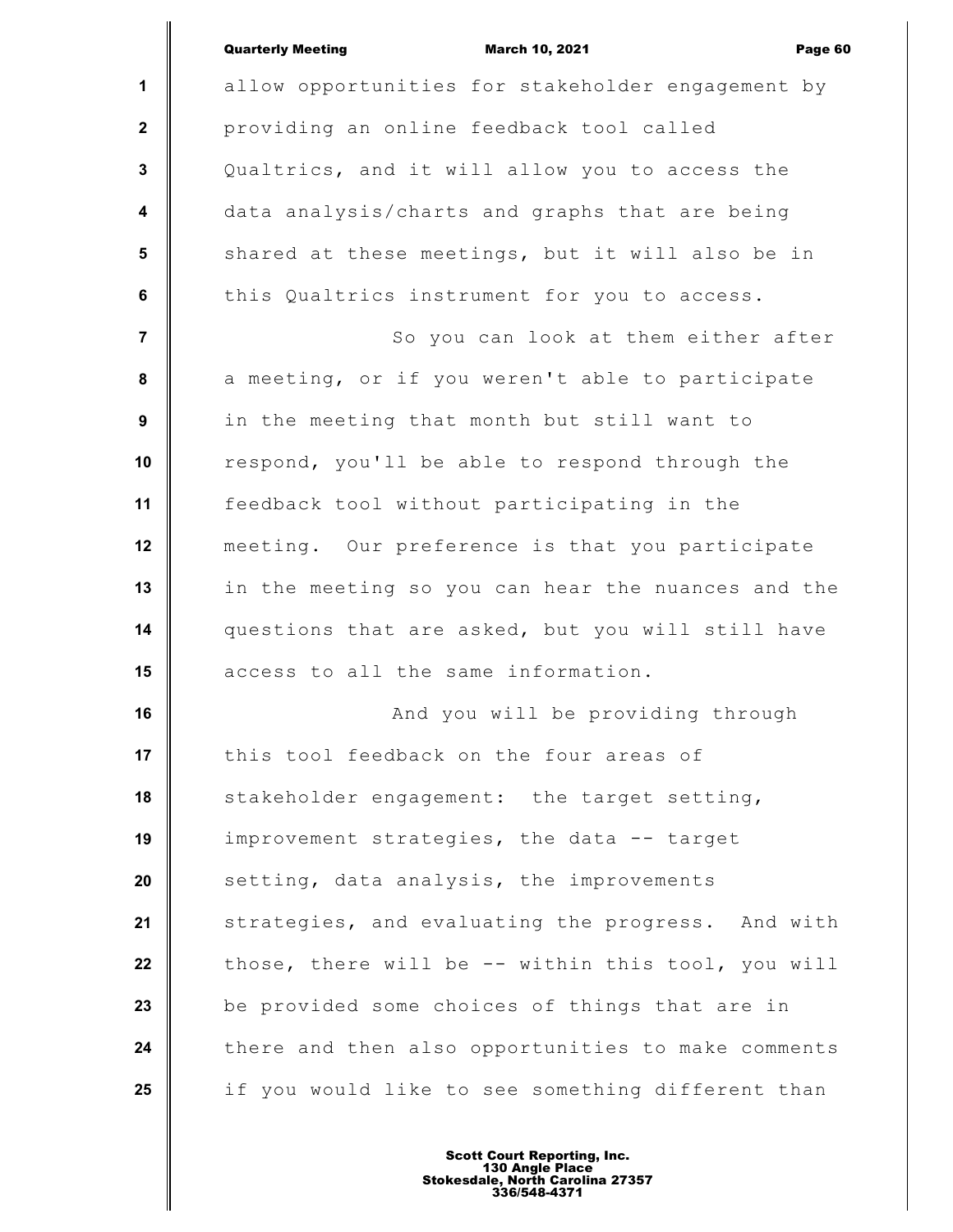|                  | <b>Quarterly Meeting</b><br><b>March 10, 2021</b><br>Page 61 |
|------------------|--------------------------------------------------------------|
| $\mathbf{1}$     | what might be proposed.                                      |
| $\mathbf{2}$     | OSEP has also asked us to we pay                             |
| $\mathbf{3}$     | particular attention to the diversity of our                 |
| $\boldsymbol{4}$ | engagement, and so in the survey, there are                  |
| 5                | demographic questions about race and ethnicity and           |
| 6                | gender and whether or not you're a parent of a               |
| $\overline{7}$   | student with a disability and what type of                   |
| 8                | disability your child may have. However, there is            |
| 9                | nothing in the survey that will track a survey to            |
| 10               | you so that these surveys are done anonymously.              |
| 11               | We'll be then looking for representativeness, if             |
| 12               | you will, from all of the input we receive as to             |
| 13               | how it compares to our students with disabilities            |
| 14               | population. Is it representative, in other words,            |
| 15               | of female to male students, as an example.                   |
| 16               | With that, I'm just going to do a                            |
| 17               | summary of the next steps. The EC Division with              |
| 18               | the lead of Kelley Blas and Lauren Holahan are               |
| 19               | finalizing a plan that includes the activities,              |
| 20               | rules, and timelines for us to submit the six-year           |
| 21               | plan February 1st of 2022. They are preparing the            |
| 22               | schedule for meetings with stakeholder groups, and           |
| 23               | while I don't have the specific dates to give you,           |
| 24               | know that a meeting is coming up in April, and               |
| 25               | they're going to be first looking at the SWOT and            |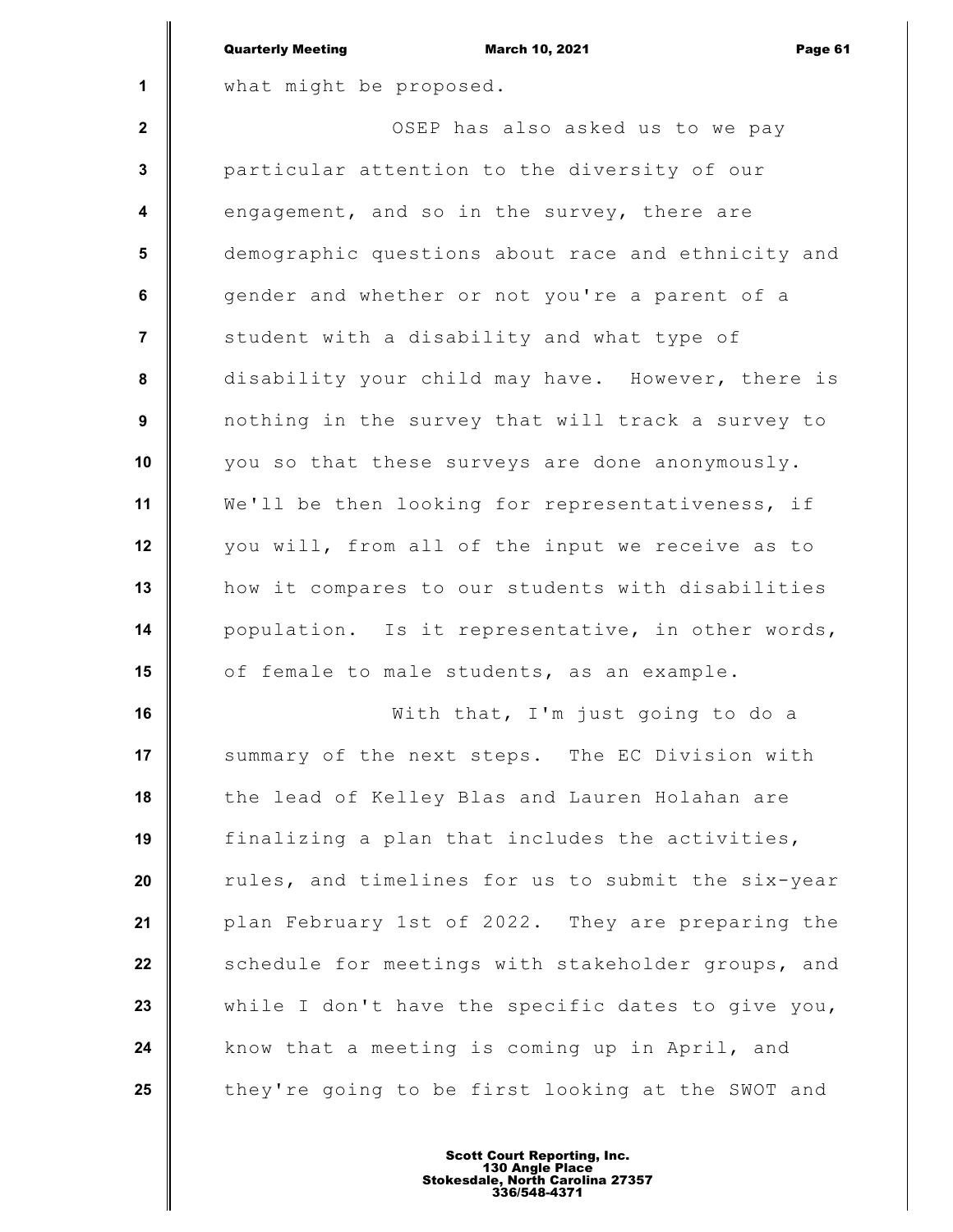|                         | <b>Quarterly Meeting</b><br><b>March 10, 2021</b><br>Page 62 |
|-------------------------|--------------------------------------------------------------|
| 1                       | Indicators 1 and 2.                                          |
| $\mathbf{2}$            | And at that time, they will also be                          |
| $\mathbf 3$             | sharing the Qualtrics tool that folks will have an           |
| $\overline{\mathbf{4}}$ | opportunity to give their feedback on, and each              |
| 5                       | tool -- they will do the tool each month because             |
| 6                       | the tool will be specific to the indicators in               |
| $\overline{7}$          | that month.                                                  |
| ${\bf 8}$               | They are looking at the timelines for                        |
| 9                       | presenting the indicator data. They have some of             |
| 10                      | that fleshed out for the first few months, and               |
| 11                      | they will be working through the remaining months,           |
| 12                      | receiving the feedback that we need to receive on            |
| 13                      | these four areas. So you as council members will             |
| 14                      | be receiving an invitation to the initial                    |
| 15                      | stakeholder meeting opportunity to be held in                |
| 16                      | April and then all of the future meetings that               |
| 17                      | will be held each month, and we truly value your             |
| 18                      | input and hope that you will be able to                      |
| 19                      | participate in those meetings.                               |
| 20                      | All meetings right now, as you know,                         |
| 21                      | are being held virtual, so that meeting will be              |
| 22                      | virtual. And we do hope you're able to                       |
| 23                      | participate in one of the two meetings, because              |
| 24                      | they will be repeat sessions each month, but if              |
| 25                      | you're not, then, you will get access to the                 |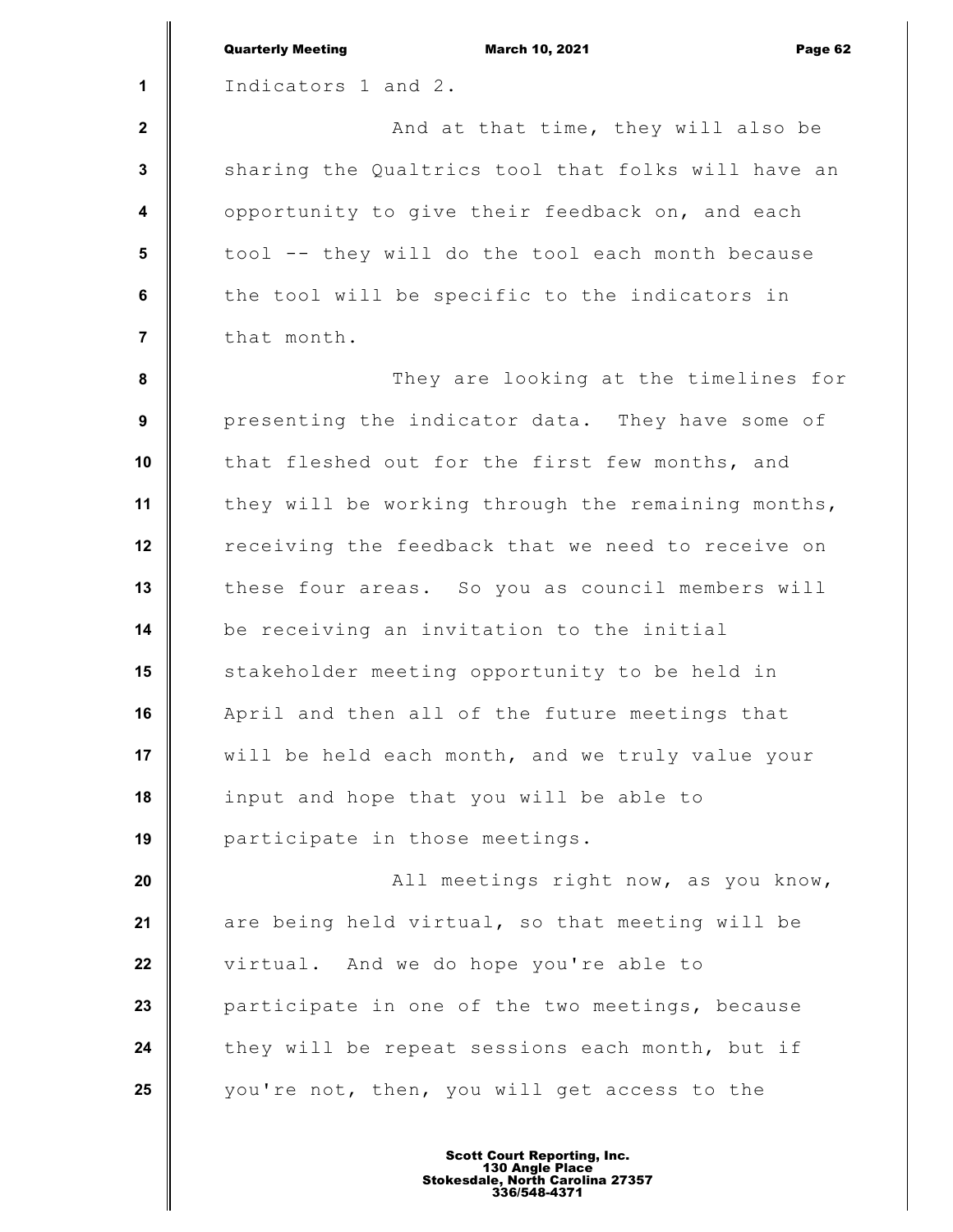|                         | <b>Quarterly Meeting</b><br><b>March 10, 2021</b><br>Page 63 |
|-------------------------|--------------------------------------------------------------|
| $\mathbf{1}$            | Qualtrics tool so you can read the data. And I               |
| $\mathbf 2$             | know Lauren and Kelley will both be happy to take            |
| $\mathbf{3}$            | any of your questions. We have a lot of staff who            |
| $\overline{\mathbf{4}}$ | are supporting them and working with them.                   |
| $5\phantom{1}$          | And I am $--$ I will close $--$ I think                      |
| $\bf 6$                 | I've tried to scoot through this quickly. I will             |
| $\overline{7}$          | close and allow questions, but I am sharing this             |
| 8                       | with you this way by saying they will be leading             |
| 9                       | this, they will be doing this as if I'm removed              |
| 10                      | from it because I am. I do want to say that                  |
| 11                      | before we open this up for questions -- I didn't             |
| 12                      | think I was going to get emotional -- it's been an           |
| 13                      | honor to work with all of you. I am -- my final              |
| 14                      | day is March 31st. I am retiring as of April 1st.            |
| 15                      | So you are in great hands with Kelley                        |
| 16                      | and Lauren, and I want to thank each of you for              |
| 17                      | being wonderful to work with over all these years.           |
| 18                      | I have really enjoyed my work with the advisory              |
| 19                      | council each year. I apologize for getting                   |
| 20                      | emotional. I did not mean to. But the work will              |
| 21                      | continue and you're in great hands. So now I'm               |
| 22                      | going to stop there, and I think I might have a              |
| 23                      | few minutes for questions if there are any.                  |
| 24                      | MR. POTTER: First of all---                                  |
| 25                      | DR. JOHNSON: I have to say -- I did                          |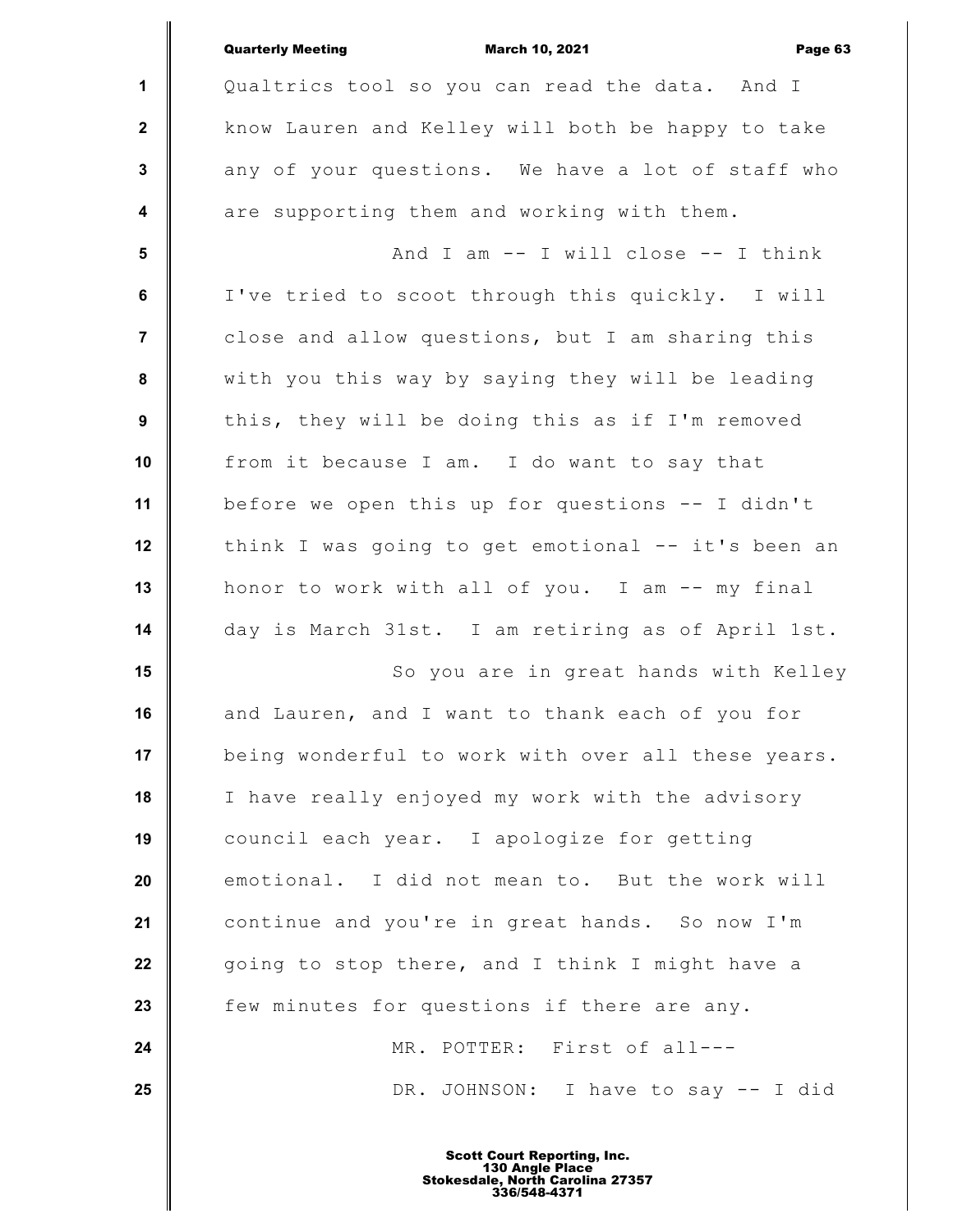|                         | <b>Quarterly Meeting</b><br><b>March 10, 2021</b><br>Page 64        |
|-------------------------|---------------------------------------------------------------------|
| $\mathbf{1}$            | get emotional. I have to say that this is the                       |
| $\mathbf{2}$            | first actual meeting that I've actually announced                   |
| $\mathbf{3}$            | that I am retiring -- I mean our staff knows, but                   |
| $\overline{\mathbf{4}}$ | where I've actually had to indicate that I am                       |
| $5\phantom{.0}$         | retiring, and I think that's why I got so                           |
| 6                       | emotional. Thank you.                                               |
| $\overline{7}$          | MR. POTTER: First of all, never                                     |
| 8                       | apologize for being emotional in situations like                    |
| 9                       | that. This is -- this is extremely rewarding                        |
| 10                      | work, but it's also extremely hard work. And, you                   |
| 11                      | know, I turned 34 in January, but I've been at                      |
| 12                      | this, on some level, since I was about 16 years                     |
| 13                      | old. So, you know, even though I'm, quote,                          |
| 14                      | unquote, "only" 34, if you really think about it,                   |
| 15                      | I've been at this job, on some level, for the                       |
| 16                      | better part of 20 years, and so, you know,                          |
| 17                      | sometimes I feel like a grizzled veteran as it                      |
| 18                      | were.                                                               |
| 19                      | And there are days that I wish that I                               |
| 20                      | could retire early, but I know I can't. I know                      |
| 21                      | that when that day comes, whenever it is, I'll                      |
| 22                      | most certainly be more emotionally gripped than                     |
| 23                      | you were in that moment, so don't apologize for                     |
| 24                      | that.                                                               |
| 25                      | But my question is -- now you have to                               |
|                         | <b>Scott Court Reporting, Inc.</b>                                  |
|                         | 130 Angle Place<br>Stokesdale, North Carolina 27357<br>336/548-4371 |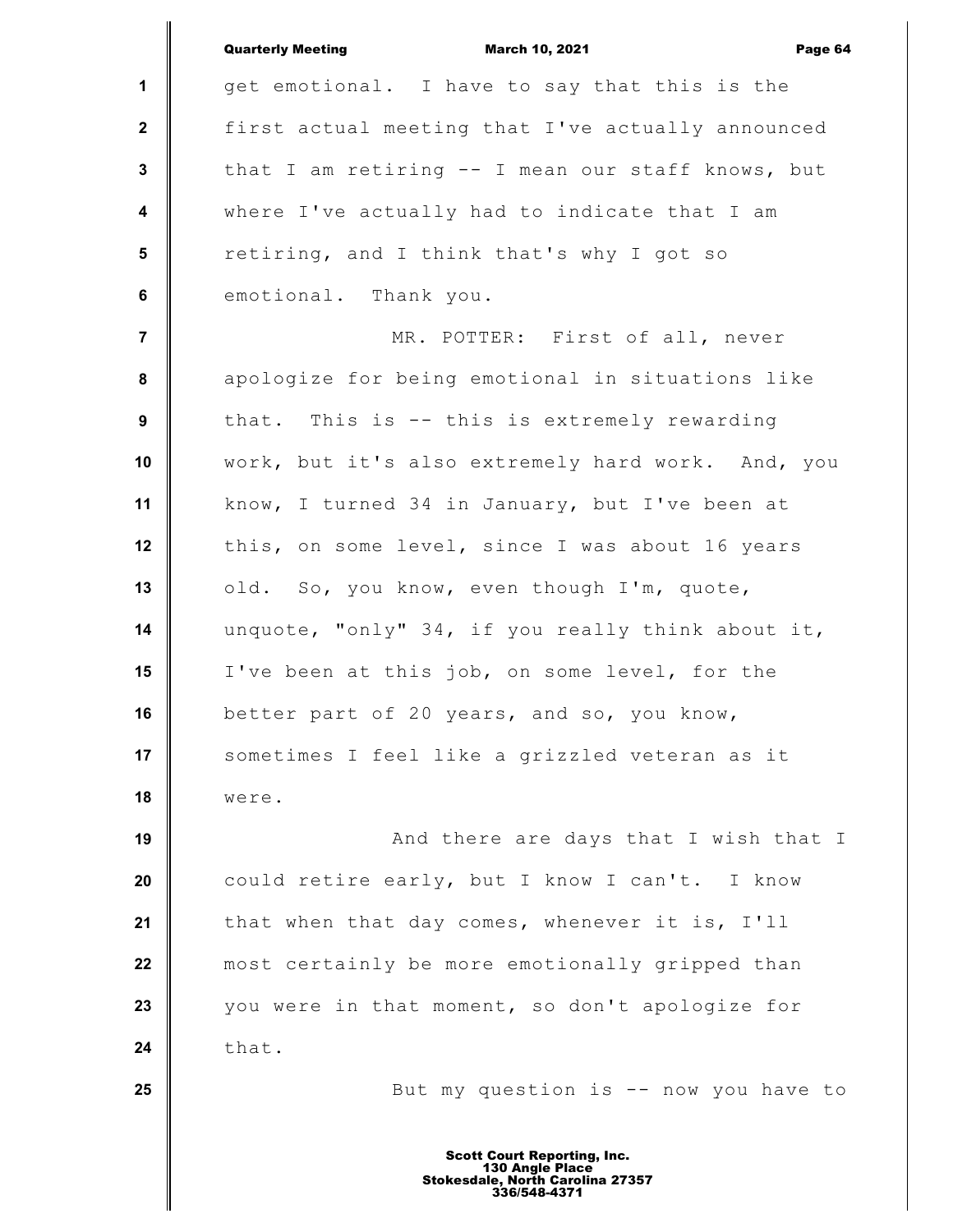|                      | <b>Quarterly Meeting</b><br><b>March 10, 2021</b><br>Page 6 |
|----------------------|-------------------------------------------------------------|
| $\mathbf{1}$         | forgive me because a lot of the data, I'll be the           |
| $\mathbf{2}$         | first person to admit -- I'm relatively new to              |
| $\mathbf{3}$         | this appointment and everything, so a lot of the            |
| $\blacktriangleleft$ | data kind of went over my head a little bit or a            |
| $5\phantom{.0}$      | lot a bit, depending on, you know, what the data            |
| 6                    | was. And it's not down to your explanation; it's            |
| $\overline{7}$       | just down to the fact that the number of acronyms           |
| 8                    | and numbers that I've learned has melted my brain           |
| 9                    | pretty much, and so hearing more of those is very           |
| 10                   | confusing.                                                  |
| 11                   | But a very general question, given                          |
| 12                   | the fact that you're getting ready to sort of pass          |
| 13                   | the torch of sorts, I would like -- if you'd be             |
| 14                   | willing to share, I would like some general                 |
| 15                   | insights from you as far as one thing that you              |
| 16                   | think is on a very, very good trajectory and one            |
| 17                   | thing that you would really like to see improve on          |
| 18                   | a specific front for you as a personal individual           |
| 19                   | since you're getting ready to retire.                       |
| 20                   | And I feel like you've had to speak                         |
| 21                   | as a representative for something, so I want to             |
| 22                   | give you an opportunity to speak as yourself in             |
| 23                   | answering this question if you'd be willing and/or          |
| 24                   | interested and/or willing to do so. Thanks.                 |
| 25                   | DR. JOHNSON: Thank you very much.                           |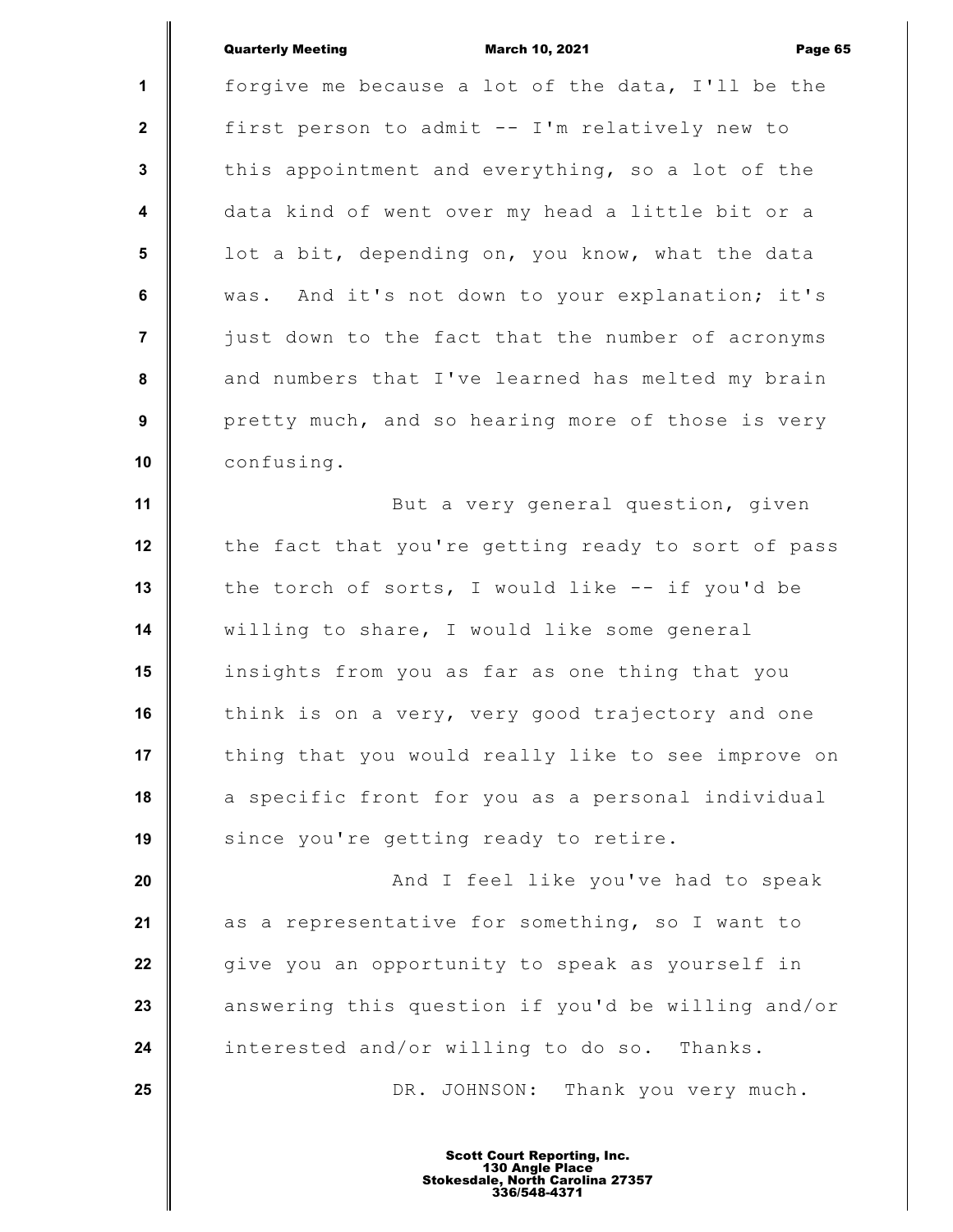|                  | <b>Quarterly Meeting</b><br><b>March 10, 2021</b><br>Page 66 |
|------------------|--------------------------------------------------------------|
| 1                | Yes. And, again, I would encourage you, first of             |
| $\mathbf{2}$     | all, to -- as many of the monthly meetings that              |
| $\mathbf{3}$     | are coming up related to your APR -- to                      |
| $\boldsymbol{4}$ | participate in those meetings if you can because             |
| 5                | the data for at least each of our indicators will            |
| 6                | be shared and shared pretty in depth, and you will           |
| $\overline{7}$   | have a better understanding of that whole                    |
| 8                | [inaudible] and what each one of those indicators            |
| 9                | looks at and how the data is calculated for how we           |
| 10               | set targets, that kind of thing.                             |
| 11               | And I would say -- and I have worked                         |
| 12               | for many years -- since the time I was in high               |
| 13               | school, I started working with students with                 |
| 14               | disabilities and had a child myself who had a                |
| 15               | disability who is deceased. From all of my                   |
| 16               | work -- and I guess I'm a little bit emotional               |
| 17               | because I love my work. I love what we do. I                 |
| 18               | love the collaboration with everyone. I love not             |
| 19               | only the interaction, I just love the passion and            |
| 20               | the caring and the quality.                                  |
| 21               | I have worked in two states, North                           |
| 22               | Carolina for almost 30 years, but I was the State            |
| 23               | Director of Special Ed in West Virginia and did my           |
| 24               | teaching experience and things like that in West             |
| 25               | Virginia. But I will say, from working in my                 |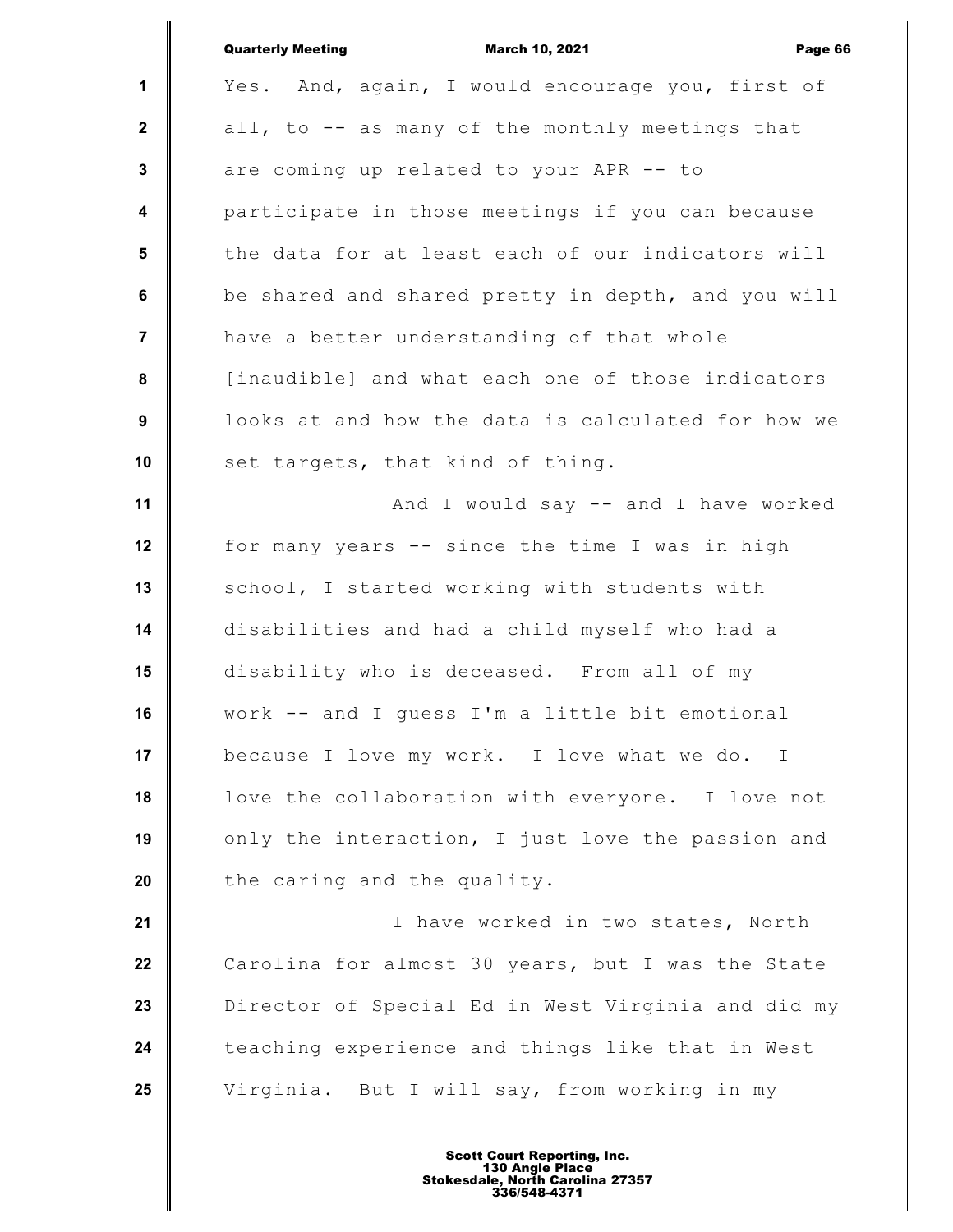|                         | <b>Quarterly Meeting</b><br><b>March 10, 2021</b><br>Page 67 |
|-------------------------|--------------------------------------------------------------|
| 1                       | years in North Carolina, which is where I'm                  |
| $\mathbf{2}$            | retiring from, the level of compassion and passion           |
| $\mathbf{3}$            | and work and expectations for students with                  |
| $\overline{\mathbf{4}}$ | disabilities and parent involvement and                      |
| 5                       | stakeholder involvement has been phenomenal from             |
| $\bf 6$                 | my perspective. And we get recognized for that a             |
| $\overline{7}$          | lot nationally, and people may not always realize            |
| 8                       | that, but when we're in meetings.                            |
| $\boldsymbol{9}$        | And just the caliber and expertise of                        |
| 10                      | staff that we have not only in our Division and              |
| 11                      | our Department, but out in the field in our local            |
| 12                      | special ed directors and teachers and parents --             |
| 13                      | parents who are passionate and give us input and             |
| 14                      | help us understand what their children's needs               |
| 15                      | are. So all of that collaboration and work, and I            |
| 16                      | know we have high expectations.                              |
| 17                      | I would say this year has been --                            |
| 18                      | certainly, as we all know, a very challenging year           |
| 19                      | related to COVID, but we've also learned some                |
| 20                      | things that we can use to move forward in terms of           |
| 21                      | partnerships with parents and that kind of thing.            |
| 22                      | My biggest concern, if I just say it based on                |
| 23                      | looking at our data, is the alignment of our                 |
| 24                      | academic proficiency for students with                       |
| 25                      | disabilities. Our data, in some instance, is                 |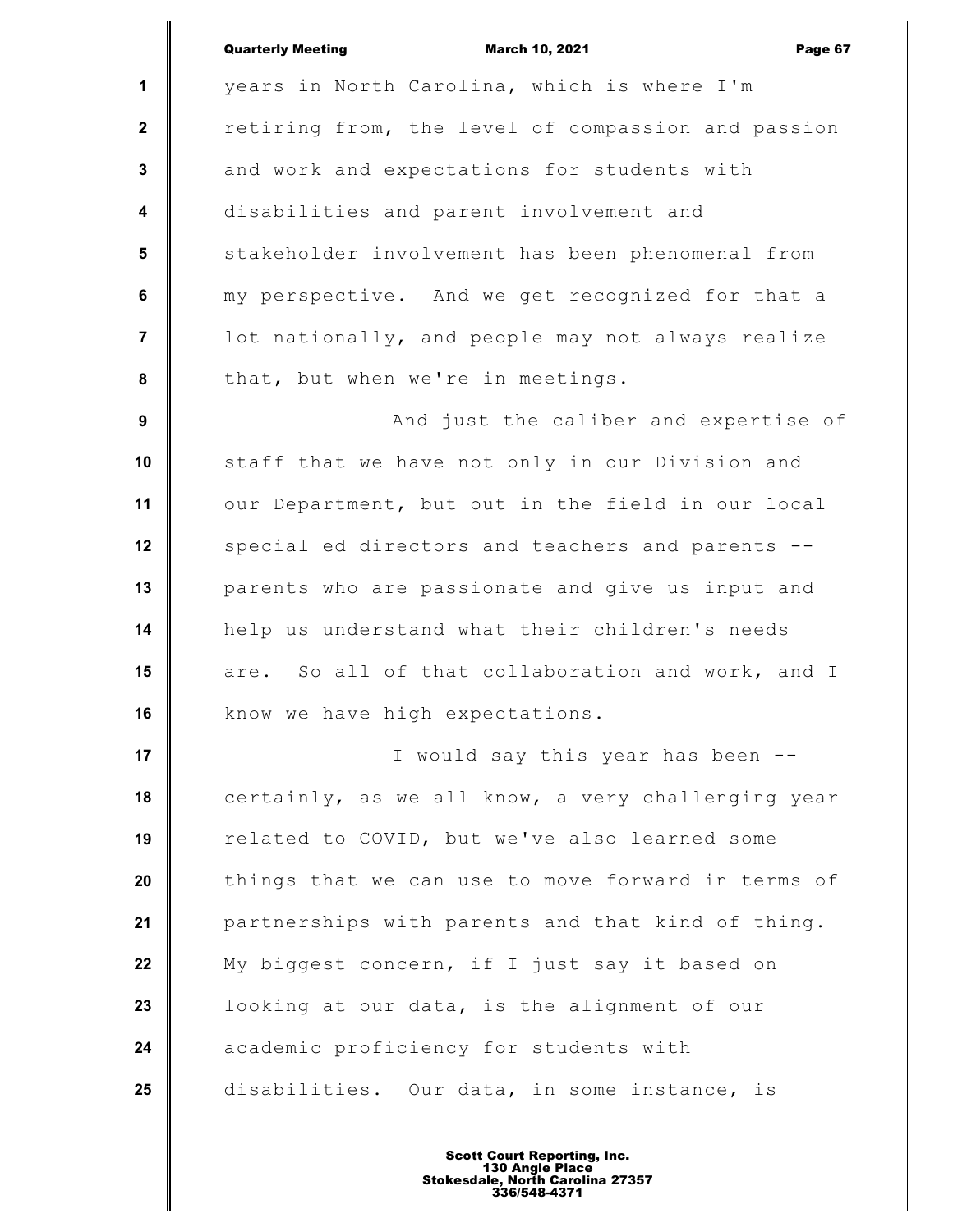|                         | <b>Quarterly Meeting</b><br><b>March 10, 2021</b><br>Page 68 |
|-------------------------|--------------------------------------------------------------|
| 1                       | still very low in that area, and I know that our             |
| $\mathbf{2}$            | students can -- we can have and should have high             |
| $\mathbf{3}$            | expectations for what they can learn and how they            |
| $\overline{\mathbf{4}}$ | can move forward, and our APR does address that.             |
| 5                       | We are doing a lot of state -- things                        |
| 6                       | in our state related to high-leverage practices              |
| $\overline{7}$          | and our LEA self-assessment, where districts are             |
| 8                       | digging down into their data to tell us what their           |
| 9                       | challenges are and where they need to focus their            |
| 10                      | efforts to improve, to ensure that when students             |
| 11                      | are graduating from high school, they are                    |
| 12                      | graduating with the knowledge and experience and             |
| 13                      | skills that they need to go on and be productive             |
| 14                      | in society.                                                  |
| 15                      | So I guess I would -- from my                                |
| 16                      | perspective, I would like to see us really                   |
| 17                      | focus -- and you'll see when you attend the                  |
| 18                      | meetings -- particularly when they look at                   |
| 19                      | Indicator 3, you'll be able to see some of the               |
| 20                      | data that I'm referring to where our students                |
| 21                      | don't always perform as well on academic                     |
| 22                      | assessments.                                                 |
| 23                      | And maybe part of that is that we                            |
| 24                      | need to think about -- we can't for the APR, but             |
| 25                      | we might be able to in other things that we do --            |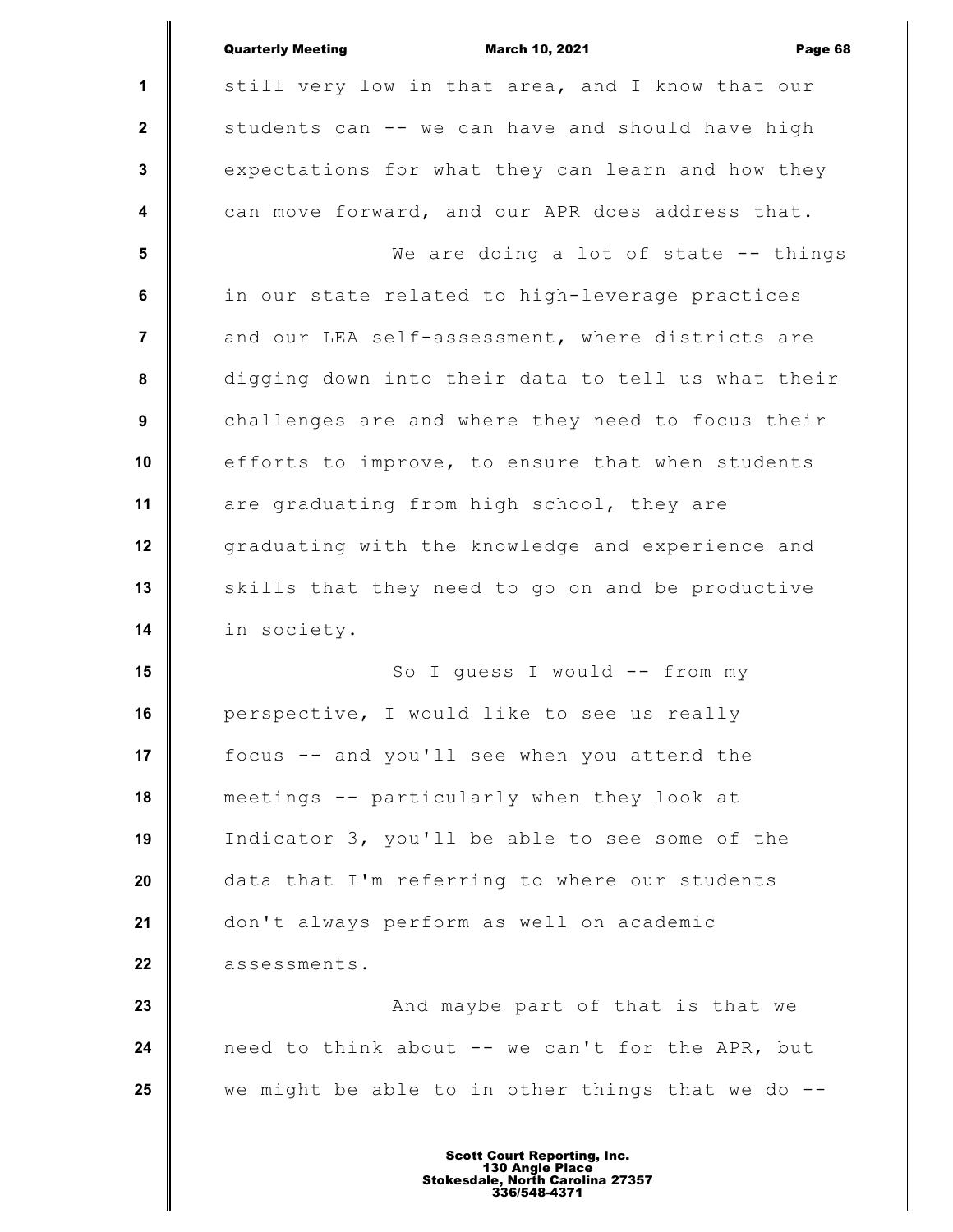**1 2 3 4 5 6 7 8 9 10 11 12 13 14 15 16 17 18 19 20 21 22 23 24 25** Quarterly Meeting March 10, 2021 Page 69 look more at growth of students in their academic performance. So that's just something that I would -- I would like to focus more on, if it were me. I'm not sure I answered your question exactly, but--- MR. POTTER: You did. Thank you very much. I appreciate it. And thank you. Thank you for your service. DR. JOHNSON: Thank you. THE CHAIRPERSON: So any other questions for Nancy? MS. UTZ: Nancy, just to say, I don't know if you saw the chat box, but you did get some congratulations and well deserved and enjoy your retirement and the next chapter. DR. JOHNSON: Thank you-all very much. Again, it is bittersweet because I've enjoyed all the work that I have done, and I've always enjoyed coming and being with the advisory council members. And so sorry that we can't do it in person. I was used to meeting with you-all in person over the years. But please continue all the great work that you're doing. My heart will be with you. I'm excited about retirement, but I'm also a little bit sorry about having to leave,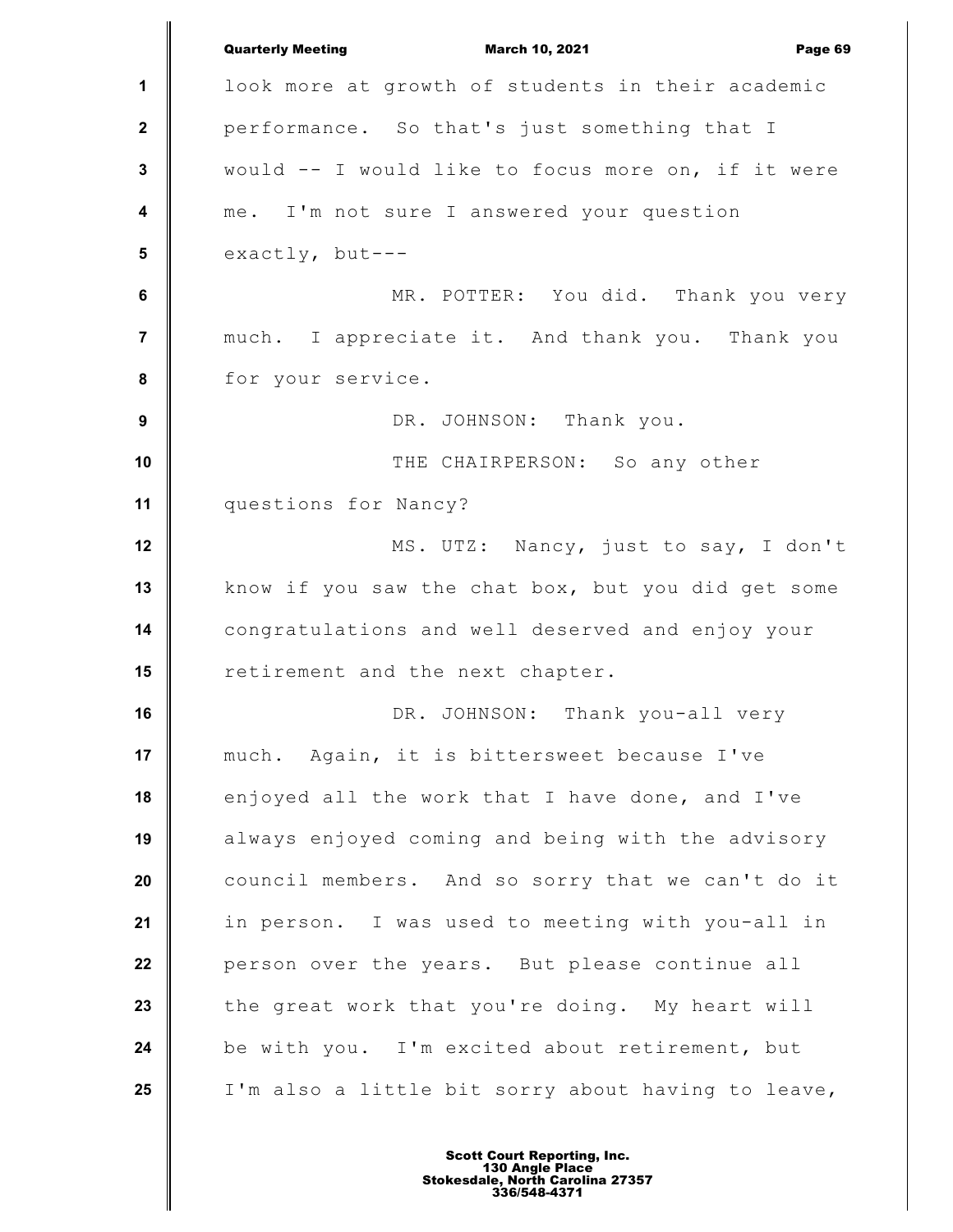|                         | <b>Quarterly Meeting</b><br><b>March 10, 2021</b><br>Page 70 |
|-------------------------|--------------------------------------------------------------|
| $\mathbf 1$             | but it is time. So thank you very much.                      |
| $\mathbf{2}$            | And continue -- you're in great hands                        |
| $\mathbf{3}$            | with Lauren and Kelley. They've been working --              |
| $\overline{\mathbf{4}}$ | we've all been working together for several years            |
| $5\phantom{.0}$         | with this data and with this report and those                |
| 6                       | kinds of things. Kelley Blas will be the go-to               |
| $\overline{7}$          | person for a lot of the things that I've done with           |
| 8                       | the APR and significant disproportionality, and              |
| 9                       | she's been our data manager for 13 or 14 years.              |
| 10                      | So she's worked with all of this data a lot and is           |
| 11                      | very knowledgeable.                                          |
| 12                      | Again, my best to all of you. Thank                          |
| 13                      | you.                                                         |
| 14                      | THE CHAIRPERSON:<br>Thank you so much,                       |
| 15                      | Nancy. On behalf of the entire Council, we'd like            |
| 16                      | to thank you and say we so appreciated over the              |
| 17                      | years all the extra work that you've done on                 |
| 18                      | behalf of our students and our children with                 |
| 19                      | disabilities. Thank you.                                     |
| 20                      | DR. JOHNSON: Thank you, Cynthia.                             |
| 21                      | MS. UTZ: All right. And, Cynthia,                            |
| 22                      | it looks like the next part is Matt and Sherry,              |
| 23                      | and they're not on yet. So I propose that we take            |
| 24                      | a break so we can get drinks and a potty break and           |
| 25                      | then wait for them to log in.                                |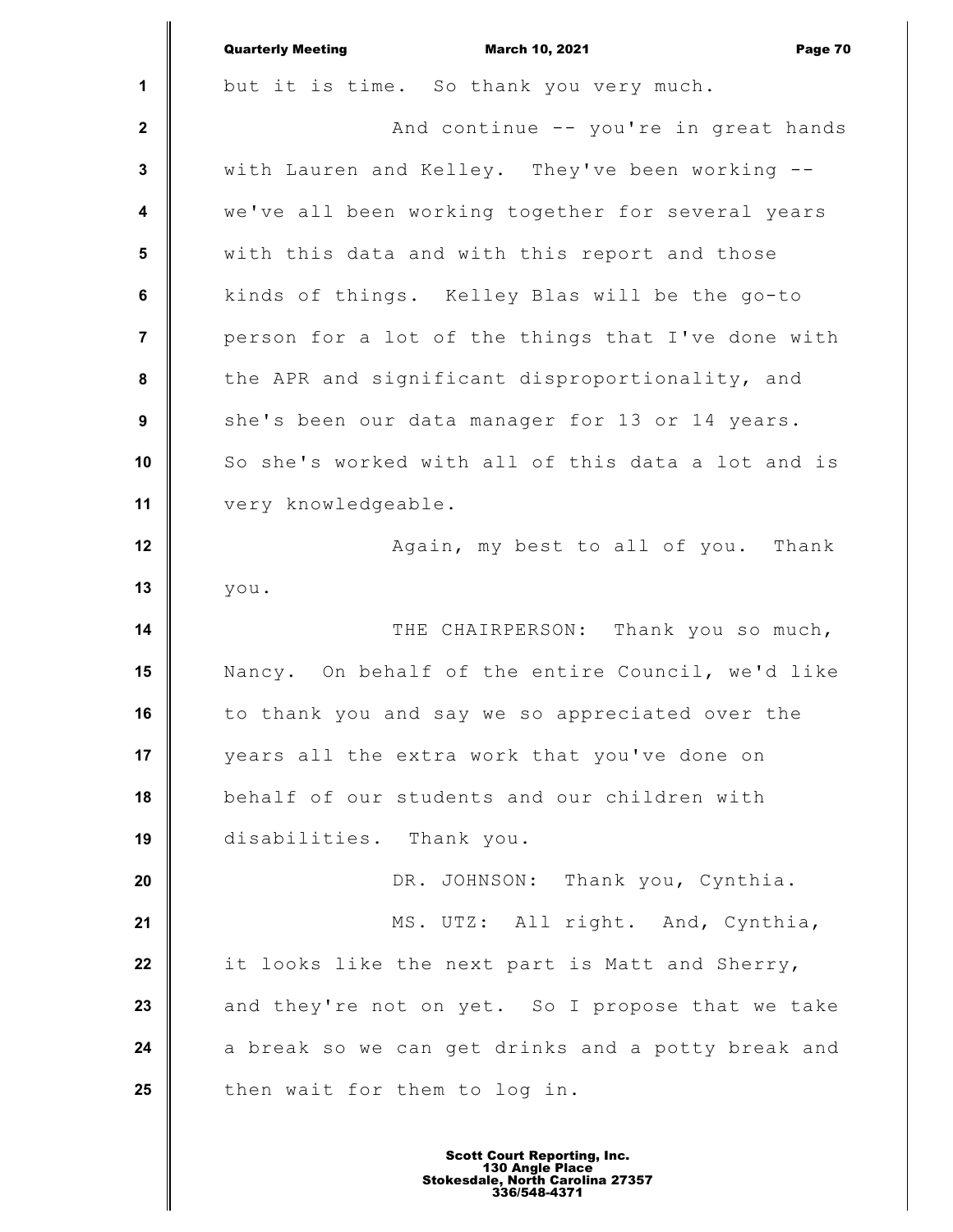**1 2 3 4 5 6 7 8 9 10 11 12 13 14 15 16 17 18 19 20 21 22 23 24 25** Quarterly Meeting March 10, 2021 Page 71 THE CHAIRPERSON: Okay. Thank you. So we're on break. How long are we on break for, Alexis? MS. UTZ: They should be here by 11:15, so at least the next five minutes, but I mean we can [inaudible]. THE CHAIRPERSON: Okay. MS. UTZ: All right. We'll see you then. THE CHAIRPERSON: Thank you. **(A brief recess was taken from 11:09 a.m. to 11:18 a.m.)** MS. UTZ: All right, Matt. So nothing like throwing you right into it, but we are ready to go whenever you are, Matt. MR. HOSKINS: I am ready. Is it possible that I can share my screen, Alexis? MS. UTZ: Yes. I will make you a presenter. MR. HOSKINS: And good morning, everyone. I'm super excited to have the opportunity to talk through the school mental health initiative work this morning. Also excited because just this week -- or it was actually late last week -- Healthy Schools has put up a new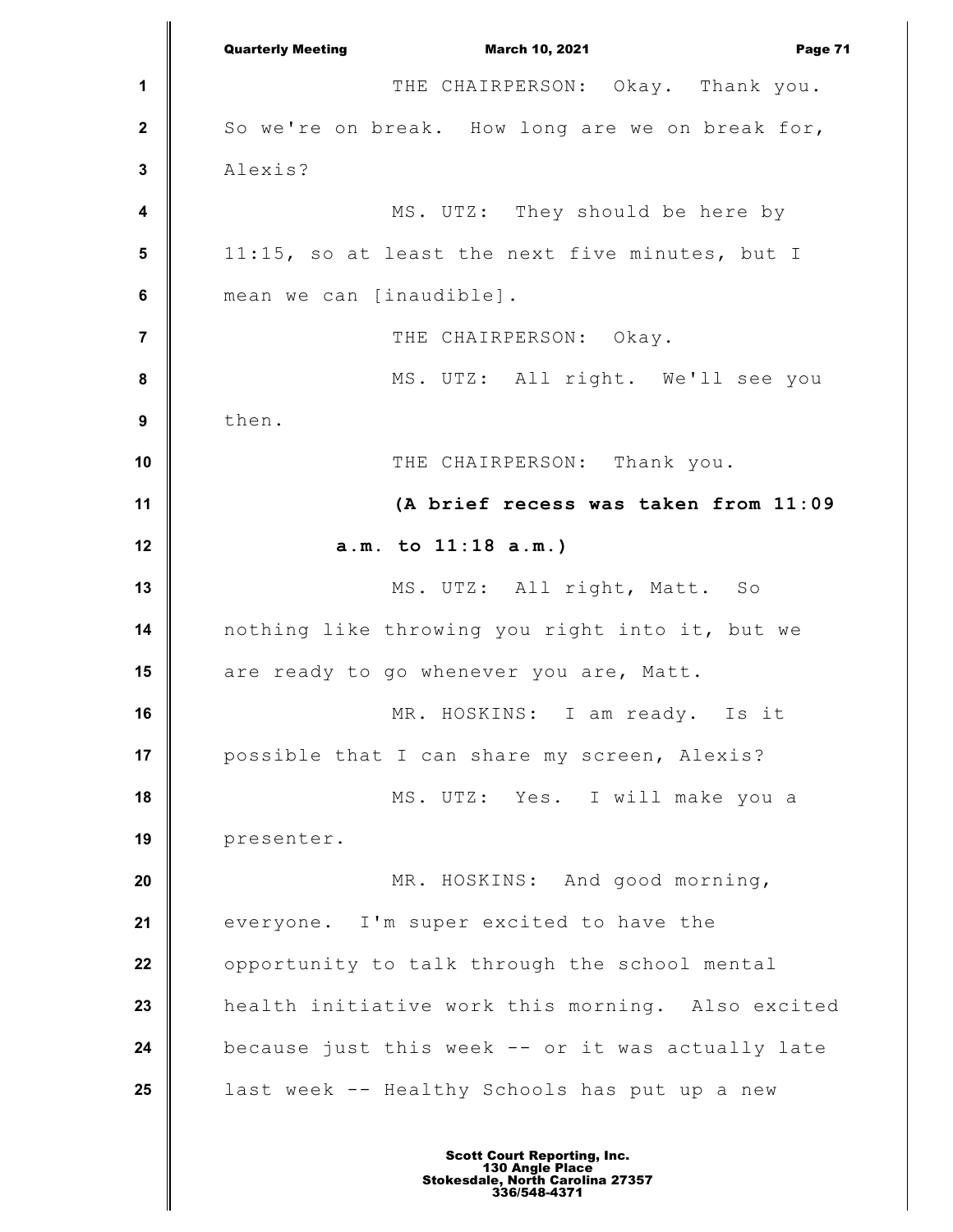**1 2 3 4 5 6 7 8 9 10 11 12 13 14 15 16 17 18 19 20 21 22 23 24 25** Quarterly Meeting March 10, 2021 Page 72 website specifically devoted to the school mental health policy and components of it and the supports that we have for schools and stakeholders. So I'm excited to be able to share that with you-all this afternoon. So give me just a second and I will begin sharing my screen. Alexis, in this kind of webinar format, where is the share screen button? MS. UTZ: Good question. For me, it was always front and center. Do you have the menu bar at the top where it says "Share"? MR. HOSKINS: I don't. The other option is I can also just put the link in the chat. MS. UTZ: I mean either one. It doesn't matter. You do have presenter rights. I don't know what your screen looks like. MR. HOSKINS: Here we go. Are you able to see my screen now? MS. UTZ: Yes. MR. HOSKINS: Sorry for that delay. I wanted to talk through the school mental health policy. As many of you-all probably know, this has been longstanding work really beginning in about 2014 with a group of stakeholders that were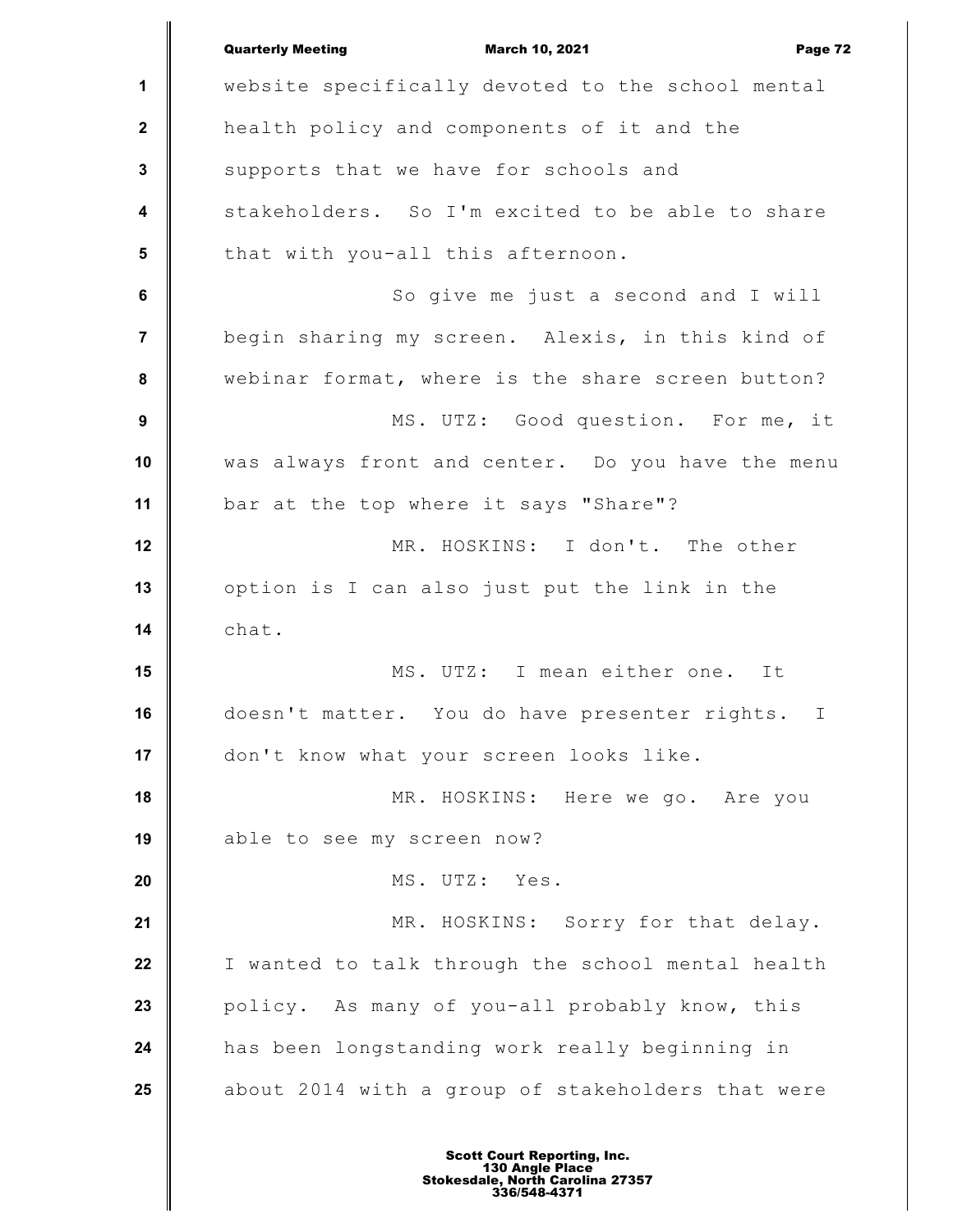## Quarterly Meeting March 10, 2021 Page 73

**1 2 3 4 5 6 7** not only at DPI but across state agencies, parent advocacy groups, attorneys, local mental health providers, IHE members, really a wide faction of individuals who were concerned about -- access was -- the biggest kind of cause that the group was working on was access to high-quality mental health resources.

 **8 9 10 11 12 13 14 15 16 17 18** And what we saw from the research was really that in terms of accessibility that school was one of the best places for kids to be able to access services, and that came not only from what we saw in the national research, but also around that time, we also did what we refer to as an environmental scan, where we had about a little over 3000 respondents describing their experiences with mental health systems across the state, and those respondents varied from school staff to community providers as well as parents.

**19 20 21 22 23 24 25** And what we saw was there was a lot of barriers and gaps in the course of mental health services across the state in terms of either making it to appointments within the community, having people in the community that can provide those services, and then also integration with other school services that were going on.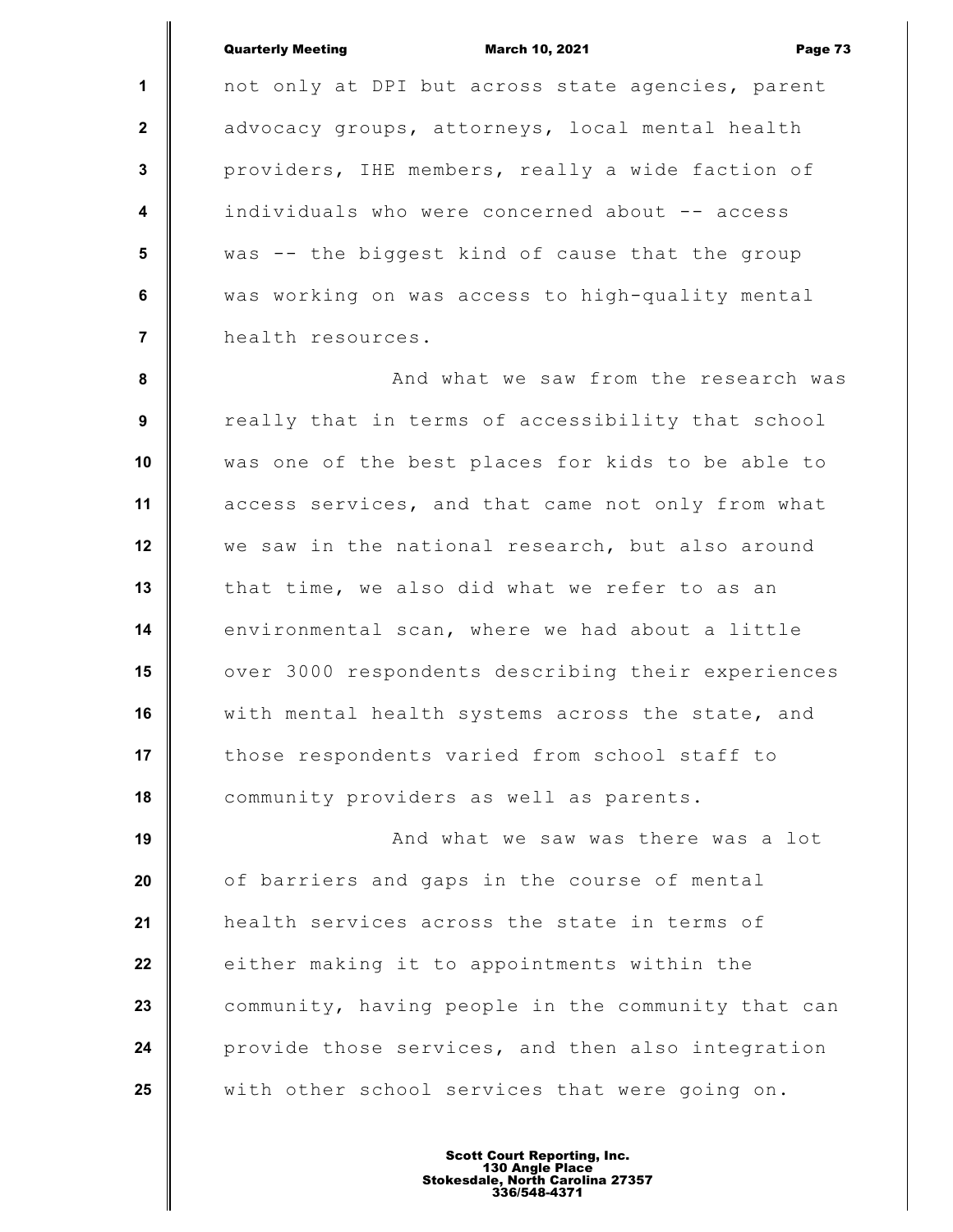|                         | <b>Quarterly Meeting</b><br><b>March 10, 2021</b><br>Page 74 |
|-------------------------|--------------------------------------------------------------|
| $\mathbf 1$             | So that was really the intent, at                            |
| $\mathbf 2$             | that point in time, was to create what this group            |
| 3                       | referred to as a continuum of mental health                  |
| 4                       | services which really included, at the core                  |
| 5                       | universal level, social-emotional learning,                  |
| $6\phantom{1}$          | resiliency strategies, coping strategies, knowing            |
| $\overline{\mathbf{7}}$ | that prevention is possible for mental health                |
| 8                       | outcomes, and focusing that they're ensuring that            |
| 9                       | all kids have at least a universal access to that.           |
| 10                      | As well as when you see that there                           |
| 11                      | are concerns that can be addressed within the                |
| 12                      | realm of the school with our -- especially our               |
| 13                      | instruction support personnel -- so school                   |
| 14                      | psychologists, school nurses, school counselors,             |
| 15                      | school social workers -- that we ensured that we             |
| 16                      | could identify who those students were and quickly           |
| 17                      | be able to get them the services that were needed.           |
| 18                      | And then just as importantly, making                         |
| 19                      | sure that we had more [inaudible] systems between            |
| 20                      | the school and community providers through                   |
| 21                      | formalized memorandums of understanding. So if a             |
| 22                      | student was exhibiting a need that exceeded the              |

**23 24 25** capacity of the school to meet a mental health need, they were able to make a quick referral, and not only that, have stronger communication with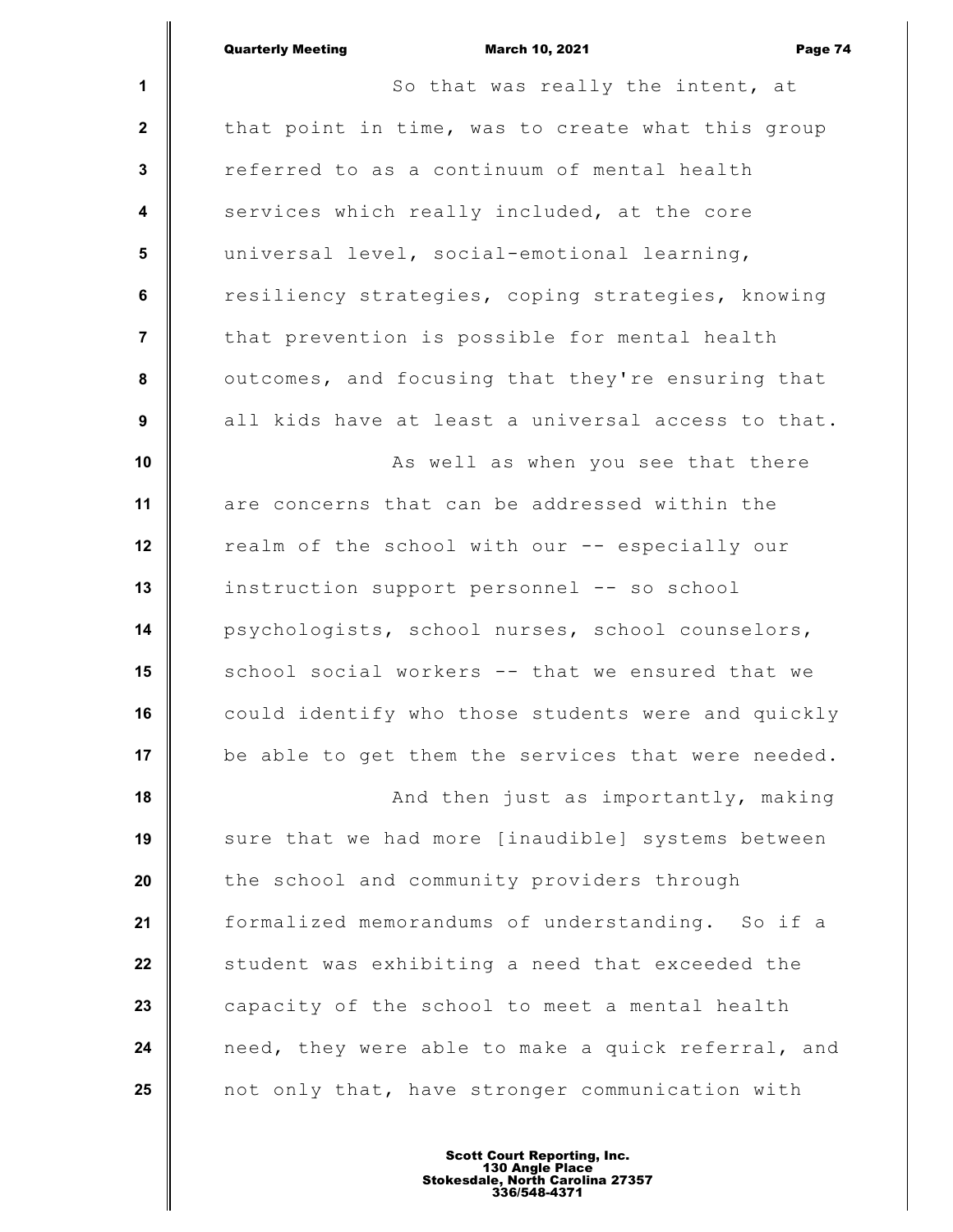**1 2 3 4 5 6 7 8 9 10 11 12 13 14 15 16 17 18 19 20 21 22 23 24 25** Quarterly Meeting March 10, 2021 Page 75 that community provider, ensuring that the needs of the student would be met both at home and within the school as well. So if you go to our North Carolina Department of Public Instruction -- our website and just type in "North Carolina Healthy Schools," they have their own web page and it will be the first thing that comes up. And there, we also have a link to all the school-based mental health policy components. So this was actually borne out of some session law that happened in June of 2020 that required the North Carolina Department of Public Instruction to develop a school-based mental health policy. That policy was then developed or adopted by the State Board in November of 2020, and I'm just going to speak briefly to the summary of the major components of that. You can read on in the policy in terms of more of the details about it. But, basically, what this plan requires is that we must address, as I said previously, a continuum of mental health and social-emotional supports, which includes universal promotion of mental and social-emotional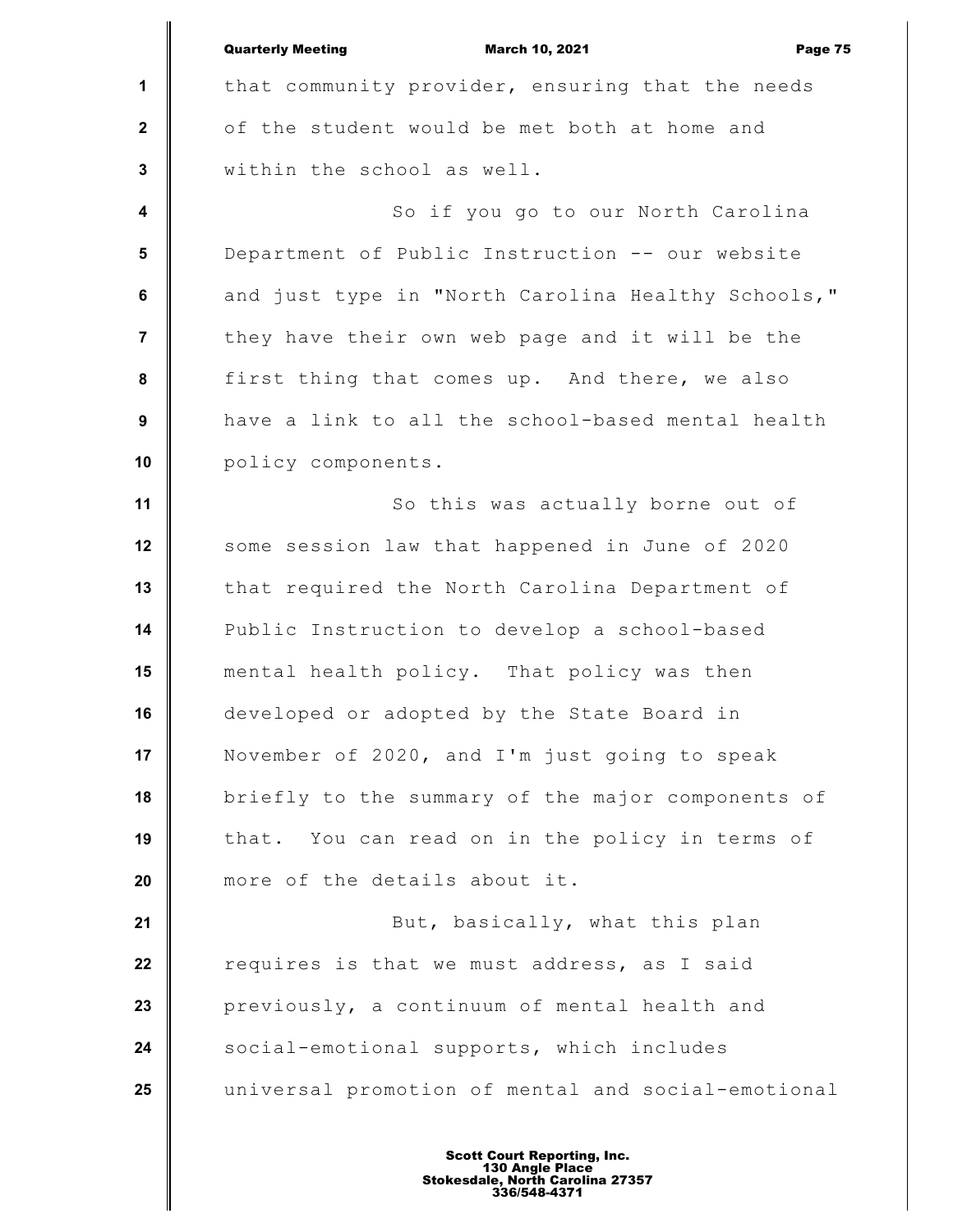|                         | <b>Quarterly Meeting</b><br><b>March 10, 2021</b><br>Page 76 |
|-------------------------|--------------------------------------------------------------|
| 1                       | wellness and prevention through core instruction,            |
| $\mathbf{2}$            | curriculum, and environment, and that also                   |
| $\mathbf{3}$            | includes a mental health training program that               |
| $\overline{\mathbf{4}}$ | all -- what is defined in the statute as staff who           |
| $5\phantom{.0}$         | work directly with children -- must have access              |
| 6                       | to.                                                          |
| $\overline{7}$          | So I'll talk in just a little bit                            |
| 8                       | about what trainings we have made available for              |
| 9                       | folks across the state. It also includes early               |
| 10                      | intervention as part of that intervention system,            |
| 11                      | and that referral, treatment, and reentry is                 |
| 12                      | required, that those connections are made with               |
| 13                      | local providers.                                             |
| 14                      | In addition to that, it also requires                        |
| 15                      | that each LEA has a formalized suicide risk                  |
| 16                      | referral protocol that's in place and that there             |
| 17                      | is training involved with that, that there are               |
| 18                      | quidelines for students who may be at risk of                |
| 19                      | suicide, and once a risk is established, that                |
| 20                      | there are procedures and referral sources in place           |
| 21                      | to address that.                                             |
| 22                      | The rest of the policy really goes                           |
| 23                      | into a lot deeper dive into each of those three              |
| 24                      | areas that are required, but I wanted to go down             |
| 25                      | here to share that, again, this does require a               |
|                         |                                                              |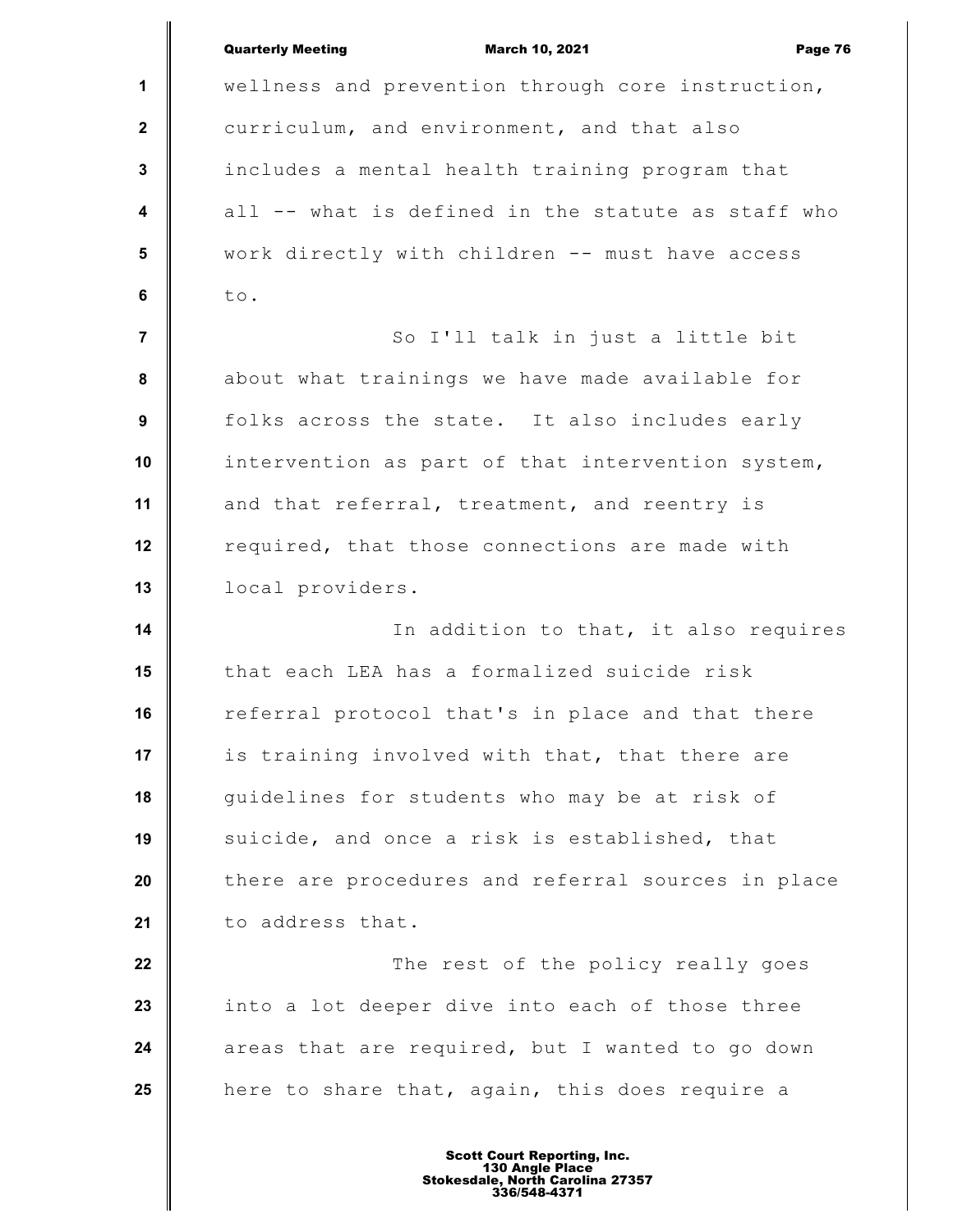|                         | <b>Quarterly Meeting</b><br><b>March 10, 2021</b><br>Page 77 |
|-------------------------|--------------------------------------------------------------|
| 1                       | memorandum of understanding that LEAs must have              |
| $\mathbf{2}$            | with their local LMEs or managed care providers,             |
| $\mathbf{3}$            | so these are the folks within their region that              |
| $\overline{\mathbf{4}}$ | are the administrators of community-based mental             |
| $5\phantom{1}$          | health.                                                      |
| 6                       | That there is suicide risk referral                          |
| $\overline{7}$          | protocol that I had spoke to just a minute ago and           |
| $\pmb{8}$               | then also stakeholder engagement, and that as each           |
| $\boldsymbol{9}$        | LEA or PSU develops their own plan for engagement,           |
| 10                      | that they have to include relevant stakeholders in           |
| 11                      | the development of that plan, which includes                 |
| 12                      | families, students, and community providers and              |
| 13                      | cross-system partners.                                       |
| 14                      | So the timeline for that is that this                        |
| 15                      | is going to be implemented over this current                 |
| 16                      | school year, and by July 1st of 2021, that each              |
| 17                      | LEA must adopt -- I'm going to make this just a              |
| 18                      | little bigger too -- adopt a plan that they're               |
| 19                      | going to use for promoting student mental health             |
| 20                      | and well-being, begin implementation of that plan,           |
| 21                      | and then also begin the training of staff.                   |
| 22                      | The rest of this really discusses the                        |
| 23                      | requirements of DPI to be able to support the                |
| 24                      | implementation of this plan. We were required                |
| 25                      | to development training programs that are free and           |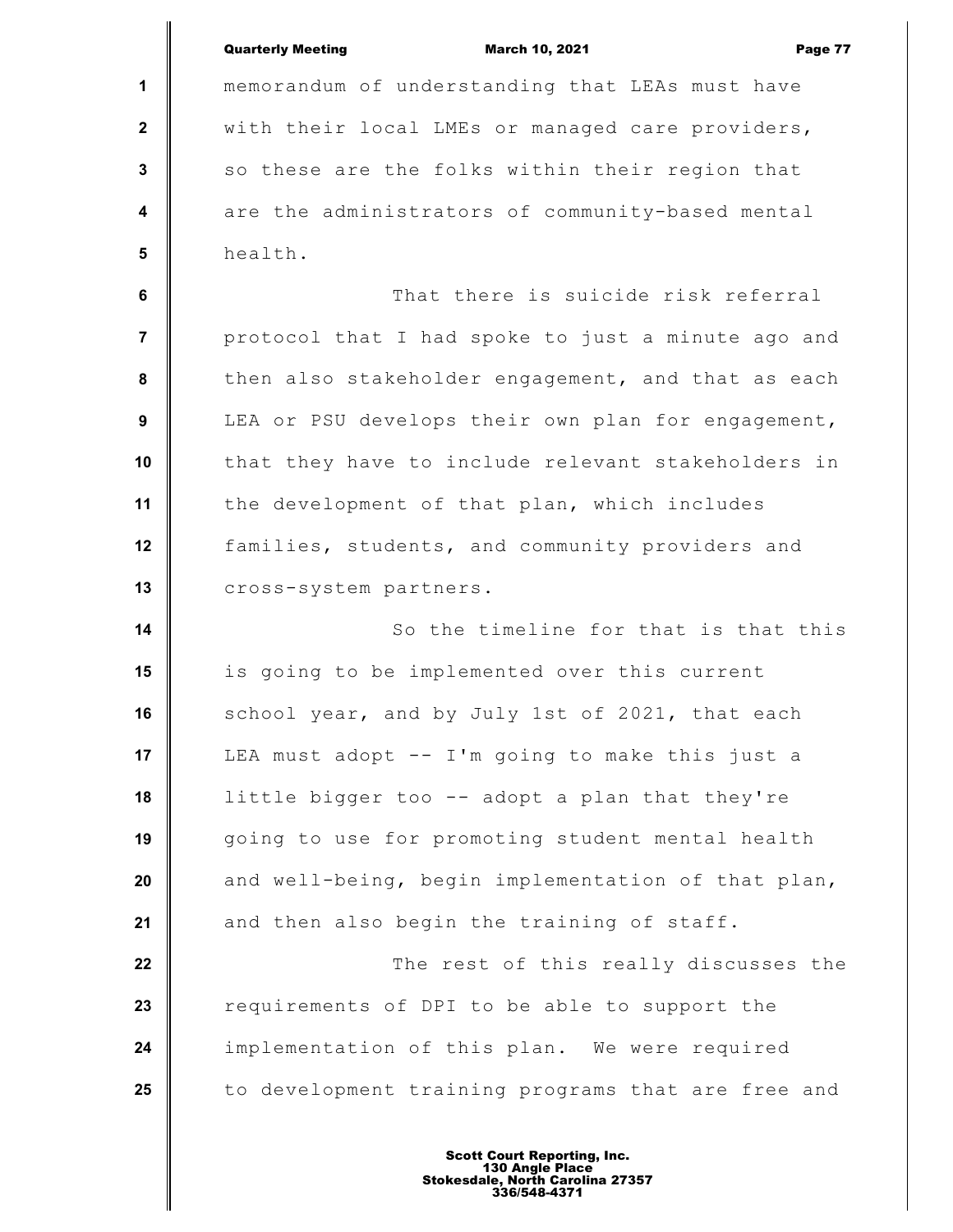|                         | <b>Quarterly Meeting</b><br><b>March 10, 2021</b><br>Page 78 |
|-------------------------|--------------------------------------------------------------|
| 1                       | available to all LEAs across the state that focus            |
| $\mathbf 2$             | on youth mental health, suicide prevention,                  |
| $\mathbf{3}$            | substance use, teenage dating violence, child                |
| $\overline{\mathbf{4}}$ | sexual abuse and prevention, and sex trafficking             |
| 5                       | prevention.                                                  |
| 6                       | There's also some reporting features                         |
| $\overline{7}$          | that we have in here. Again, the target audience             |
| 8                       | are those who work directly with students and the            |
| 9                       | different modes in which that training can be                |
| 10                      | provided, and we do have a wide range of                     |
| 11                      | modalities in which those trainings can occur from           |
| 12                      | face-to-face, in-depth, ongoing coaching to                  |
| 13                      | virtual training for things more like around                 |
| 14                      | school mental health awareness.                              |
| 15                      | And so I also just wanted to bring to                        |
| 16                      | your attention on the website as well that we have           |
| 17                      | models with a lot of the different things that are           |
| 18                      | required of the policy on this particular website.           |
| 19                      | So we discussed specifically what their local plan           |
| 20                      | components must be, and then for each of the                 |
| 21                      | components of those plans, we tried to provide               |
| 22                      | them with resources that they can use in the                 |
| 23                      | development and implementation of that plan.                 |
| 24                      | And also have some examples of MOAs                          |
| 25                      | and MOUs that have been used across the state with           |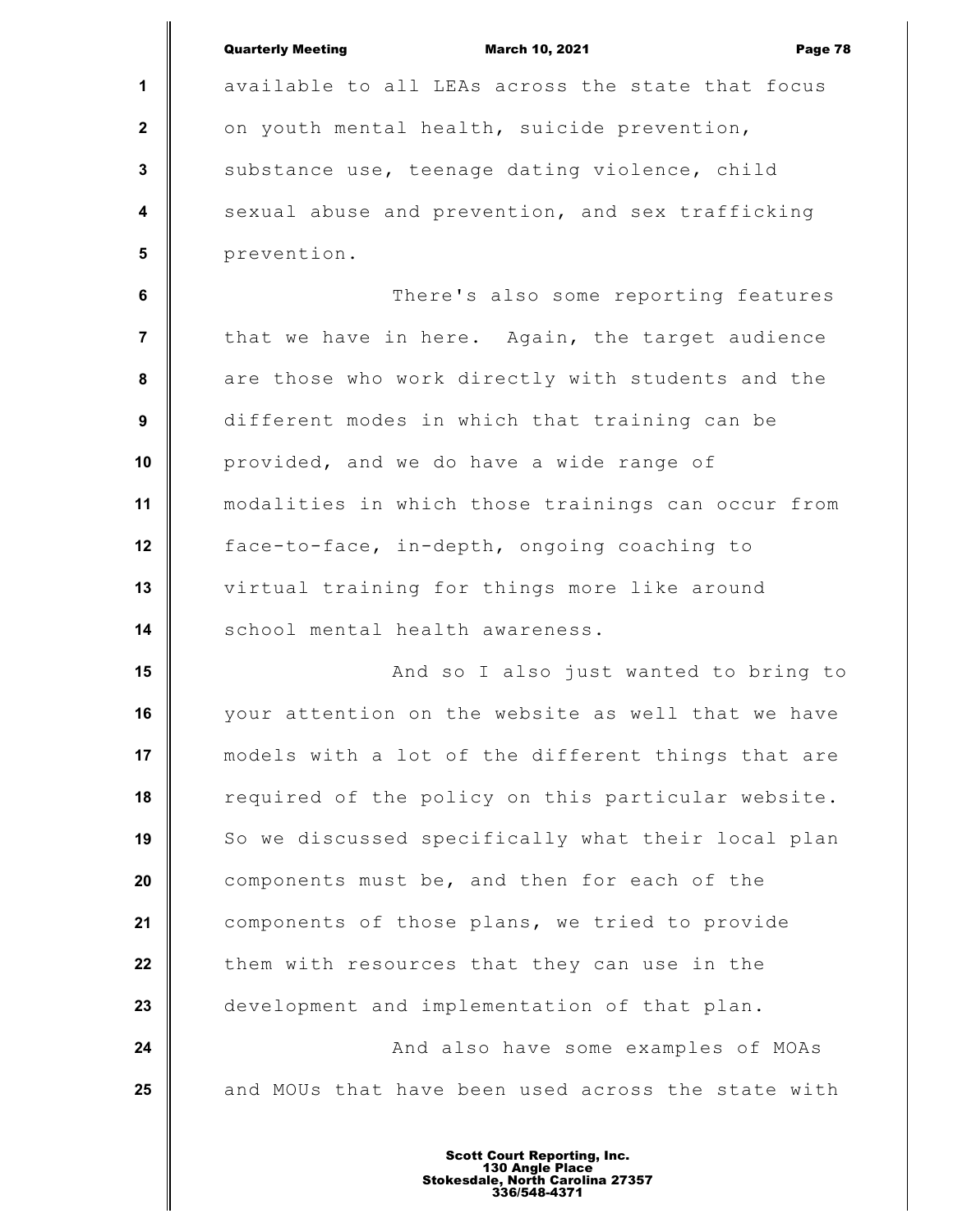|                         | <b>Quarterly Meeting</b><br><b>March 10, 2021</b><br>Page 79 |
|-------------------------|--------------------------------------------------------------|
| $\mathbf{1}$            | local -- that LEAs have had with their local MCOs            |
| $\mathbf{2}$            | and LMEs. So there's just some examples of what              |
| $\mathbf{3}$            | some of that looks like and also sample MOAs and             |
| $\overline{\mathbf{4}}$ | MOUs for things like day treatment and other                 |
| 5                       | entities that may be occurring within the district           |
| $6\phantom{a}$          | as well. We have samples for the suicide risk                |
| $\overline{7}$          | referral protocol.                                           |
| 8                       | And there will also be some reporting                        |
| 9                       | that is required by September 15th of each year              |
| 10                      | that they provide us information about the plan              |
| 11                      | that they're implementing, the number of students            |
| 12                      | that are being impacted. With that, we've given              |
| 13                      | them some resources to some data sources that they           |
| 14                      | can share with us during that reporting                      |
| 15                      | [inaudible] also with that reporting including               |
| 16                      | that in some other reporting that LEAs are                   |
| 17                      | required to submit through Healthy Schools on an             |
| 18                      | annual basis so that they're submitting all of               |
| 19                      | that reporting at one time.                                  |
| 20                      | So we are super excited that we have                         |
| 21                      | the strength of a statute and now policy and now             |
| 22                      | these resources that have really been a                      |
| 23                      | collaboration not only at DPI but also with DHHS             |
| 24                      | and their Division of Mental Health and community            |
| 25                      | providers across the state, that we're hopeful               |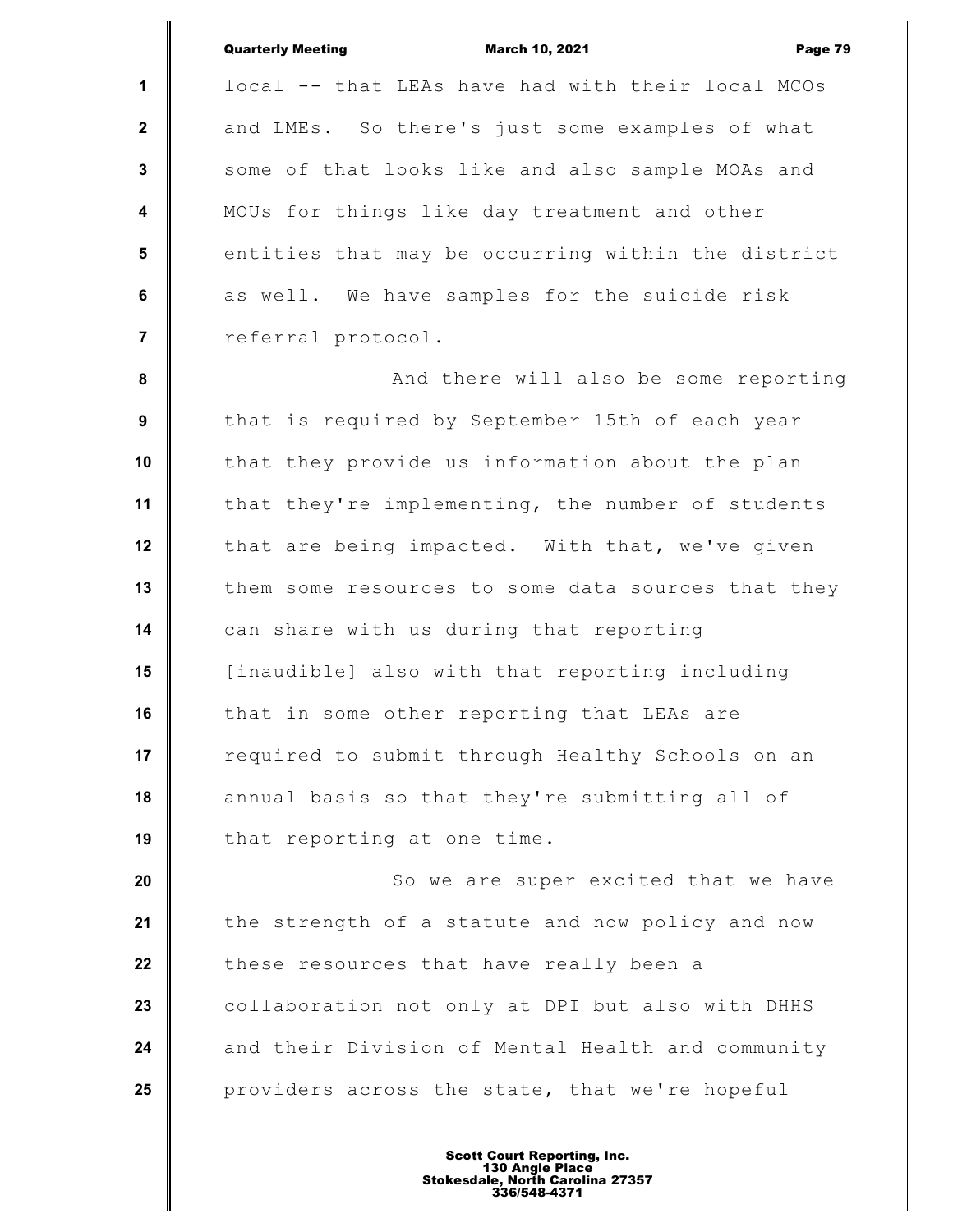|                  | <b>Quarterly Meeting</b><br><b>March 10, 2021</b><br>Page 80 |
|------------------|--------------------------------------------------------------|
| 1                | that this will be one step in beginning to                   |
| $\mathbf 2$      | minimize some of the gaps that we see with mental            |
| 3                | health for students.                                         |
| $\boldsymbol{4}$ | So I know I've said a lot in a brief                         |
| $5\phantom{.0}$  | period of time, but I'd love to answer any                   |
| 6                | questions or talk through any thoughts or concerns           |
| $\overline{7}$   | that folks have about the statute, the policy,               |
| 8                | DPI's response, anything that I can -- anything              |
| 9                | that I can help with.                                        |
| 10               | MS. DEGEN: Hey, Matt. This is                                |
| 11               | Jennifer Degen. I'm from Charlotte-Mecklenburg               |
| 12               | Schools. I have just a question. You know,                   |
| 13               | obviously, mental health has been a huge issue               |
| 14               | this year. I mean I've had almost -- I think nine            |
| 15               | in and out of, you know, treatment facilities this           |
| 16               | year.                                                        |
| 17               | I feel like our school-based team --                         |
| 18               | and my husband works for CMS and lots of friends,            |
| 19               | so I know in multiple schools, especially at the             |
| 20               | high school level, our teams are strong with the             |
| 21               | school-based mental health using, you know, our              |
| 22               | psychologists and support staff in mental health.            |
| 23               | I think where the breakdown is, is                           |
| 24               | once they go into a treatment facility, the                  |
| 25               | feedback to the schools is very difficult. So                |
|                  |                                                              |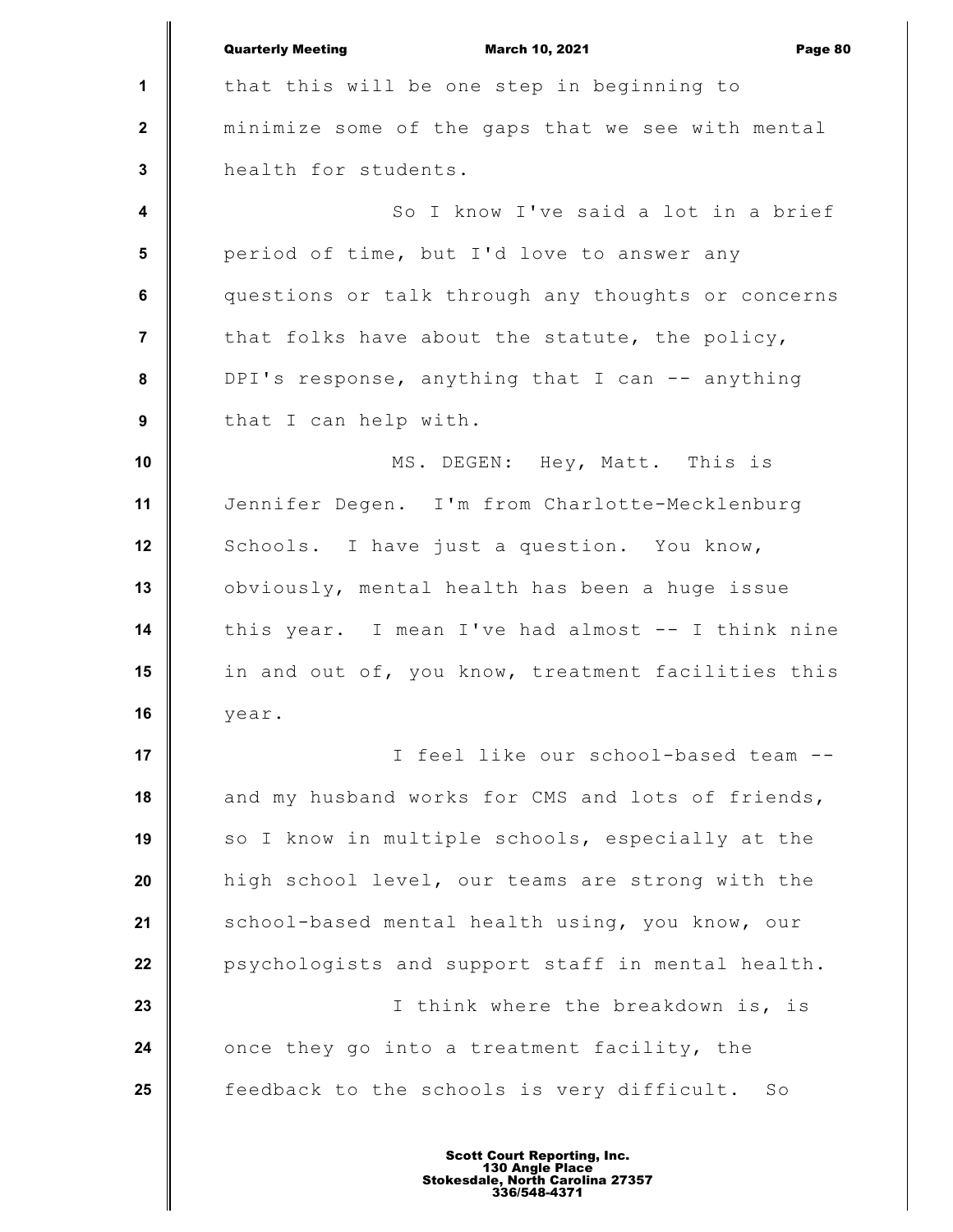|                         | <b>Quarterly Meeting</b><br><b>March 10, 2021</b><br>Page 81 |
|-------------------------|--------------------------------------------------------------|
| $\mathbf{1}$            | we're having difficulty getting any records,                 |
| $\mathbf{2}$            | understanding what we're supposed to do. You                 |
| $\mathbf 3$             | know, we've brought students back to full-time               |
| $\overline{\mathbf{4}}$ | learning that are having mental health issues, but           |
| $5\phantom{.0}$         | there's just that breakdown.                                 |
| 6                       | And I didn't know if any of this --                          |
| $\overline{\mathbf{r}}$ | is there going to be some support between the two            |
| 8                       | or with the requirements of -- you know, I don't             |
| 9                       | know if that's something that's totally different.           |
| 10                      | It's just the school-based teams are doing a great           |
| 11                      | job, but then there's a breakdown of when the kids           |
| 12                      | are referred and how we're supposed to help them             |
| 13                      | at the school level, if that makes sense.                    |
| 14                      | MR. HOSKINS: It does, and you know,                          |
| 15                      | making sure that -- one is that, you know, schools           |
| 16                      | and community-based mental health providers work             |
| 17                      | in slightly different -- different models and have           |
| 18                      | different outcomes and expectations at some point,           |
| 19                      | and so that's really where the requirements for              |
| 20                      | the MOUs that have come into place.                          |
| 21                      | I can also say that we are working                           |
| 22                      | with a couple of sites pretty in-depth on                    |
| 23                      | developing partnerships with local community                 |
| 24                      | providers to really make a determination of what             |
| 25                      | is the role of those facts and how can we better             |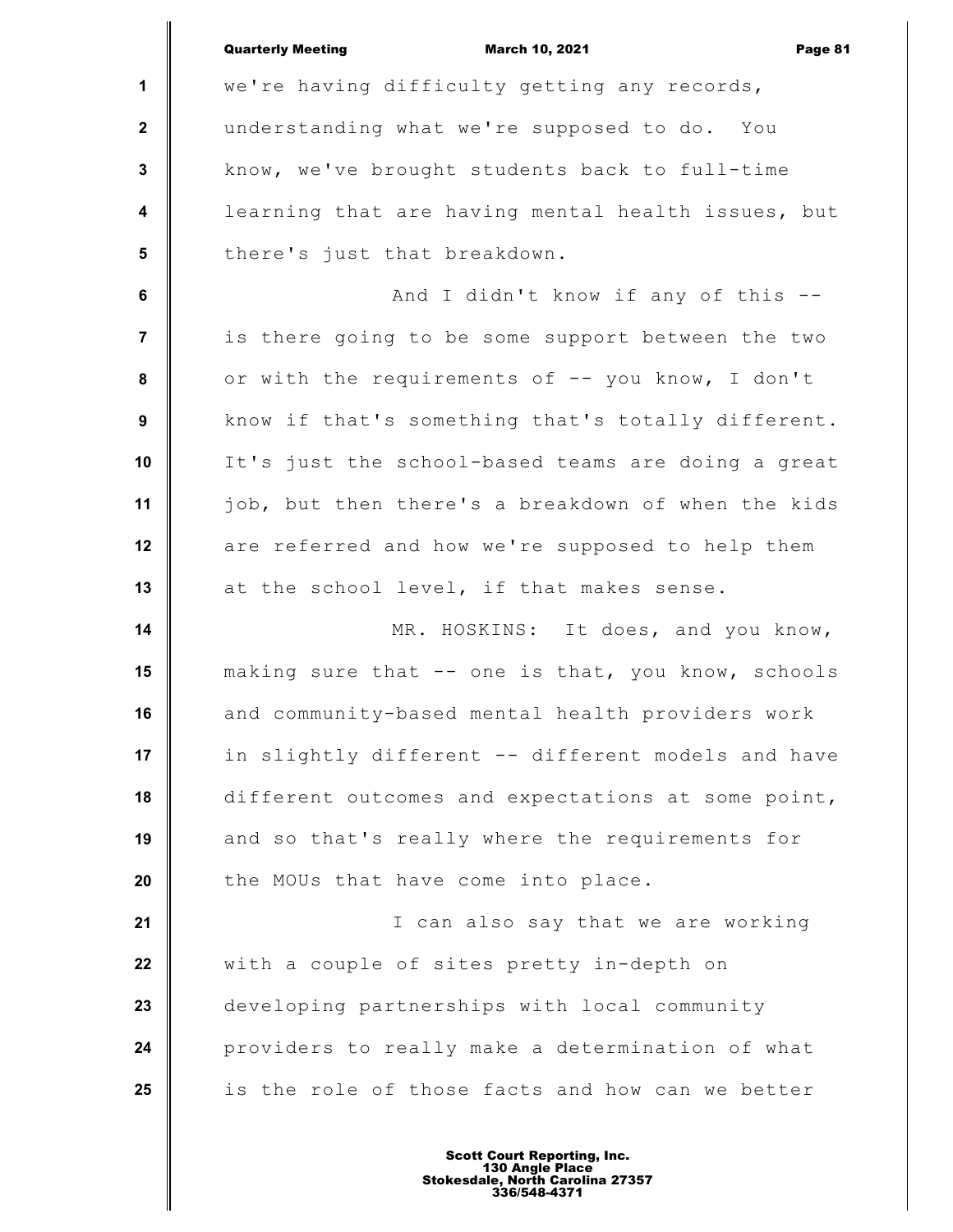|                  | <b>Quarterly Meeting</b><br><b>March 10, 2021</b><br>Page 82 |
|------------------|--------------------------------------------------------------|
| $\mathbf{1}$     | support them, to understand what the needs of the            |
| $\mathbf{2}$     | school are, and the teams that are providing those           |
| $\mathbf{3}$     | supports within the school and the need for, you             |
| $\boldsymbol{4}$ | know, community providers to be in frequent                  |
| 5                | communication with the teachers or IEP teams or              |
| 6                | problem-solving teams.                                       |
| $\overline{7}$   | And so those are the types of things                         |
| 8                | that are captured in those MOUs. There are also              |
| 9                | things that through the North Carolina School                |
| 10               | Mental Health Initiative, we have some regional              |
| 11               | networks that -- we're really fortunate to have              |
| 12               | representatives from the MCOs on quite a few f               |
| 13               | those that were able to just provide some thoughts           |
| 14               | in terms of what the needs of the school are and             |
| 15               | how we can better collaborate there.                         |
| 16               | So I do think that we have two                               |
| 17               | different systems that both have similar goals,              |
| 18               | but they work in very different ways, and then               |
| 19               | trying to bridge those gaps is definitely, I                 |
| 20               | think, a part of both the statute and this policy            |
| 21               | and then the plans that schools are developing or            |
| 22               | districts are developing.                                    |
| 23               | MS. DEGEN: Awesome. Thank you.                               |
| 24               | MR. HOSKINS: Yeah.                                           |
| 25               | MS. UTZ: Okay. Matt, Terri has a                             |
|                  |                                                              |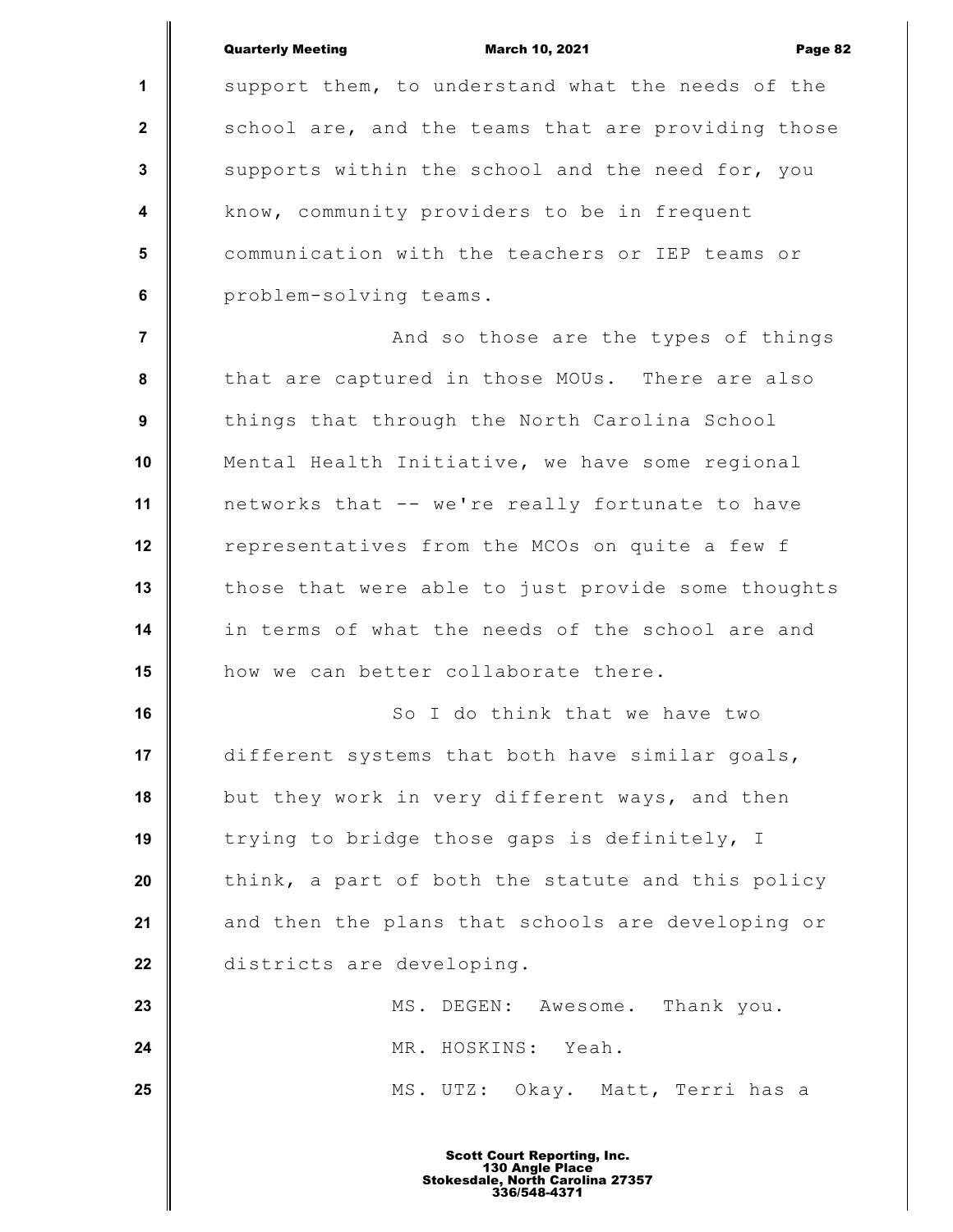|                         | <b>Quarterly Meeting</b><br><b>March 10, 2021</b><br>Page 83 |
|-------------------------|--------------------------------------------------------------|
| 1                       | question. I unmuted you, Terri, so you can ask               |
| $\mathbf{2}$            | it.                                                          |
| 3                       | MS. LEYTON: Okay. Great. Thank                               |
| $\overline{\mathbf{4}}$ | you. Thank you, Matt. My question is less about              |
| $5\phantom{.0}$         | the plan going forward and more about this year              |
| 6                       | and how the State is supporting students' mental             |
| $\overline{\mathbf{7}}$ | health, as we're seeing information about                    |
| 8                       | particularly middle and high school students being           |
| $\boldsymbol{9}$        | really impacted -- their mental health by remote             |
| 10                      | and hybrid learning.                                         |
| 11                      | How is the State supporting LEAs and                         |
| 12                      | even at the individual school level for the                  |
| 13                      | students this year?                                          |
| 14                      | MR. HOSKINS: Yeah, that's a great                            |
| 15                      | question and something that we anticipated early             |
| 16                      | on even before there were data about the impact              |
| 17                      | that remote learning would have on students, and             |
| 18                      | what we're seeing -- the data that are coming back           |
| 19                      | are pretty clear that we're seeing higher                    |
| 20                      | incidents of depression and anxiety and then also            |
| 21                      | just some underreporting of some things, that a              |
| 22                      | lot of times things get found out at school that             |
| 23                      | aren't happening when students are away from                 |
| 24                      | school.                                                      |
| 25                      | So we've done a couple of things                             |
|                         | <b>Scott Court Reporting, Inc.</b>                           |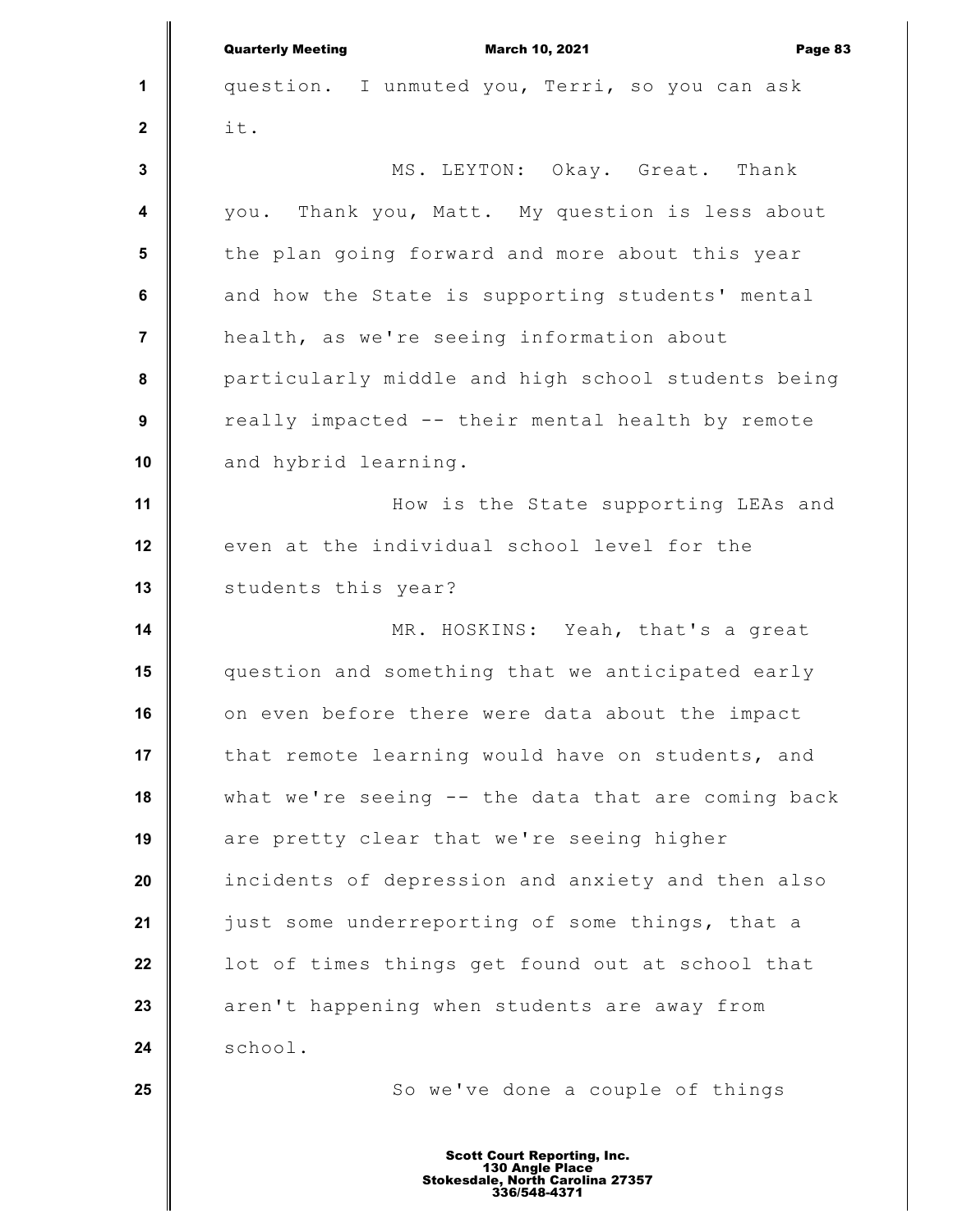|                  | <b>Quarterly Meeting</b><br><b>March 10, 2021</b><br>Page 84 |
|------------------|--------------------------------------------------------------|
| $\mathbf{1}$     | around that. We have a Social-Emotional State                |
| $\mathbf{2}$     | Team that has developed a number of strategies for           |
| 3                | how to support kids not only during remote                   |
| $\boldsymbol{4}$ | learning but also now during the reentry process.            |
| $5\phantom{1}$   | We've been fortunate to fund some of that through            |
| $\bf 6$          | one of the -- a grant that we have through the               |
| $\overline{7}$   | Substance Abuse and Mental Health Services agency.           |
| 8                | But we're really trying to develop                           |
| $\boldsymbol{9}$ | the best practice for reentry. From that, we've              |
| 10               | also developed a website and what we are referring           |
| 11               | to as practice guide -- and I can put that link in           |
| 12               | the chat in just a minute -- that basically looked           |
| 13               | at all of the evidence-based practices that we               |
| 14               | know in the terms of meeting students' mental                |
| 15               | health needs in the circumstances that we're in              |
| 16               | right now, and we got this in partnership with               |
| 17               | Rockingham County Schools, Cleveland County                  |
| 18               | Schools, and Guilford County Schools based on some           |
| 19               | work that they were doing that provides,                     |
| 20               | basically, some protocols on how can we check in             |
| 21               | on students and ensure that we're meeting their              |
| 22               | mental health needs on a regular basis; what do we           |
| 23               | do when we have concerns that come up; what are              |
| 24               | our next steps for that; and then also during                |
| 25               | reentry, what are some things we need to do at a             |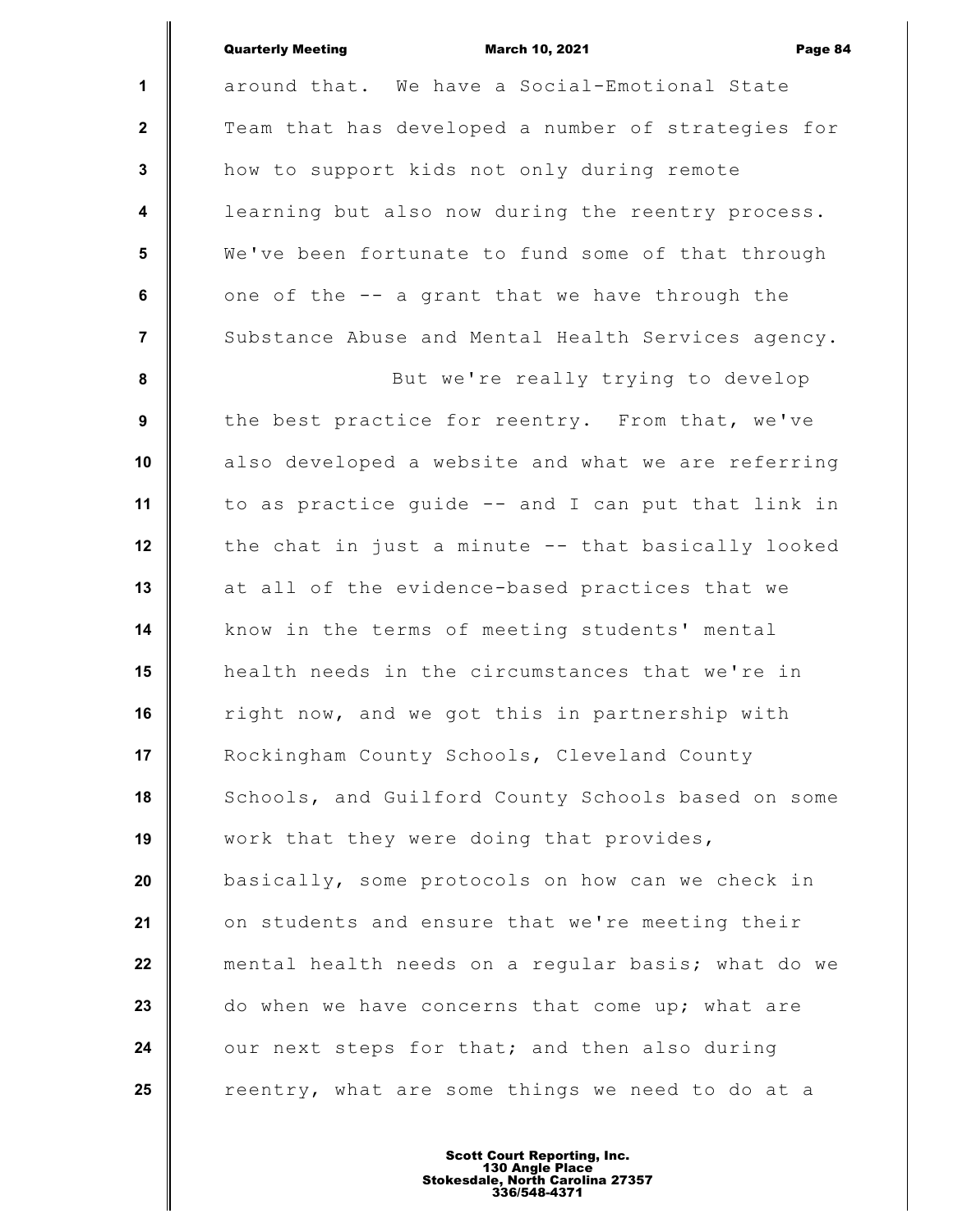|                | <b>Quarterly Meeting</b><br><b>March 10, 2021</b><br>Page 85 |
|----------------|--------------------------------------------------------------|
| 1              | school level to understand that this has really              |
| $\mathbf{2}$   | been a collective trauma for all of us, and what             |
| $\mathbf 3$    | do we need to do to address that even virtually              |
| 4              | across -- with all kids to help process through              |
| $5\phantom{1}$ | that.                                                        |
| 6              | Those are some resources that we sent                        |
| 7              | out to the schools and had a number of different             |
| 8              | webinars and trainings on that with some of the              |
| 9              | districts who wanted to work more intensely with             |
| 10             | the state SEL Team, Social-Emotional Learning                |
| 11             | Team. I think we have 14 or 15 districts right               |
| 12             | now, but that's really something that we're                  |
| 13             | continuing to learn from and trying to scale up.             |
| 14             | MS. LEYTON: Great. Thank you.                                |
| 15             | MR. HOSKINS: Uh-huh. And if the                              |
| 16             | Council ever has any questions around                        |
| 17             | social-emotional learning or mental health, don't            |
| 18             | ever hesitate to reach out. I'm always happy to              |
| 19             | have conversations about it, get stakeholder                 |
| 20             | input. It's incredibly important to the work that            |
| 21             | we do around this.                                           |
| 22             | MS. UTZ: All right. I'm not seeing                           |
| 23             | any more questions in the chat box for you.                  |
| 24             | MR. HOSKINS: Okay.                                           |
| 25             | MS. THOMAS: Thank you, Matt. And hi                          |
|                |                                                              |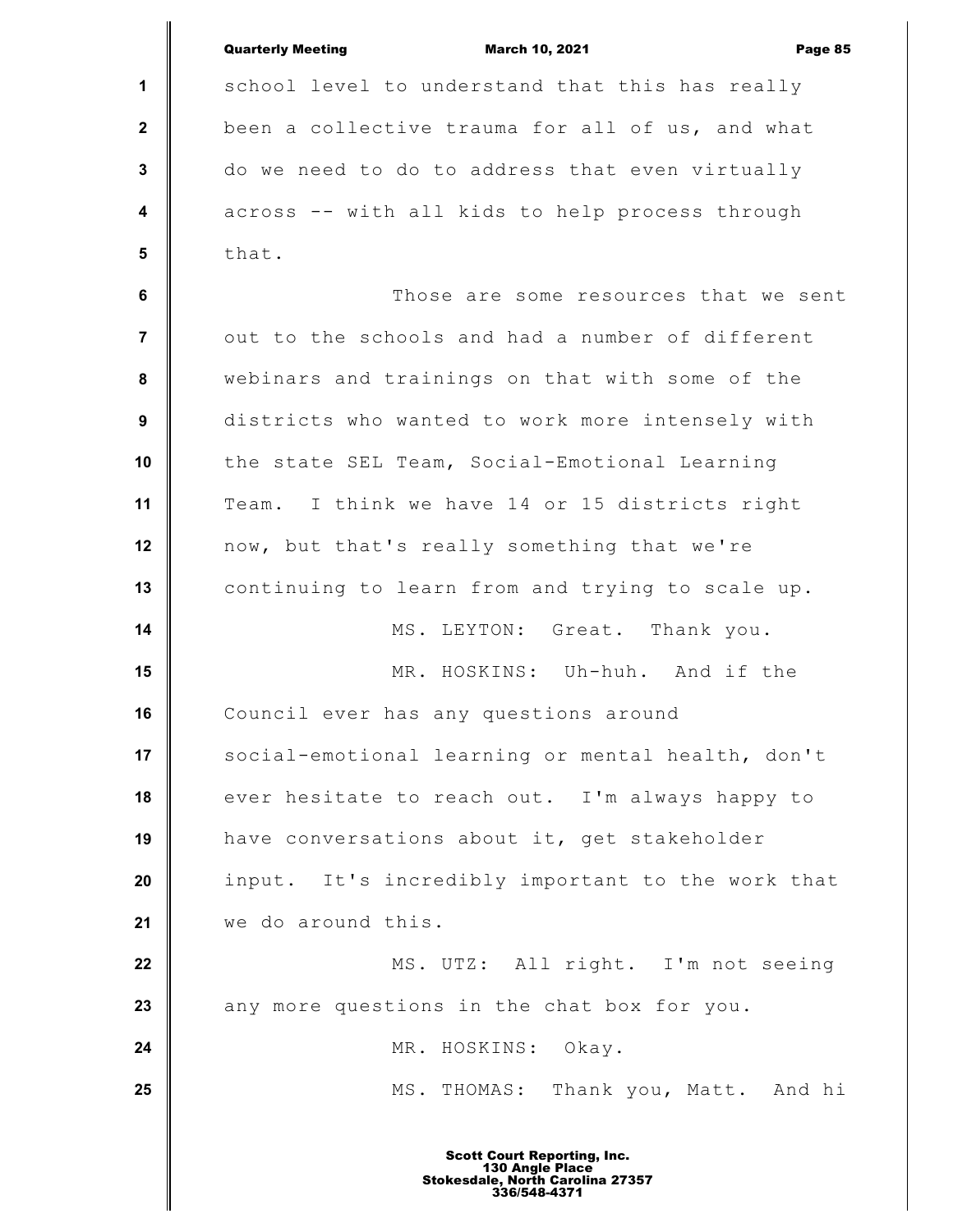|                  | <b>Quarterly Meeting</b><br><b>March 10, 2021</b><br>Page 86  |
|------------------|---------------------------------------------------------------|
| 1                | to all the council members. It's good to be able              |
| $\mathbf{2}$     | to meet with you today, and one day soon, we're               |
| $\mathbf{3}$     | going to all be back face-to-face. So that's                  |
| $\boldsymbol{4}$ | exciting news, as we are making, it sounds like,              |
| 5                | really good progress in the state of North                    |
| 6                | Carolina not only in containing but continuing to             |
| $\overline{7}$   | wear masks and continuing to do those metric-                 |
| 8                | reducing items like washing hands and social                  |
| 9                | distancing.                                                   |
| 10               | And I think there was just an                                 |
| 11               | announcement about there's been an agreement                  |
| 12               | reached between the Governor and the General                  |
| 13               | Assembly on the bill to return back to school                 |
| 14               | fully, so I think we're making good progress.<br>$\mathbb{I}$ |
| 15               | have no details on that because I was on this                 |
| 16               | call, but I got a feed on phone. So I'll be                   |
| 17               | curious to see how they settled. I think it was               |
| 18               | around the social distancing and making sure our              |
| 19               | high school kids were safe. So that was the issue             |
| 20               | that was controversial between the two entities.              |
| 21               | So I'm going to spend just a few                              |
| 22               | minutes today -- one of the asks that you had was             |
| 23               | to talk about the state -- the SEA, or the state              |
| 24               | education agency, complaint that was a systemic               |
| 25               | statewide complaint for all of our LEAs to respond            |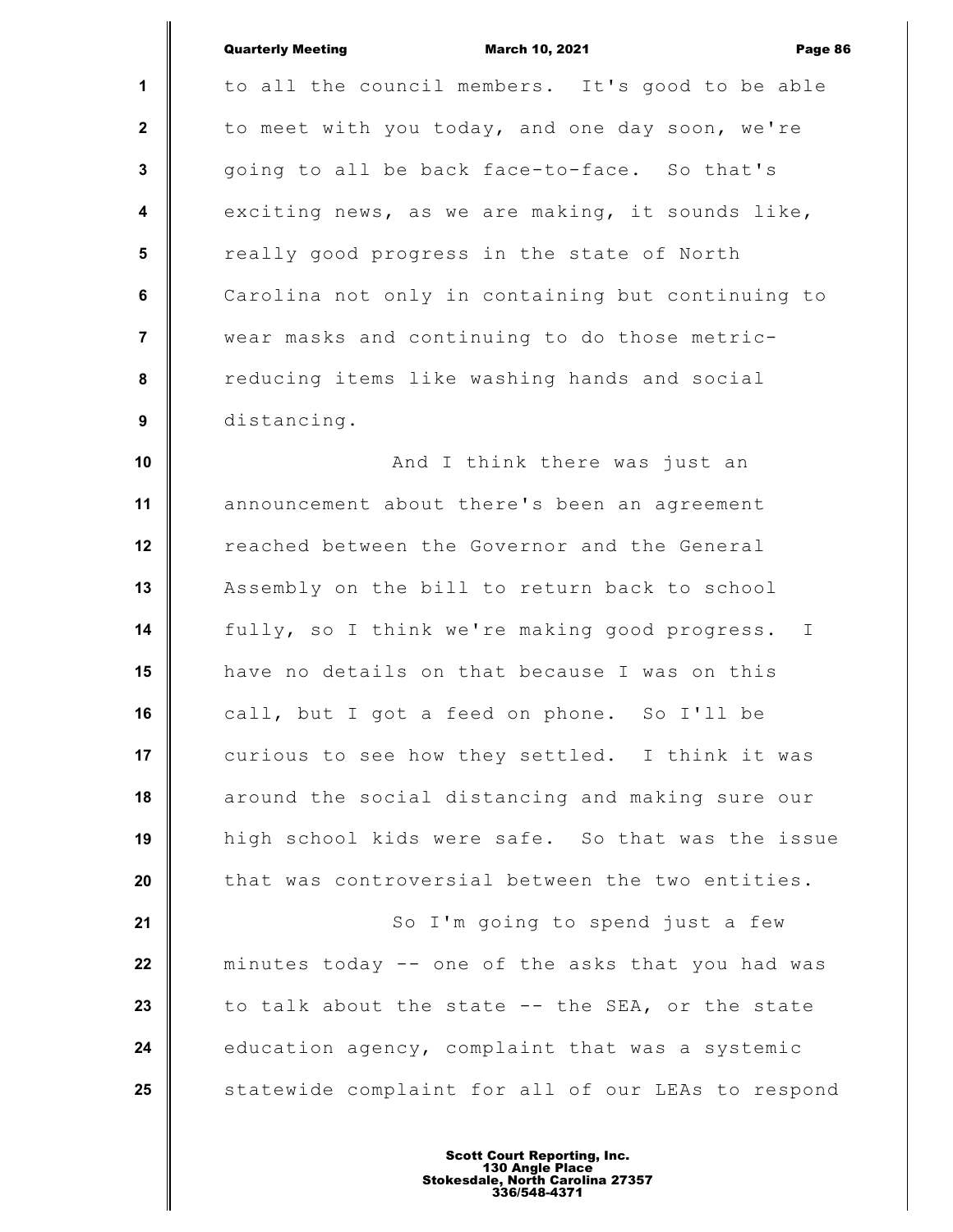|                         | <b>Quarterly Meeting</b><br><b>March 10, 2021</b><br>Page 87 |
|-------------------------|--------------------------------------------------------------|
| 1                       | to with corrective action.                                   |
| $\mathbf{2}$            | Alexis, I'm seeing your agenda and                           |
| $\mathbf{3}$            | not the PowerPoint. There we go. We actually                 |
| $\overline{\mathbf{4}}$ | presented to the State Board because there had to            |
| 5                       | be a policy change per our corrective action                 |
| 6                       | order, and so I thought it would be just                     |
| $\overline{7}$          | beneficial to talk through that presentation                 |
| 8                       | because that really has a lot of the information             |
| 9                       | in it around the state complaint.                            |
| 10                      | So if you don't mind moving that                             |
| 11                      | forward, Alexis, and thank you for running this.             |
| 12                      | MS. UTZ: Hang on. I'm trying.                                |
| 13                      | MS. THOMAS: I know. I know. Okay.                            |
| 14                      | So we had to go to the State Board to request that           |
| 15                      | we make a policy change because, even though we              |
| 16                      | have about 90 percent alignment of our policies              |
| 17                      | governing services for children with disabilities,           |
| 18                      | exactly as the language from IDEA is stated, there           |
| 19                      | are also places where we have some levity from the           |
| 20                      | federal regs where we can make adjustments.                  |
| 21                      | One example is that North Carolina                           |
| 22                      | had a 90-day timeline. When the regs came out                |
| 23                      | requiring a 60-day timeline from referral to                 |
| 24                      | replacement, we could stay with our 90-day                   |
| 25                      | timeline because we had encompassed everything in            |
|                         |                                                              |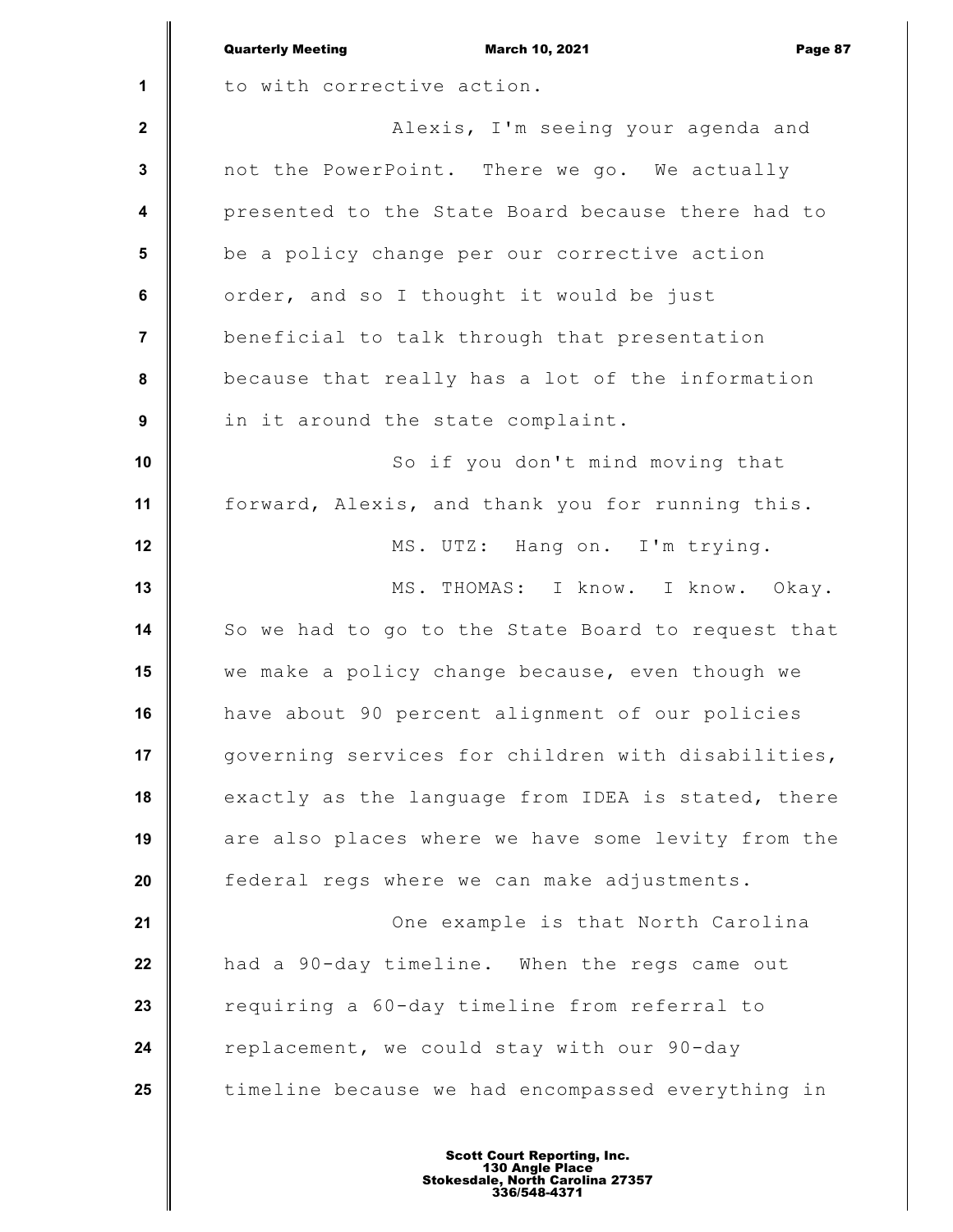|                  | <b>Quarterly Meeting</b><br><b>March 10, 2021</b><br>Page 88 |
|------------------|--------------------------------------------------------------|
| 1                | that. It's referral to identification of                     |
| $\mathbf{2}$     | placement to services, and so that's one place               |
| $\mathbf{3}$     | North Carolina differs.                                      |
| $\boldsymbol{4}$ | Our developmentally delayed, for                             |
| 5                | example, categories -- that goes up to eight or              |
| $\bf 6$          | until the student is enrolled in the third grade.            |
| $\overline{7}$   | Federally, the Register says age nine, but it also           |
| 8                | gives us the flexibility to use age eight. So                |
| 9                | those are just a couple of examples of where we              |
| 10               | vary. But pretty much our language is pretty                 |
| 11               | tight with the federal regs. And so what we did              |
| 12               | as part of one of these corrective action items              |
| 13               | was to actually go back to the exact language at             |
| 14               | 34 CFR 300 that was around Child Find.                       |
| 15               | And so next slide. So there was a                            |
| 16               | state complaint that was filed by the Literacy               |
| 17               | Moms, and that's the entity they are using, so I'm           |
| 18               | not using that in an off -- response term. That's            |
| 19               | a term they have aligned themselves to. When they            |
| 20               | file state complaints, they are filing them as the           |
| 21               | Literacy Moms NC.                                            |
| 22               | And so they filed a complaint around                         |
| 23               | Child Find procedures and, in particular, students           |
| 24               | who may have stayed in tiers of intervention for             |
| 25               | too long and not been moved forward by the IEP               |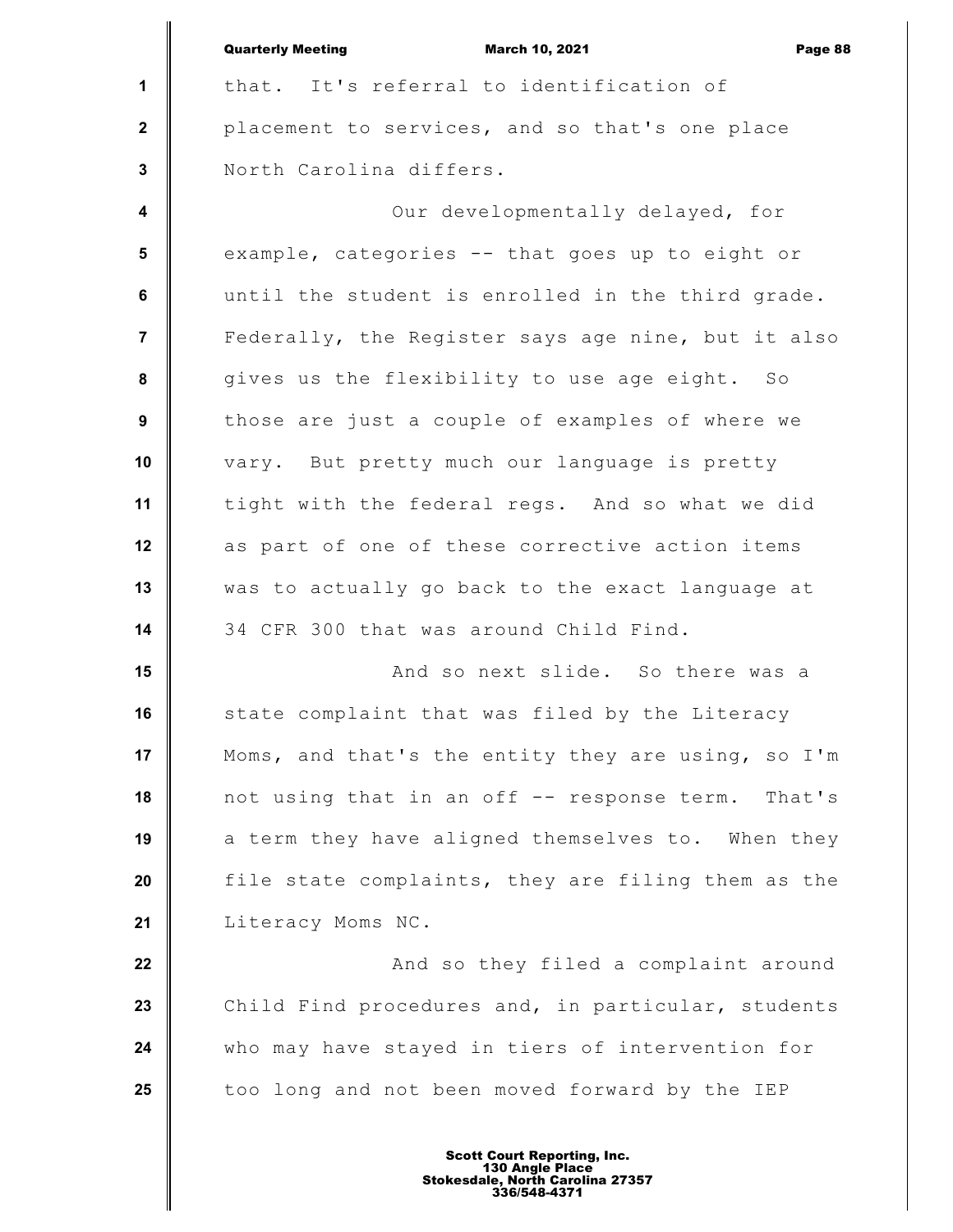|                         | <b>Quarterly Meeting</b><br><b>March 10, 2021</b><br>Page 89 |
|-------------------------|--------------------------------------------------------------|
| $\mathbf 1$             | team to determine whether or not there was a true            |
| $\mathbf{2}$            | disability there rather than an intervention, so             |
| 3                       | kids that had been stalled in the intervention               |
| $\overline{\mathbf{4}}$ | process.                                                     |
| 5                       | Another piece of the complaint                               |
| 6                       | referenced parents not being aware that at any               |
| 7                       | time in the intervention process, they could make            |
| 8                       | a referral and that a referral can be made                   |
| 9                       | anytime. They cited an example at a district at a            |
| 10                      | school level where the school required only the              |
| 11                      | MTSS Team to make referrals at Tier 3, and that's            |
| 12                      | not at all what the law says. There should be                |
| 13                      | parent referral at any time.                                 |
| 14                      | And so because we saw this as a                              |
| 15                      | potential risk, we treated this as a typographical           |
| 16                      | error, meaning we didn't have to go back to rules            |
| 17                      | and get the policy change approved for a lengthy             |
| 18                      | process because what we've done is just recaptured           |
| 19                      | exactly what it says in IDEA and the Federal                 |
| 20                      | Register.                                                    |
| 21                      | And this is really critical because                          |
| 22                      | our SLD policy change took effect July 1, and we             |
| 23                      | want to make sure we are not having children who             |
| 24                      | are being delayed their due process, and a lot of            |
| 25                      | this we can monitor through our compliance                   |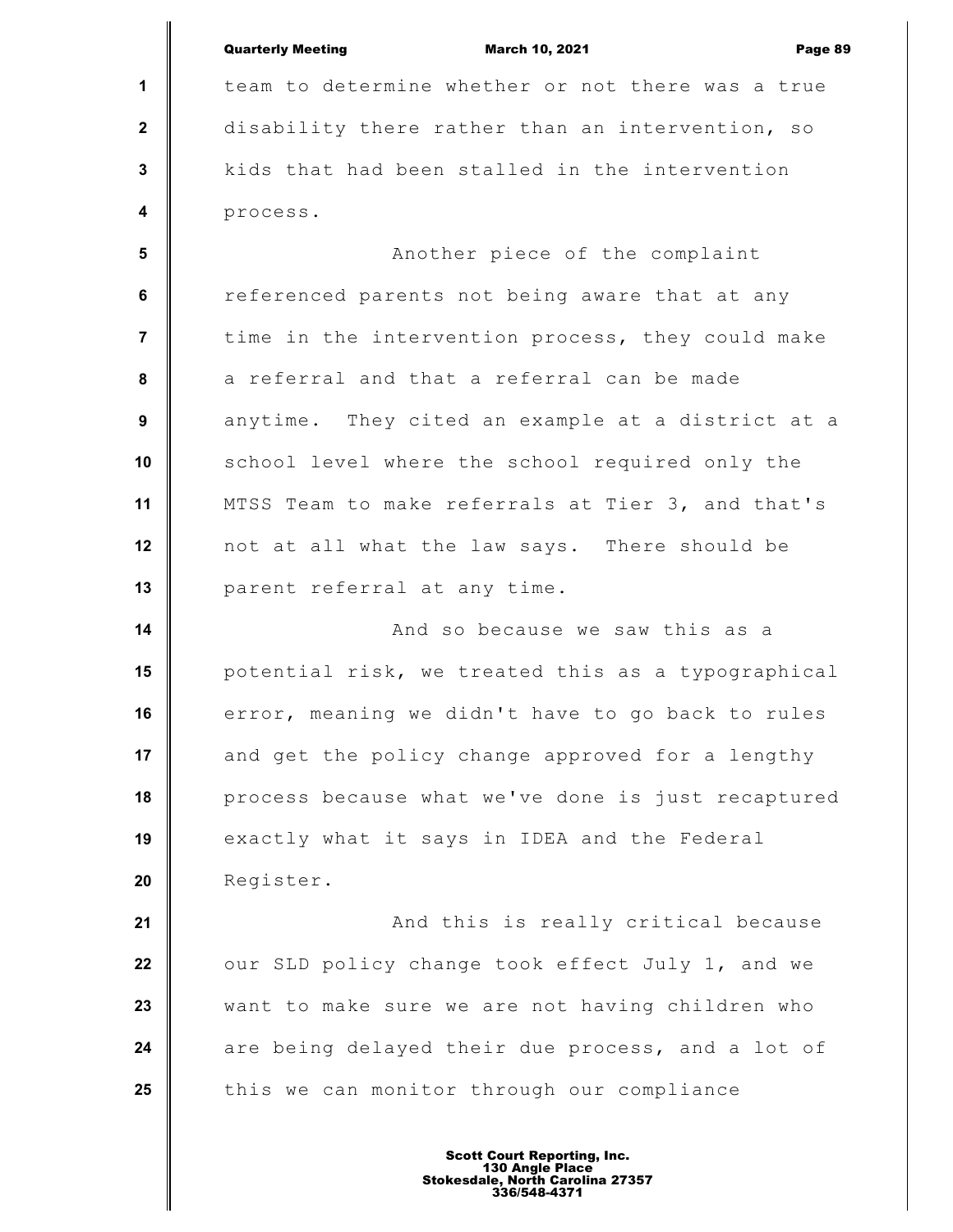|                         | <b>Quarterly Meeting</b><br><b>March 10, 2021</b><br>Page 90 |
|-------------------------|--------------------------------------------------------------|
| $\mathbf{1}$            | monitoring, but the MTSS side isn't under special            |
| $\mathbf{2}$            | ed. It is under general ed, it's all ed, it's a              |
| 3                       | whole school improvement model.                              |
| $\overline{\mathbf{4}}$ | And, Alexis, I don't know if it's my                         |
| $5\phantom{.0}$         | screen or yours, but I'm seeing some really funny            |
| 6                       | stuff all of a sudden. There you go. That's                  |
| $\overline{7}$          | better. That's fine.                                         |
| $\pmb{8}$               | So here was the change we requested                          |
| 9                       | with the State Board. The federal regs you'll see            |
| 10                      | on the screen on the left side, and the part                 |
| 11                      | that's highlighted is the part that we asked to              |
| 12                      | insert into our policy, so to strike-through what            |
| 13                      | we had "Following a referral from school personnel           |
| 14                      | or a parent, if additional data is sought for                |
| 15                      | determining a child's eligibility, parental                  |
| 16                      | consent must be obtained and the public agency,"             |
| 17                      | blah, blah, blah. It went on.                                |
| 18                      | That was not clean and that was not                          |
| 19                      | clear. That had been kind of a combo of two                  |
| 20                      | pieces of regulation. So we've gone back to just             |
| 21                      | following IDEA completely, and you'll see that the           |
| 22                      | right side from the red down matches the left                |
| 23                      | side, and it's our new policy, then, which really            |
| 24                      | talks about a parent can request a referral at any           |
| 25                      | time.                                                        |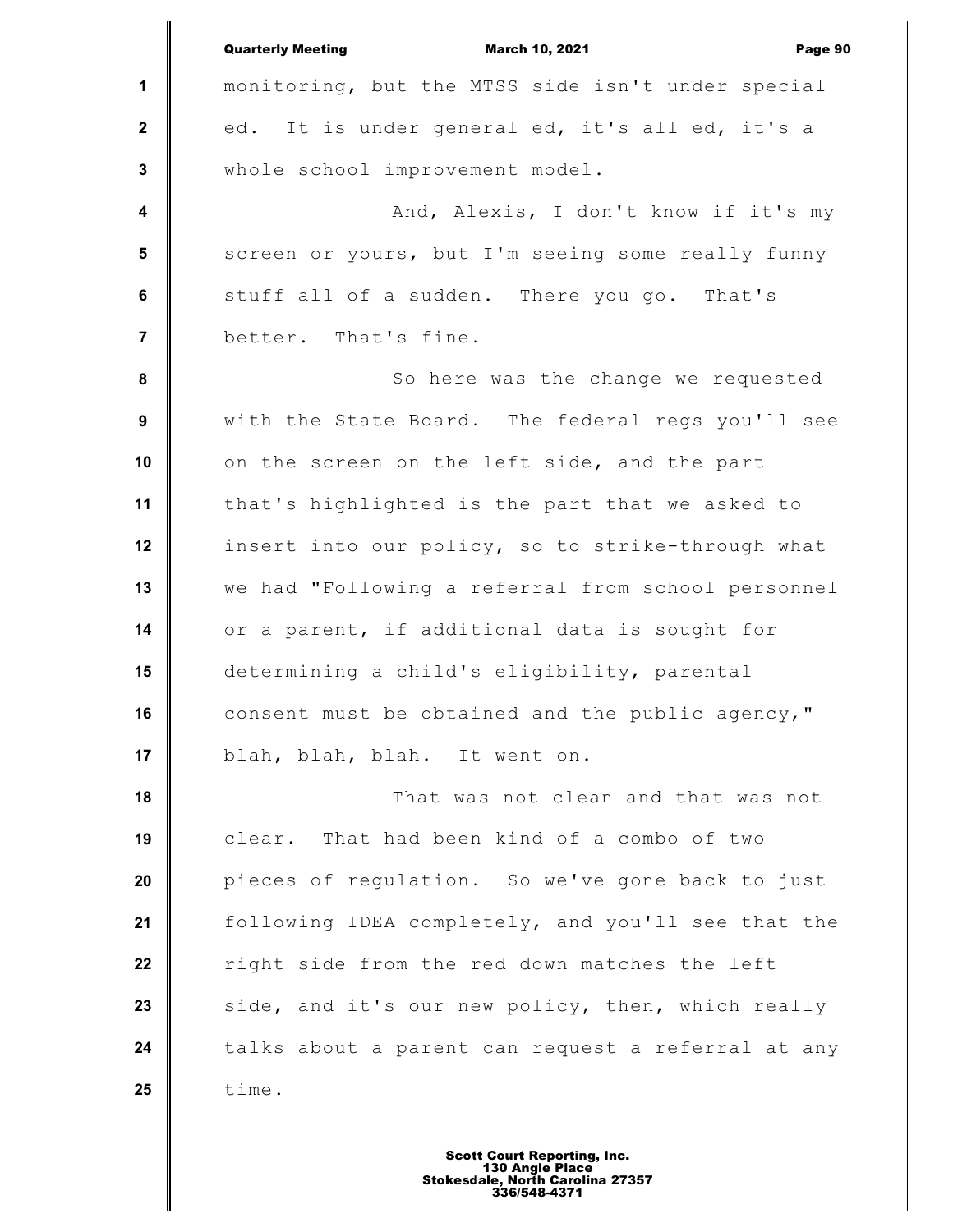| Quarterly Meeting |  |
|-------------------|--|
|                   |  |

|                         | <b>March 10, 2021</b><br><b>Quarterly Meeting</b><br>Page 9 |
|-------------------------|-------------------------------------------------------------|
| $\mathbf{1}$            | We had to do some training on that                          |
| $\mathbf 2$             | phrase because a referral means you must be                 |
| 3                       | considered for a referral. It does not mean                 |
| $\overline{\mathbf{4}}$ | testing has to immediately happen. And so we had            |
| 5                       | some panic out in the field that that means every           |
| $\bf 6$                 | child we now are testing and we're behind and we            |
| $\overline{7}$          | can't catch up because of COVID and now we've got           |
| 8                       | more referrals.                                             |
| 9                       | And that is not at all what the law                         |
| 10                      | says. The law says you must consider a referral.            |
| 11                      | The IEP Team must make that consideration, but              |
| 12                      | that is not an automatic referral that means the            |
| 13                      | child's parent provides immediate permission and            |
| 14                      | the child immediately gets a thorough evaluation.           |
| 15                      | Next slide. So the state complaint                          |
| 16                      | did list any particular children in that state              |
| 17                      | complaint, and the state complaint number is                |
| 18                      | 20-043, I believe. I hope I got that number                 |
| 19                      | right. But it said there are children who may               |
| 20                      | have been impacted. So no children were                     |
| 21                      | specifically identified in this state complaint             |
| 22                      | that the SEA, the state agency, found against               |
| 23                      | itself as being out of compliance and, therefore,           |
| 24                      | requiring corrective action.                                |
| 25                      | There have been other state                                 |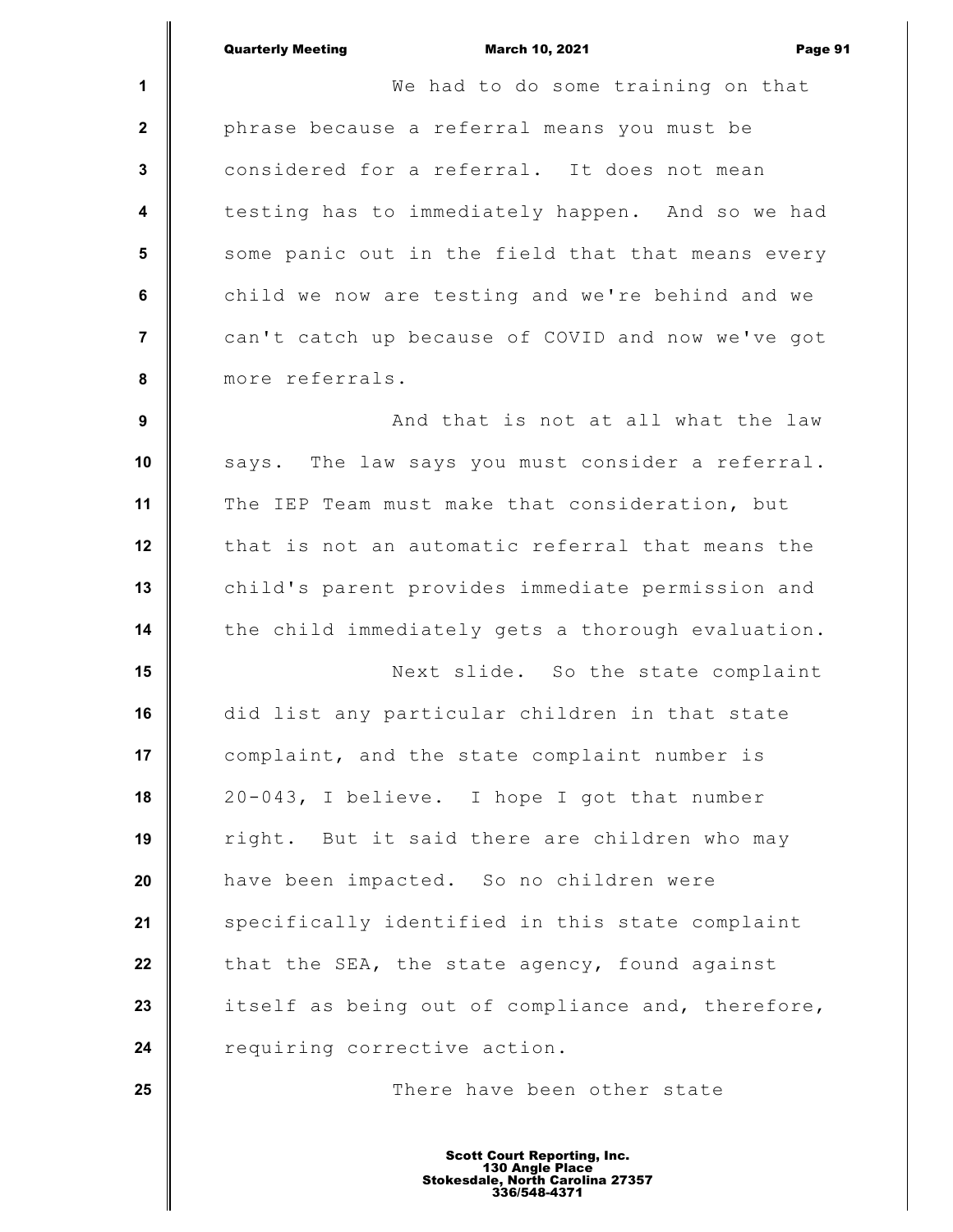## Quarterly Meeting March 10, 2021 Page 92

**1 2 3 4 5 6 7 8 9 10 11 12 13 14 15 16 17 18 19 20** complaints that have been filed with particular children identified. There has been a finding of noncompliance in those other complaints, and that happened before this state complaint and it has happened after this state complaint. In those cases, there has been corrective action ordered and, in some cases, above and beyond what has been ordered for the statewide corrective action. But one of those corrective actions was to go in and look at all those students who may have been, for an extended period of time, in a tiered intervention without making progress, and that's the key. Because a student could be in an intervention for two years or three years and making progress to the point they don't need special education if that gap is closing and they are making good progress and they're getting the intervention that is needed to catch them up in whatever area -- academic area or behavioral area they're struggling in.

**21 22 23 24 25** But when kids aren't making good progress, aren't making progressive aims toward closing that gap, then we shouldn't be letting those students continue at an intervention phase without the consideration of the need for special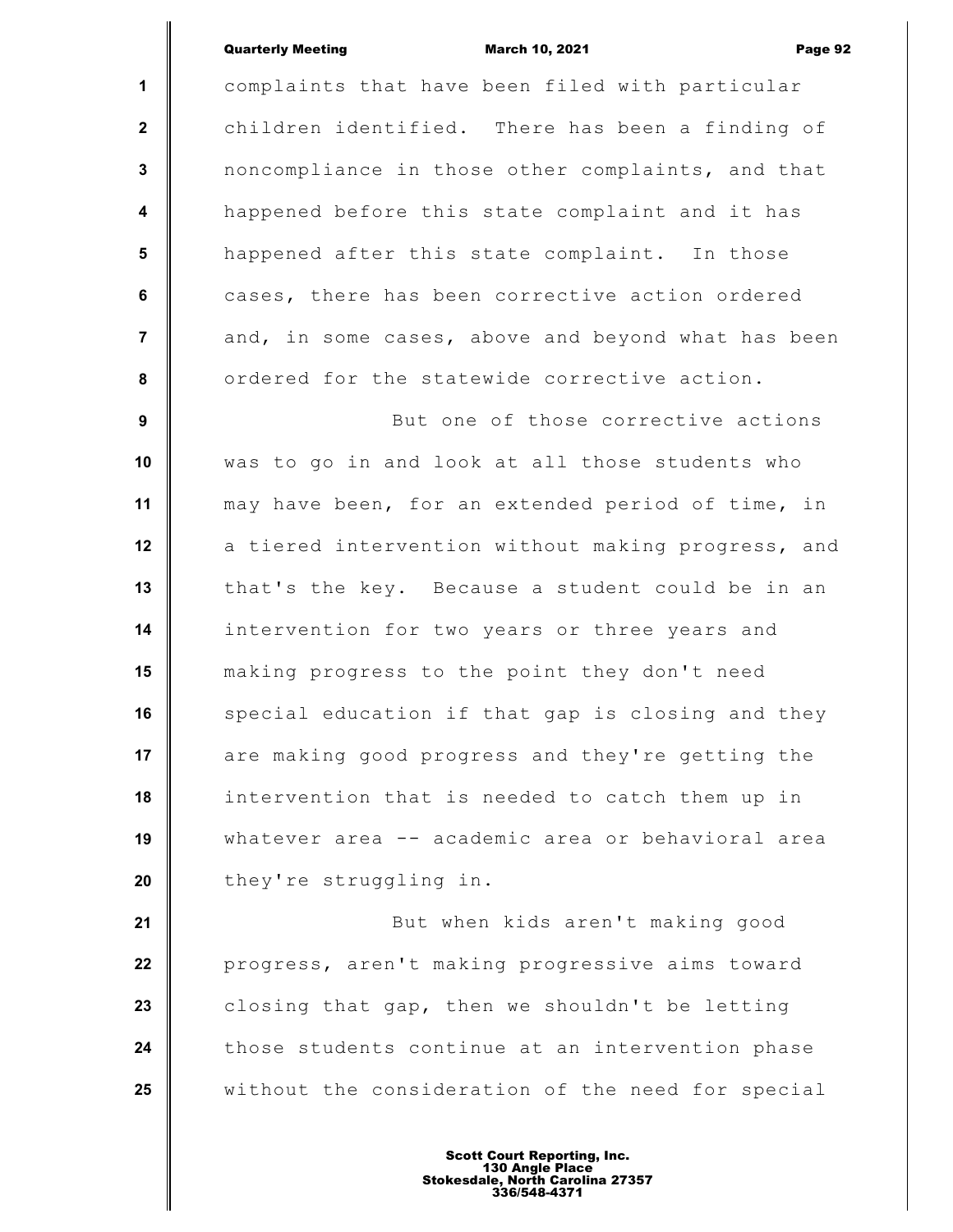|                         | <b>Quarterly Meeting</b><br><b>March 10, 2021</b><br>Page 93 |
|-------------------------|--------------------------------------------------------------|
| 1                       | So that corrective action is already in place<br>ed.         |
| $\mathbf{2}$            | in the state complaint where districts have to go            |
| $\mathbf 3$             | through all the students that have been in that              |
| $\overline{\mathbf{4}}$ | tiered intervention, and they have to meet to                |
| $5\phantom{.0}$         | evaluate whether that is a child that needs to be            |
| 6                       | referred and whether they've held up that referral           |
| $\overline{7}$          | with that intervention process.                              |
| $\pmb{8}$               | And then we've had the Child Find                            |
| 9                       | procedures posted, written. Districts know the               |
| 10                      | rules. They have to do Child Find every year.                |
| 11                      | They get documents and information and pamphlets             |
| 12                      | to do that. They have to post that at their                  |
| 13                      | schools. We have to post it on our website. And,             |
| 14                      | you know, there's still going to be gaps. We're              |
| 15                      | going to still have some folks who don't push that           |
| 16                      | at the level it needs to be, for whatever reason.            |
| 17                      | That's not a judgment. That's just -- that's just            |
| 18                      | the way things are.                                          |
| 19                      | If we -- if our school systems with                          |
| 20                      | all the rules and regulations functioned at a                |
| 21                      | hundred percent, there would be no need for us,              |
| 22                      | for monitoring, for our general supervision. So              |
| 23                      | we know that just based on human error that we're            |
| 24                      | going to have gaps, but our goal is to catch those           |
| 25                      | gaps and close those as quickly as possibly and              |
|                         |                                                              |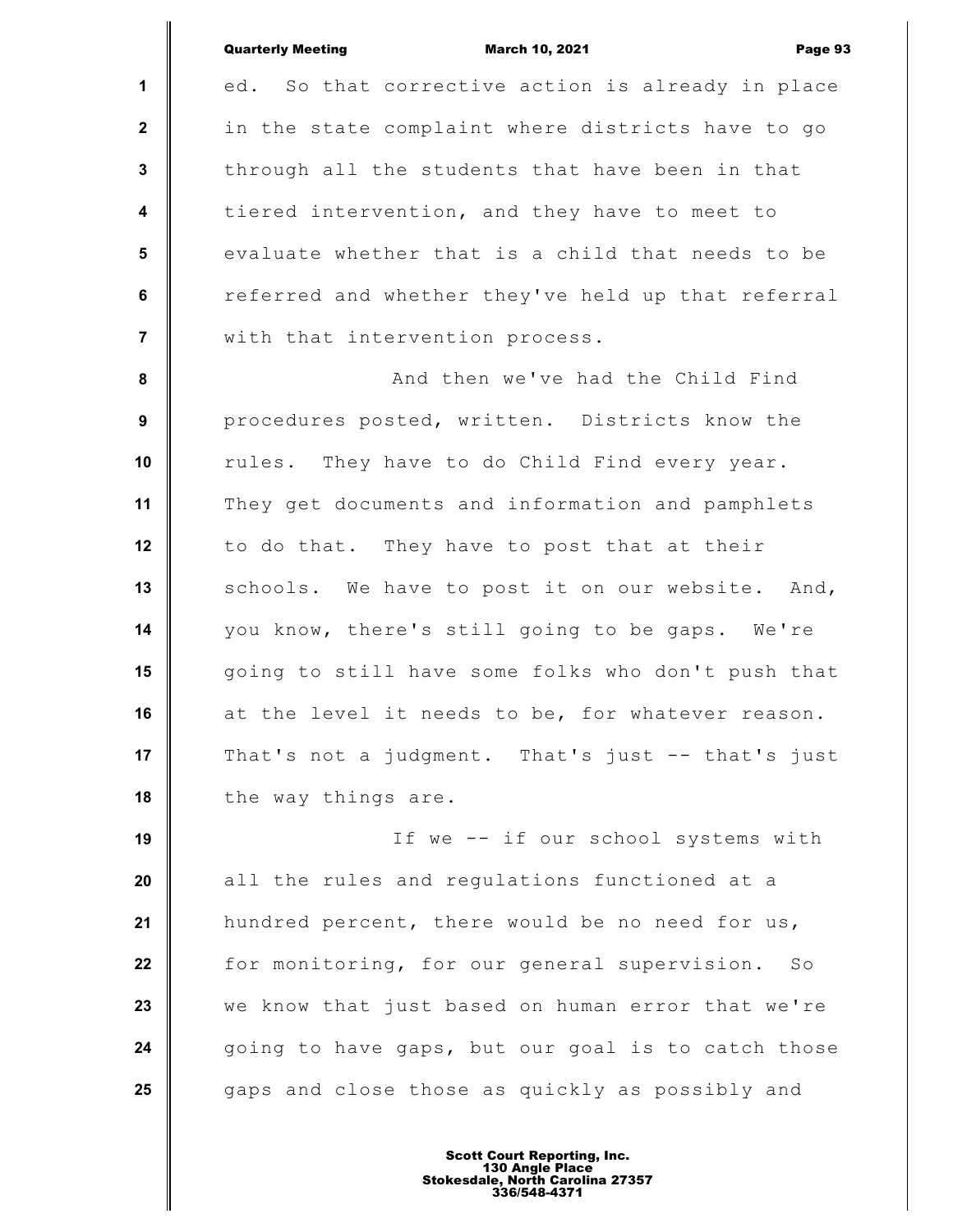|                         | <b>Quarterly Meeting</b><br><b>March 10, 2021</b><br>Page 94 |
|-------------------------|--------------------------------------------------------------|
| $\mathbf 1$             | train and inform and educate so that a school or a           |
| $\mathbf{2}$            | district doesn't continue to repeat that bad                 |
| $\mathbf{3}$            | practice.                                                    |
| $\overline{\mathbf{4}}$ | So, again, while there have been kids                        |
| $5\phantom{.0}$         | that were identified that were caught up in that             |
| 6                       | loop, that corrective action has addressed those             |
| $\overline{7}$          | students. This state complaint just didn't                   |
| 8                       | address particular students because there were no            |
| $\boldsymbol{9}$        | students named in this particular state complaint.           |
| 10                      | Next slide. So we have done some                             |
| 11                      | very extensive work with our corrective action               |
| 12                      | plan. Carol Ann Hudgens has led this work. She               |
| 13                      | has been the point person for the corrective                 |
| 14                      | action. We've started with webinars, and we had              |
| 15                      | two webinars where each district -- we had two               |
| 16                      | different webinars -- the same webinar but offered           |
| 17                      | two different times -- where every public school             |
| 18                      | unit or every LEA, every charter, every lab                  |
| 19                      | school, every public school, and the IFC school --           |
| 20                      | every school entity of the public schools of North           |
| 21                      | Carolina were requested to be at one of those two            |
| 22                      | webinars.                                                    |
| 23                      | I think we have about ten districts                          |
| 24                      | that we cannot confirm someone from their district           |
| 25                      | attended, and so we have reached out to them                 |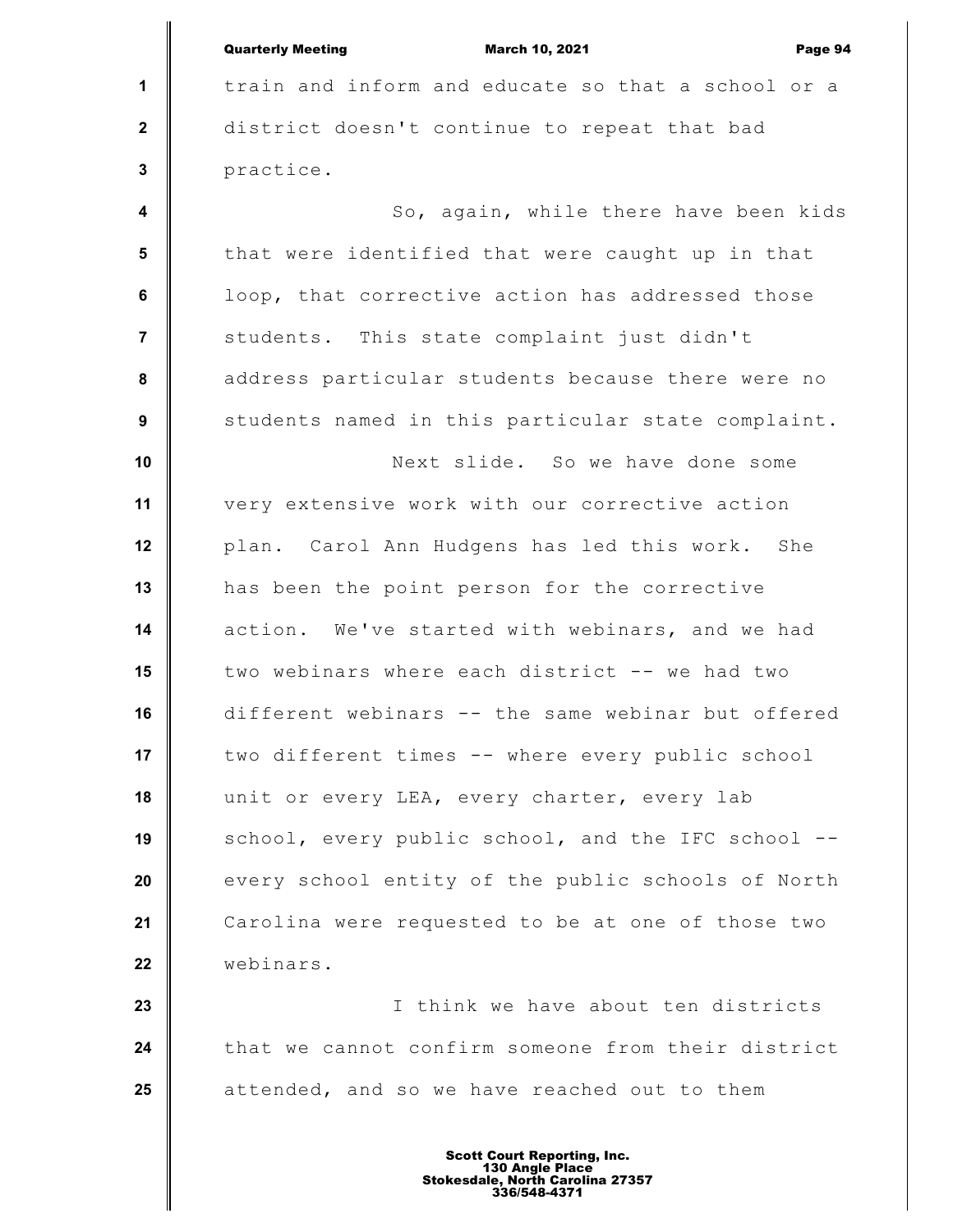|                         | <b>Quarterly Meeting</b><br><b>March 10, 2021</b><br>Page 95 |
|-------------------------|--------------------------------------------------------------|
| $\mathbf 1$             | because we'll either provide them the training               |
| $\mathbf{2}$            | that was captured with a script that they can go             |
| $\mathbf{3}$            | through and then confirm that they've done it, or            |
| $\overline{\mathbf{4}}$ | we'll schedule a third training to provide it to             |
| 5                       | that last small group of folks.                              |
| $\bf 6$                 | What we're thinking is the people                            |
| $\overline{7}$          | registered but didn't either log in the correct              |
| 8                       | school or didn't make that clear. They just put              |
| $\boldsymbol{9}$        | in a county name, which sometimes with a charter             |
| 10                      | school. So we just need to make sure we have a               |
| 11                      | clear understanding of who did not attend.                   |
| 12                      | We have provided a ton of materials                          |
| 13                      | and tools for the districts to then go back and              |
| 14                      | train staff. So we've provided training videos.              |
| 15                      | We've provided scripts with those training videos.           |
| 16                      | We've provided checklists. We provided sign-off              |
| 17                      | sheets. We've provided a draft letter to parents             |
| 18                      | notifying them that their child is being moved               |
| 19                      | into an intervention process and what that looks             |
| 20                      | like and what's the data behind that.                        |
| 21                      | There's a requirement for a lot more                         |
| 22                      | formal documentation that we can go check off and            |
| 23                      | ensure that it has been done because another piece           |
| 24                      | of the complaint was about the communication with            |
| 25                      | parents, that parents didn't know when a child had           |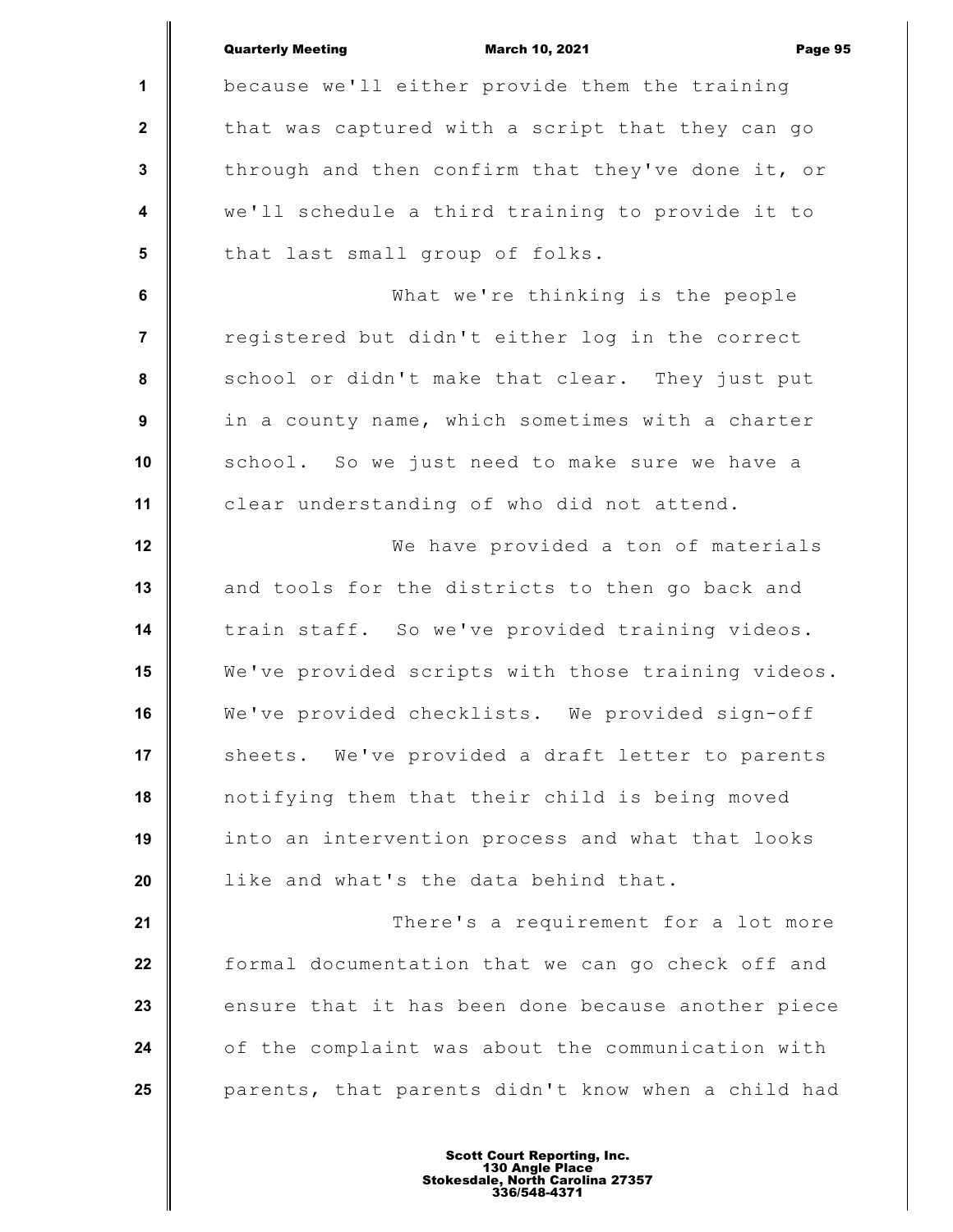|                         | <b>Quarterly Meeting</b><br><b>March 10, 2021</b><br>Page 96 |
|-------------------------|--------------------------------------------------------------|
| $\mathbf 1$             | been moved into a tiered level of intervention in            |
| $\mathbf{2}$            | some places.                                                 |
| $\mathbf{3}$            | I am not going to say that is                                |
| $\overline{\mathbf{4}}$ | statewide because we have some districts who are             |
| 5                       | doing an incredible job with the communication               |
| 6                       | piece with parents with their intervention                   |
| $\overline{7}$          | process, with keeping kids from being                        |
| 8                       | misidentified as having a disability when what               |
| 9                       | they need is solid intervention to get them caught           |
| 10                      | up and move on. So it is not a broken system, but            |
| 11                      | it is -- there are places where it is not                    |
| 12                      | following all best practices. And so that's what             |
| 13                      | this state complaint is working on, is to try to             |
| 14                      | level that out and get everybody into a best                 |
| 15                      | practice mode.                                               |
| 16                      | I'm trying to think of some other                            |
| 17                      | things. We've created Google Docs where they can             |
| 18                      | go in and have access to all this. We have done              |
| 19                      | updates over several weeks, and then we held                 |
| 20                      | office hours for people to join the call, ask                |
| 21                      | questions, problem solve. Those went through                 |
| 22                      | February. We've got another one scheduled about              |
| 23                      | mid March to kind of do a checkpoint.                        |
| 24                      | We provided a timeline for when all                          |
| 25                      | of this must be completed, and we had set one                |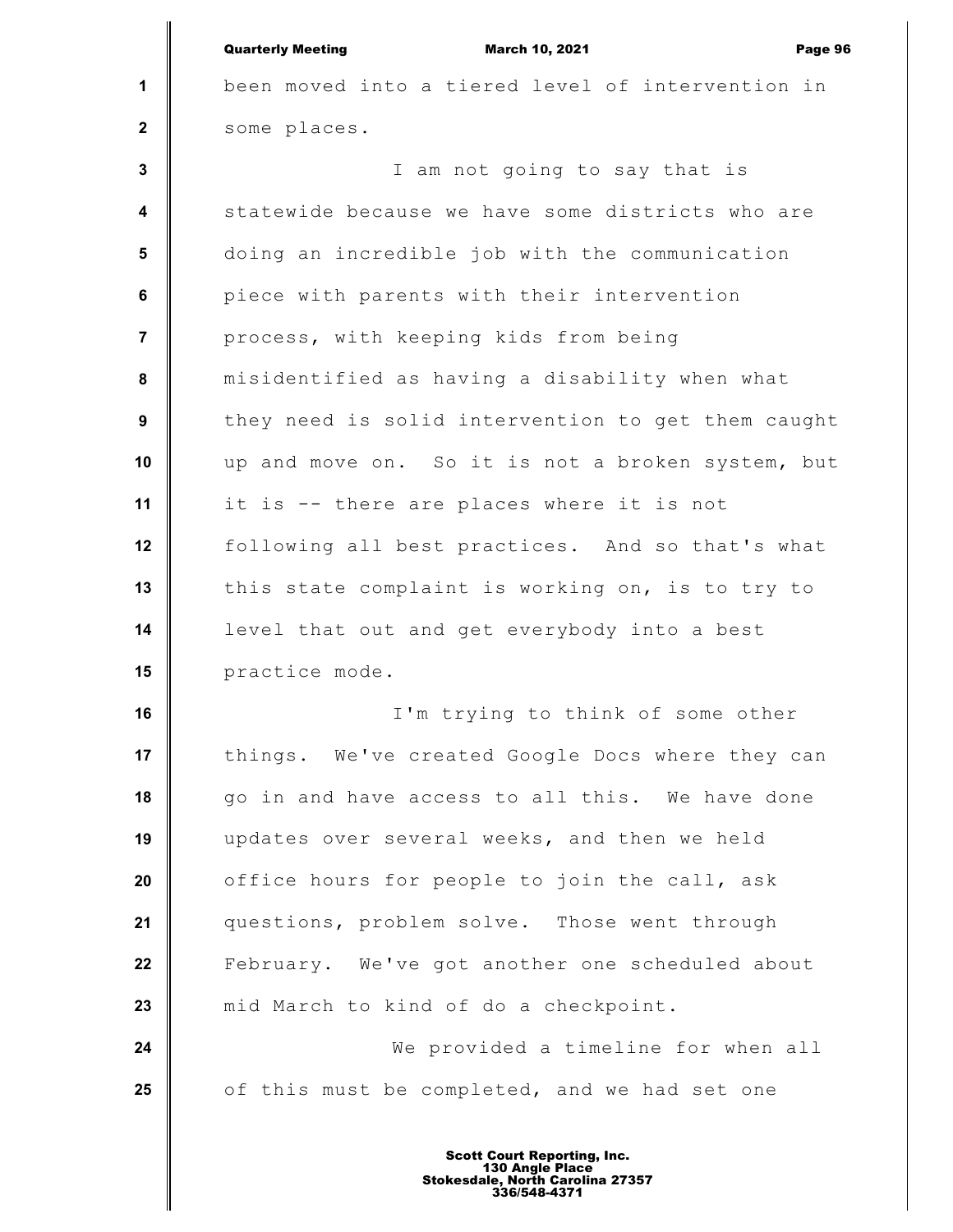|                         | <b>Quarterly Meeting</b><br><b>March 10, 2021</b><br>Page 97 |
|-------------------------|--------------------------------------------------------------|
| $\mathbf 1$             | early timeline in early March. That was before               |
| $\mathbf{2}$            | the Governor and Secretary Cohen came out three              |
| $\mathbf{3}$            | weeks ago now and said we want you to start                  |
| $\overline{\mathbf{4}}$ | working on getting all kids back to school at                |
| 5                       | least the elementary level.                                  |
| 6                       | So we've given LEAs a little                                 |
| $\overline{7}$          | breathing room with that timeline of March about             |
| 8                       | who they have to train and when they have to                 |
| 9                       | train. We've given them a little wiggle room.                |
| 10                      | It's still well within our timeline. In a state              |
| 11                      | complaint, you have one year to complete your                |
| 12                      | corrective action. The finding for the state                 |
| 13                      | complaint was issued in November, and our plan is            |
| 14                      | to close the state complaint by the end of June.             |
| 15                      | So we have shortened our own timeline                        |
| 16                      | to get this work done because it's critical that             |
| 17                      | we don't let this carry on and we don't fix those            |
| 18                      | bad practices that might be out there as quickly             |
| 19                      | as possible. So our goal is, by the end of this              |
| 20                      | school year, this will be done. People will be               |
| 21                      | back on track, documentation will be better in               |
| 22                      | place so parent communication is better in place,            |
| 23                      | and we've got a cleaner system moving forward.               |
| 24                      | Next slide. I got ahead of myself,                           |
| 25                      | but this is just, again, a summary of some of the            |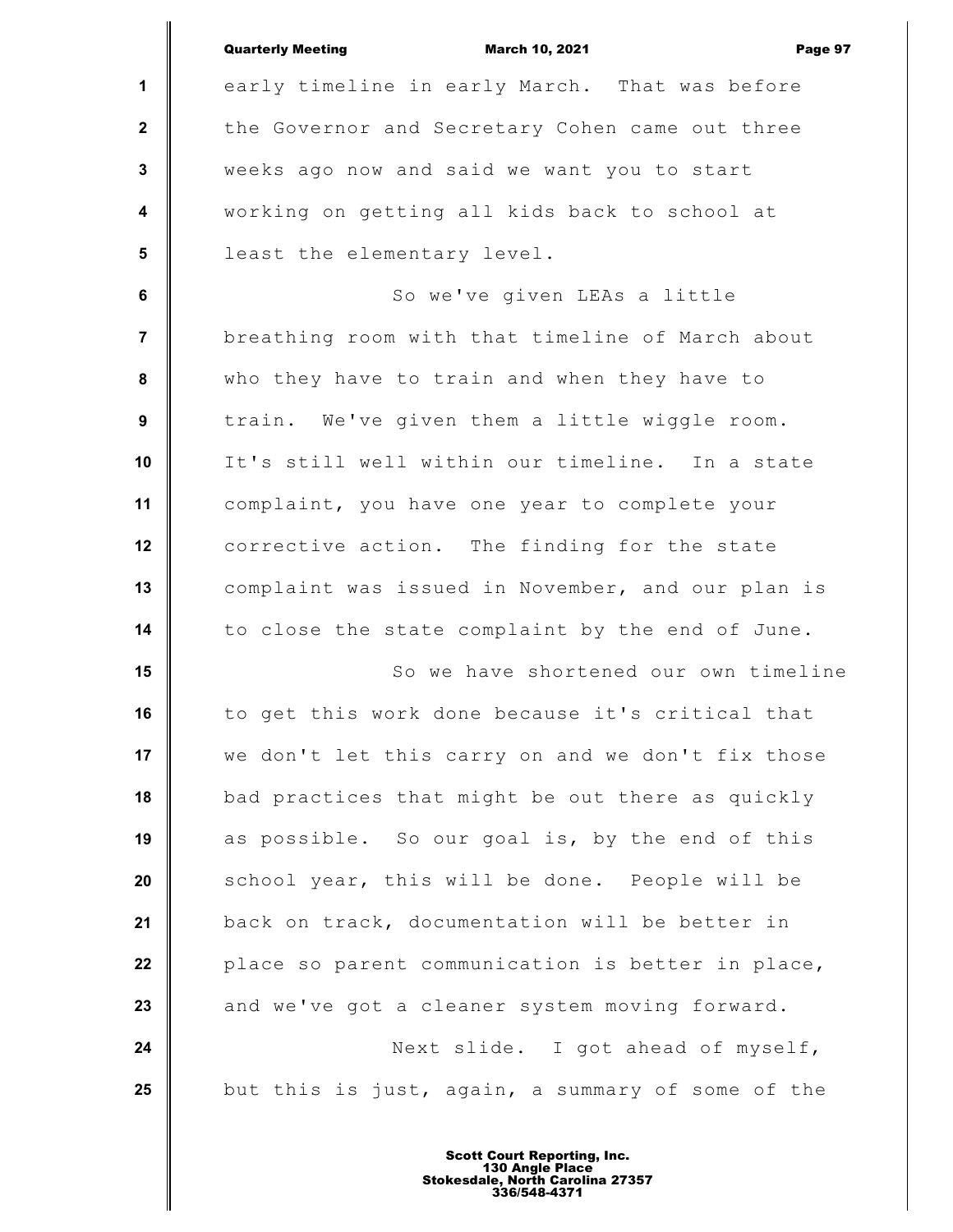Quarterly Meeting March 10, 2021 Page 98

**1 2 3 4 5 6 7 8 9** things we've done to support this corrective action. So we didn't ask districts or LEAs to go back and create their plan. We created the plan. We provided the materials, we provided the information. They just had to then implement that at the local level so that statewide everyone is getting the same information, the same training, the same communication. We have looped in superintendents,

**10 11 12 13 14 15 16 17 18 19** chief academic officers, MTSS coordinators, our regional case managers as well as our EC directors, our division, and the Integrated Academic and Behavior System Team that does the MTSS work. So it has been a total collaborative effort between those two groups, EC and MTSS. The MTSS folks have been a part of our office hours. We have participated in their regional MTSS meetings, and we are being very clear and intentional on the same message.

**20 21 22 23 24 25** And so going back to the State Board last week, what we asked for was this technical change to make this change with the policy. They did approve that. We will be going back to clean up the rest of our policies because there is a new rulemaking piece in place now where every time we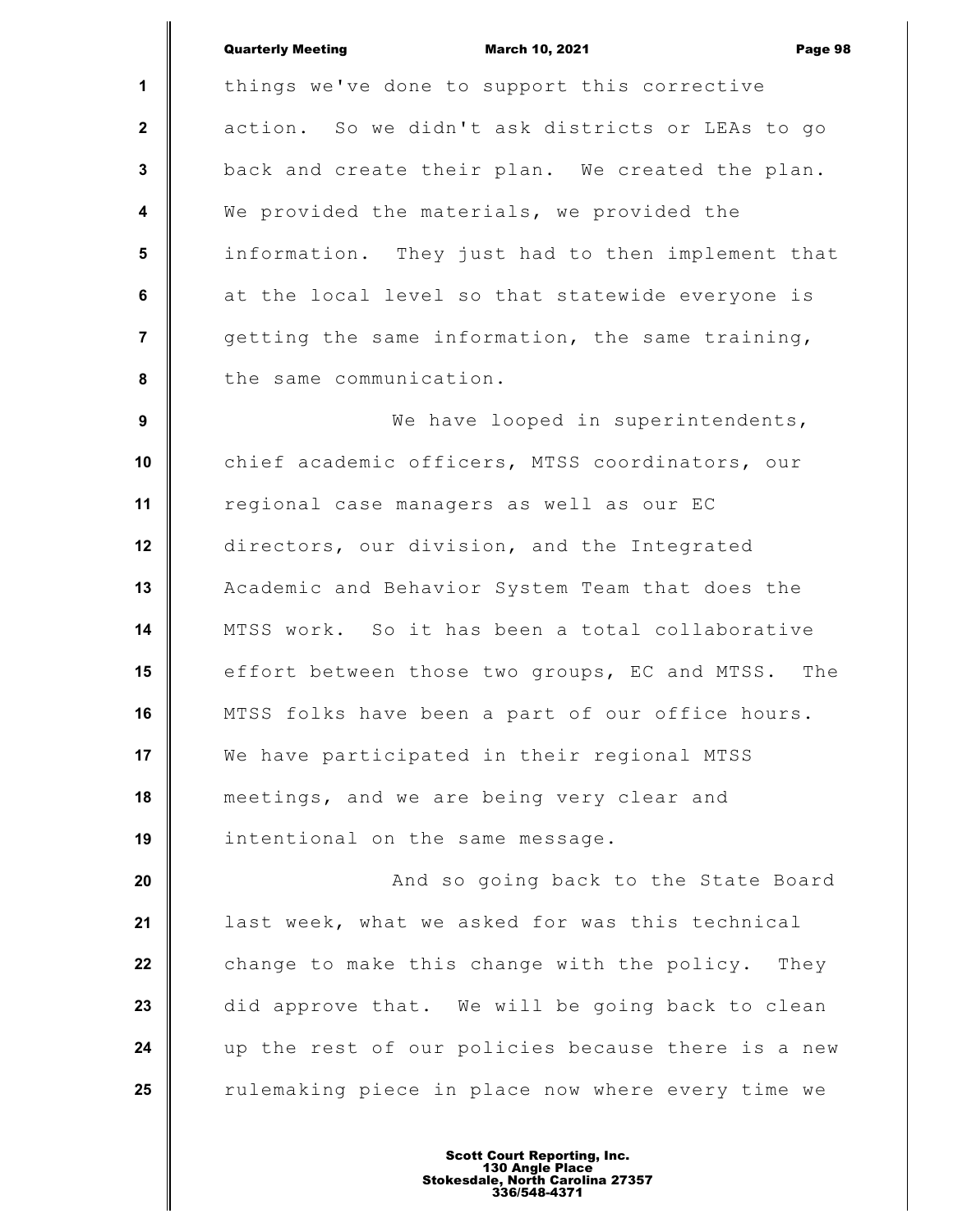**1 2 3 4 5 6 7 8 9 10 11 12 13 14 15 16 17 18 19 20 21 22 23 24 25** Quarterly Meeting March 10, 2021 Page 99 make a policy in State Board, it has to go back to this overall, state-level rules authority for approval. And so since so much of our guidance already in our policies governing services for children with disabilities is a repeat of the federal regs, we're going to try to go in and do -- just to separate out what is specific to North Carolina and get that through rulemaking to get us kind of back on track with that group. It's not duplicating the policy word for word when we're just going to cite the policy to begin with. Next slide, Alexis. And so we are working now -- these are our next steps. They did approve the policy. We are working to get that policy change updated on the website, and we are also working to  $-$  to try and get our new policy manual back in line so we can get -- people are needing new policy manuals. So we've got to get this inserted and get it up on the website so people can download that. When we are ready to take that full policy of whatever we're doing with the Rules Commission, that will certainly come before you for your input and for your feedback.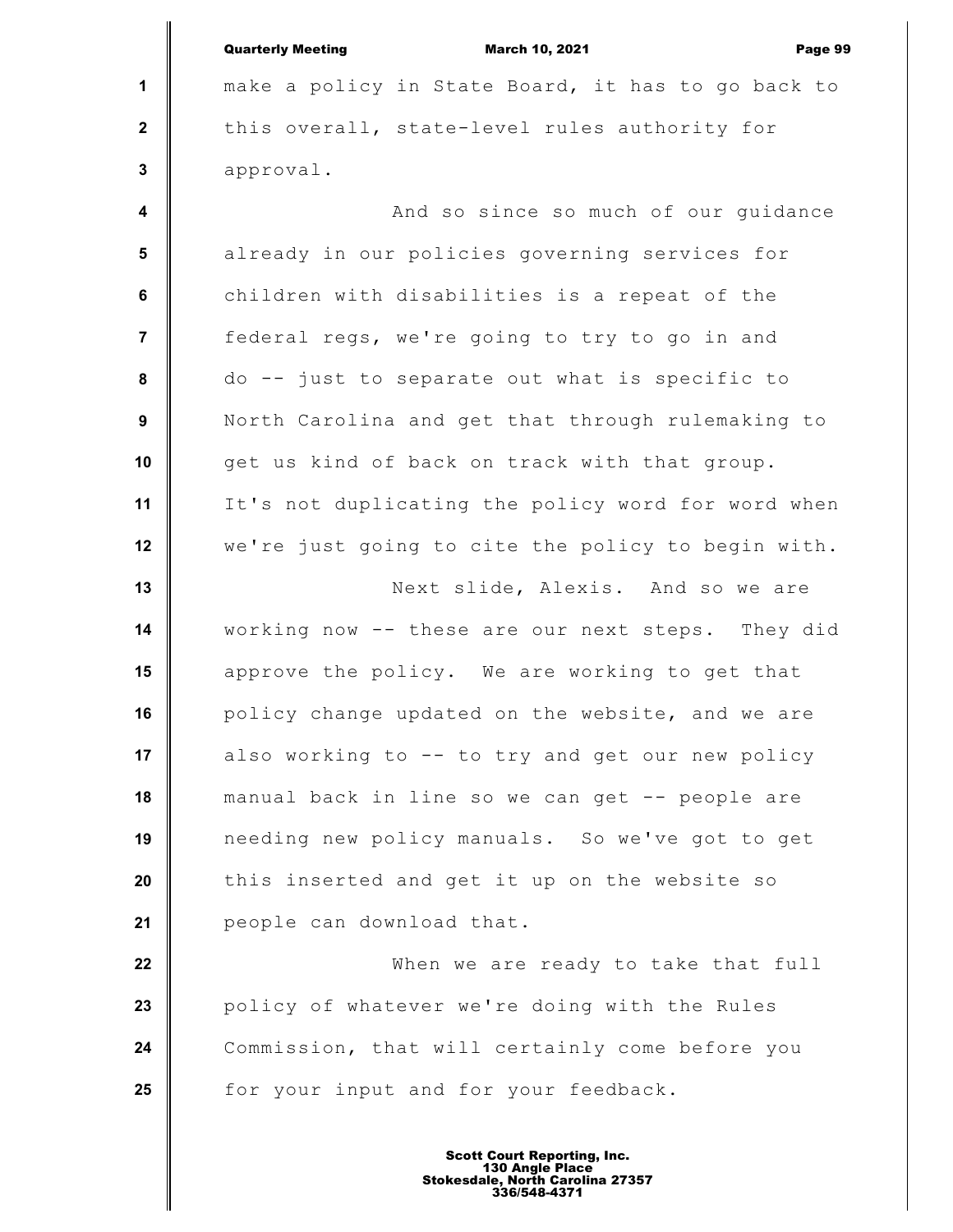|                         | <b>Quarterly Meeting</b><br>March 10, 2021<br><b>Page 100</b> |
|-------------------------|---------------------------------------------------------------|
| 1                       | And I think that's everything I had                           |
| $\mathbf{2}$            | on that, Alexis. If there are any questions, I'll             |
| $\mathbf{3}$            | be happy to take those now.                                   |
| $\overline{\mathbf{4}}$ | MS. UTZ: There is nothing in the                              |
| 5                       | chat box so far.                                              |
| $\bf 6$                 | MS. THOMAS: Okay. Great. Then,                                |
| $\overline{7}$          | I'll move on to the strategic plan, and I am happy            |
| 8                       | to say this is the final version of the strategic             |
| 9                       | plan for the Exceptional Children Division. Some              |
| 10                      | of you did use the opportunity to provide us                  |
| 11                      | feedback when we asked for that from all of our               |
| 12                      | stakeholder groups, and I greatly appreciate that.            |
| 13                      | And, in particular, one item that                             |
| 14                      | came from a council member -- and it was all                  |
| 15                      | anonymous, but if you are on this call and you're             |
| 16                      | the person that did this, I want to personally                |
| 17                      | thank you because we try to make sure we don't use            |
| 18                      | acronyms. But what we've found is that we still               |
| 19                      | use terms or titles -- on this page you're looking            |
| 20                      | at, for example, where it says, "coaching                     |
| 21                      | continuum," that we don't necessarily explain as              |
| 22                      | we've used it here. So people reading this may                |
| 23                      | not know what the context is.                                 |
| 24                      | And so one of the things from your                            |
| 25                      | feedback we did was -- and we'll get to it in a               |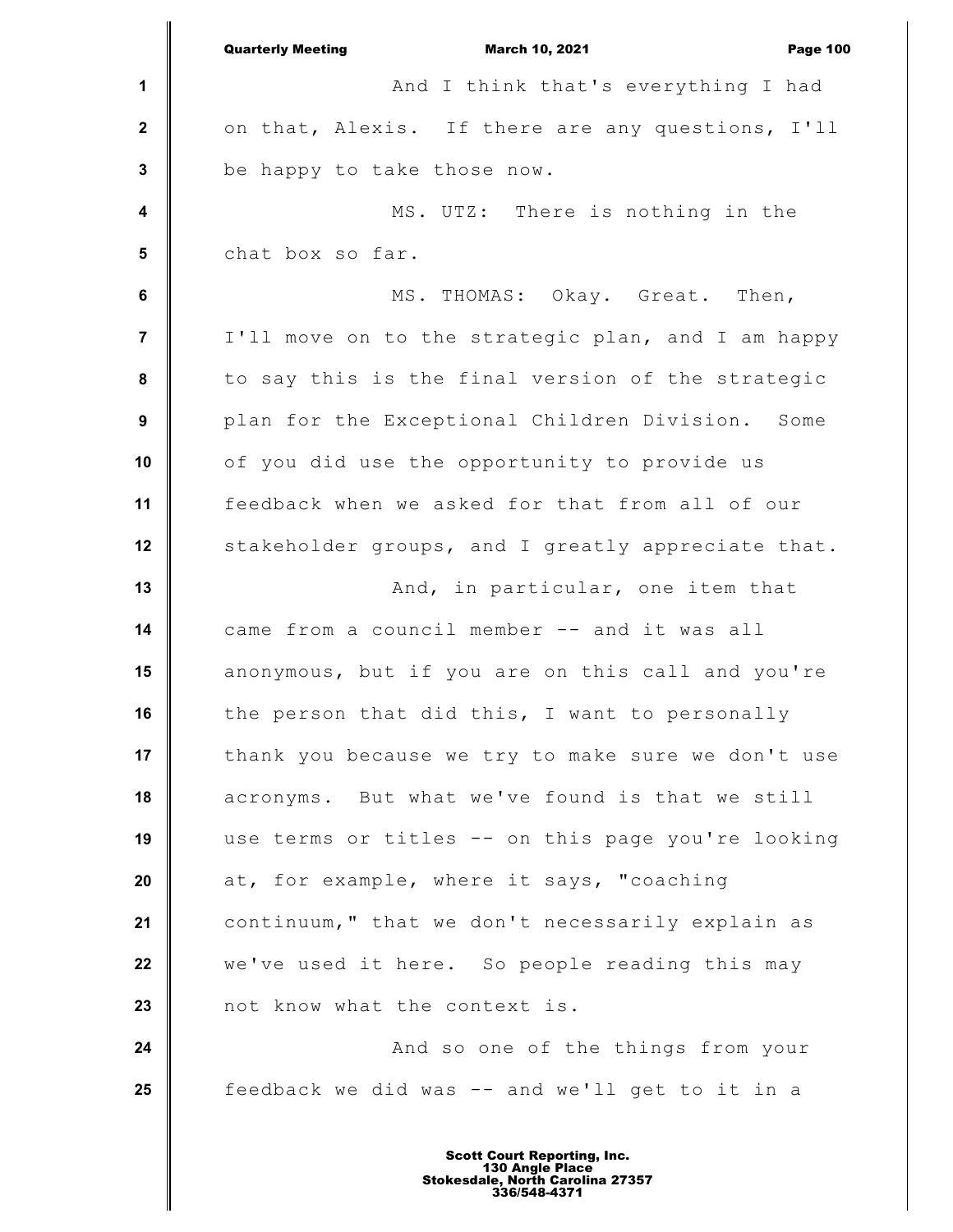|                 | <b>Quarterly Meeting</b><br><b>March 10, 2021</b><br><b>Page 101</b>                                      |
|-----------------|-----------------------------------------------------------------------------------------------------------|
| $\mathbf 1$     | minute, but we created a glossary at the end where                                                        |
| $\mathbf{2}$    | we have explained the terms, the titles, the                                                              |
| $\mathbf{3}$    | courses, anything that we thought a user not                                                              |
| 4               | deeply embedded in special ed or a reader not                                                             |
| $5\phantom{.0}$ | deeply embedded in special ed would wonder what                                                           |
| $\bf 6$         | that was, and there's a really cute little tool.                                                          |
| $\overline{7}$  | Alexis, can you hover over where it                                                                       |
| 8               | says "coaching continuum" and click on that? So                                                           |
| 9               | we have this--- It went away. Try it again.                                                               |
| 10              | There's a link that's been connected so that when                                                         |
| 11              | you hover over a term that we've defined, the                                                             |
| 12              | definition pops up for you. There you go. So                                                              |
| 13              | it's going to give the reader context as they go                                                          |
| 14              | through, and then at the end, there is the full                                                           |
| 15              | glossary.                                                                                                 |
| 16              | So I provided this to Alexis to share                                                                     |
| 17              | with you. I shared this with our State Board.                                                             |
| 18              | And I apologize. I need to take two seconds. If                                                           |
| 19              | you'll give me seconds.                                                                                   |
| 20              | MS. UTZ: Sure. And as Sherry is                                                                           |
| 21              | doing that, we do have a number that just joined                                                          |
| 22              | us that is not on the Council. Laura, I see                                                               |
| 23              | you're logged in. Are you here for public                                                                 |
| 24              | comment?                                                                                                  |
| 25              | (No audible response.)                                                                                    |
|                 | <b>Scott Court Reporting, Inc.</b><br>130 Angle Place<br>Stokesdale, North Carolina 27357<br>336/548-4371 |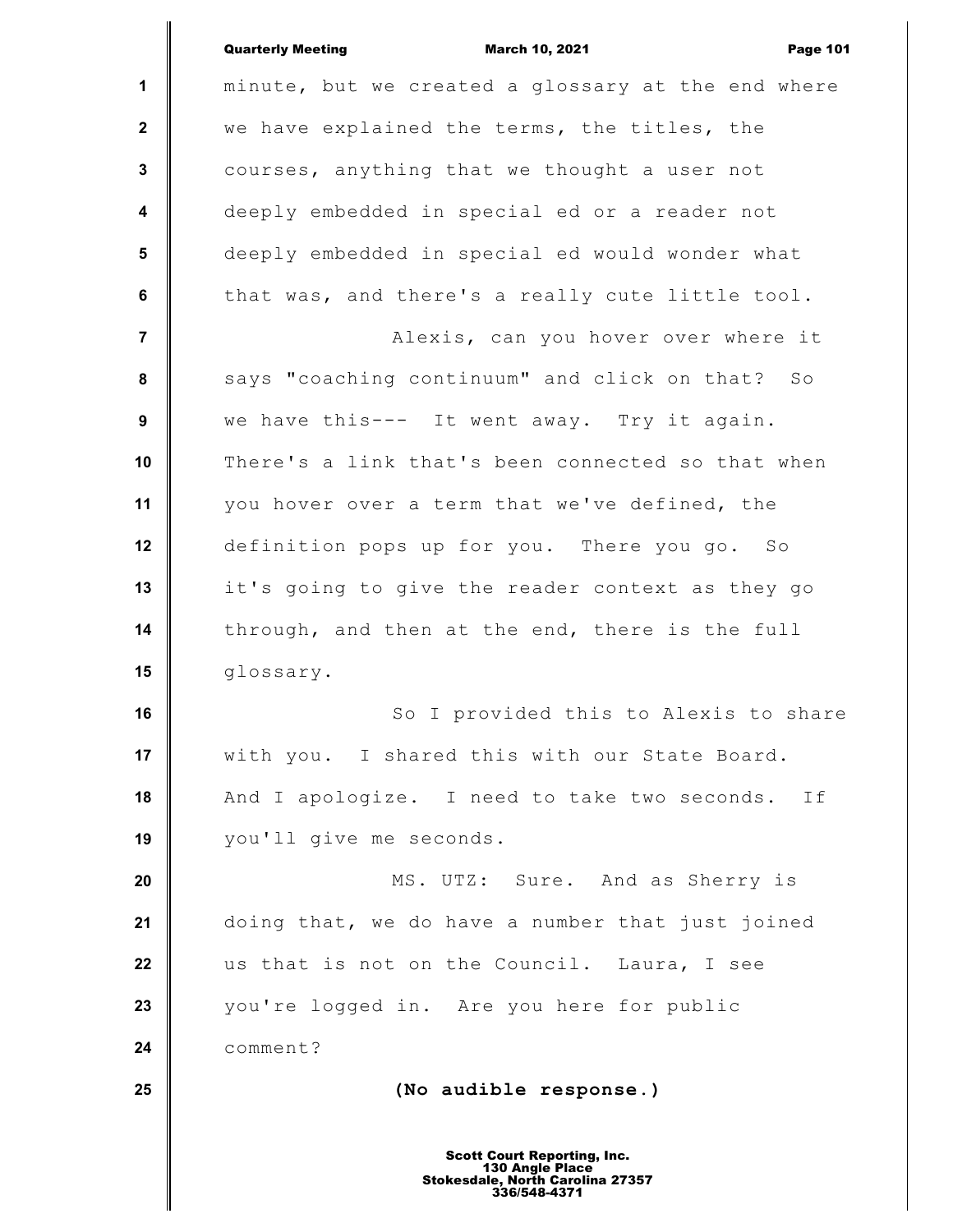**1 2 3 4 5 6 7 8 9 10 11 12 13 14 15 16 17 18 19 20 21 22 23 24 25** Quarterly Meeting March 10, 2021 Page 102 MS. UTZ: Laura, can you hear us? **(No audible response.)** MS. UTZ: All right. Well, we'll try again in a little bit. MS. THOMAS: I'm back. Can you hear me? MS. UTZ: Yep. Go ahead. MS. THOMAS: All right. So I have provided this to Alexis. We did try to clean up some of the language. This is very broad because it is the Division's targeted plan, and then I have asked each section to take the actions and the indicators or evidence of success and create their section plan that aligns to where they see their work impacting these objectives and these actions in our overall strategic plan. So, for example, the second bullet under "Actions" is applying the full coaching continuum. We as a division went through training last year on the full e-coaching continuum, and so everything we are doing as far as technical support is taking the lens of coaching -- now we're not just coaching because people have been through Reading Research to Classroom Practice or our significant disabilities literacy work. It's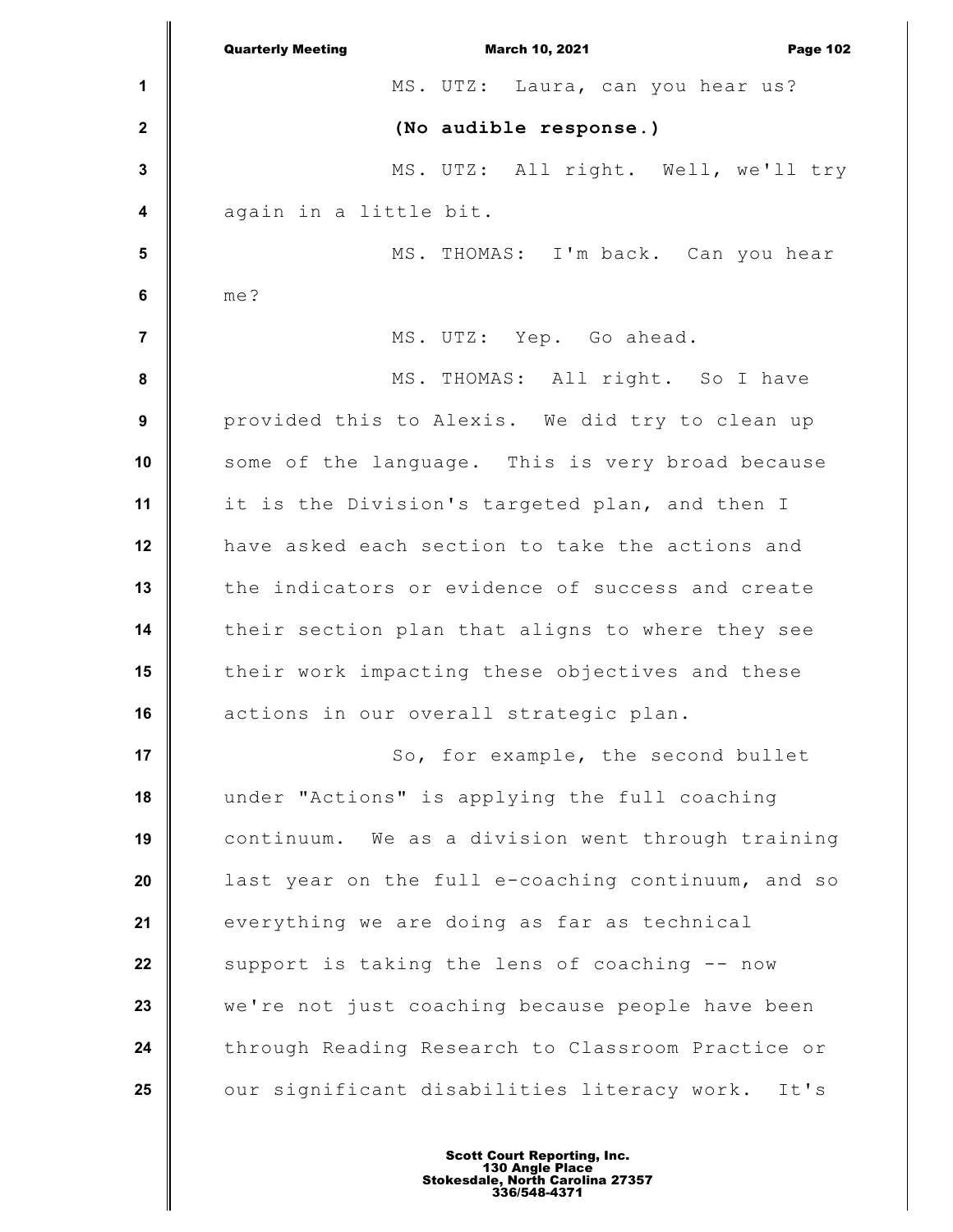|                         | <b>Quarterly Meeting</b><br><b>March 10, 2021</b><br><b>Page 103</b> |
|-------------------------|----------------------------------------------------------------------|
| $\mathbf{1}$            | they're being coached anytime we provide PD,                         |
| $\mathbf{2}$            | anytime we provide technical assistance.                             |
| 3                       | So our program improvement and                                       |
| $\overline{\mathbf{4}}$ | professional developmental folks that have done                      |
| $5\phantom{.0}$         | Reading Research to Classroom Practice [inaudible]                   |
| 6                       | to that action item with their e-coaching around                     |
| $\overline{7}$          | that reading course or the Foundations of Math.                      |
| 8                       | Dreama McCoy's section of Supporting                                 |
| 9                       | Teaching and Related Services that has the                           |
| 10                      | significant disabilities work, they're going to                      |
| 11                      | report on how they're supporting that literacy for                   |
| 12                      | significant disabilities. So each section will be                    |
| 13                      | able to customize their responses to the actions,                    |
| 14                      | the indicators, and the evidence, and then they                      |
| 15                      | are submitting those plans to me so that we really                   |
| 16                      | do have a very broad casting of the net of how we                    |
| 17                      | are approaching this work to ensure that we're                       |
| 18                      | providing equity and access for all kids.                            |
| 19                      | And if you were able to review this,                                 |
| 20                      | you'd see that this is very heavily aligned with                     |
| 21                      | the State Board's strategic plan, and there's a                      |
| 22                      | huge focus on equity. We are now in the Office of                    |
| 23                      | Equity. My new supervisor is Dr. Catherine                           |
| 24                      | Edmonds, and our whole area that reports to her is                   |
| 25                      | focused on equity as part of the reorganization                      |
|                         |                                                                      |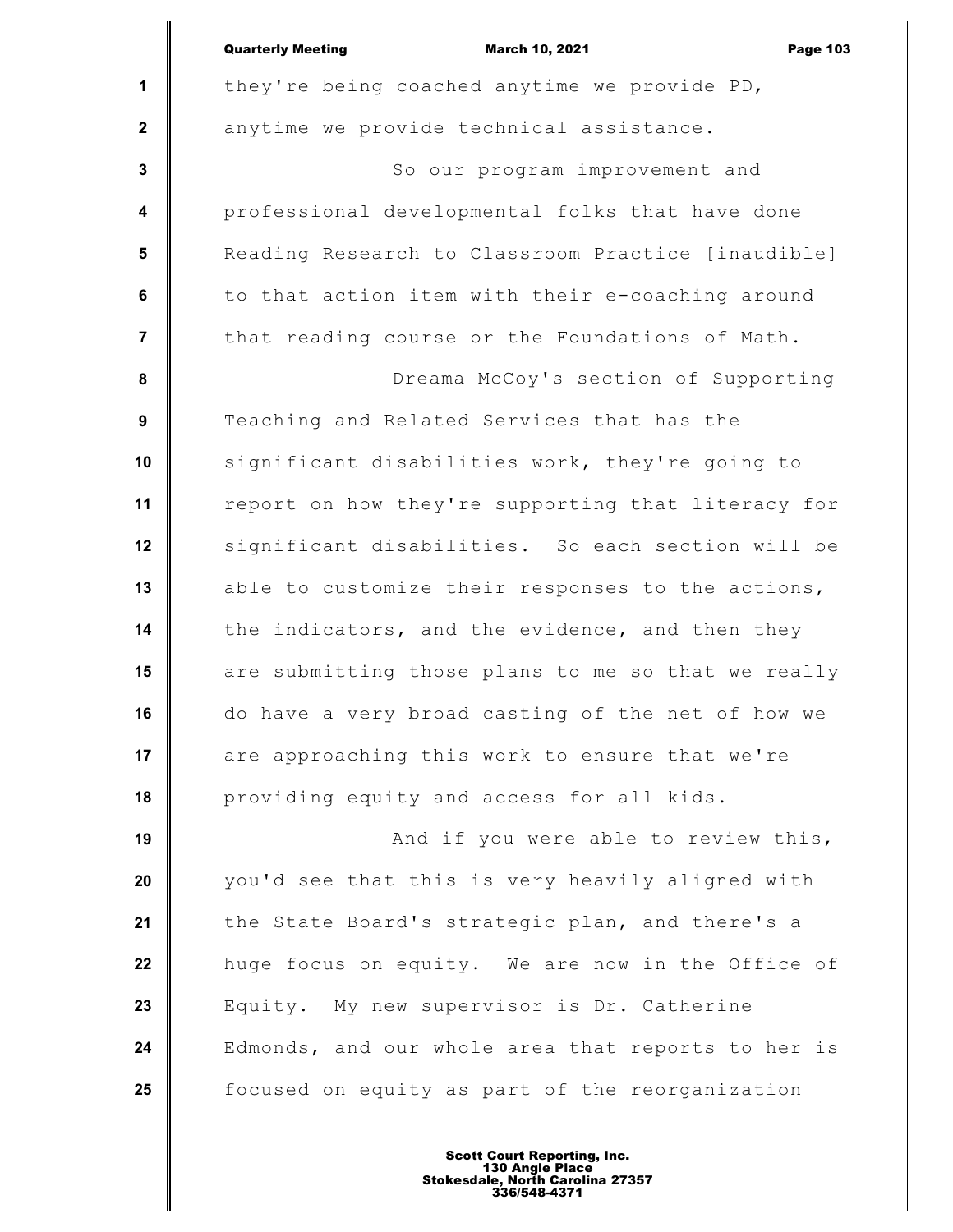|                         | <b>Quarterly Meeting</b><br><b>March 10, 2021</b><br><b>Page 104</b> |
|-------------------------|----------------------------------------------------------------------|
| $\mathbf{1}$            | with Superintendent Truitt coming on board.                          |
| $\mathbf{2}$            | So I shared this with the State Board                                |
| $\mathbf{3}$            | as just an item they were going to send out                          |
| $\overline{\mathbf{4}}$ | because they knew we were working on it. We have                     |
| $5\phantom{.0}$         | since been asked to present on our strategic plan                    |
| $\bf 6$                 | at the April board meeting to show them where                        |
| $\overline{7}$          | we've aligned and what our focus is around equity,                   |
| 8                       | and I'm really excited about that because I feel                     |
| $\boldsymbol{9}$        | like we did some really good work in putting the                     |
| 10                      | priorities in place in this plan, to keep guiding                    |
| 11                      | our division, to keep us all focused on equity.                      |
| 12                      | And that happened before we got moved                                |
| 13                      | into the Office of Equity. So sometimes things                       |
| 14                      | just align appropriately, and you don't have any                     |
| 15                      | clue that that's happening, but I feel like we're                    |
| 16                      | in a good place. We've also been doing work                          |
| 17                      | within our division on equity, and we chose to                       |
| 18                      | work on disability and race equity. Those two                        |
| 19                      | areas, we feel, impact our work the most.                            |
| 20                      | So staff are going through some                                      |
| 21                      | professional development from an outside source                      |
| 22                      | and we're having conversations. We're looking at                     |
| 23                      | everything through this lens of equity so that we                    |
| 24                      | can then better support our districts as they try                    |
| 25                      | to do the very same thing.                                           |
|                         |                                                                      |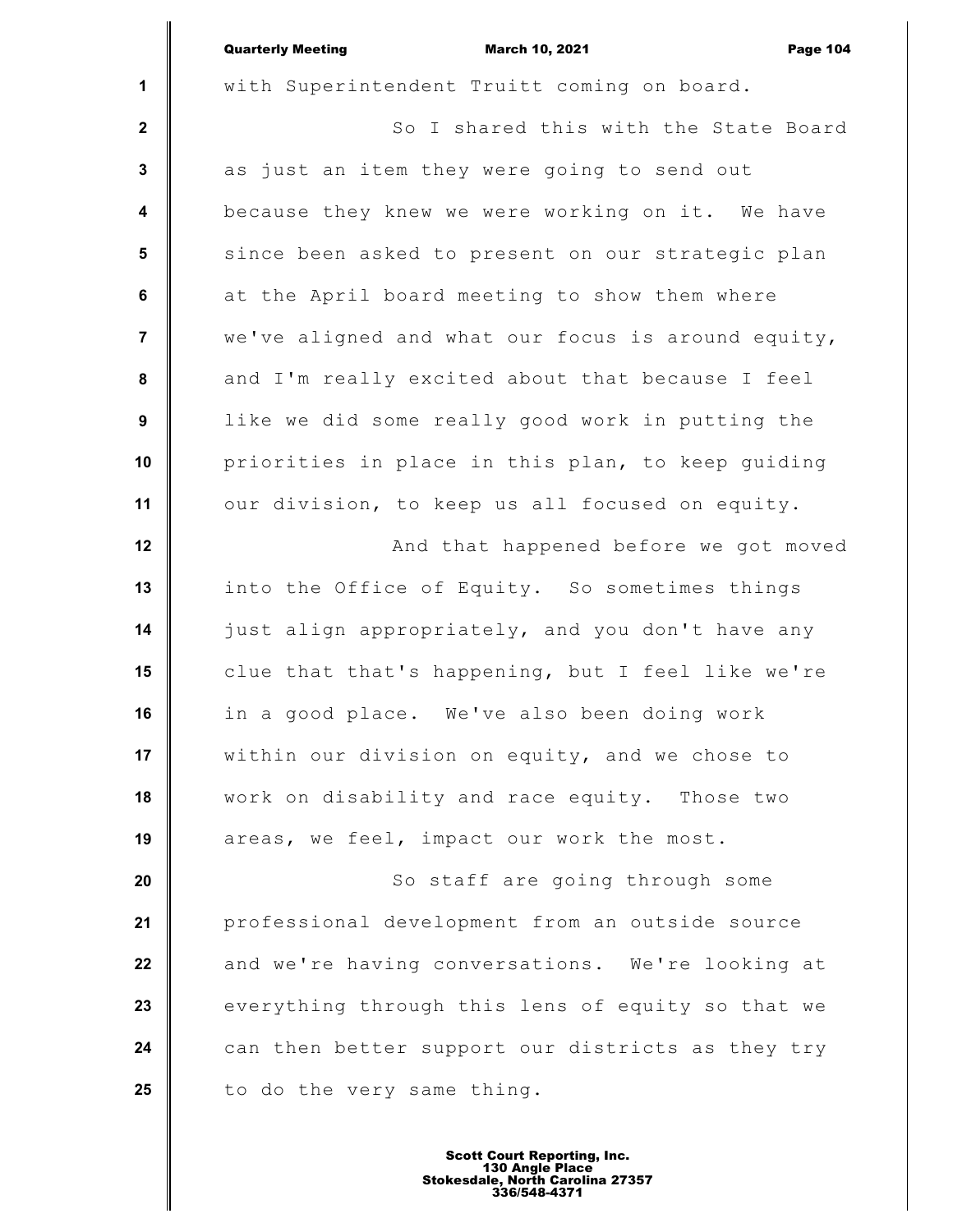**1 2 3 4 5 6 7 8 9 10 11 12 13 14 15 16 17 18 19 20 21 22 23 24 25** Quarterly Meeting March 10, 2021 Page 105 So I'm not going to go through the whole plan. I know it was shared with you. You will get this final plan. You will also get the PowerPoint that we just went through, but I am happy to take questions about the strategic plan if you have those. MS. UTZ: And for those of you that have the agenda pulled up, if you refresh your agenda, these links are linked into the agenda. MS. THOMAS: Oh, thank you, Alexis. And, again, if you are the person that said please define these terms, thank you, thank you, thank you. That's why we need stakeholder input. In our world, we know what those things are, but everybody doesn't, and that was a huge help for us. MS. UTZ: And, Sherry, I'm not seeing any questions that have come up in the chat box. MS. THOMAS: Okay. Well, if there are later, you-all know how to find me, and I am always happy to get your emails and -- or make a phone call and talk through any questions you may have. Thank you again. MS. DEGEN: I'm sorry. Sherry, can I ask one question?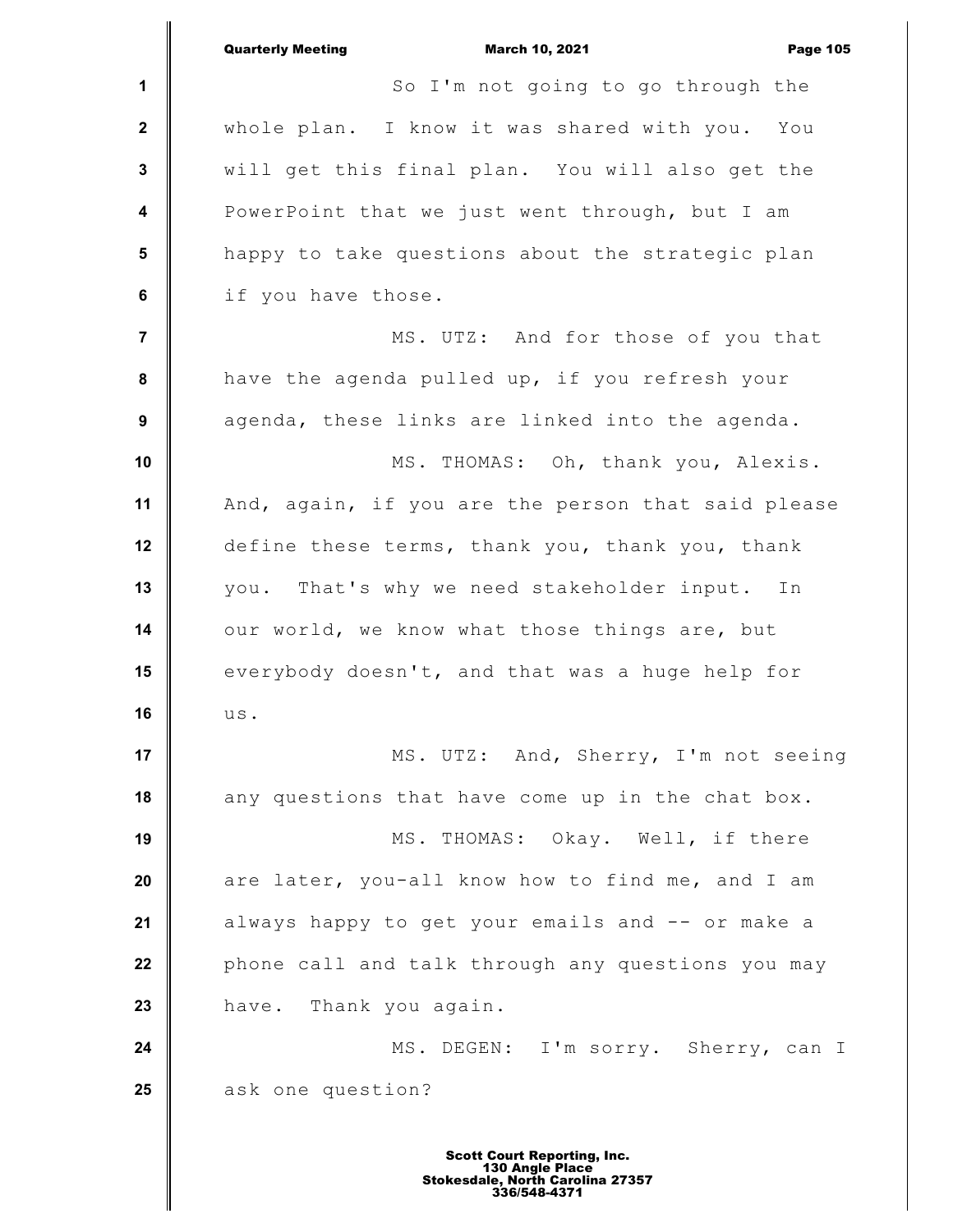**1 2 3 4 5 6 7 8 9 10 11 12 13 14 15 16 17 18 19 20 21 22 23 24 25** Quarterly Meeting March 10, 2021 Page 106 MS. THOMAS: Absolutely. MS. DEGEN: This is Jennifer from Charlotte. MS. THOMAS: Hey, Jennifer. MS. DEGEN: Hi. Thank you for all this information. I think it's so great. I know that our whole school has already taken the videos and they were very helpful. My principal keeps commenting about the MTSS video. He's like, "I learned so much." So he really did get a lot from those, so he's excited to learn a lot. But my question is, as far as like the equity, you know, there's some different tiers when you look at  $--$  so I know  $--$  and I think it's a statewide requirement that, you know, if a parent presents with a private psychological eval, you know, that they've paid for and they bring it to the school, technically, we are supposed to open it up with a -- you know, with a referral process to see if we need to move forward with the EC process, you know, and test. If a parent requests testing, we run concurrent with MTSS, and then looking at equities, you see so many students who have either language issues because [inaudible] just different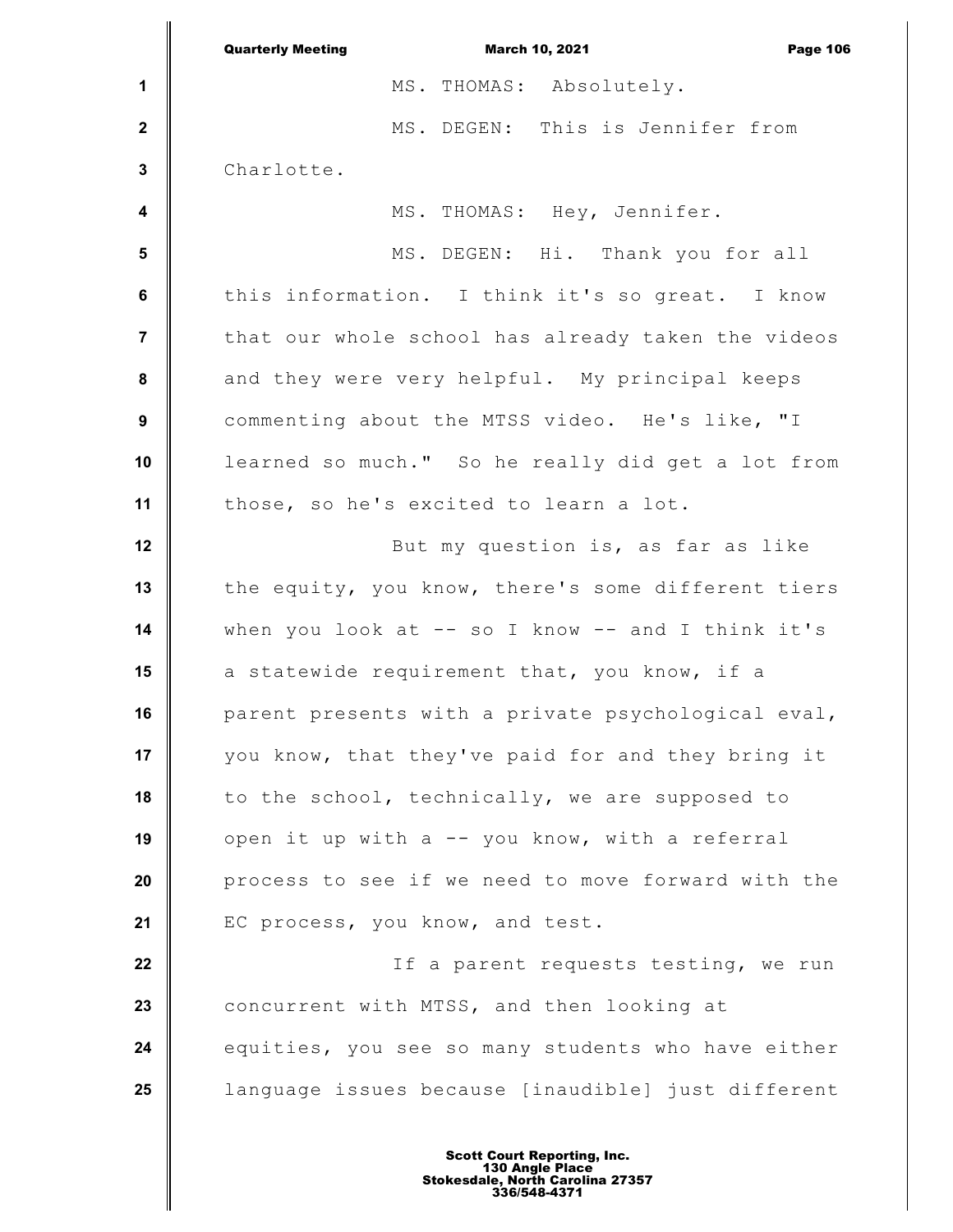|                  | <b>Quarterly Meeting</b><br><b>March 10, 2021</b><br><b>Page 107</b> |
|------------------|----------------------------------------------------------------------|
| 1                | levels like maybe a parent doesn't speak English                     |
| $\mathbf{2}$     | or you have maybe a poverty area where a parent                      |
| $\mathbf{3}$     | isn't as educated to say, "Hey, I'm requesting                       |
| $\boldsymbol{4}$ | testing" or "I can't afford a private eval," and                     |
| 5                | those kids are then going through the MTSS                           |
| 6                | process.                                                             |
| $\overline{7}$   | And in some districts -- you know,                                   |
| 8                | I'm going to admit that some of them have gotten                     |
| 9                | lost in my school. I think we have a great                           |
| 10               | program, but you know, at the high school level,                     |
| 11               | sometimes it does -- you know, it gets stuck. So                     |
| 12               | where is that equity being addressed as far as,                      |
| 13               | you know, the language barrier and the financial                     |
| 14               | part when you're looking at a parent who is                          |
| 15               | working and not -- doesn't know the system? Those                    |
| 16               | kids are getting stuck in MTSS, but if you have a                    |
| 17               | parent that's knowledgeable and just goes ahead                      |
| 18               | and says, "I want testing," or comes in with a                       |
| 19               | private eval, they're skipping all that part.                        |
| 20               | And I just -- that's a huge concern                                  |
| 21               | for me. I know we open all these kids with these                     |
| 22               | private evals that come in, and I feel like, you                     |
| 23               | know, it's -- there are kids I want to say, "Hey,                    |
| 24               | Mom, go ahead and request testing," but you know,                    |
| 25               | I know that that's not appropriate to do either                      |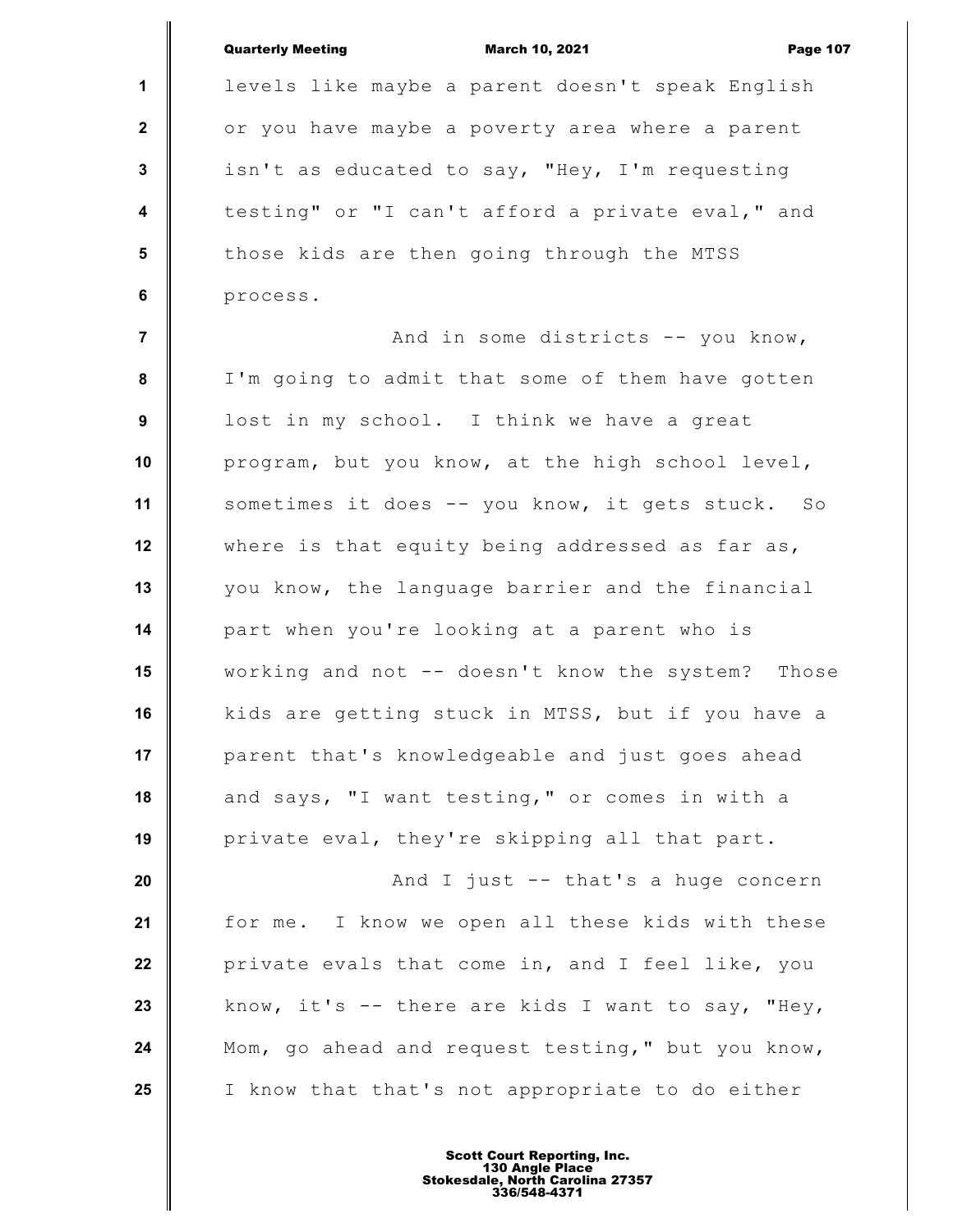|                         | <b>Quarterly Meeting</b><br><b>March 10, 2021</b><br><b>Page 108</b> |
|-------------------------|----------------------------------------------------------------------|
| $\mathbf 1$             | for some of these lower income families, but they                    |
| $\mathbf{2}$            | don't know the system. So how is that being                          |
| $\mathbf{3}$            | addressed, if that makes sense?                                      |
| $\overline{\mathbf{4}}$ | MS. THOMAS: Yeah, it does make                                       |
| 5                       | sense. And so part of that corrective action is                      |
| $\bf 6$                 | that that is -- that's an issue. That was one of                     |
| $\overline{7}$          | the issues, that there may be parents who don't                      |
| 8                       | have that access or that knowledge. They're not                      |
| 9                       | being told.                                                          |
| 10                      | And so the communication -- some of                                  |
| 11                      | the communication documents that we've provided                      |
| 12                      | are in English and Spanish because that's the                        |
| 13                      | primary second language that we deal with.                           |
| 14                      | Anything else -- schools have the responsibility                     |
| 15                      | to translate into the appropriate language that is                   |
| 16                      | needed by that parent or to have an interpreter                      |
| 17                      | That's always been a requirement for<br>there.                       |
| 18                      | access.                                                              |
| 19                      | And, hopefully, this notification                                    |
| 20                      | when they say "Your child is going into                              |
| 21                      | intervention," it also states in there, "At any                      |
| 22                      | time, you may request an evaluation," and that had                   |
| 23                      | to be -- that was one of the pieces that had to be                   |
| 24                      | put in writing, that while it was out there, it's                    |
| 25                      | in policy, it's in the regulations, and there are                    |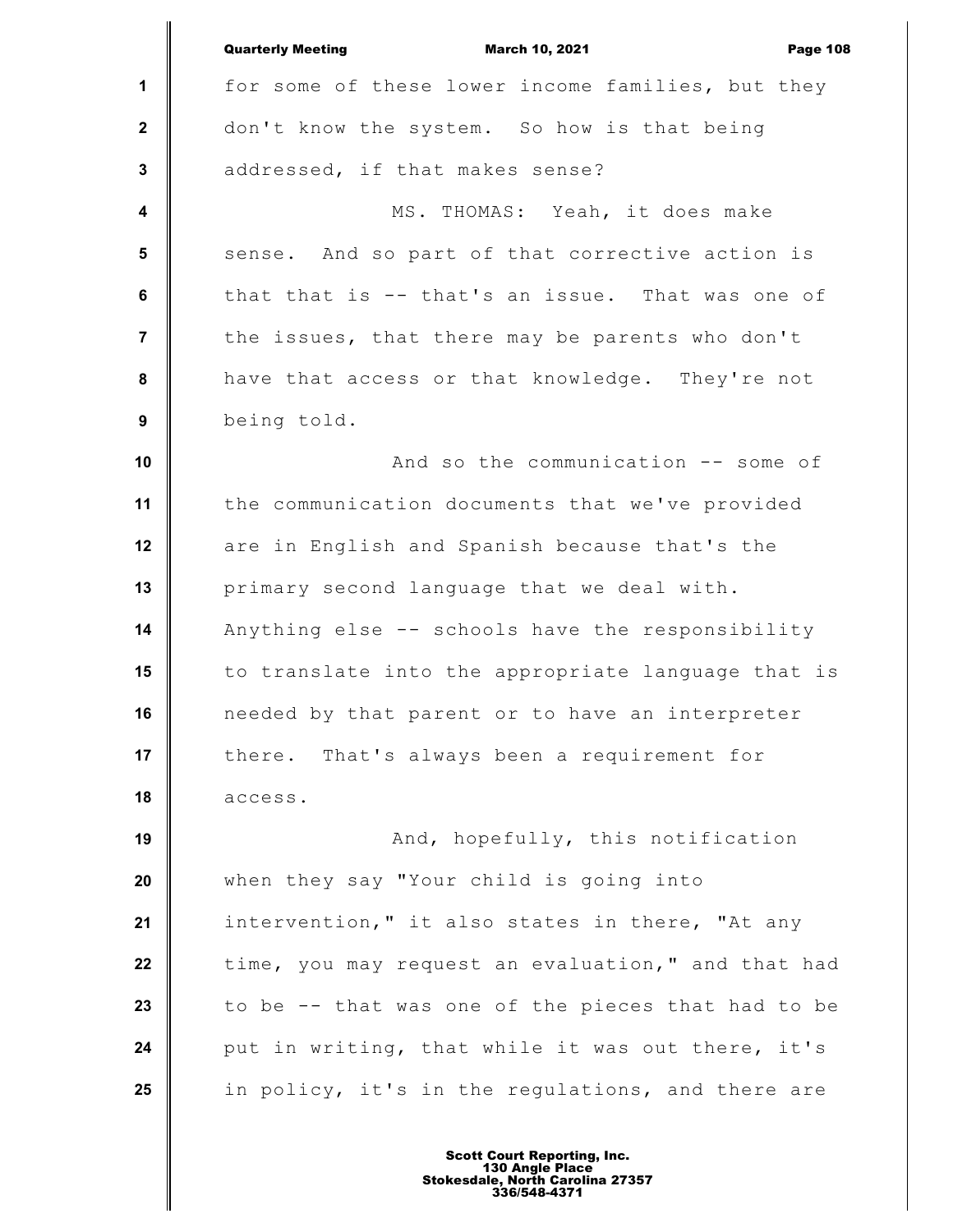|                  | <b>Quarterly Meeting</b><br><b>March 10, 2021</b><br><b>Page 109</b> |
|------------------|----------------------------------------------------------------------|
| $\mathbf{1}$     | a lot of school sites -- it's on their website.                      |
| $\mathbf{2}$     | It wasn't on every school website.                                   |
| $\mathbf{3}$     | So one of the corrective action items                                |
| $\boldsymbol{4}$ | is to say you have to inform parents and you have                    |
| 5                | to keep that documentation that you informed that                    |
| 6                | parent in their native language that they have the                   |
| $\overline{7}$   | right to request a referral.                                         |
| 8                | MS. MOOREFIELD: Sherry, this is                                      |
| 9                | Ginny Moorefield. I just wanted to put a bug in                      |
| 10               | your ear and anyone else on this Council here                        |
| 11               | that, you know, when we make -- you know, we're                      |
| 12               | making all these strides to make sure that our                       |
| 13               | parents are aware and we're putting things in                        |
| 14               | different languages and we're offering all these                     |
| 15               | different language services for bilingual                            |
| 16               | families, I just want to put a bug in your ear                       |
| 17               | that deaf families, English is usually their                         |
| 18               | second language, and of course, American Sign                        |
| 19               | Language does not have a written form.                               |
| 20               | So, you know, your office may                                        |
| 21               | consider, when they're creating these documents,                     |
| 22               | to have a link to an interpretative video of the                     |
| 23               | information and then, you know, include that as a                    |
| 24               | QR code or include that as a link for deaf                           |
| 25               | families to have access to that information.                         |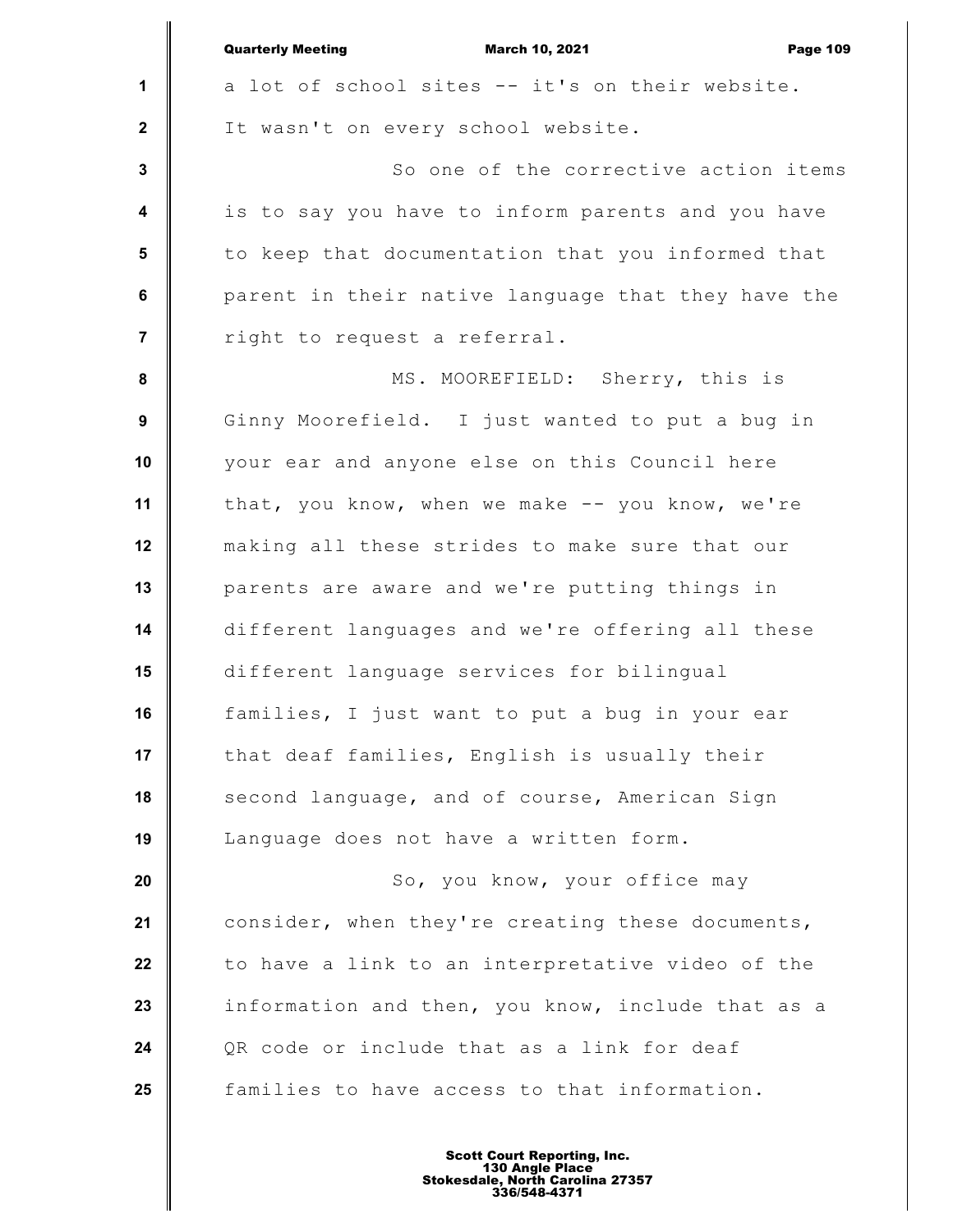|                         | <b>Quarterly Meeting</b><br><b>March 10, 2021</b><br><b>Page 110</b> |
|-------------------------|----------------------------------------------------------------------|
| 1                       | MS. THOMAS: That is a great idea.                                    |
| $\mathbf{2}$            | We have talked about the braille piece of this,                      |
| $\mathbf{3}$            | but that's -- I'm surprised Sherri Vernelson                         |
| $\overline{\mathbf{4}}$ | hasn't already told me I needed to do that. She                      |
| 5                       | is usually on top of that, but that is a great                       |
| 6                       | idea and that is certainly something we can add                      |
| $\overline{7}$          | and add in that toolbox for districts. That's a                      |
| 8                       | great idea. Thank you for that.                                      |
| $\boldsymbol{9}$        | MS. MOOREFIELD: No problem.                                          |
| 10                      | MS. THOMAS: I will also tell you one                                 |
| 11                      | of the things we are working on, not related to                      |
| 12                      | this, but I have been pushing very hard, and                         |
| 13                      | pushing hard doesn't move it faster or it doesn't                    |
| 14                      | move it as fast as I want, but we are very close                     |
| 15                      | to having full translation within ECATS, which                       |
| 16                      | will make a huge difference for all of our                           |
| 17                      | parents. So districts can stop interpreting or                       |
| 18                      | translating at that point.                                           |
| 19                      | So we're trying to get that                                          |
| 20                      | accessibility there as well, and to your point,                      |
| 21                      | trying to use closed captioning as much as we can,                   |
| 22                      | and I think some of those -- I think the videos we                   |
| 23                      | prepared for schools were supposed to have closed                    |
| 24                      | captioning on them. That's not going to parents,                     |
| 25                      | but it's trying to capture staff as well.                            |
|                         |                                                                      |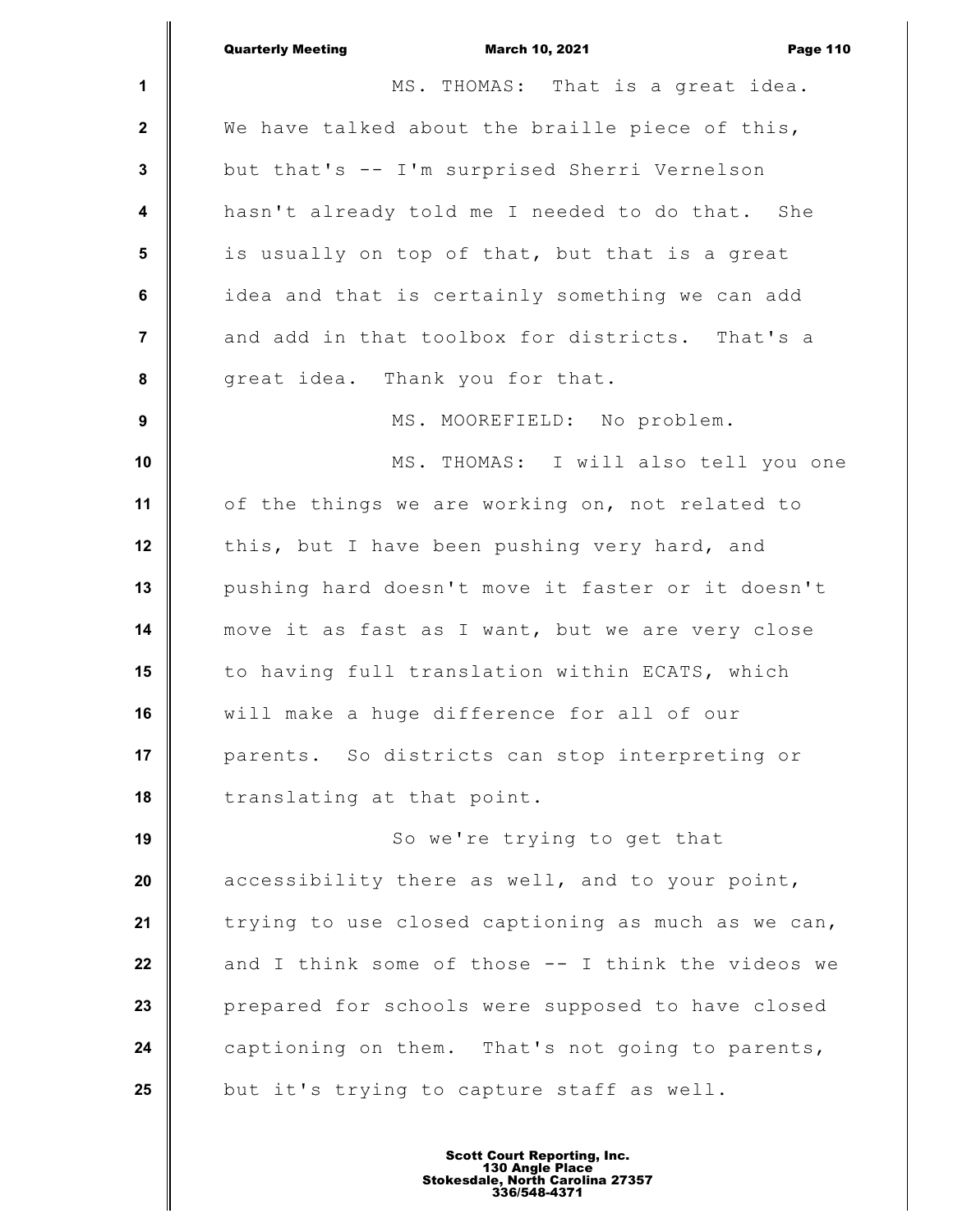|                | <b>Quarterly Meeting</b><br><b>March 10, 2021</b><br><b>Page 111</b> |
|----------------|----------------------------------------------------------------------|
| 1              | MS. MOOREFIELD: Excellent.                                           |
| $\mathbf{2}$   | MS. UTZ: Sherry, there is a                                          |
| $\mathbf{3}$   | question, "Are there videos for the MTSS for                         |
| 4              | families and where are they?"                                        |
| 5              | MS. THOMAS: There are posted videos                                  |
| 6              | that I think ECAC has done or is working on. I                       |
| $\overline{7}$ | don't know if the MTSS website has any of those                      |
| 8              | videos or not, so that's a question I am happy to                    |
| 9              | follow up on.                                                        |
| 10             | MS. UTZ: I'm trying to think if I                                    |
| 11             | know the answer too, but nothing comes right to                      |
| 12             | the front of my head either.                                         |
| 13             | MS. THOMAS: There are some old                                       |
| 14             | videos that we did, oh, probably back in 2009 when                   |
| 15             | I was doing RTI, which is now MTSS, and we did                       |
| 16             | videos for families at that point, but it was on a                   |
| 17             | four-tier process, which is very much not what                       |
| 18             | we're doing now. So I'll check on that. I know                       |
| 19             | that -- I know that ECAC was working on some.<br>$\mathbf I$         |
| 20             | don't know if those are up or not.                                   |
| 21             | And I love all the comments and the                                  |
| 22             | questions. So thank you for those.                                   |
| 23             | MS. UTZ: And Terri shared -- Terri,                                  |
| 24             | who is from ECAC, shared that she's not sure                         |
| 25             | either. So we definitely will have to check on                       |
|                |                                                                      |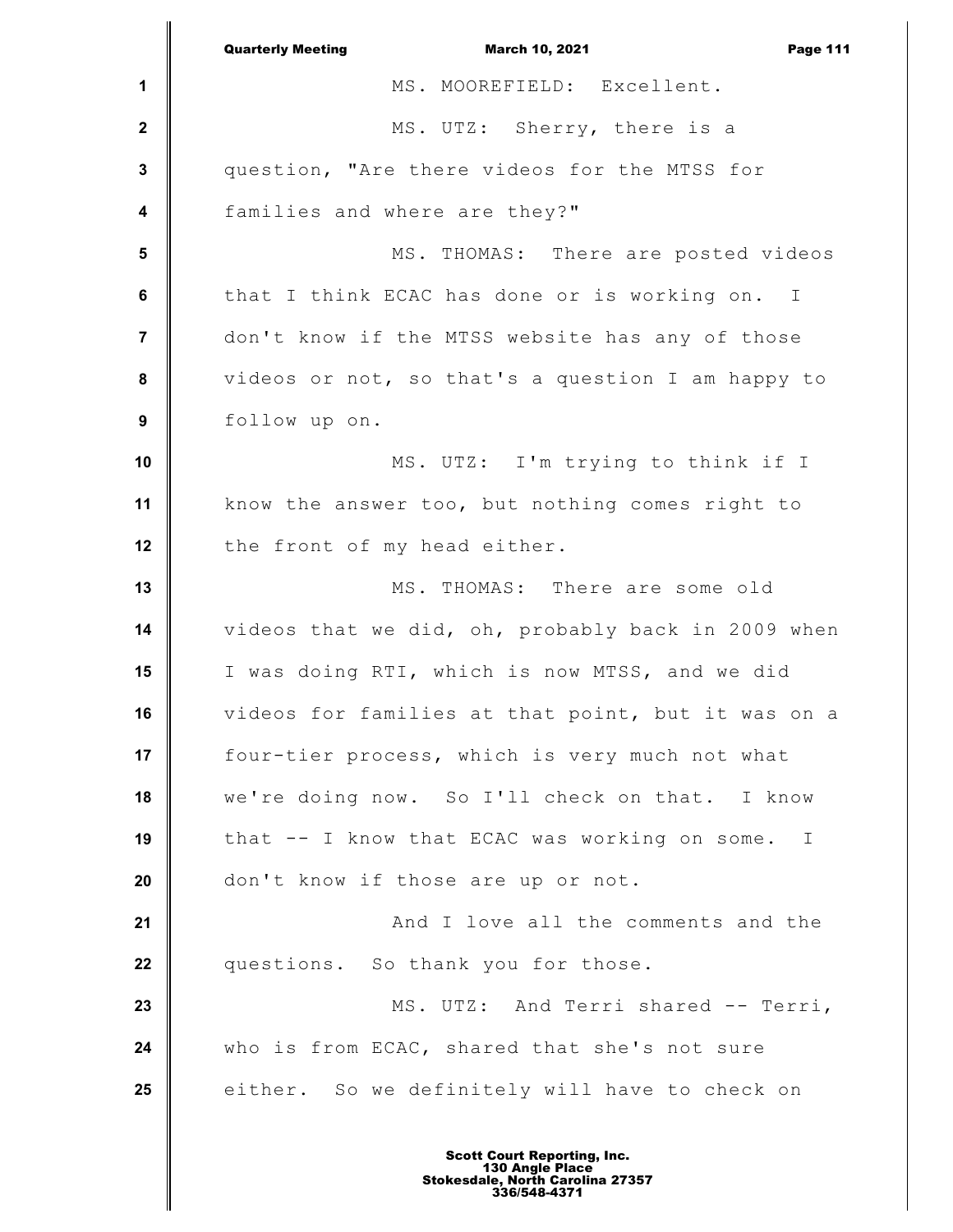**1 2 3 4 5 6 7 8 9 10 11 12 13 14 15 16 17 18 19 20 21 22 23 24 25** Quarterly Meeting March 10, 2021 Page 112 that. MS. THOMAS: Yes, we will. I know there was something done around MTSS for SLD eligibility. I just don't know what else has been done. So I will check on that and get that back to you, Alexis, to share with Council. MS. UTZ: Sure. THE CHAIRPERSON: So any more questions, Alexis? MS. UTZ: Nope, that was it. THE CHAIRPERSON: So thank you so much, Sherry, and thank you, Matt. MS. THOMAS: You are most welcome. Thank you for your time today. I think I went a little over, but I hope it was helpful information. THE CHAIRPERSON: Very helpful. Thank you. MS. THOMAS: Uh-huh. Bye-bye. THE CHAIRPERSON: So we are at 12:13. We're actually early. So what's our official they have to be signed in for public comment by? MS. UTZ: By 12:00. And I did get communication from the Laura that was in. She's not here for public comment. So we don't have to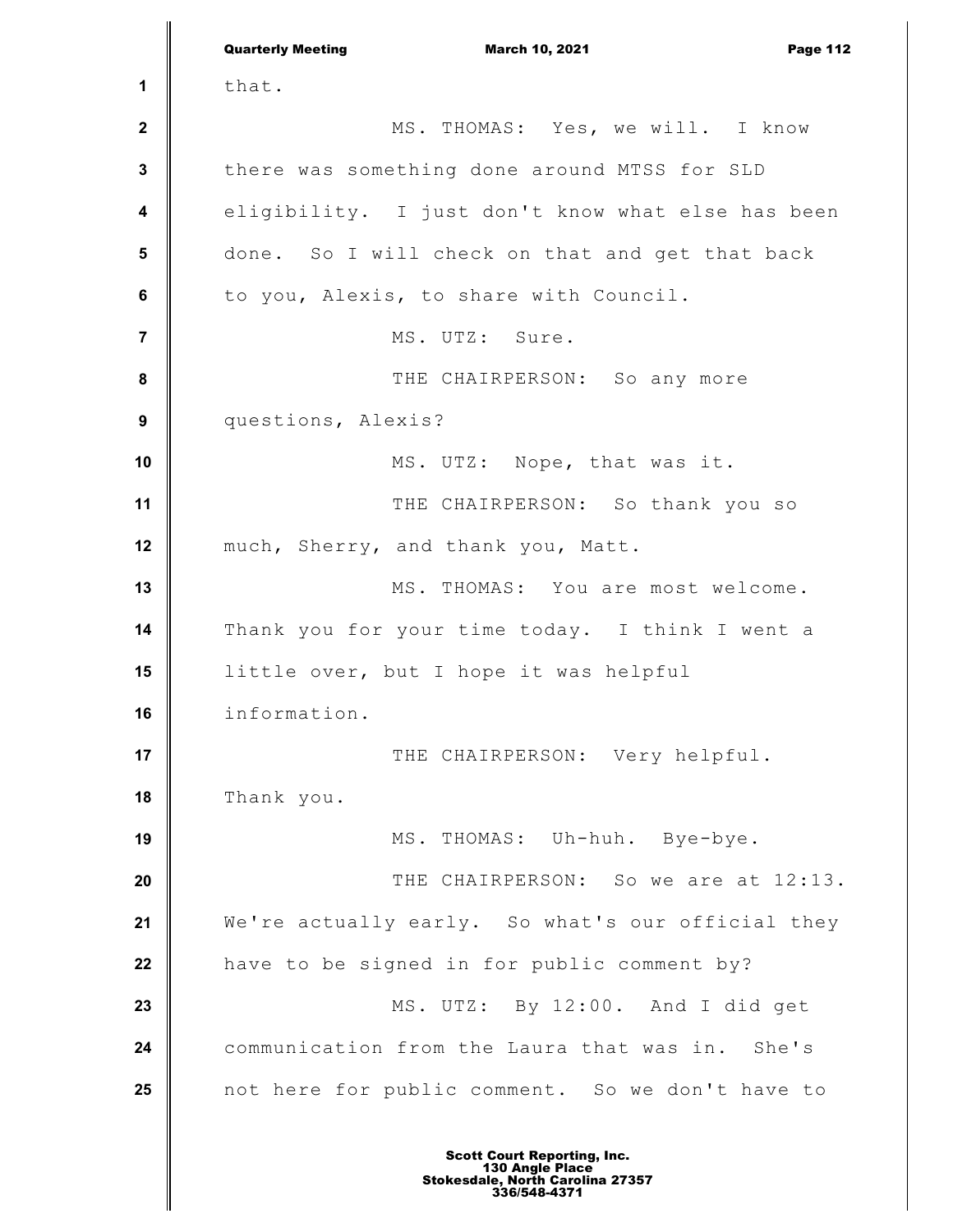**1 2 3 4 5 6 7 8 9 10 11 12 13 14 15 16 17 18 19 20 21 22 23 24 25** Quarterly Meeting March 10, 2021 Page 113 worry about that. We just had the one that was emailed into us. THE CHAIRPERSON: And we had no sign-ups? MS. UTZ: Nope. THE CHAIRPERSON: So, Diane, would you like to read the public comment that we got in email form? MS. COFFEY: Yes, I can. It actually is a very short one. It was two questions. It's "What measures are in place to notify parents of absences?" and "What responsibilities are in place for application an of IEP?" And that is literally all that's on the email. MS. UTZ: Can you read it one more time for me? MS. COFFEY: Okay. And I can send it to you, if that would make it easier, but it's "What measures are in place to notify parents of absences?" And then, "What responsibilities are in place for application of an IEP?" DR. HUTCHINSON: I'm not sure if they're referencing absences of the student or absences of the instructional staff or related service providers.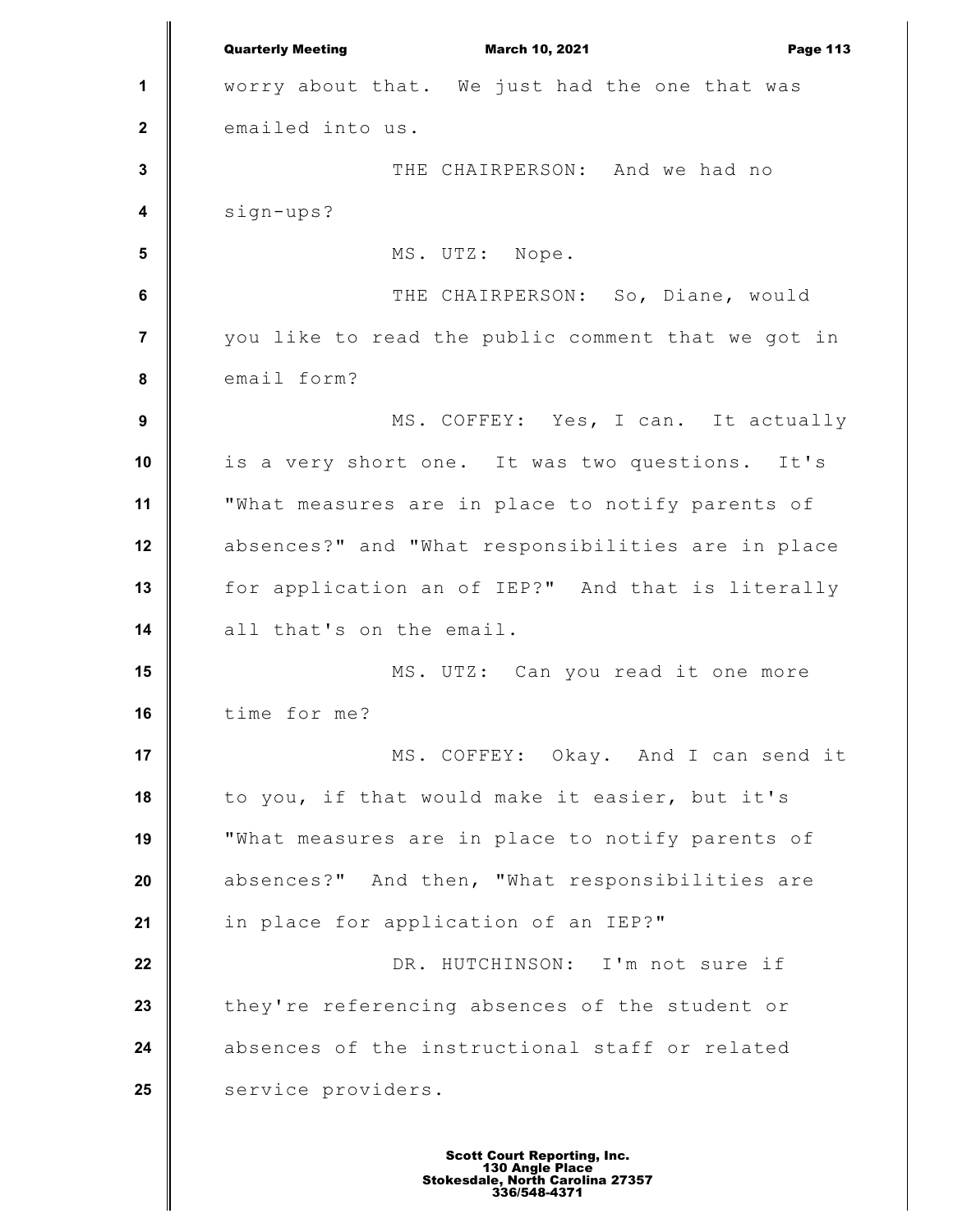|                         | <b>Quarterly Meeting</b><br><b>March 10, 2021</b><br><b>Page 114</b> |
|-------------------------|----------------------------------------------------------------------|
| 1                       | MS. COFFEY: Yes, I agree. It's very                                  |
| $\mathbf{2}$            | vague.                                                               |
| $\mathbf 3$             | DR. HUTCHINSON: I quess absences of                                  |
| $\overline{\mathbf{4}}$ | students -- there's compulsory attendance laws                       |
| $5\phantom{.0}$         | that state that the school has to notify parents                     |
| $\bf 6$                 | when a student has three, six, and then nine                         |
| $\overline{7}$          | unexcused absences, and each school might do that                    |
| 8                       | a different way.                                                     |
| $\boldsymbol{9}$        | And notifications for parents of                                     |
| 10                      | absent teachers and service providers -- Sherry                      |
| 11                      | might be able to speak to this, but we don't have                    |
| 12                      | any obligation to notify parents when a service                      |
| 13                      | provider is absent or a special ed teacher is                        |
| 14                      | absent for a limited number of days unless we're                     |
| 15                      | doing a long-term sub, but maybe Sherry could                        |
| 16                      | speak to that a little. I'm not sure -- I don't                      |
| 17                      | know if we're addressing the question, though.                       |
| 18                      | MS. UTZ: Sherry is no longer here.                                   |
| 19                      | She had another meeting. But, technically, you --                    |
| 20                      | I mean you don't have to respond to comments to                      |
| 21                      | answer them. But I feel like this is a specific                      |
| 22                      | question that is not necessarily for this like                       |
| 23                      | audience, if that makes sense.                                       |
| 24                      | MS. COFFEY: I agree, Alexis. I                                       |
| 25                      | think -- I don't know -- I mean the person didn't                    |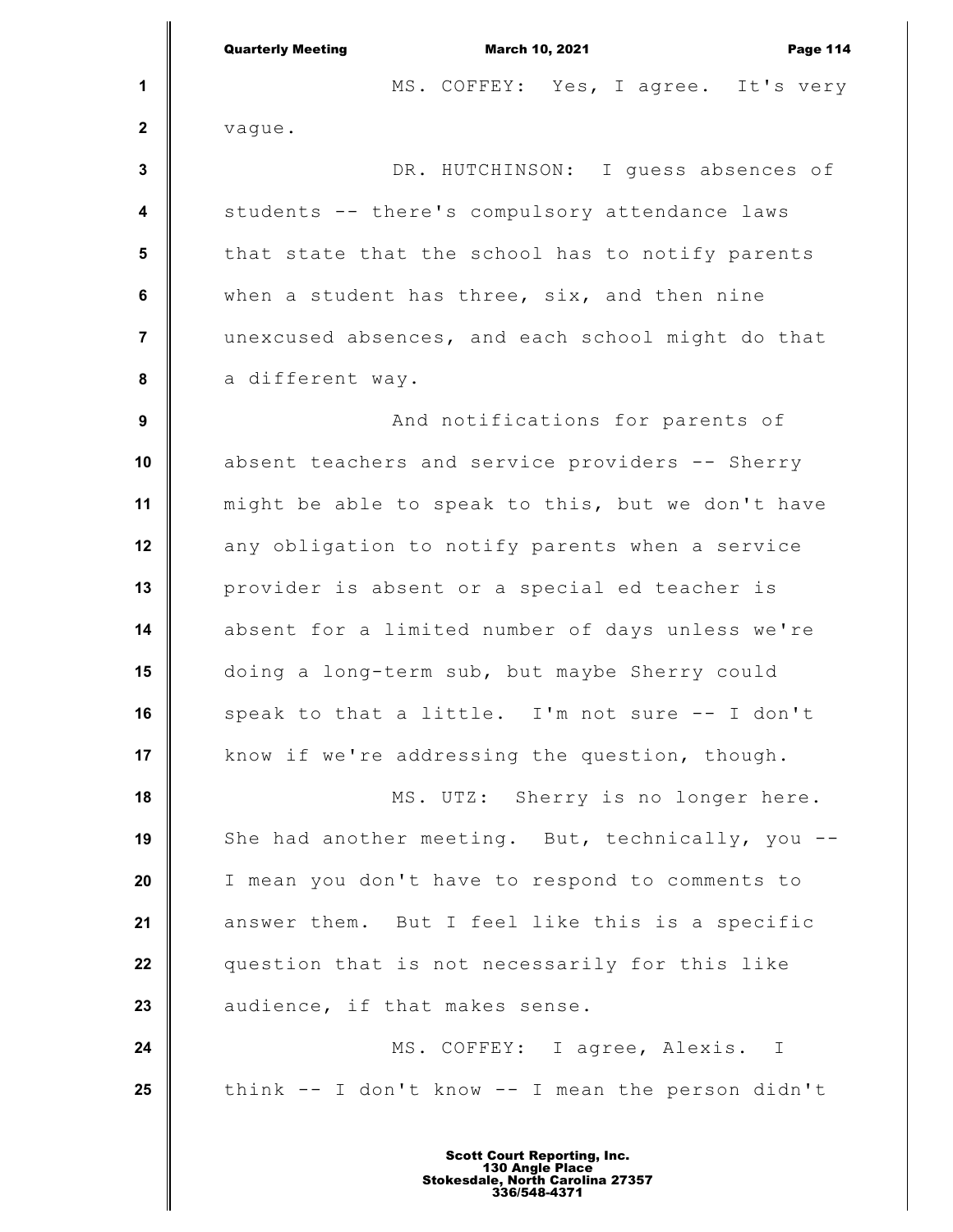**1 2 3 4 5 6 7 8 9 10 11 12 13 14 15 16 17 18 19 20 21 22 23 24 25** Quarterly Meeting March 10, 2021 Page 115 even sign it or anything. There's not -- it's just literally those two questions. I'm wondering if it was sent multiple places to try to get the answer. MS. UTZ: Yeah. I was going to say or, Diane, just forward it to me and I can reach out to this person individually and answer that question. MS. COFFEY: All right. I'll be glad to do that. MS. UTZ: I mean I don't really think the Council has anything to do with it per se. THE CHAIRPERSON: And if the Council can agree, we can talk about the committees and reporting and goal setting now. DR. HUTCHINSON: Cynthia, are you suggesting we do the goal setting and committee stuff first and then not have a break for lunch and then just be done and break for lunch after? THE CHAIRPERSON: Yes. DR. HUTCHINSON: I'm in support of that. MS. UTZ: So is Terri. THE CHAIRPERSON: So is anyone not in support of it?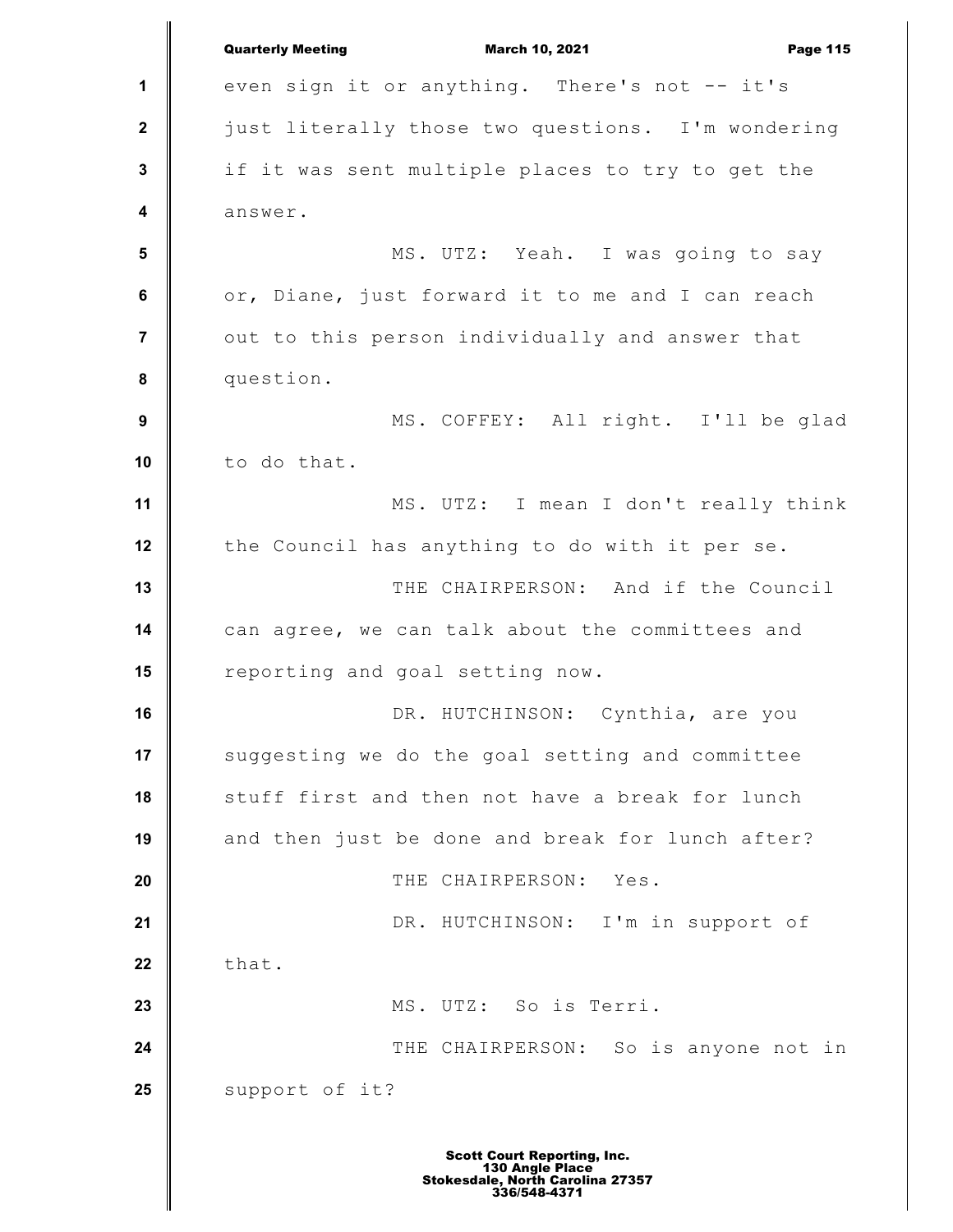|                 | <b>Quarterly Meeting</b><br><b>March 10, 2021</b><br><b>Page 116</b> |
|-----------------|----------------------------------------------------------------------|
| 1               | (No audible response.)                                               |
| $\mathbf{2}$    | THE CHAIRPERSON: Okay. So I have                                     |
| 3               | from Alexis the committee reports from the Policy                    |
| 4               | Committee, from the Unmet Needs Committee, and                       |
| $5\phantom{.0}$ | also from the -- what's our other committee?                         |
| 6               | MS. UTZ: Executive? Is that what                                     |
| $\overline{7}$  | you said?                                                            |
| 8               | THE CHAIRPERSON: I don't have the                                    |
| 9               | Executive Committee because I haven't done one,                      |
| 10              | but I do have $-$ I do have the reports from the                     |
| 11              | Policies and Procedures, from the Unmet Needs, and                   |
| 12              | that's it, I think.                                                  |
| 13              | MS. UTZ: Reports and Data is the                                     |
| 14              | last one.                                                            |
| 15              | THE CHAIRPERSON: Right. And we                                       |
| 16              | don't have a chair for that, and if we could just                    |
| 17              | have you think about -- if nobody on the call                        |
| 18              | right now wants to volunteer to chair that                           |
| 19              | committee, all council members are required to be                    |
| 20              | on one of our committees. So if you haven't                          |
| 21              | joined a committee, this is a good time to think                     |
| 22              | about joining a committee. And if you have a want                    |
| 23              | or interest in the Reports and Data Committee, we                    |
| 24              | have a vacant position for chair.                                    |
| 25              | MS. UTZ: And just as a reminder, if                                  |
|                 |                                                                      |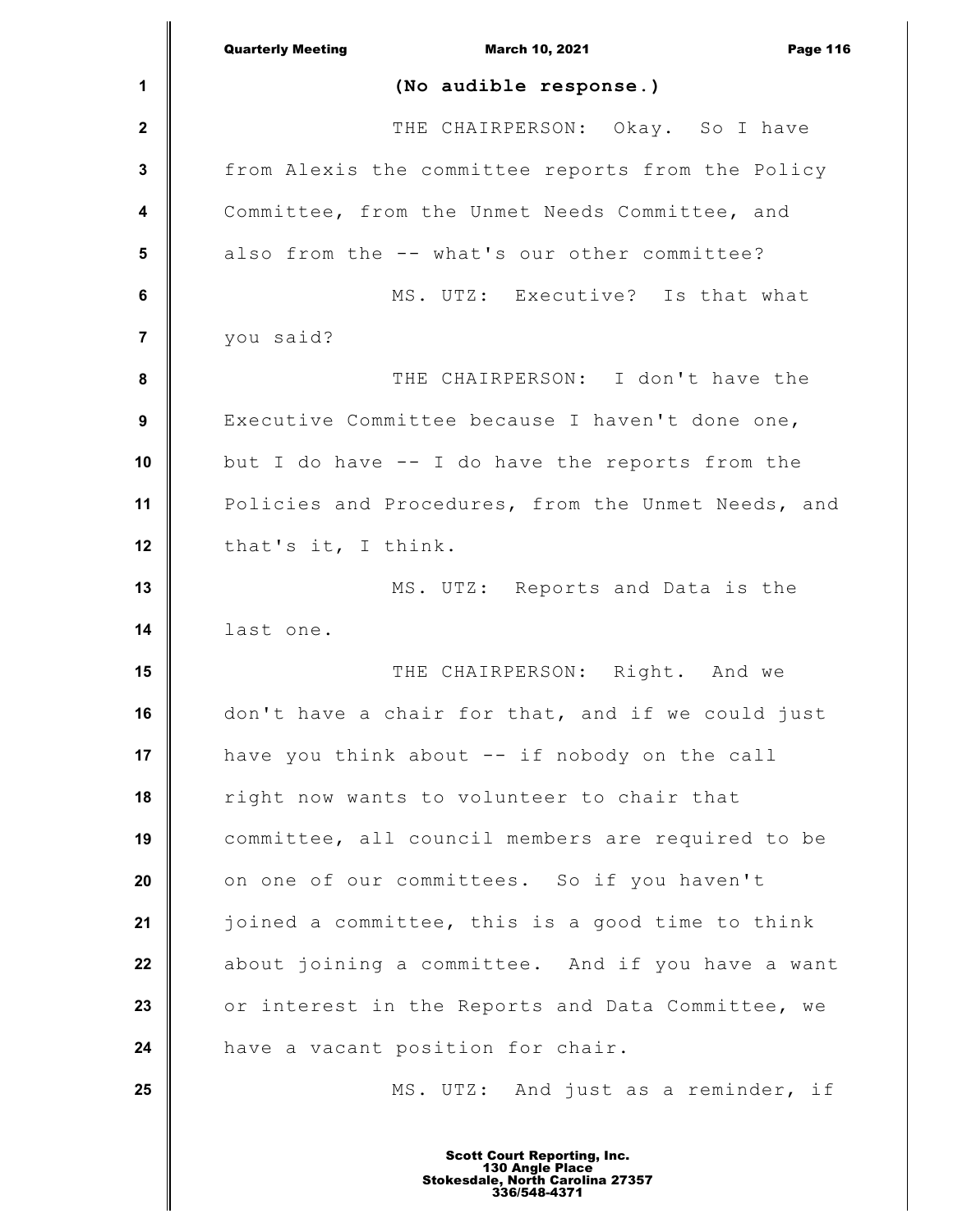|                         | <b>Quarterly Meeting</b><br><b>March 10, 2021</b><br><b>Page 117</b> |
|-------------------------|----------------------------------------------------------------------|
| 1                       | you guys forget, I just pulled up the list of                        |
| $\mathbf 2$             | people -- the list of the committees.                                |
| $\mathbf{3}$            | THE CHAIRPERSON: And any of those                                    |
| $\overline{\mathbf{4}}$ | members who are new to the Council, the members of                   |
| 5                       | any committee are very supportive. So it's not                       |
| $\bf 6$                 | hard, we don't bite, and we're very welcoming.                       |
| $\overline{7}$          | As we're developing the report to the                                |
| $\pmb{8}$               | State Board of Education, one of the things that                     |
| $\boldsymbol{9}$        | they've asked over the years is that each of us                      |
| 10                      | come up with a suggestion or recommendation for                      |
| 11                      | them. So in your committees, if you could think                      |
| 12                      | about a recommendation that we'll propose for the                    |
| 13                      | State Board of Education.                                            |
| 14                      | MS. UTZ: I'm sorry, Cynthia. Say                                     |
| 15                      | that again. I was responding to something else.                      |
| 16                      | THE CHAIRPERSON: Oh. No problem.                                     |
| 17                      | The State Board of Education has asked that we,                      |
| 18                      | the Council, provide recommendations for them.<br>SO                 |
| 19                      | if we, in each of our committees, could review and                   |
| 20                      | think about and maybe even suggest recommendations                   |
| 21                      | for the -- proposed recommendations for the State                    |
| 22                      | Board of Education.                                                  |
| 23                      | MS. UTZ: All right. Thank you.                                       |
| 24                      | THE CHAIRPERSON: So Policies and                                     |
| 25                      | Procedures, in your report from 9/2/2020, you                        |
|                         |                                                                      |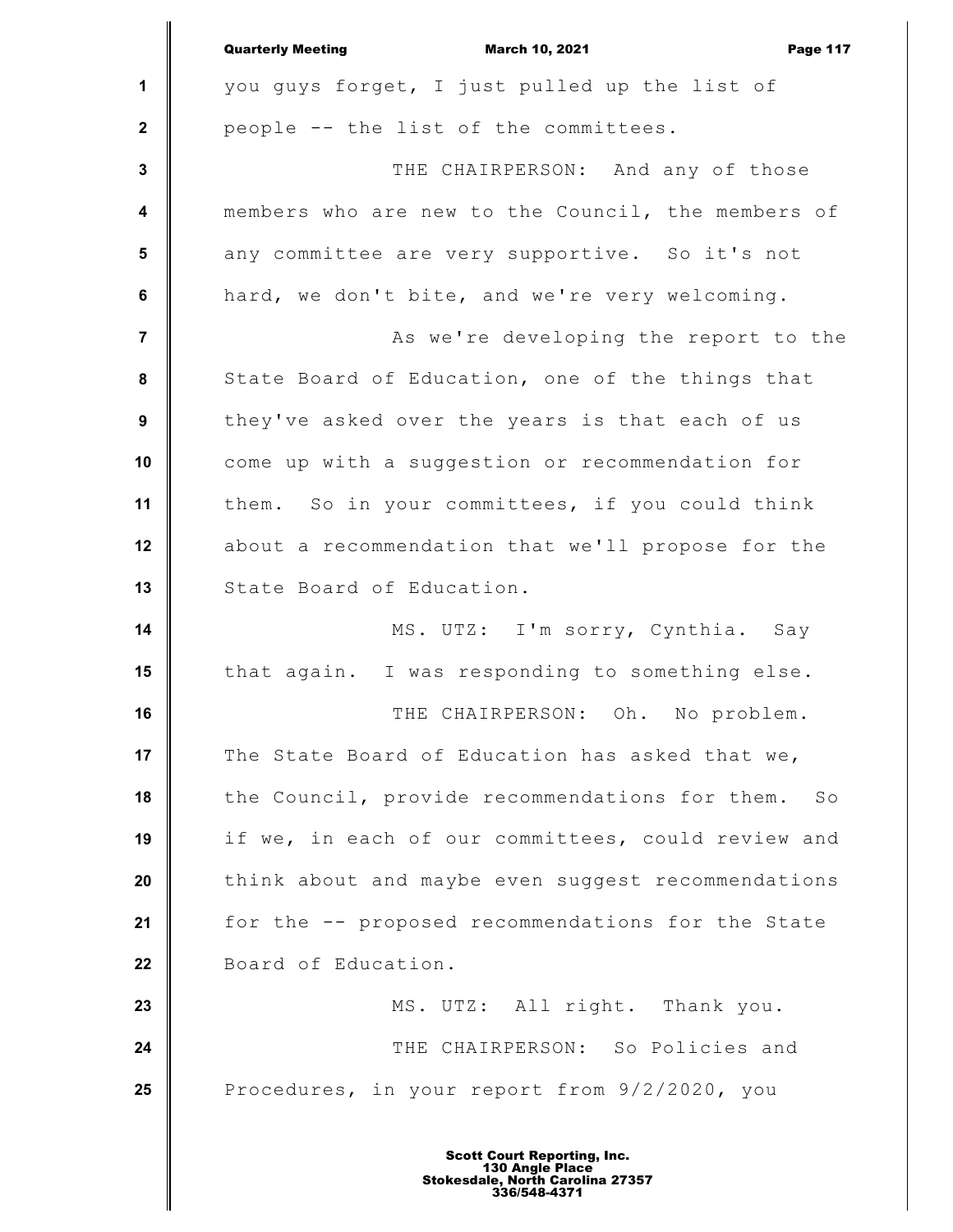|                         | <b>Quarterly Meeting</b><br><b>March 10, 2021</b><br><b>Page 118</b> |
|-------------------------|----------------------------------------------------------------------|
| 1                       | spent your time on two issues that were proposed                     |
| $\mathbf 2$             | to your group, group norms and social media                          |
| $\mathbf{3}$            | presence. Is anyone here that wants to talk about                    |
| $\overline{\mathbf{4}}$ | where you are on that?                                               |
| $5\phantom{1}$          | MS. TERHAAR: I can speak to that                                     |
| $\bf 6$                 | first issue in terms of norms.                                       |
| $\overline{7}$          | THE CHAIRPERSON: Okay.                                               |
| 8                       | MS. TERHAAR: And that is that we                                     |
| $\boldsymbol{9}$        | discussed how there have been meetings in which we                   |
| 10                      | need to adhere to some of the guidelines that                        |
| 11                      | [inaudible] in our handbook in terms of, you know,                   |
| 12                      | the participation of members, particularly in                        |
| 13                      | situations when people -- when there's a public                      |
| 14                      | forum. And so we thought it would be helpful if                      |
| 15                      | we had those succinctly stated and reviewed before                   |
| 16                      | we go to the public forum so everyone is aware of                    |
| 17                      | what our role is during those sessions.                              |
| 18                      | And then the other thing we thought                                  |
| 19                      | would be helpful is, we came up with a set of                        |
| 20                      | proposed group norms that we might want to start                     |
| 21                      | at the beginning of all of our meetings as a                         |
| 22                      | reminder of some guidelines for participation and                    |
| 23                      | what our role is on this committee. However, I                       |
| 24                      | don't have access to that -- to that drive.                          |
| 25                      | I'm having some technology issues                                    |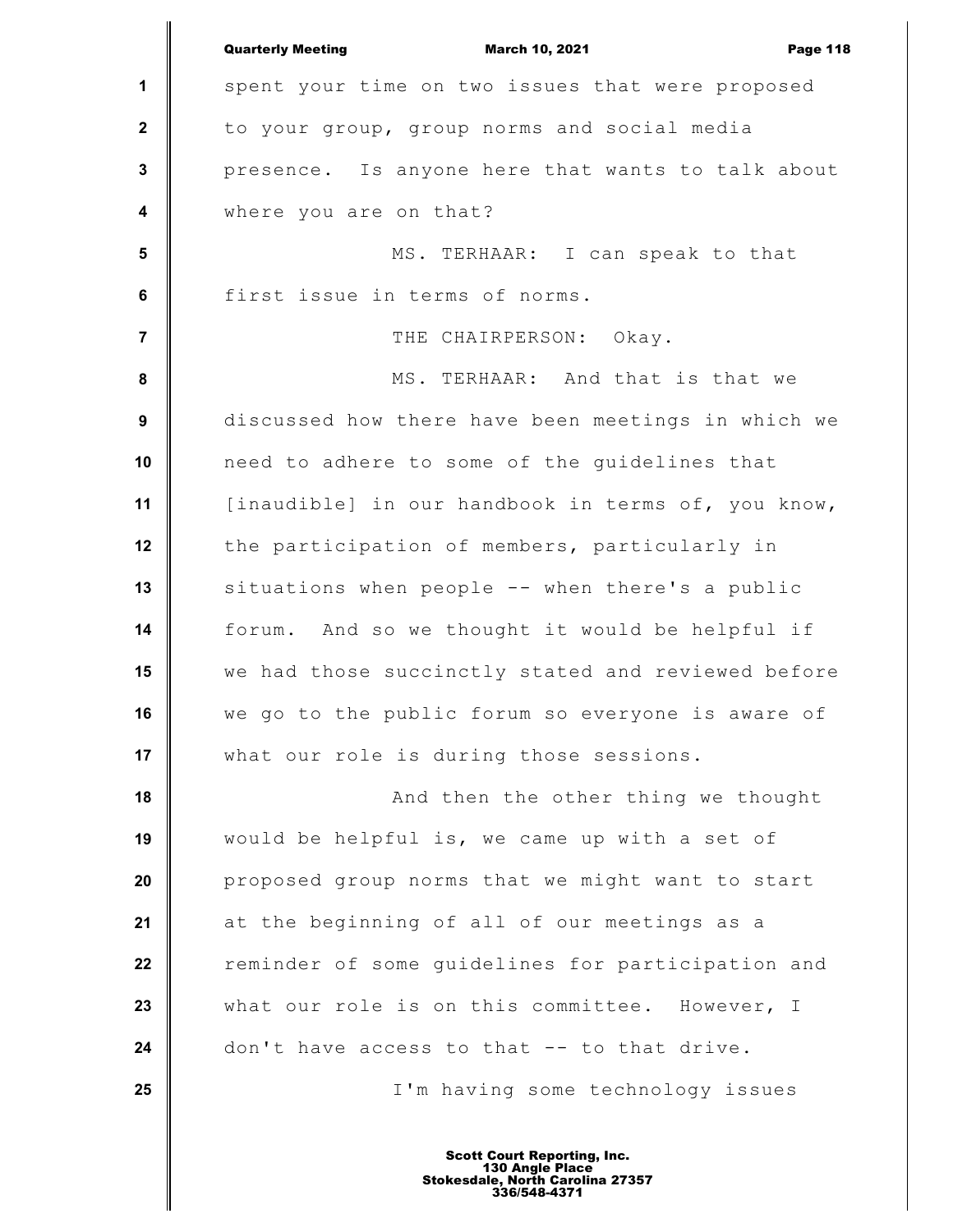|                  | <b>Quarterly Meeting</b><br><b>March 10, 2021</b><br><b>Page 119</b> |
|------------------|----------------------------------------------------------------------|
| 1                | today, but is there anyone here in our group who                     |
| $\mathbf{2}$     | has that who could kind of take over? And we                         |
| $\mathbf{3}$     | thought we might want to have at our next meeting                    |
| 4                | the opportunity to get people's input about these                    |
| $5\phantom{.0}$  | norms so that we can come up with a consensus.                       |
| $\bf 6$          | THE CHAIRPERSON: Alexis, did you                                     |
| $\overline{7}$   | capture that?                                                        |
| $\pmb{8}$        | MS. UTZ: I'm about to yes. So the                                    |
| $\boldsymbol{9}$ | next meeting, you want to be on the agenda; is                       |
| 10               | that what I heard?                                                   |
| 11               | MS. TERHAAR: Yes. And if no one on                                   |
| 12               | our committee wants to speak to that second issue,                   |
| 13               | my recollection on that one is that what we want                     |
| 14               | to do is discuss having a group or a person on our                   |
| 15               | committee -- on our council -- on the advisory                       |
| 16               | council who would deal with keeping up with our                      |
| 17               | presence on social media, and we had some ideas                      |
| 18               | about what social media is more heavily utilized                     |
| 19               | by our parents. So that could be put on the                          |
| 20               | agenda as well.                                                      |
| 21               | THE CHAIRPERSON: Okay. Thank you.                                    |
| 22               | MS. TERHAAR: You're welcome. Anyone                                  |
| 23               | in my group, feel free to speak if I didn't                          |
| 24               | [inaudible].                                                         |
| 25               | THE CHAIRPERSON: So Unmet Needs, if                                  |
|                  | <b>Scott Court Reporting, Inc.</b>                                   |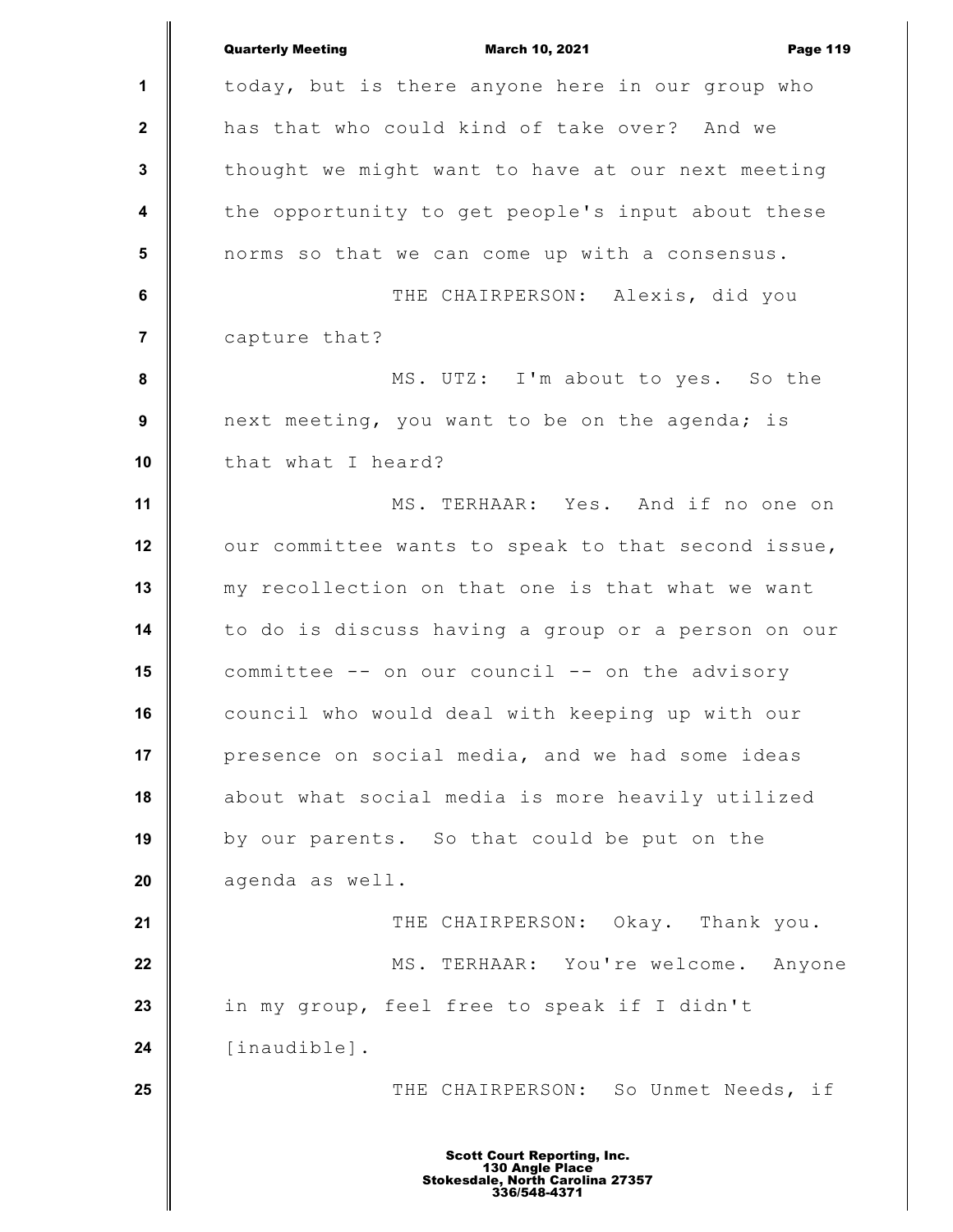**1 2 3 4 5 6 7 8 9 10 11 12 13 14 15 16 17 18 19 20 21 22 23 24 25** Quarterly Meeting March 10, 2021 Page 120 you'd like to speak a little bit about the work that your group is doing. MS. COFFEY: I need to pull our thing up real quick, Cynthia. THE CHAIRPERSON: Okay. Certainly. MS. COFFEY: Yes. And I'm going to apologize, Ginny. I think you've probably got a better handle on the last couple of meetings because I had some family things that had me out during some of that. MS. MOOREFIELD: I'm looking through the last -- the last notes I have are from June. Let me dig a little bit more because I think I put them in the wrong folder. Okay. I've got them. Well, nope, I don't got them. Those were just my notes from the meeting itself. Matt, do you have--- THE CHAIRPERSON: Alexis, do you have the Unmet Needs Subcommittee reporting from 9/9/2020? MS. UTZ: If they're in the folder. MS. COFFEY: They should be because I sent them in. MR. POTTER: I can tell you that our conversation was very informal because it was the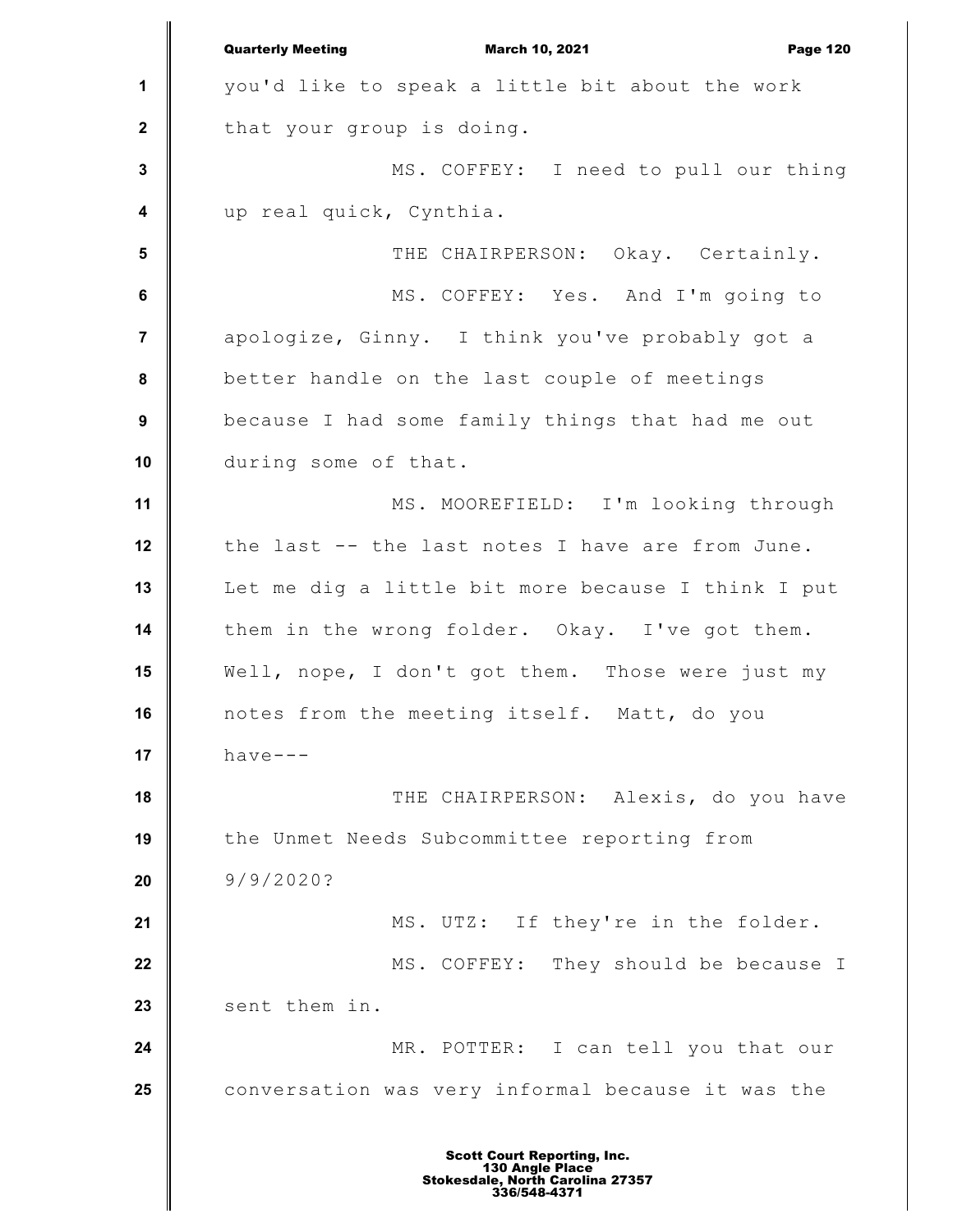|                         | <b>Quarterly Meeting</b><br><b>March 10, 2021</b><br><b>Page 121</b> |
|-------------------------|----------------------------------------------------------------------|
| $\mathbf 1$             | first meeting that I had been able to attend as a                    |
| $\mathbf{2}$            | member and our chair was not in attendance. So it                    |
| 3                       | was sort of a -- not necessarily a blind-leading-                    |
| $\overline{\mathbf{4}}$ | the-blind situation, but obviously, I didn't step                    |
| 5                       | in and sort of take charge. But also since our                       |
| 6                       | chair was not in attendance, we sort of talked                       |
| $\overline{7}$          | productively but informally about---                                 |
| $\pmb{8}$               | MS. MOOREFIELD: Okay. I've got it                                    |
| 9                       | now, Matt. I've got them ---                                         |
| 10                      | MR. POTTER: Got it. Okay.                                            |
| 11                      | MS. MOOREFIELD: Yeah, I've got it                                    |
| 12                      | pulled up now.                                                       |
| 13                      | THE CHAIRPERSON: Thank you, Matt.                                    |
| 14                      | MR. POTTER: No problem.                                              |
| 15                      | MS. MOOREFIELD: So in December, it                                   |
| 16                      | was just me and Matt, and we were kind of talking                    |
| 17                      | about -- I was sort of getting him caught up with                    |
| 18                      | some of the stuff that Diane and I had talked                        |
| 19                      | about in previous meetings of this committee, and                    |
| 20                      | so--- Let me see. So, yeah, I got Matt caught                        |
| 21                      | up.                                                                  |
| 22                      | We are -- you know, we're still                                      |
| 23                      | looking at ways to address some of the                               |
| 24                      | transportation issues for children with                              |
| 25                      | disabilities as far as the law goes and it being                     |
|                         |                                                                      |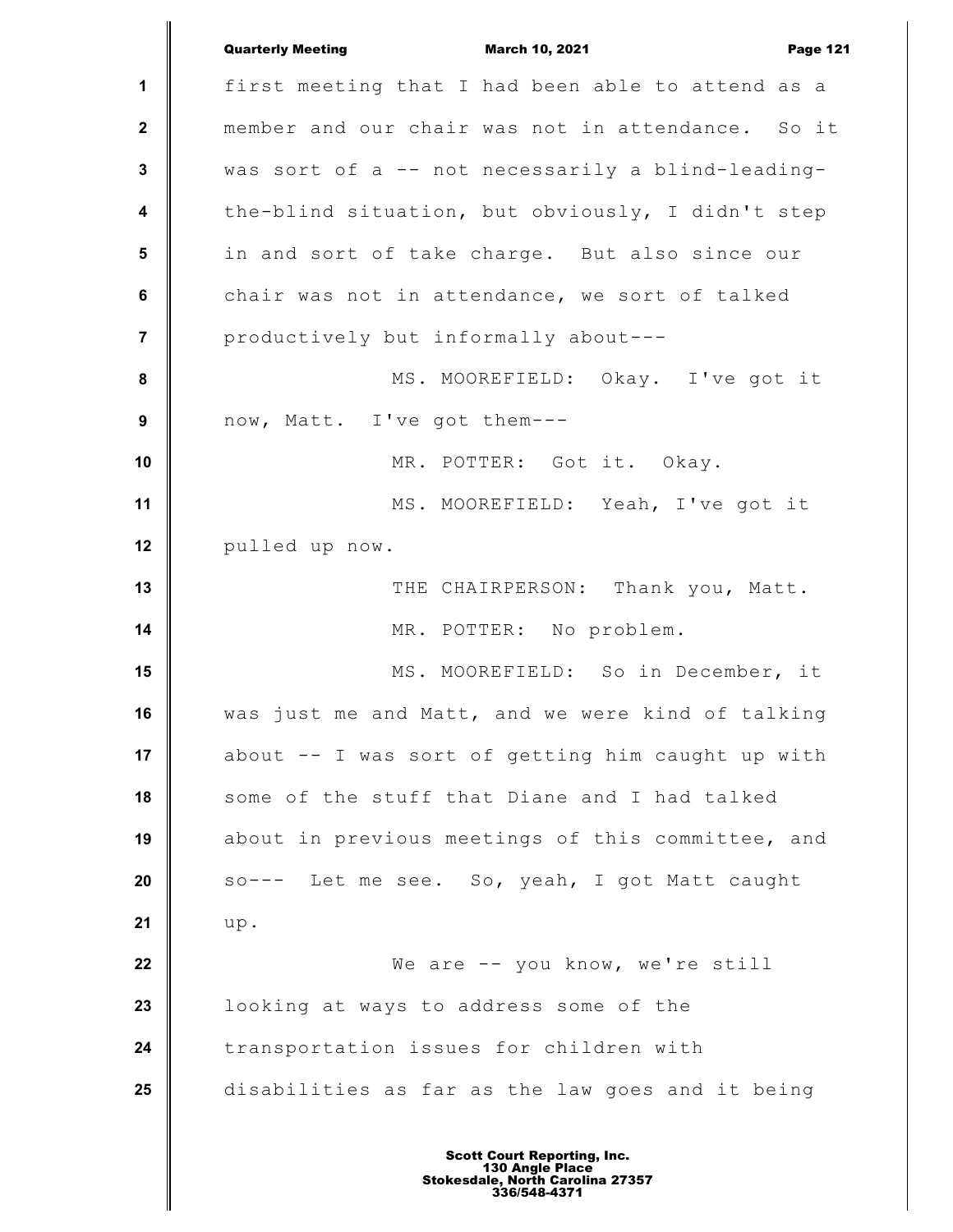|                         | <b>Quarterly Meeting</b><br><b>March 10, 2021</b><br><b>Page 122</b> |
|-------------------------|----------------------------------------------------------------------|
| 1                       | legal to pass school buses that are contracted and                   |
| $\mathbf{2}$            | holding our contract companies accountable for --                    |
| $\mathbf{3}$            | you know, for making sure that their fleets meet                     |
| $\overline{\mathbf{4}}$ | those transportation regulations as far as the                       |
| $5\phantom{1}$          | actual buses.                                                        |
| 6                       | So the cars, the vans, you know,                                     |
| $\overline{7}$          | things like that, they can pull into driveways, so                   |
| 8                       | that's not an issue, but the actual buses, we need                   |
| 9                       | to hold our companies accountable for making sure                    |
| 10                      | they are -- that they have all three of those                        |
| 11                      | requirements: the swing out stop sign, the                           |
| 12                      | flashing lights, and "Official School                                |
| 13                      | Transportation" on at least three sides of the                       |
| 14                      | vehicle.                                                             |
| 15                      | We also talked about -- I think I                                    |
| 16                      | brought Matt up to speed on what we were talking                     |
| 17                      | as far as the -- like the emergency plans that we                    |
| 18                      | have been discussing and how to make sure that                       |
| 19                      | there are safety measures and transportation for                     |
| 20                      | all kids with disabilities, that we had talked                       |
| 21                      | about on the Council with, you know, kids who may                    |
| 22                      | have processing disorders or autism that may not                     |
| 23                      | respond verbally, kids who are in -- who are                         |
| 24                      | nonverbal and in wheelchairs, you know, how to                       |
| 25                      | keep them safe, how to transport them off campus,                    |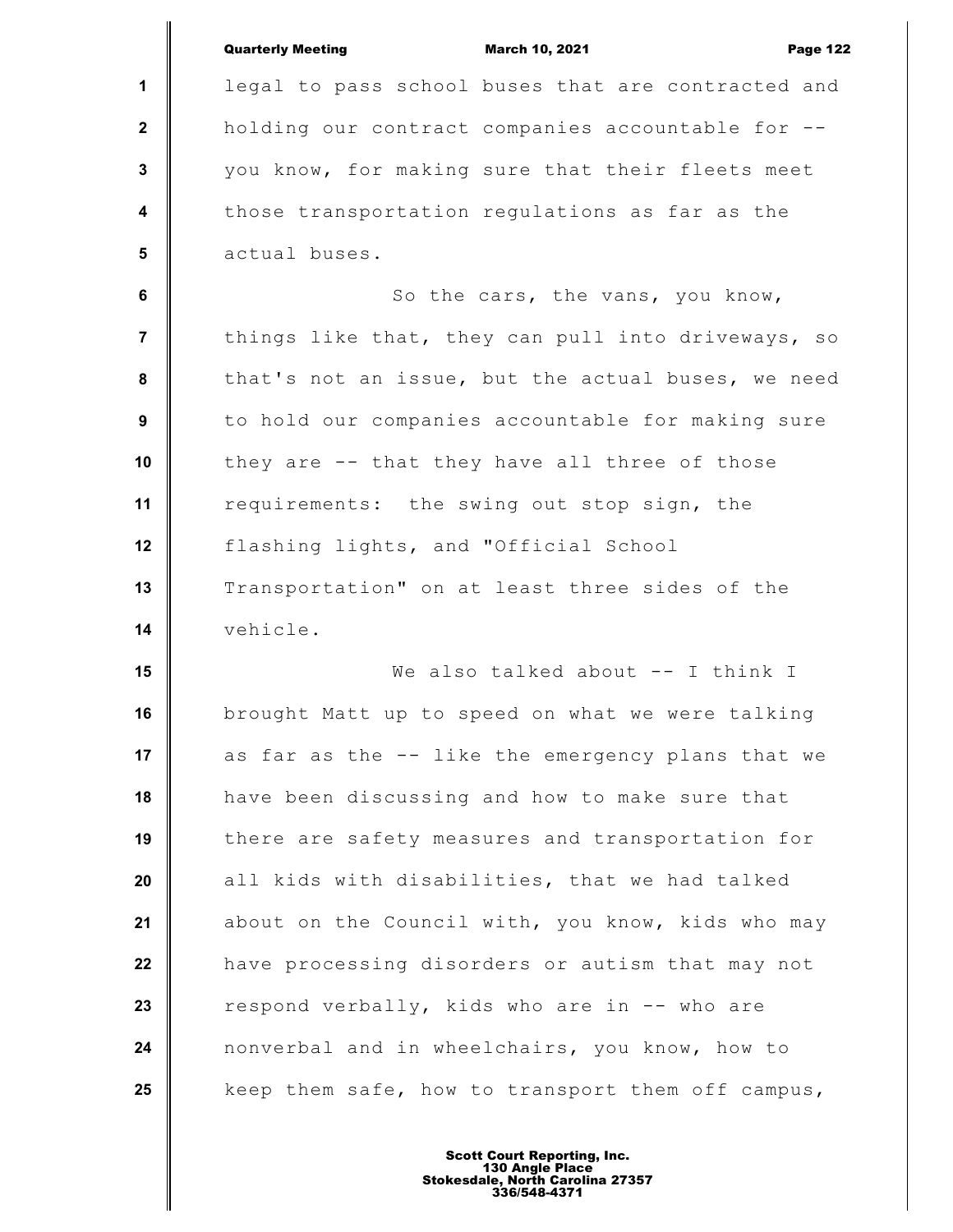|                         | <b>Quarterly Meeting</b><br><b>March 10, 2021</b><br><b>Page 123</b> |
|-------------------------|----------------------------------------------------------------------|
| 1                       | things like that.                                                    |
| $\mathbf{2}$            | So that's what I caught Matt up on,                                  |
| 3                       | and then we decided that we wanted to add the                        |
| $\overline{\mathbf{4}}$ | following to that list. We wanted to add, you                        |
| 5                       | know, maybe an establishment of support groups for                   |
| $\bf 6$                 | parents with exceptional children and support                        |
| $\overline{7}$          | groups for the kids themselves, you know, inasmuch                   |
| 8                       | as that's feasible.                                                  |
| 9                       | And then we wanted to, you know, try                                 |
| 10                      | to find a way to check on the mental health of                       |
| 11                      | parents, students, and teachers within our EC --                     |
| 12                      | our EC community, and I was thinking about that                      |
| 13                      | as -- oh, what was the guy's name who was                            |
| 14                      | discussing the mental health from DPI?                               |
| 15                      | THE CHAIRPERSON: Matt Hoskins.                                       |
| 16                      | MS. MOOREFIELD: Yes, Matt. As Matt                                   |
| 17                      | was giving his presentation, I kept thinking to                      |
| 18                      | myself, you know, so I'm glad that we're getting                     |
| 19                      | the ball rolling, we're getting things established                   |
| 20                      | to keep a better check on our kids, but is anybody                   |
| 21                      | keeping check on teachers and on our staff -- our                    |
| 22                      | support staff.                                                       |
| 23                      | And then we also added, you know,                                    |
| 24                      | just to kind of check in see what our technology                     |
| 25                      | needs are like augmentative communication devices,                   |
|                         |                                                                      |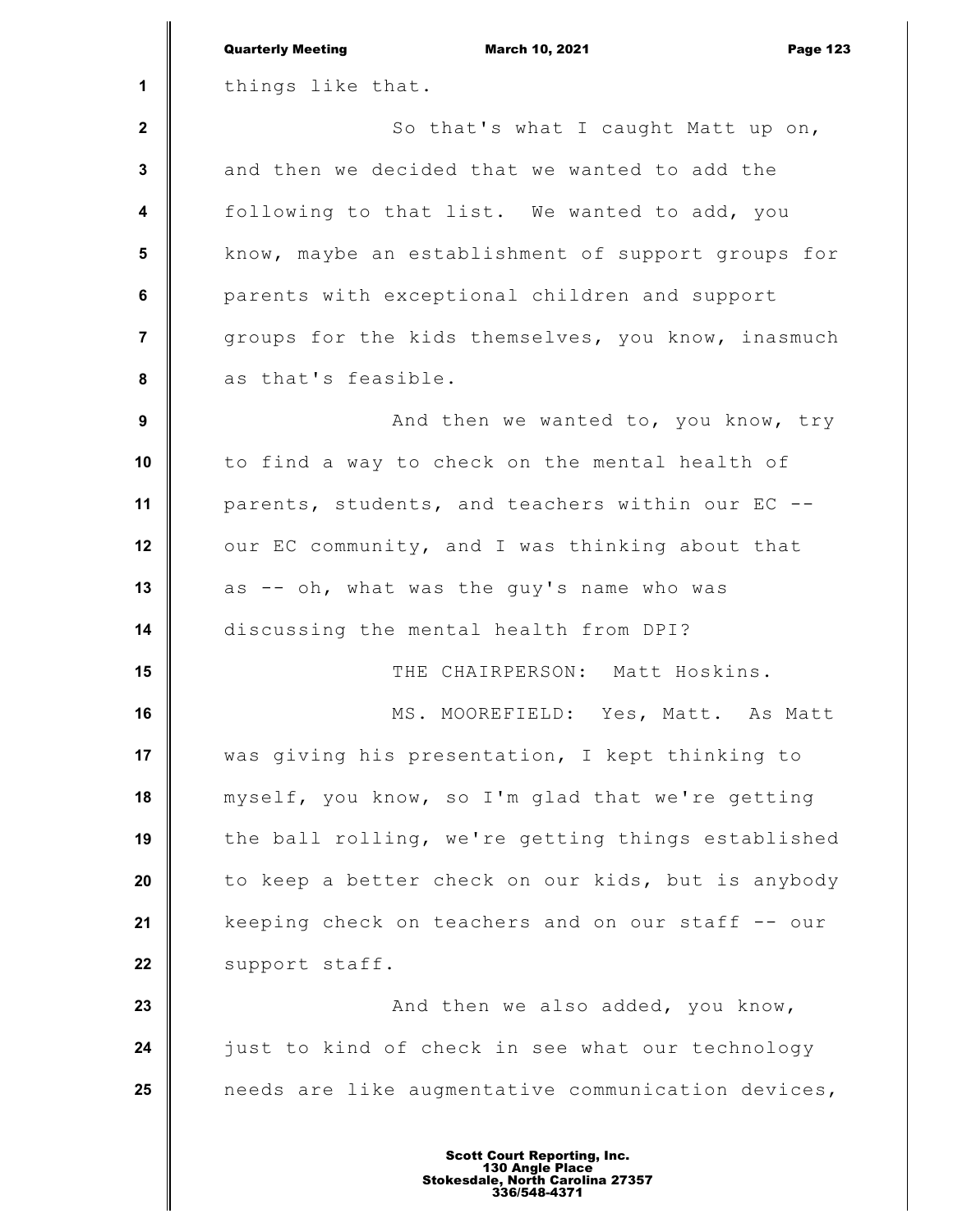|                | <b>Quarterly Meeting</b><br><b>March 10, 2021</b><br><b>Page 124</b> |
|----------------|----------------------------------------------------------------------|
| $\mathbf 1$    | which is computers, voice out readers,                               |
| $\mathbf{2}$   | interpreters for Zoom classes. We were concerned                     |
| 3              | that, you know, at home with remote learning, kids                   |
| 4              | may or may not have access to that technology and                    |
| 5              | so various support materials and interpreters.                       |
| 6              | So that was more of a question that                                  |
| $\overline{7}$ | we had if anybody knows. I know that for my son                      |
| 8              | our AT has been out a couple of times delivering                     |
| 9              | various pieces of equipment for us, but I also                       |
| 10             | wondered is that the same, you know, in your                         |
| 11             | districts and also how are our mainstream classes                    |
| 12             | handling interpreters during this -- you know, the                   |
| 13             | Zoom classes.                                                        |
| 14             | And Matt and I talked that we                                        |
| 15             | hadn't -- we hadn't really heard ourselves of any                    |
| 16             | specific needs that have come up during the                          |
| 17             | pandemic that are not being met. So we kind of                       |
| 18             | tried to put ourselves in our students' shoes and                    |
| 19             | in our EC teachers' shoes and in our parents'                        |
| 20             | shoes as to what possibilities might be out there                    |
| 21             | that haven't been recognized yet.                                    |
| 22             | THE CHAIRPERSON: Thank you, Ginny.                                   |
| 23             | MS. MOOREFIELD: Uh-huh.                                              |
| 24             | MS. COFFEY: And I can go back a                                      |
| 25             | little bit. I've pulled the 9/20 notes -- yeah,                      |
|                |                                                                      |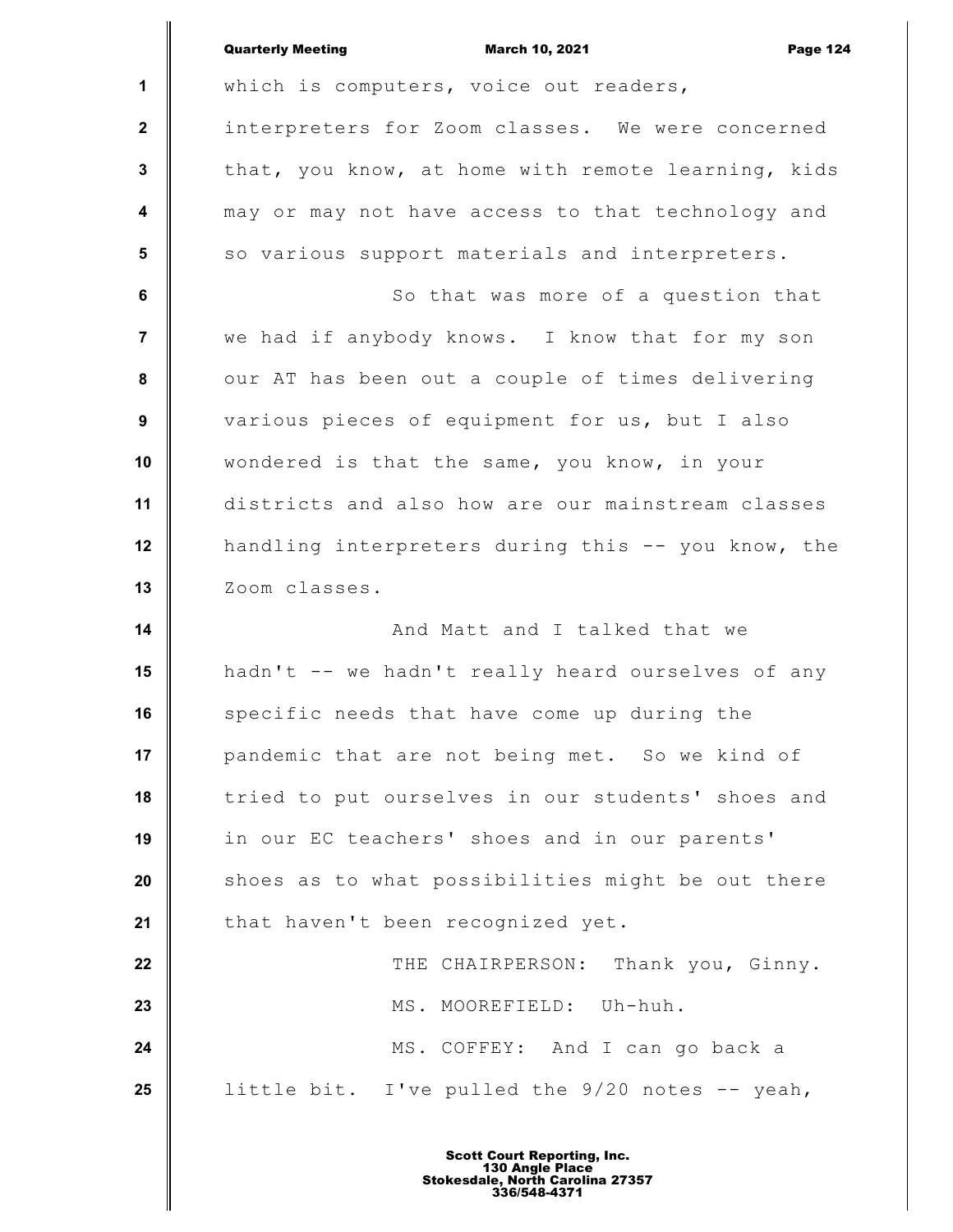|                  | <b>Quarterly Meeting</b><br><b>March 10, 2021</b><br><b>Page 125</b> |
|------------------|----------------------------------------------------------------------|
| $\mathbf{1}$     | the 9/20 notes also. And at that meeting, we                         |
| $\mathbf{2}$     | really were talking about how to promote the                         |
| $\mathbf{3}$     | Council as a whole, to make sure information is                      |
| $\boldsymbol{4}$ | being shared out with families and some ideas --                     |
| 5                | which, of course, social media is a big piece of                     |
| 6                | that.                                                                |
| $\overline{7}$   | That we were talking about of how we                                 |
| 8                | can use that to get information out to families,                     |
| 9                | but also maybe looking at some of the other groups                   |
| 10               | that are already out there doing family groups in                    |
| 11               | general -- looking at some of those organizations                    |
| 12               | too to help get the information out. But then                        |
| 13               | also we talked about just making sure our board is                   |
| 14               | more equity balanced too in the aspect that we're                    |
| 15               | representing, you know, across the board different                   |
| 16               | disabilities, not just one or two disabilities on                    |
| 17               | the board itself.                                                    |
| 18               | So we were talking about some things                                 |
| 19               | like that too. So it plays right into what Ginny                     |
| 20               | and them were talking on the next level too, but                     |
| 21               | it just definitely was staying in that same                          |
| 22               | conversation.                                                        |
| 23               | THE CHAIRPERSON: And you had one                                     |
| 24               | point there that was very interesting to me. Try                     |
| 25               | to get parents to come to these meetings -- to our                   |
|                  |                                                                      |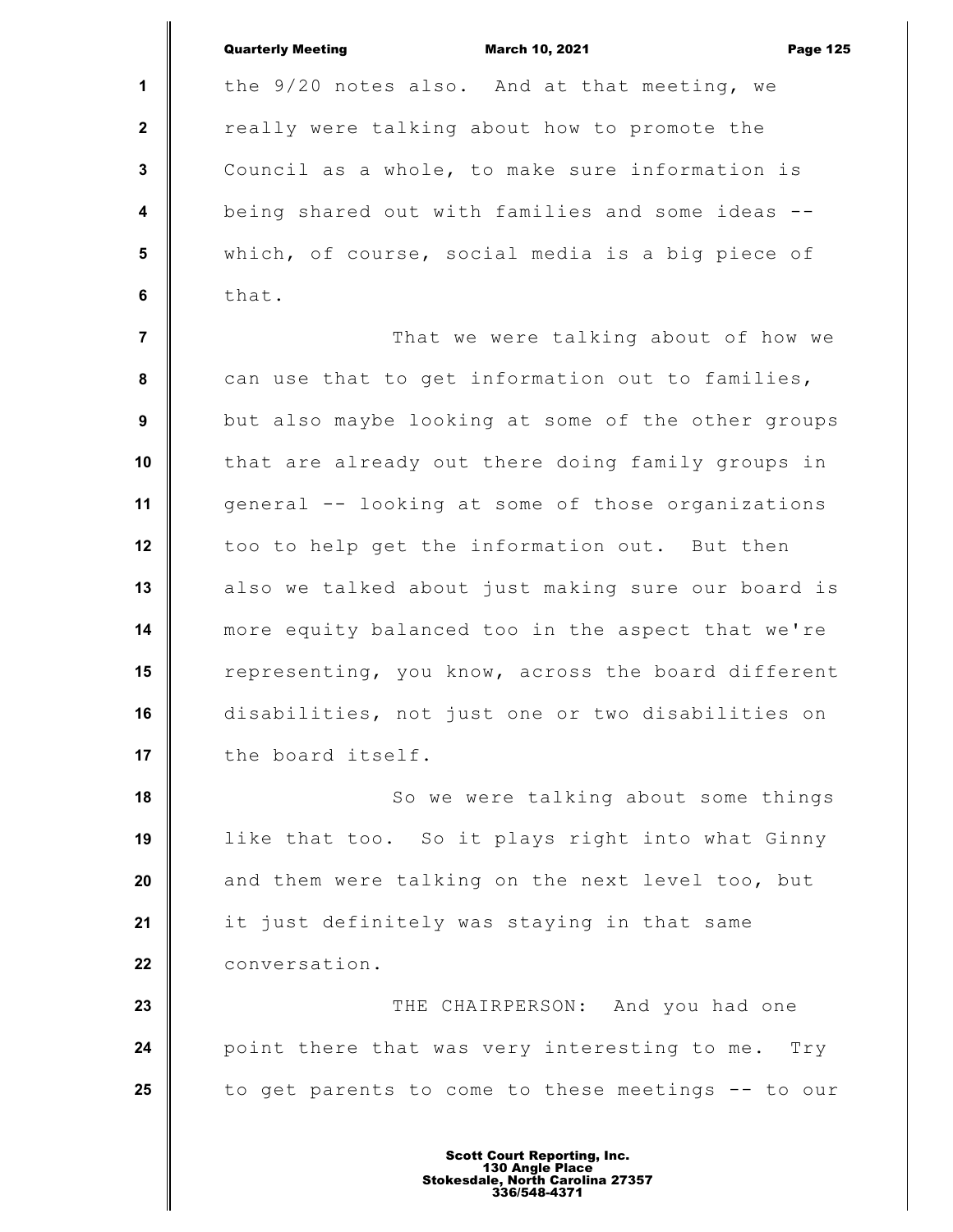|                         | <b>Quarterly Meeting</b><br><b>March 10, 2021</b><br><b>Page 126</b> |
|-------------------------|----------------------------------------------------------------------|
| $\mathbf 1$             | council meetings as guests just to see what we're                    |
| $\boldsymbol{2}$        | doing and to see if they're interested in doing --                   |
| $\mathbf 3$             | joining the Council or getting more engaged.                         |
| $\overline{\mathbf{4}}$ | MS. COFFEY: Right, because they                                      |
| 5                       | can't understand what they need to join, if they                     |
| 6                       | haven't come to a meeting at least as a guest.                       |
| $\overline{7}$          | THE CHAIRPERSON: Exactly, yes.                                       |
| 8                       | Okay. Thank you so much for all that work that                       |
| $\boldsymbol{9}$        | you do on these committees. The EC Committee, we                     |
| 10                      | meet once a month, and mostly what we're doing is                    |
| 11                      | addressing any issues that the EC Division brings                    |
| 12                      | to us to consider and thinking about guests for                      |
| 13                      | meetings.                                                            |
| 14                      | So if you have a guest or you have an                                |
| 15                      | interest that you want to see a presentation on or                   |
| 16                      | more information on from the EC Division, please                     |
| 17                      | let Alexis know so that she can bring that to us                     |
| 18                      | in the EC part of the Council, and that's all.                       |
| 19                      | Thank you so much.                                                   |
| 20                      | So now, Alexis, do we need to then                                   |
| 21                      | have the subcommittees meeting after this?                           |
| 22                      | MS. UTZ: That is totally up to you                                   |
| 23                      | guys.                                                                |
| 24                      | THE CHAIRPERSON: So, subcommittees,                                  |
| 25                      | do you think that you need to meet after this                        |
|                         |                                                                      |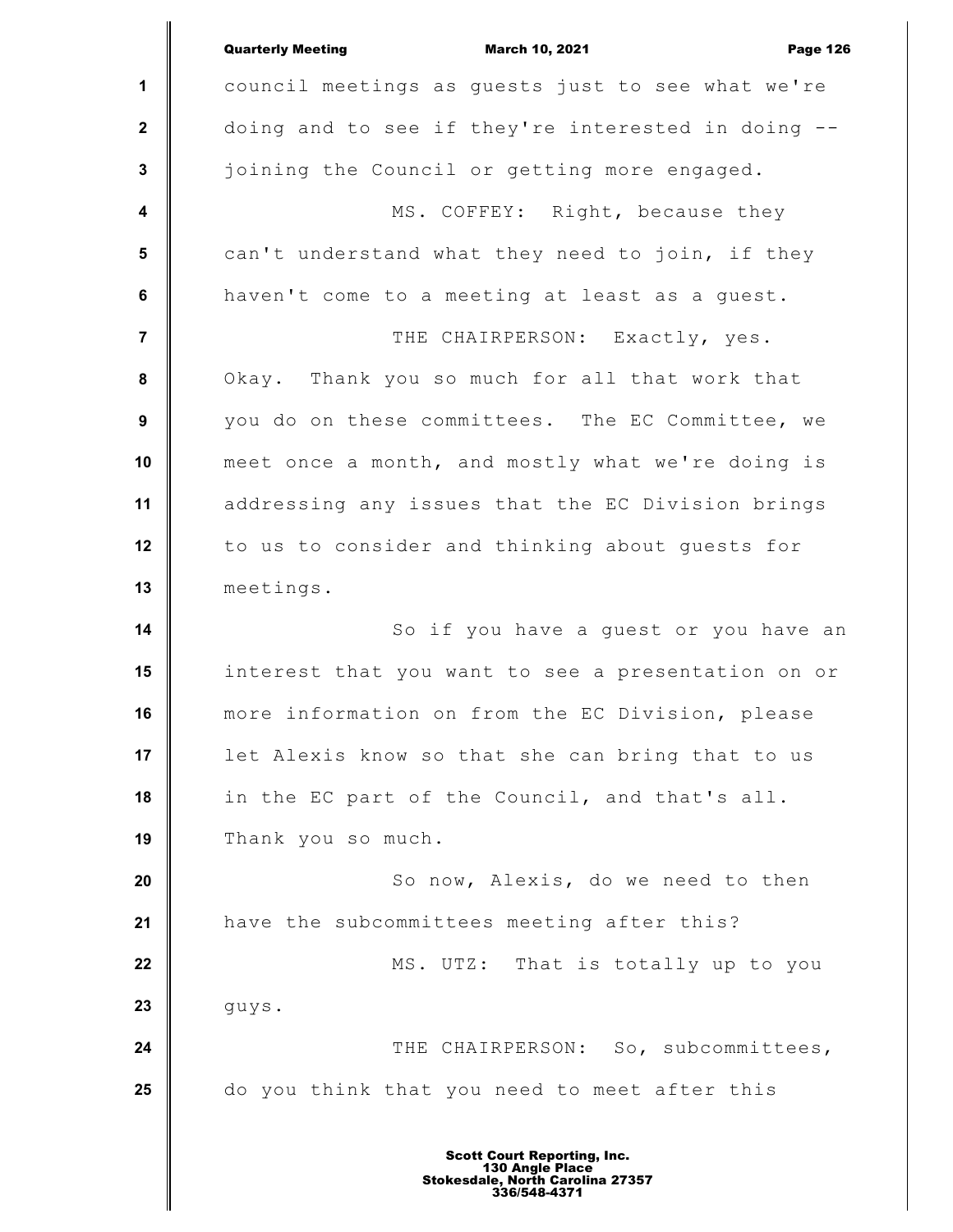|                         | <b>Quarterly Meeting</b><br><b>March 10, 2021</b><br><b>Page 127</b>                                      |
|-------------------------|-----------------------------------------------------------------------------------------------------------|
| 1                       | meeting?                                                                                                  |
| $\mathbf{2}$            | DR. HUTCHINSON: This is Christy H.                                                                        |
| $\mathbf{3}$            | At our Executive meeting, we usually meet                                                                 |
| $\overline{\mathbf{4}}$ | [inaudible] the only thought that I had kind of                                                           |
| $5\phantom{.0}$         | following Matt's presentation and then Ginny's                                                            |
| $6\phantom{a}$          | comments was, as students are returning to the                                                            |
| $\overline{7}$          | classroom buildings, whether it be March or be                                                            |
| $\pmb{8}$               | August, if there are resources available to the                                                           |
| $\boldsymbol{9}$        | general ed and special ed population for                                                                  |
| 10                      | trauma-focused practices.                                                                                 |
| 11                      | Trauma comes in lots of different                                                                         |
| 12                      | forms, and knowing what our students have                                                                 |
| 13                      | experienced over the last year, whether it be                                                             |
| 14                      | death and loss and grief or loss of a job or, you                                                         |
| 15                      | know, transient households, even those students                                                           |
| 16                      | who are in the most stable physical environments,                                                         |
| 17                      | I suspect that there's elements of trauma that                                                            |
| 18                      | kids have experienced.                                                                                    |
| 19                      | And so if there's any organizations                                                                       |
| 20                      | that have such offerings, it might be beneficial                                                          |
| 21                      | for us to just be aware of those resources.                                                               |
| 22                      | THE CHAIRPERSON: Excellent. Thank                                                                         |
| 23                      | you, Christy.                                                                                             |
| 24                      | MS. UTZ: And Terri just said she can                                                                      |
| 25                      | give some information from Data and Reports.                                                              |
|                         | <b>Scott Court Reporting, Inc.</b><br>130 Angle Place<br>Stokesdale, North Carolina 27357<br>336/548-4371 |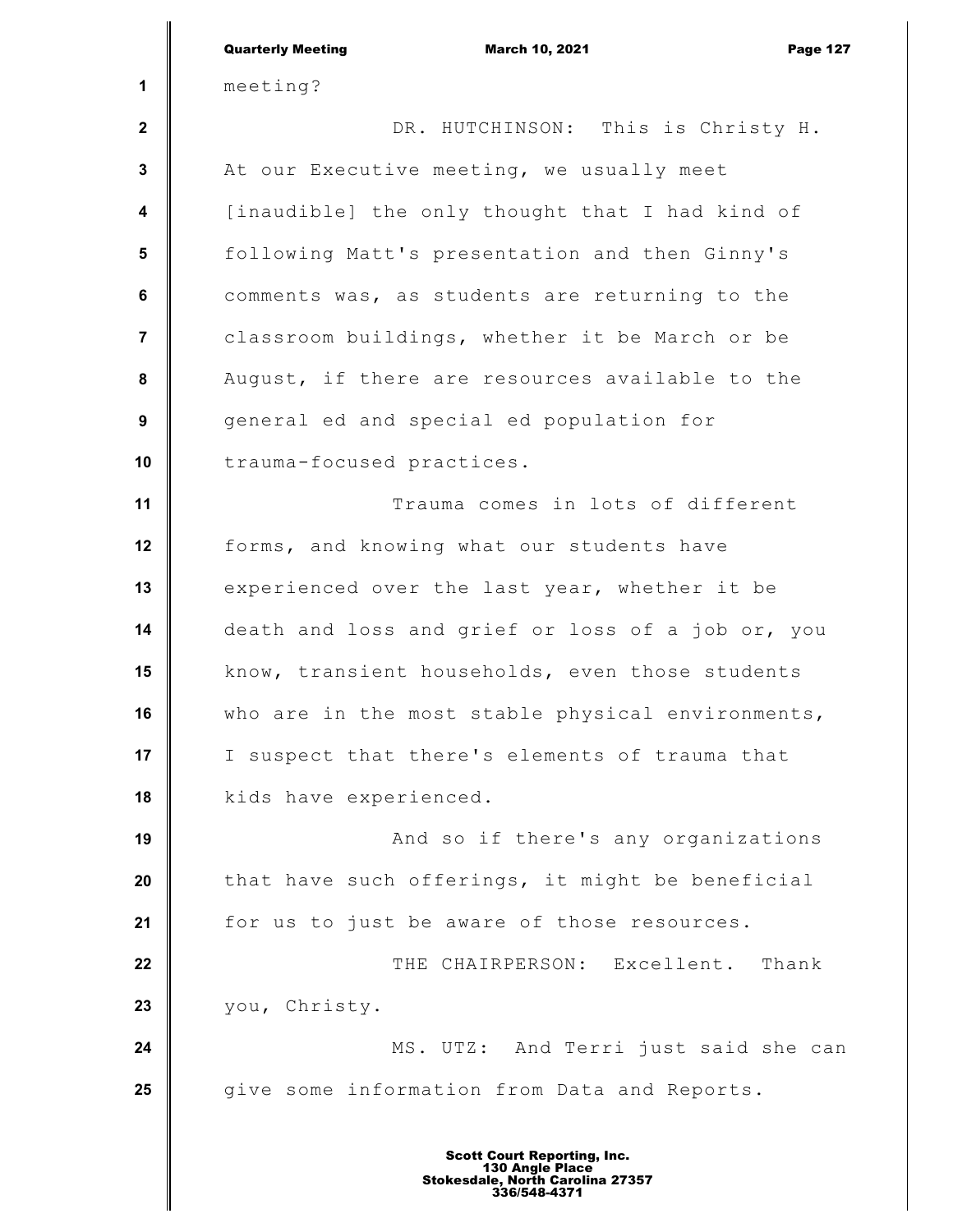|                  | <b>Quarterly Meeting</b><br><b>March 10, 2021</b><br><b>Page 128</b> |
|------------------|----------------------------------------------------------------------|
| $\mathbf{1}$     | Sorry. I had you muted again, Terri. You're                          |
| $\mathbf{2}$     | unmuted.                                                             |
| $\mathbf{3}$     | MS. LEYTON: Yeah, thank you. No                                      |
| $\boldsymbol{4}$ | problem. Okay. So the committee members that met                     |
| $5\phantom{.0}$  | in December were Leanna George, Kenya Pope, and                      |
| 6                | myself. I think we were all new to the committee,                    |
| $\overline{7}$   | possibly Leanna had been on it before. We were                       |
| 8                | trying to even understand what kind of                               |
| 9                | recommendations we are charged with making as a                      |
| 10               | committee.                                                           |
| 11               | And at the time, we said that we                                     |
| 12               | would kind of dig into the SPP/APR data and look                     |
| 13               | at some things like graduation rates and things                      |
| 14               | like that. But we had questions, like I said,                        |
| 15               | what kind of evaluations would be doing, what type                   |
| 16               | of reporting do we need to do. We really needed                      |
| 17               | some clarity. Maybe because we don't have a                          |
| 18               | chair, that's why.                                                   |
| 19               | And so we were just digging into data                                |
| 20               | during that last meeting trying to determine what                    |
| 21               | we could -- what kind of information and                             |
| 22               | recommendations we could even provide.                               |
| 23               | THE CHAIRPERSON: So, Alexis, could                                   |
| 24               | you -- are the previous reports from Data and                        |
| 25               | Reports in the Google Drive? Do you know?                            |
|                  |                                                                      |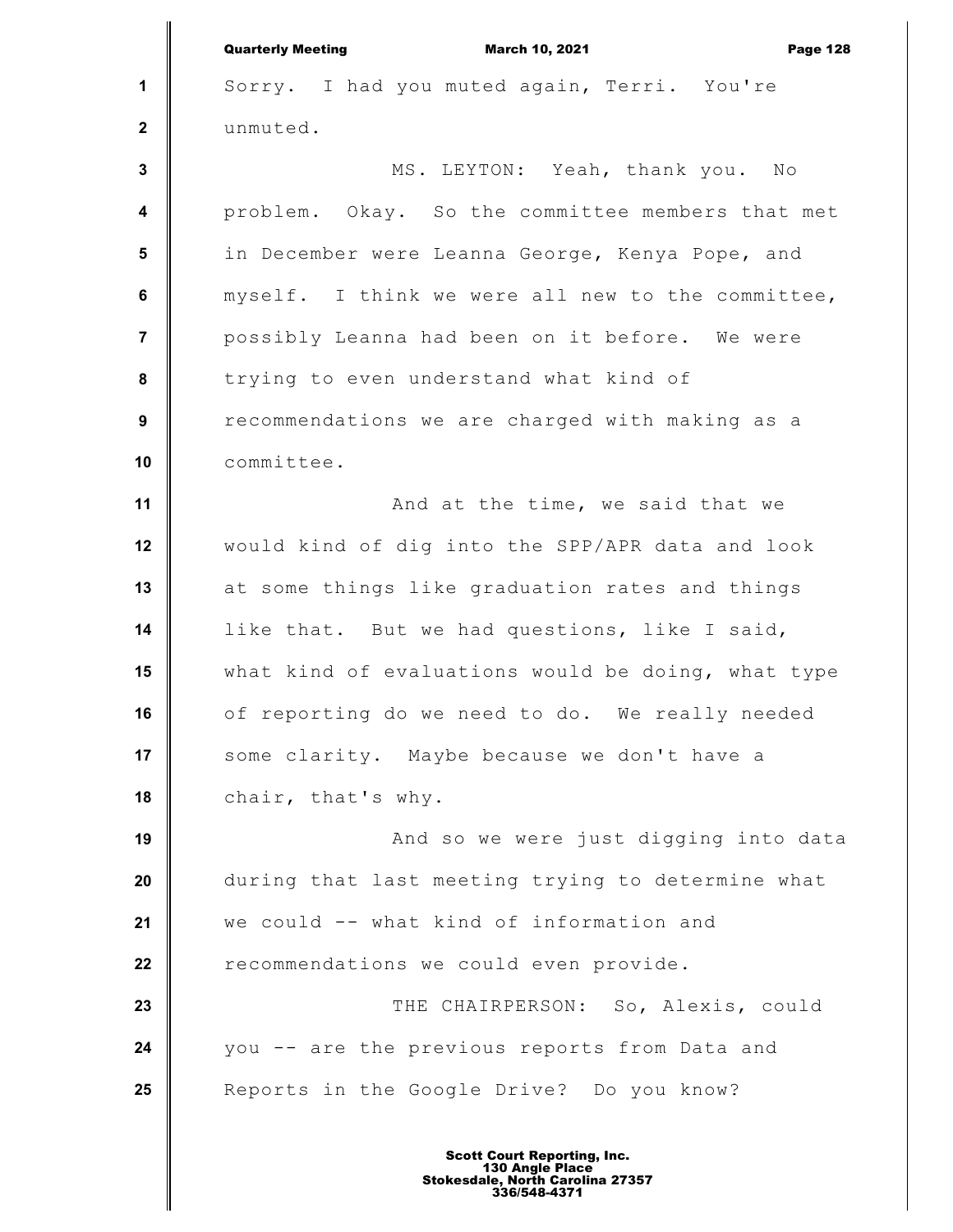|                         | <b>Quarterly Meeting</b><br><b>March 10, 2021</b><br><b>Page 129</b> |
|-------------------------|----------------------------------------------------------------------|
| 1                       | MS. UTZ: So the only information I                                   |
| $\boldsymbol{2}$        | have is what's right here.                                           |
| $\mathbf 3$             | THE CHAIRPERSON: Okay. Okay.                                         |
| $\overline{\mathbf{4}}$ | MS. UTZ: So Reports -- and actually                                  |
| $5\phantom{.0}$         | Unmet Needs just disappeared from there, so -- but                   |
| 6                       | I mean this is the one I have. I don't know when                     |
| $\overline{7}$          | it's from. There's no date. This might be the                        |
| 8                       | one you're talking about. Well, it's dated up                        |
| $\boldsymbol{9}$        | here from the 12/9 one. So this was just the only                    |
| 10                      | one that's in there.                                                 |
| 11                      | THE CHAIRPERSON: So really and                                       |
| 12                      | truly, as the Reports and Data, you're looking at                    |
| 13                      | all the reports and data that the EC Division                        |
| 14                      | provides. I would go to the EC website and take a                    |
| 15                      | look at that. I would certainly look at what                         |
| 16                      | Nancy presented to us earlier, where the changes                     |
| 17                      | are going to be. I would certainly look at the                       |
| 18                      | parent -- I think it's Indicator 8, the parent                       |
| 19                      | survey that goes out, that kind of information.                      |
| 20                      | It's just taking a look and being                                    |
| 21                      | able to propose to the Council and then possibly                     |
| 22                      | to the State Board ways that we can improve maybe                    |
| 23                      | data collection, getting the data out so that                        |
| 24                      | people in the community, as well as just everyone                    |
| 25                      | can see what's going on in North Carolina.                           |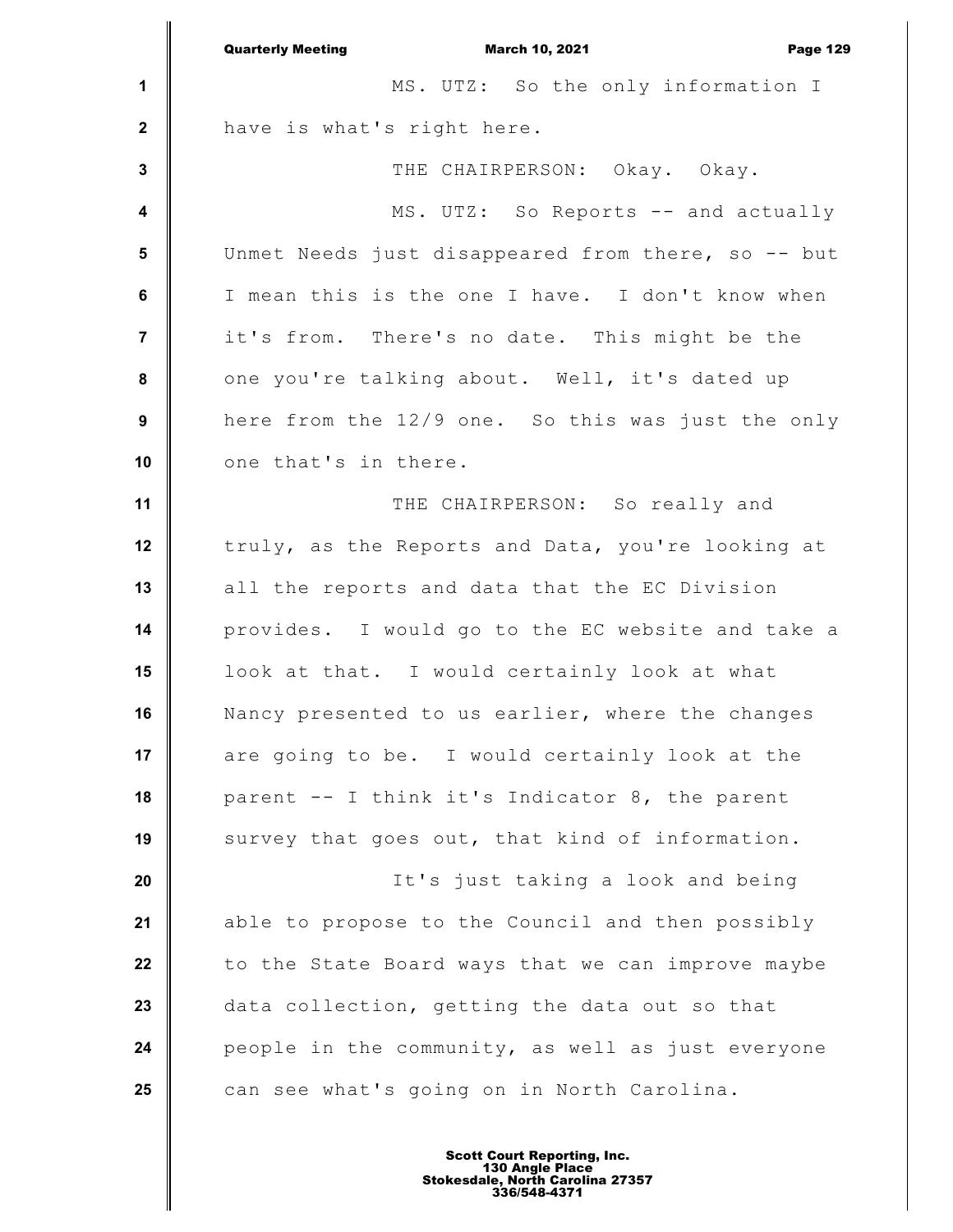**1 2 3 4 5 6 7 8 9 10 11 12 13 14 15 16 17 18 19 20 21 22 23 24 25** Quarterly Meeting March 10, 2021 Page 130 Because I think so often parents are concerned because they have no knowledge of what's going on, and they just go with what they're assuming is or is not happening. MS. LEYTON: Okay. Okay. Thank you. So based on that, I'm not really sure that we have any recommendations at this time to put forth because I don't know that -- Kenya -- I know she was on earlier. I don't know if she's still on now. MS. UTZ: She is. MS. LEYTON: Okay. If you want to have any additional comments. MS. POPE: Yes, hello. This is Kenya. I'm still here. I had myself muted. I agree with what you were saying. It was my first time being on the committee -- serving on a committee, and I was kind of at a loss as to what we were supposed to be doing. So I could also use some guidance. And I was listening to what you were saying about reviewing, you know, the data, the information on the EC website, but I'm still unsure about -- I mean we're reviewing it, but what are we  $--$  what are we reviewing it for, what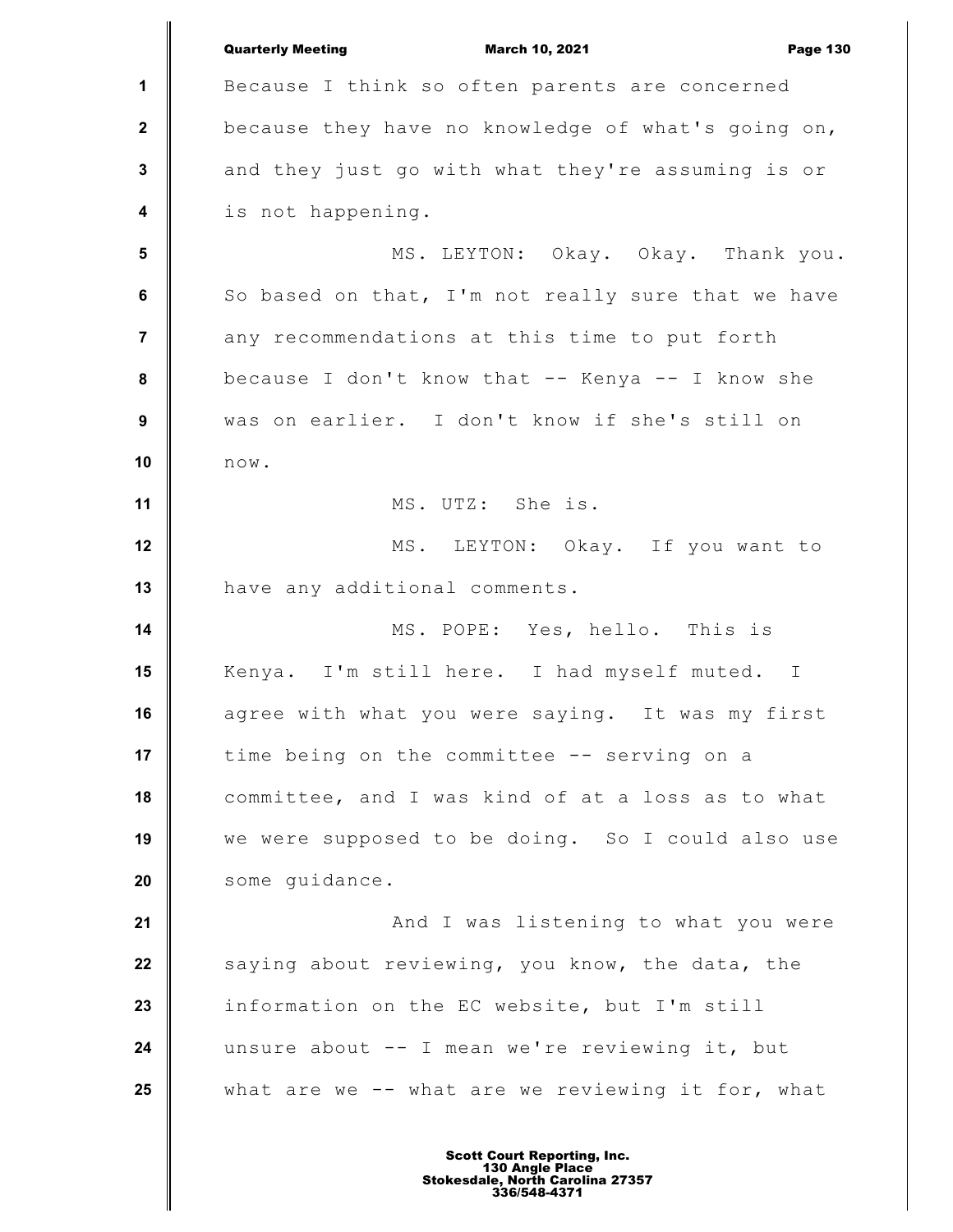|                         | <b>Quarterly Meeting</b><br><b>March 10, 2021</b><br><b>Page 131</b> |
|-------------------------|----------------------------------------------------------------------|
| 1                       | are we reporting out on, and what                                    |
| $\mathbf{2}$            | recommendations -- you know, are we supposed to                      |
| $\mathbf 3$             | make recommendations of things that we're -- I                       |
| $\overline{\mathbf{4}}$ | could just really use some more guidance there.                      |
| $5\phantom{1}$          | Thank you.                                                           |
| $\bf 6$                 | THE CHAIRPERSON: So, Alexis, would                                   |
| $\overline{7}$          | it be okay for me to email just this committee --                    |
| 8                       | subcommittee?                                                        |
| $\boldsymbol{9}$        | MS. UTZ: Sure.                                                       |
| 10                      | THE CHAIRPERSON: Okay. Then, I'll                                    |
| 11                      | do that. I'll email you guys. And is anyone --                       |
| 12                      | even though you're all new to the committee, is                      |
| 13                      | anyone thinking that they'd like to chair the                        |
| 14                      | committee? So, Terri, are you on -- are you---                       |
| 15                      | MS. LEYTON: I actually am not sure                                   |
| 16                      | if I -- my role at my job expanded, and I'm not                      |
| 17                      | sure whether I'm staying on this committee.<br>We                    |
| 18                      | may roll that over to another staff member at ECAC                   |
| 19                      | in the near future like for the June meeting. So                     |
| 20                      | we're looking at that, so I don't $-$ - I hate to                    |
| 21                      | commit to that right now.                                            |
| 22                      | THE CHAIRPERSON: Sure. Okay. Thank                                   |
| 23                      | you. Kenya?                                                          |
| 24                      | MS. POPE: Yes, I'm sorry. I'm still                                  |
| 25                      | here. My apologies. I have a puppy that may                          |
|                         |                                                                      |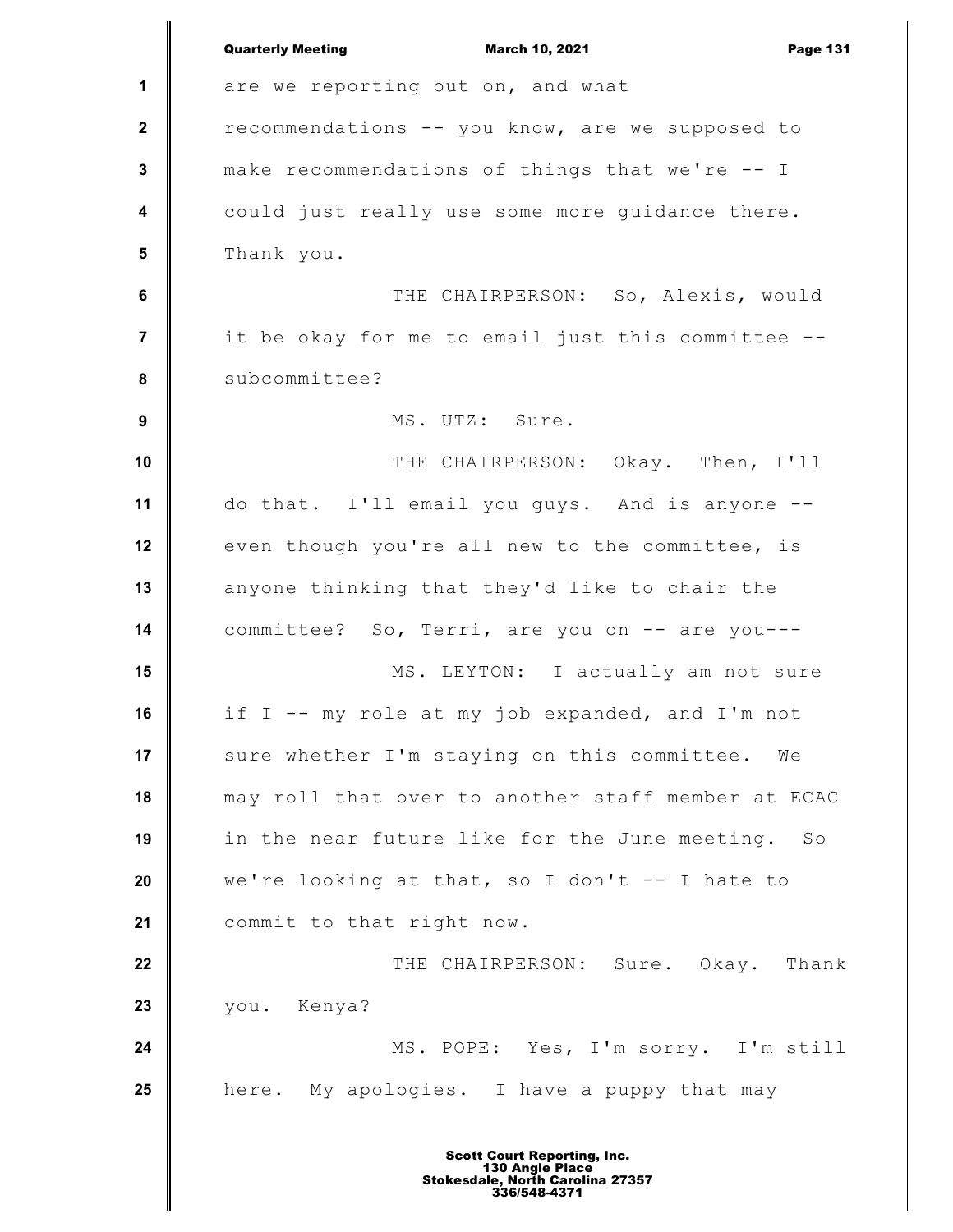|                         | <b>Quarterly Meeting</b><br><b>March 10, 2021</b><br><b>Page 132</b> |
|-------------------------|----------------------------------------------------------------------|
| 1                       | start to bark. I would also piggyback off of what                    |
| $\mathbf{2}$            | Terri said. There's been a lot of times where my                     |
| $\mathbf 3$             | duties call for me to fill in, in different areas,                   |
| $\overline{\mathbf{4}}$ | you know, and I would not want to commit to being                    |
| 5                       | the chair, number one, because I don't know what                     |
| $\bf 6$                 | we're supposed to be doing, but---                                   |
| $\overline{7}$          | THE CHAIRPERSON: Right, right.                                       |
| 8                       | MS. POPE: ---but two, because I                                      |
| $\boldsymbol{9}$        | don't know if I will continue to be the person                       |
| 10                      | attending.                                                           |
| 11                      | THE CHAIRPERSON: Okay. Thank you so                                  |
| 12                      | much. Any other council members out there?                           |
|                         |                                                                      |
| 13                      | (No audible response.)                                               |
| 14                      | THE CHAIRPERSON: Okay. I think it's                                  |
| 15                      | something I want to have you all consider, and by                    |
| 16                      | June, I'd like to have a volunteer or we're going                    |
| 17                      | to volunteer Leanna George because she wasn't                        |
| 18                      | here.                                                                |
| 19                      | MS. LEYTON: But I would definitely                                   |
| 20                      | welcome you emailing our little small group with                     |
| 21                      | some additional information and maybe some places                    |
| 22                      | where we can look for all these reports.                             |
| 23                      | THE CHAIRPERSON: Exactly.                                            |
| 24                      | MS. LEYTON: Yeah, that would be                                      |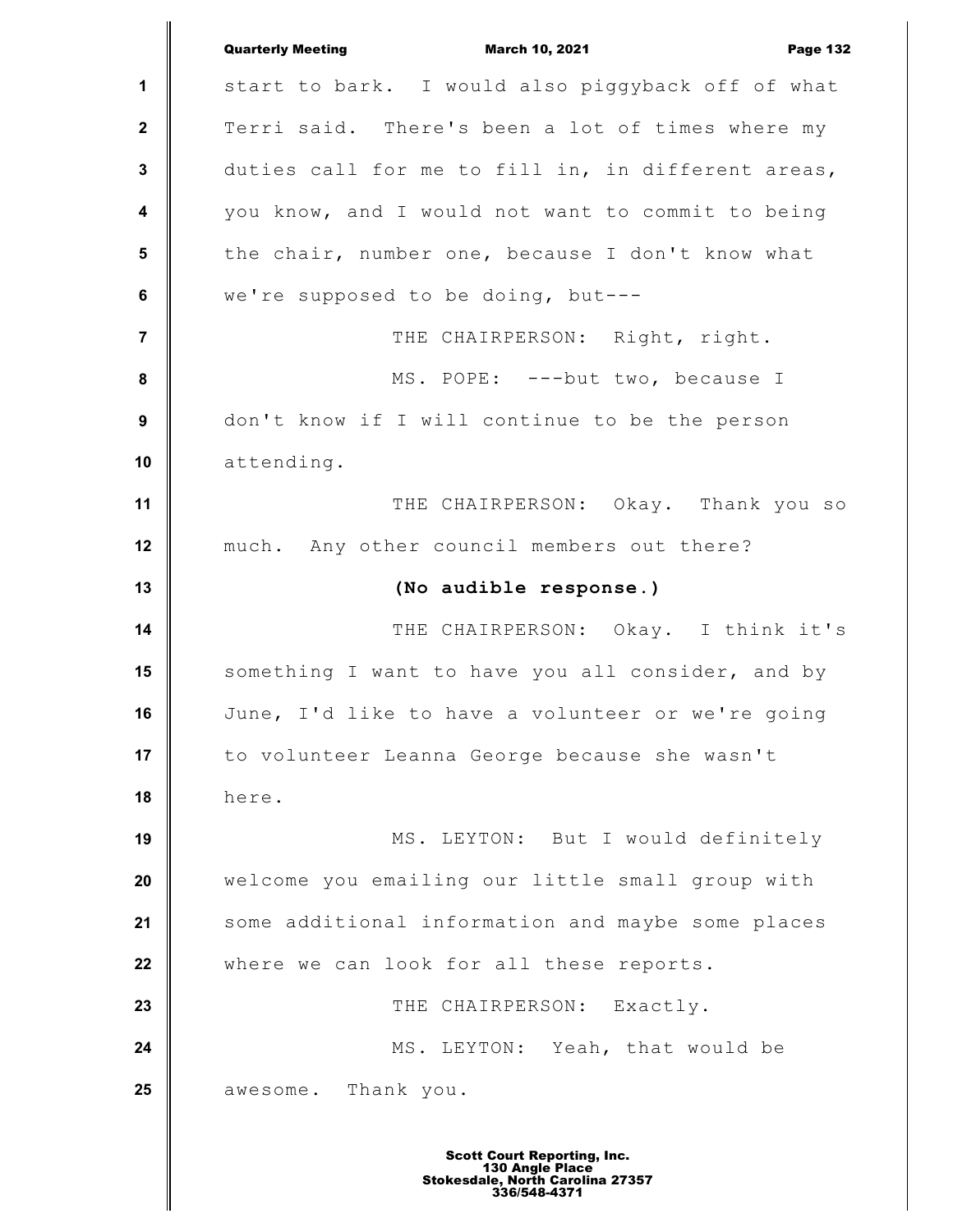|                         | <b>Quarterly Meeting</b><br><b>March 10, 2021</b><br><b>Page 133</b> |
|-------------------------|----------------------------------------------------------------------|
| 1                       | THE CHAIRPERSON: So now that we've                                   |
| $\mathbf{2}$            | got every -- I think every committee has kind of                     |
| $\mathbf{3}$            | spoken and reported on their work, is it the                         |
| $\overline{\mathbf{4}}$ | opinion of the Council that we need to, then,                        |
| 5                       | close out this meeting and have a separate meeting                   |
| 6                       | for the committees, or do we think we're okay at                     |
| $\overline{7}$          | this point?                                                          |
| 8                       | And what I'm going to do as the                                      |
| 9                       | Chair, I will be sending out a draft of the report                   |
| 10                      | that we're going to give to the State Board of                       |
| 11                      | Education by August. And is that okay, Alexis, to                    |
| 12                      | send it to you and you then send it out to the                       |
| 13                      | group?                                                               |
| 14                      | MS. UTZ: Yeah, that's fine.                                          |
| 15                      | THE CHAIRPERSON: Okay.                                               |
| 16                      | MS. COFFEY: Cynthia, this is Diane.                                  |
| 17                      | With what we've already got there, do you have                       |
| 18                      | enough to get that draft of the report done                          |
| 19                      | because---                                                           |
| 20                      | THE CHAIRPERSON: I think I do.                                       |
| 21                      | MS. COFFEY: I don't know that we                                     |
| 22                      | need to meet as far as my group since you've got                     |
| 23                      | the information to put in the report at this point                   |
| 24                      | unless there's something we really need to address                   |
| 25                      | that I'm not aware of, but---                                        |
|                         |                                                                      |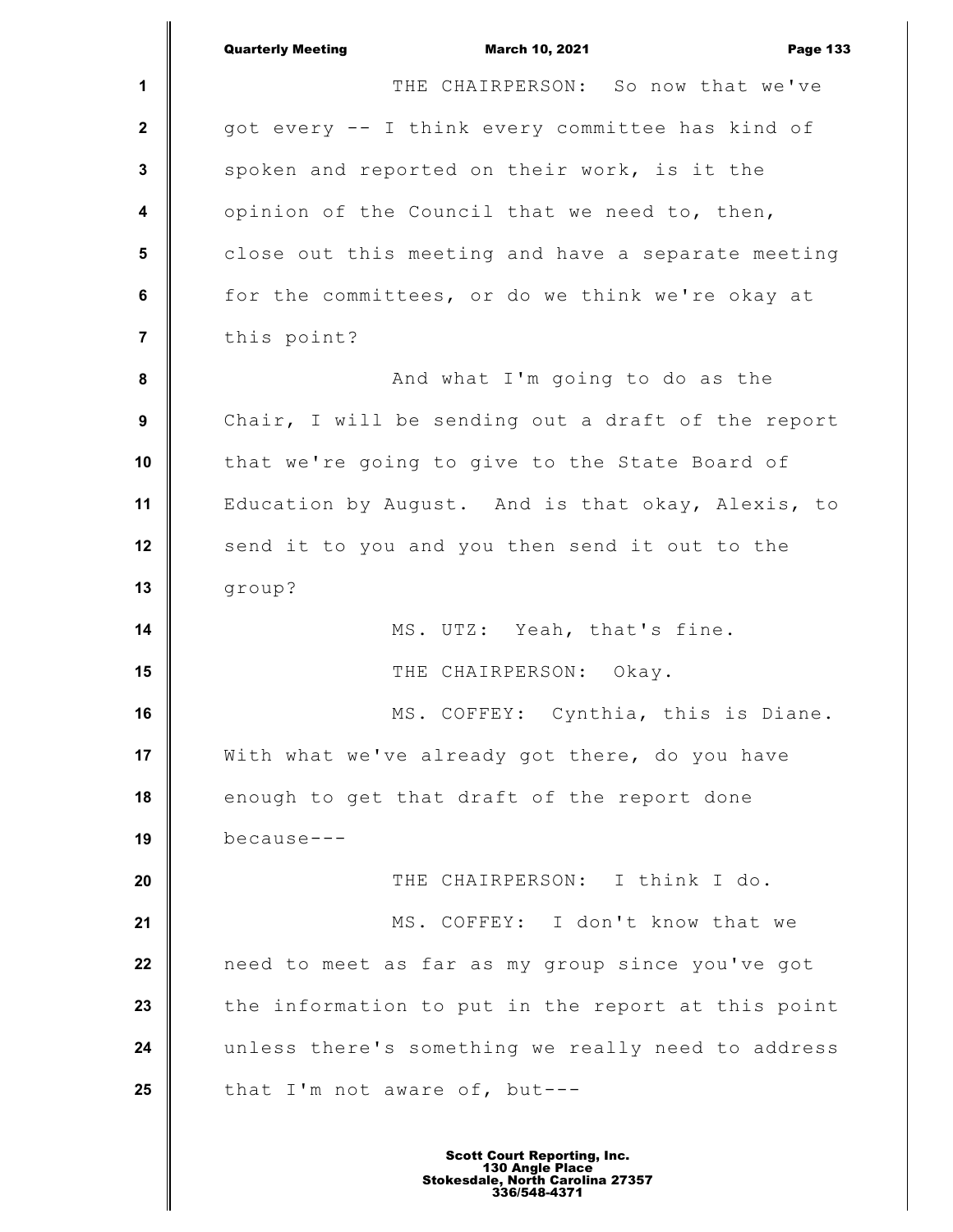**1 2 3 4 5 6 7 8 9 10 11 12 13 14 15 16 17 18 19 20 21 22 23 24 25** Quarterly Meeting March 10, 2021 Page 134 MR. POTTER: I would defer to my chair on that one [inaudible]. THE CHAIRPERSON: So I think we do have enough. So I think that we can get a motion  $--$  I think we're at that point  $--$  a motion to adjourn. MR. POTTER: So moved. THE CHAIRPERSON: A second? DR. HUTCHINSON: This is Christy Hutchinson. I would second that motion. THE CHAIRPERSON: Any opposed? **(No audible response.)** THE CHAIRPERSON: Any abstaining? **(No audible response.)** THE CHAIRPERSON: Oh, I didn't do all in favor. All in favor? **(Multiple council members responded aye.)** THE CHAIRPERSON: So no one opposed, no abstained? MS. UTZ: Nope. THE CHAIRPERSON: Thank you so much, everyone, for all of your time today on this beautiful sunny day. Enjoy the rest of your day, and we'll meet again in June, and be safe.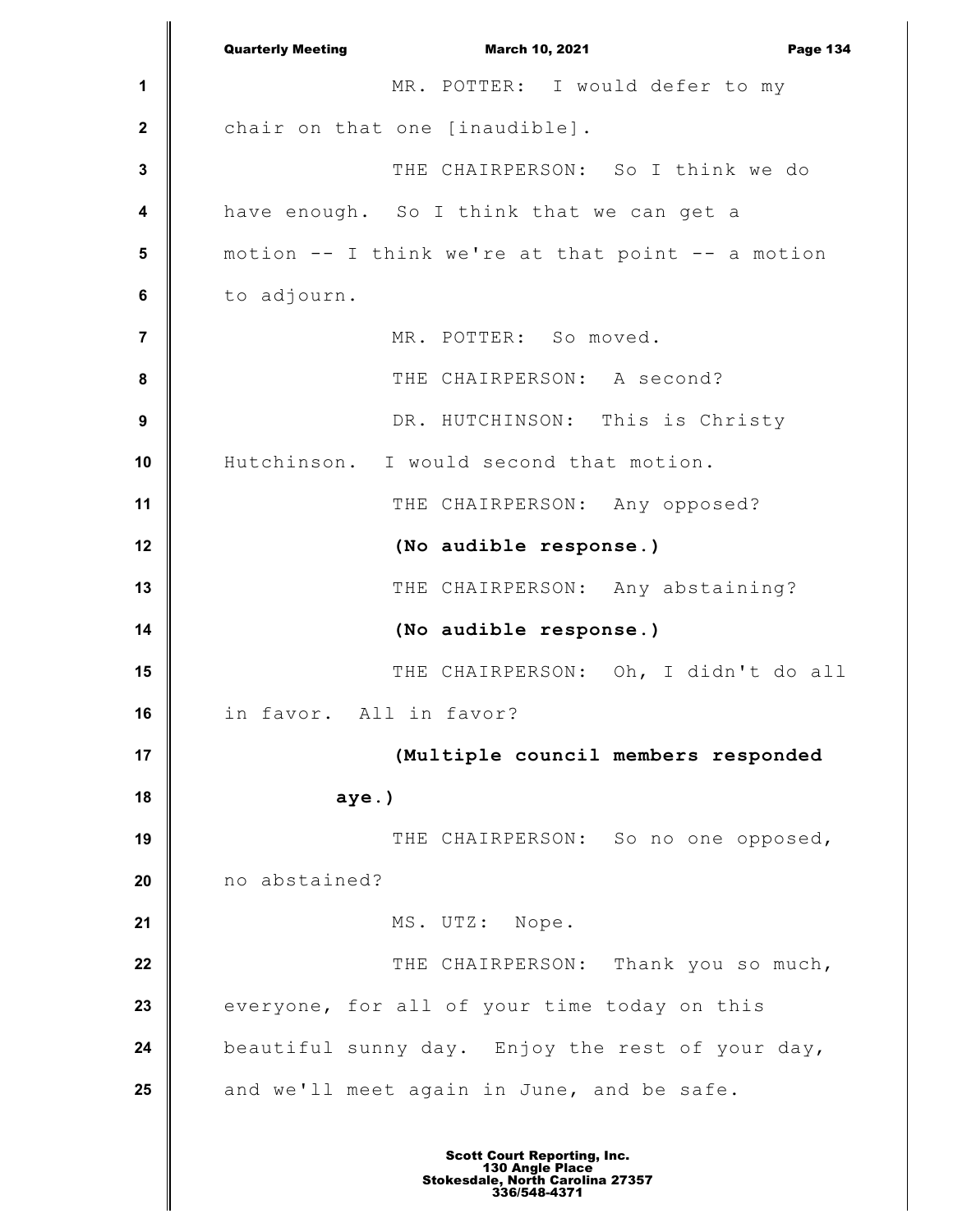|                         | <b>Quarterly Meeting</b> |  | <b>March 10, 2021</b>                                         |                                       | <b>Page 135</b> |
|-------------------------|--------------------------|--|---------------------------------------------------------------|---------------------------------------|-----------------|
| $\mathbf 1$             |                          |  |                                                               | (At 12:45 p.m., the quarterly meeting |                 |
| $\boldsymbol{2}$        | adjourned.)              |  |                                                               |                                       |                 |
| $\mathbf 3$             |                          |  | $\begin{array}{cccccccccccccc} - & - & - & - & - \end{array}$ |                                       |                 |
| $\overline{\mathbf{4}}$ |                          |  |                                                               |                                       |                 |
| $\overline{\mathbf{5}}$ |                          |  |                                                               |                                       |                 |
| $\bf 6$                 |                          |  |                                                               |                                       |                 |
| $\bf 7$                 |                          |  |                                                               |                                       |                 |
| ${\bf 8}$               |                          |  |                                                               |                                       |                 |
| $\boldsymbol{9}$        |                          |  |                                                               |                                       |                 |
| ${\bf 10}$              |                          |  |                                                               |                                       |                 |
| $11$                    |                          |  |                                                               |                                       |                 |
| $12$                    |                          |  |                                                               |                                       |                 |
| 13                      |                          |  |                                                               |                                       |                 |
| 14                      |                          |  |                                                               |                                       |                 |
| 15                      |                          |  |                                                               |                                       |                 |
| $16$                    |                          |  |                                                               |                                       |                 |
| $17$                    |                          |  |                                                               |                                       |                 |
| ${\bf 18}$              |                          |  |                                                               |                                       |                 |
| 19                      |                          |  |                                                               |                                       |                 |
| ${\bf 20}$              |                          |  |                                                               |                                       |                 |
| 21                      |                          |  |                                                               |                                       |                 |
| ${\bf 22}$              |                          |  |                                                               |                                       |                 |
| 23                      |                          |  |                                                               |                                       |                 |
| ${\bf 24}$              |                          |  |                                                               |                                       |                 |
| 25                      |                          |  |                                                               |                                       |                 |
|                         |                          |  | <b>Scott Court Reporting, Inc.</b>                            |                                       |                 |